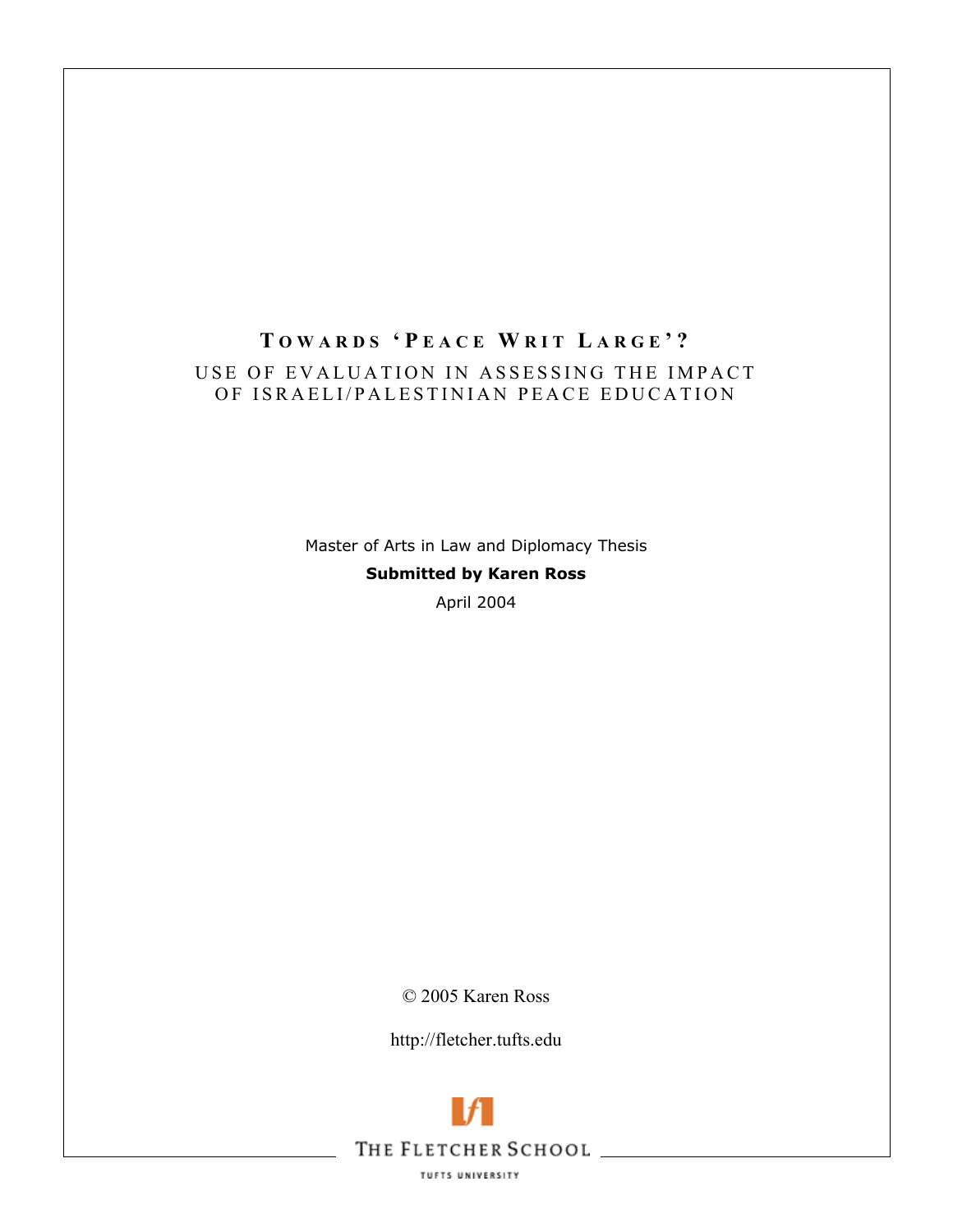# **TABLE OF CONTENTS**

| <b>EDUCATION FOR PEACE: USING EDUCATION TO CREATE A PEACEFUL SOCIETY  20</b> |
|------------------------------------------------------------------------------|
|                                                                              |
|                                                                              |
|                                                                              |
| ADAM INSTITUTE FOR DEMOCRACY AND PEACE, DEMOCRACY EDUCATION PROGRAM  46      |
|                                                                              |
|                                                                              |
|                                                                              |
|                                                                              |
|                                                                              |
|                                                                              |
|                                                                              |
|                                                                              |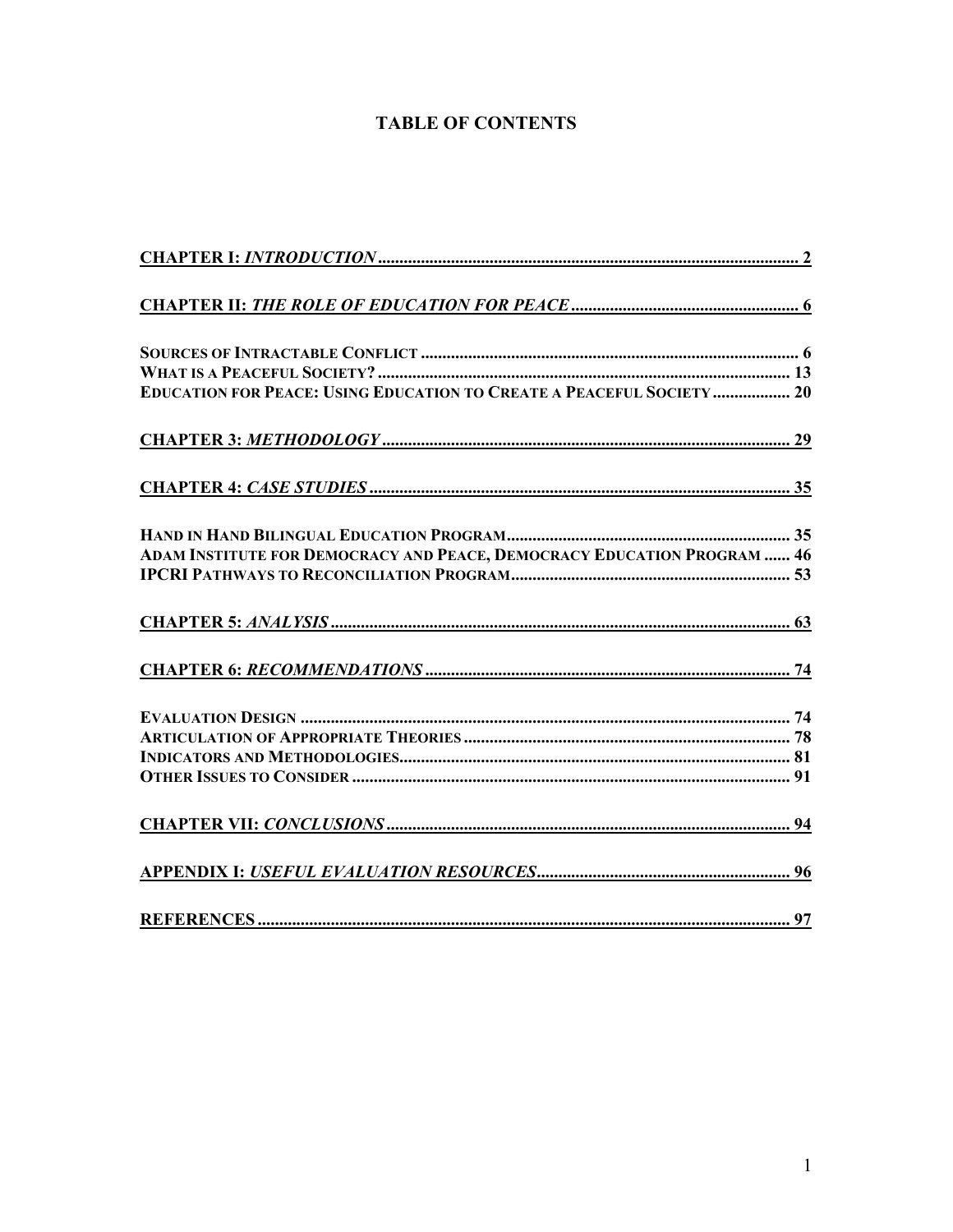#### **CHAPTER I**

## *INTRODUCTION*

*"There are no borders or boundaries for [our son] when he is at school. Every moment of his day, he is being prepared to live as an equal member of Israeli society."* 

*"In a rather unexpected twist, it is the Arab women who come to help out my wife when I am called to military reserve duty… These personal connections are "the essence of true peace. They prove that we can walk in the path that our children have paved."* 

Hand in Hand website, at www.handinhand12.org

\*\*\*\*\*\*\*\*\*\*\*\*

For thousands of years, the area of land between the Mediterranean Sea and the Jordan River has been the scene of conflict: religious, ethnic, and political. More recently, in the nearly twelve years since the signing of the Declaration of Principles between Israel and the PLO on the White House lawn in September 1993, this area has been the scene of numerous attempts to create 'peace on the ground.' At all levels, educators and civil society actors have engaged in activities designed to further respect and understanding between members of different groups within Israeli and Palestinian society.

While many of these activities target adults, no small number of organizations engage in 'peace education' – specifically, activities designed to further youngsters' understanding and tolerance of "the Other." Some of these activities are based on wellfounded and accepted theories of how tolerance is increased. Other organizations act out of sheer ideology and a passion for the creation of two equal nations, in which the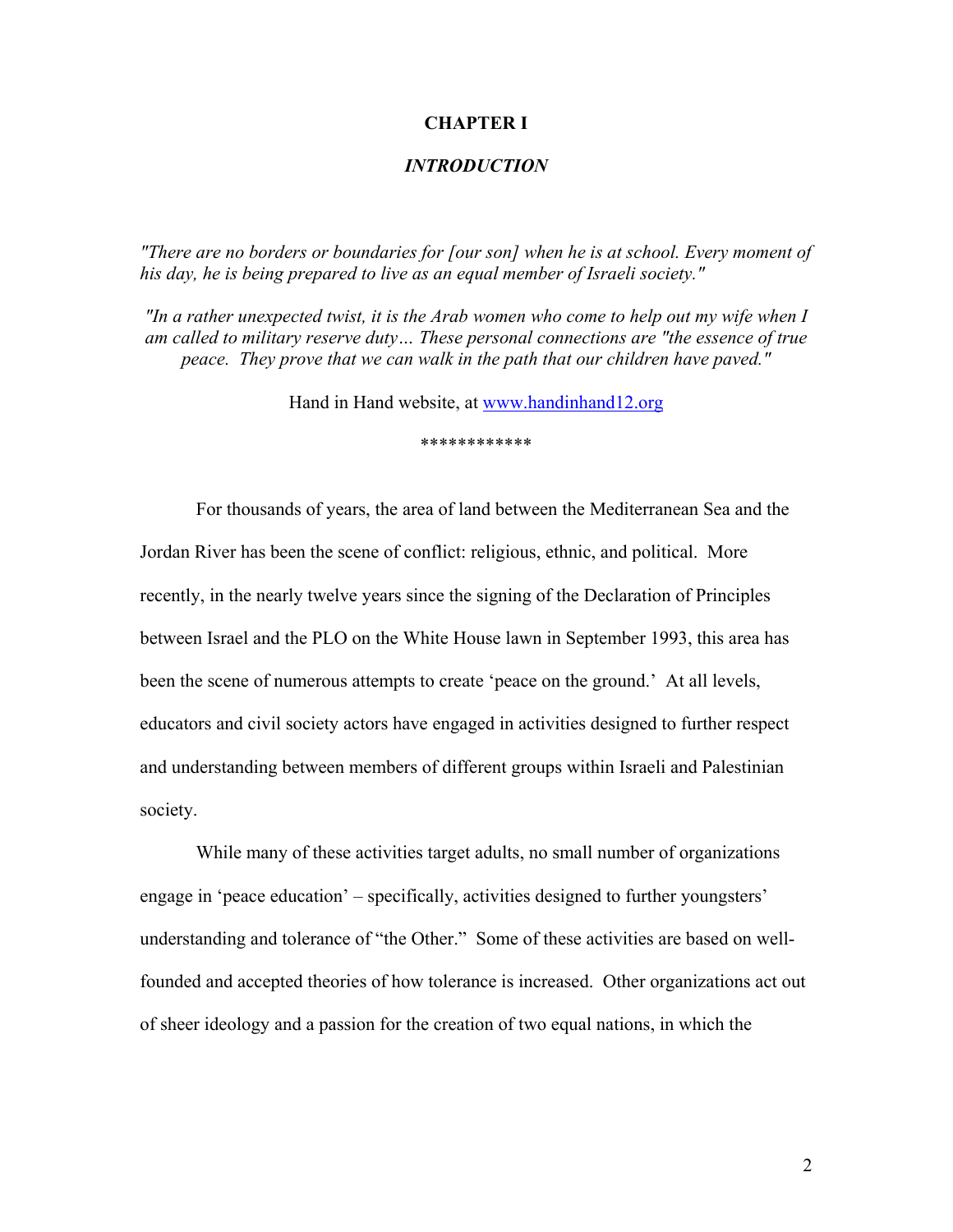citizens of each live peacefully in coexistence, and in which military incursions and suicide bombs are a dream rather than reality.

\*\*\*\*\*\*\*\*\*\*\*\*

This paper examines the way in which organizations engaged in peace education evaluate the impact of their programs at both the micro- and macro-level. Looking at three organizations engaged in peace education work in Israel/Palestine, I will focus on the organizations' capacity to assess the impact of their work, in particular examining the ability of peace education programs to contribute to the larger goal of conflict transformation.

Organizations engaged in peace education function under the assumption that their programs can have an impact on transforming protracted conflict. However, these assumptions are just that – assumptions – and not always based on a true understanding of what is most effective in creating change in individuals and in groups. Moreover, effectiveness of these programs is diminished when organizations do not engage in a thorough evaluation process, which allows for an understanding both of the program's effectiveness at the micro-level and its ability to feed into the larger peace-building process in the Middle East. Thus, an understanding of evaluation methods useful for conflict resolution interventions is critical for the creation of effective programs that can have a societal-wide impact. Also essential is an awareness of how evaluations are conducted *currently*, as this provides a baseline upon which recommendations can be made.

Although evaluation for conflict resolution interventions has become a widely discussed topic in the past few years, most studies on the subject have focused on one of

3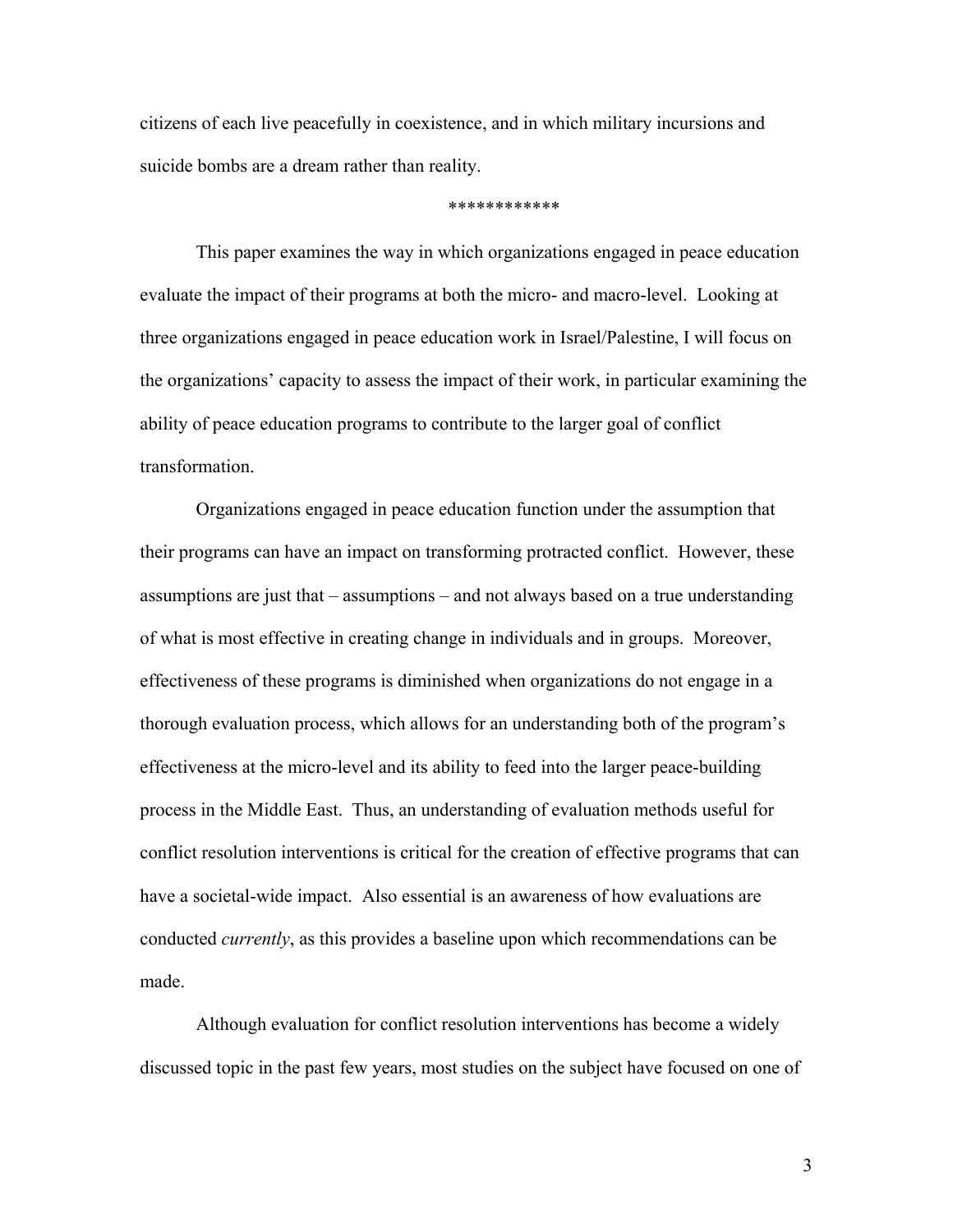two things: relief and/or development projects with peace-building components or conducted in conflict situations;<sup>1</sup> or on the impact of large-scale conflict resolution initiatives (often "Track II" activities) conducted with high-level decision-makers or other persons of influence in conflict societies.<sup>2</sup> Few studies have focused on methods used to assess the impact of conflict resolution interventions;<sup>3</sup> even fewer have examined the impact of peace education initiatives and the way in which they are assessed. Through this study, therefore, I hope to contribute to greater awareness of the tools organizations can use to understand the impact of their work.

#### \*\*\*\*\*\*\*\*\*\*\*\*

This paper is organized into the following sections: **CHAPTER II** will examine the role peace education can play in creating a more peaceful society. To this end, I will define the key elements that create a peaceful society and the ways in which education can contribute to the fulfillment of these necessary elements. My research will then define peace education in the context of these possible roles. **CHAPTER III** will set out the methodology for the remainder of the paper, examining the underlying theory behind each case study and the similarities and differences between the organizations I focus on

<sup>1</sup> For example, see: Alex Austin, Martina Fischer, and Oliver Wils, Eds., Peace and Conflict Impact Assessment: Critical Views on Theory and Practice. Berghof Handbook Dialogue Series, Berghof Research Centre for Constructive Conflict Management. Accessed February 28, 2005. Available at http://www.berghof-handbook.net

 $2\text{ }$  The potential positive impact of conflict resolution interventions has been a major subject of study in the field of social psychology, particularly as evidenced through the work of Herbert Kelman on *problem solving workshops* between Palestinians and Israelis. For more information on these workshops and on studies examining the impact of conflict resolution interventions, see: Karen Ross, The Impact of Unofficial Interventions on Protracted Conflict. Unpublished document: The Fletcher School of Law and Diplomacy, May 2004.

<sup>&</sup>lt;sup>3</sup> The major exceptions to this are the two studies conducted by Cheyanne Church and Julie Shouldice for INCORE. See: Cheyanne Church and Julie Shouldice, "The Evaluation of Conflict Resolution Interventions: Framing the State of Play." Londonderry: INCORE International Conflict Research, October 2002. See also: Cheyanne Church and Julie Shouldice, "The Evaluation of Conflict Resolution Interventions: Part II: Emerging Practice & Theory." Londonderry: INCORE International Conflict Research, March 2003.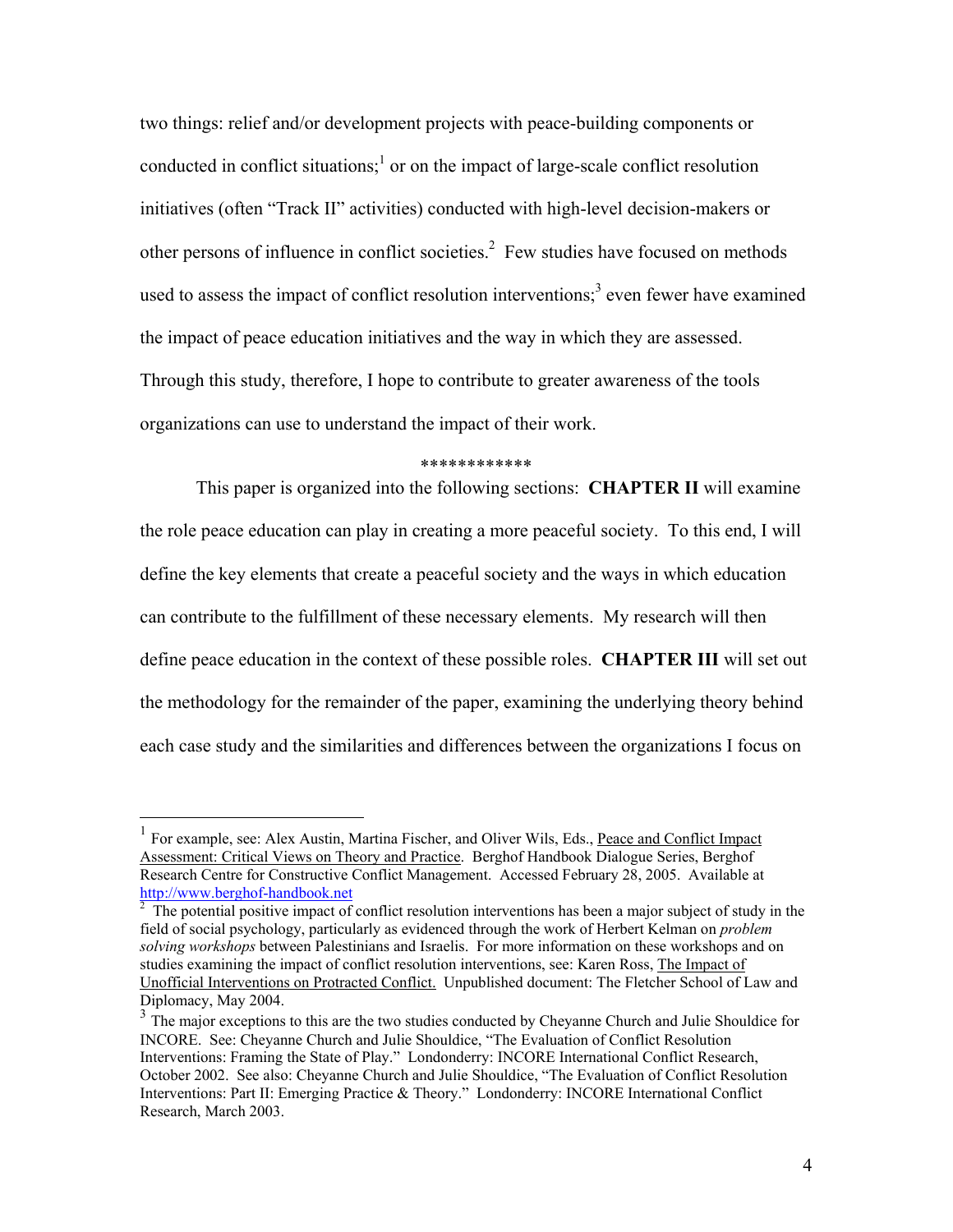in my research. This section will also lay out the research methods used in these case studies.

Having established this, **CHAPTER IV** will examine three peace education programs/organizations being implemented in the education systems of Israel/Palestine. Case studies will focus on programs geared both towards Jewish and Arab students separately, as well as joint programs involving dialogue between the two groups. **CHAPTER V** will analyze the evaluation methods used by these organizations in impact assessment, leading directly into the recommendations for future evaluation studies described in **CHAPTER VI**.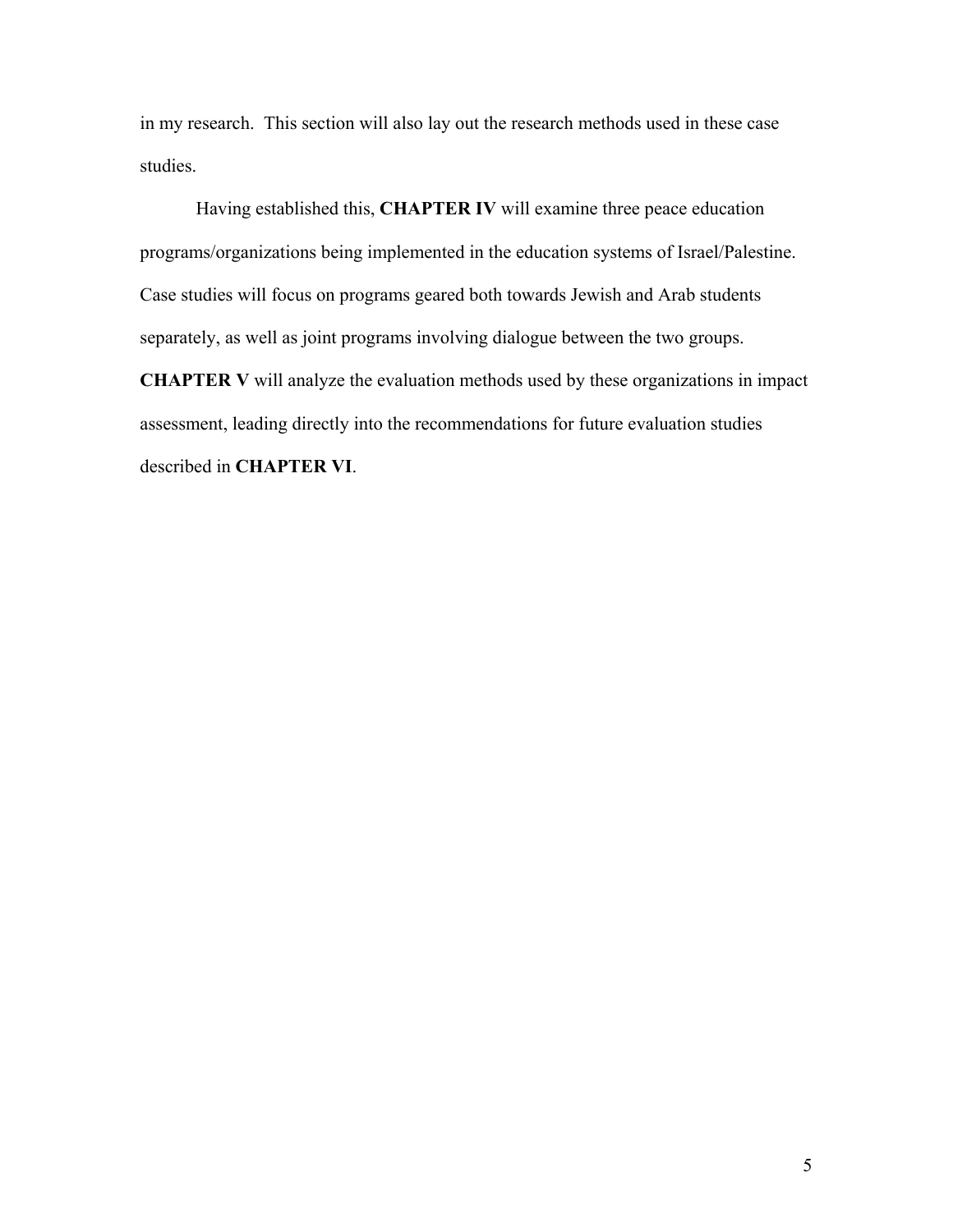#### **CHAPTER II**

# *THE ROLE OF EDUCATION FOR PEACE*

Education for peace can play an important role in creating a peaceful society. To understand the role of education for peace, however, it is necessary to define what is meant by the concept of a peaceful society. Moreover, clarifying this concept first involves understanding the main sources of intractable conflict and how they must be addressed in order to create a more peaceful society. This chapter will examine the sources of conflict, and, once these have been defined, will outline the integral characteristics that must be present for a society to be considered peaceful. I will then examine the role of education as a whole in contributing to the transformation of society, delineating the importance of peace education in contributing to the creation of a peaceful society.

#### **Sources of Intractable Conflict**

Before attempting to define elements of a peaceful society, it is first necessary to understand what constitutes a society in conflict; in other words, the sources of conflict which must be addressed in order for a peaceful society to exist.

**Intractable conflicts** (used interchangeably in this study with the term **protracted conflicts**) can be defined as conflicts that persist over a prolonged period of time, and in which participants and outside intermediaries make unsuccessful attempts at transformation.<sup>4</sup> Moreover, these conflicts are often characterized by irreconcilable

 4 Louis Kriesberg, "Nature of Intractability." Accessed December 5, 2004. Available at: http://www.beyondintractability.org/m/nature\_intractability.jsp. Peter T. Coleman, "Intractable Conflict,"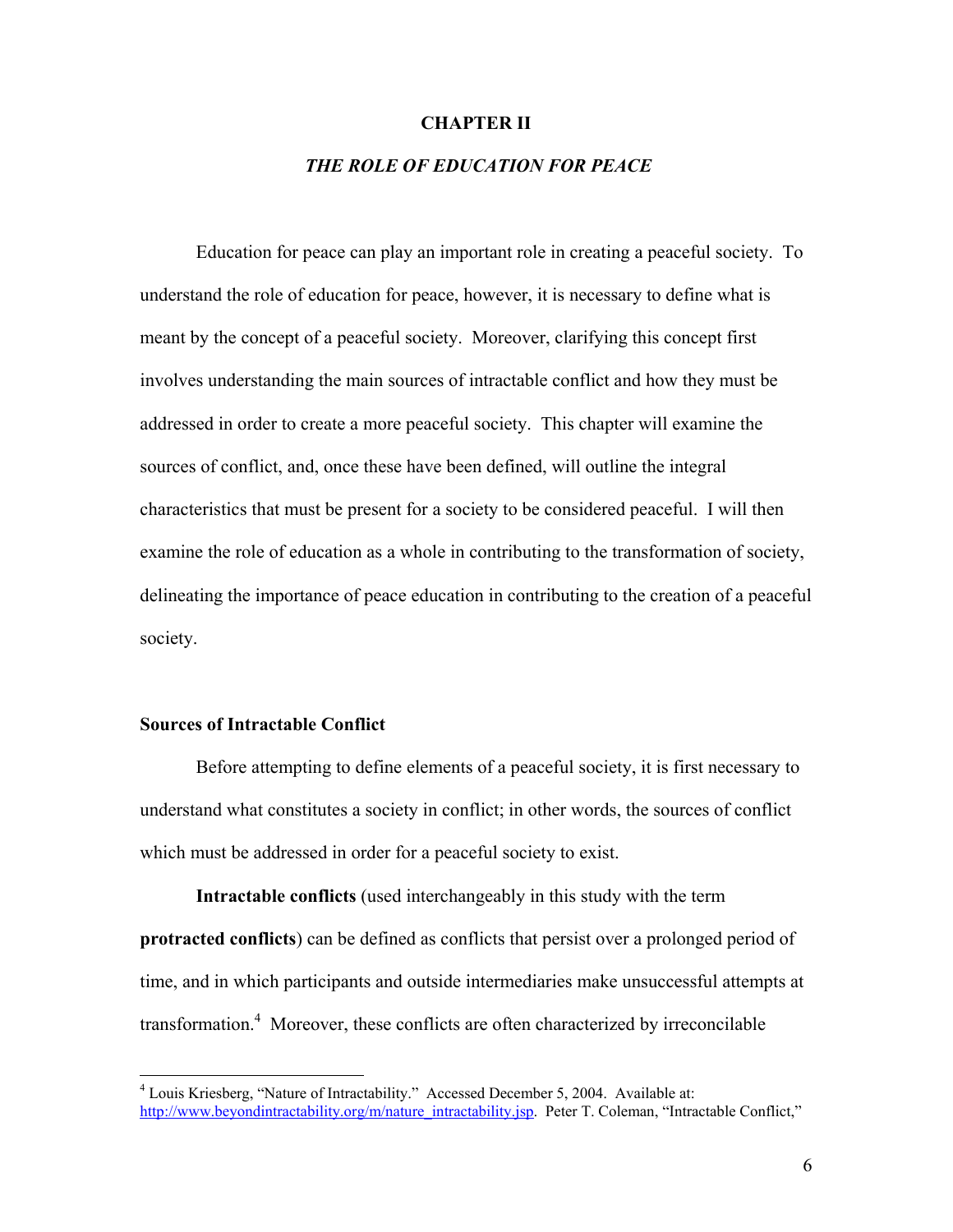moral differences or "high stakes distributional issues": conflicts over who receives what when the cause of contention is valuable and limited<sup>5</sup> (such as land).

Literature addressing protracted conflict indicates that these contexts are complicated by the need to address underlying psychological dimensions.<sup>6</sup> One of these dimensions, and a major source of conflict, is the deprivation of basic human needs. The 'human needs theory' of conflict, developed by John Burton, states that "human needs are universal,"<sup>7</sup> and that that society functions well not as a result of coercion or shared values, but through the fulfillment of these fundamental human needs, which include physical security, access to political and social institutions, and acceptance of communal identities.<sup>8</sup> Moreover, when these needs are not fulfilled, violent conflict may erupt. Specifically, when individuals or groups are denied certain needs, but have sufficient strength to mobilize, conditions are rife for protest, which can turn violent if not heeded.<sup>9</sup>

Denial of basic human needs can lead to coalescence around identity groups or collective identities, particularly when the legitimacy of this collective identity is denied. The strength of these group identities depends on both the severity of collective disadvantages experienced by a particular group, and the extent of cultural differences between this group and those with which it is in competition.<sup>10</sup> Collective disadvantage reflects denial of basic needs; thus, it is the pursuit of these human needs that constitutes

in M. Deutsch and P.T. Coleman, Eds., The Handbook of Conflict Resolution: Theory and Practice. San Francisco: Jossey-Bass, 2000: 428-433.

<sup>&</sup>lt;sup>5</sup> Heidi Burgess and Guy M. Burgess, "What are Intractable Conflicts?" Accessed April 3, 2005. Available at: http://www.beyondintractability.org/m/meaning\_intractability.jsp

<sup>&</sup>lt;sup>6</sup> See: Daniel Bar-Tal, "Psychological Dynamics of Intractable Conflicts." Accessed December 5, 2004. Available at: http://www.beyondintractability.org/m/psychological\_dynamics.jsp

 $<sup>7</sup>$  John Burton, Conflict: Resolution and Provention. New York: St. Martin's Press, 1990: 42.</sup>

<sup>&</sup>lt;sup>8</sup> E. E. Azar, The Management of Protracted Social Conflict. Hampshire, UK: Dartmouth, 1990: 2.<br><sup>9</sup> Burton, Conflict: Resolution and Provention, pp. 49.

 $B<sup>10</sup>$  T. R. Gurr, "Minorities, nationalists, and ethnopolitical conflict," in C.A. Crocker, F.O. Hampson, & P. Aall, Eds., Managing Global Chaos. Washington, D.C.: United States Institute of Peace, 1996: 66.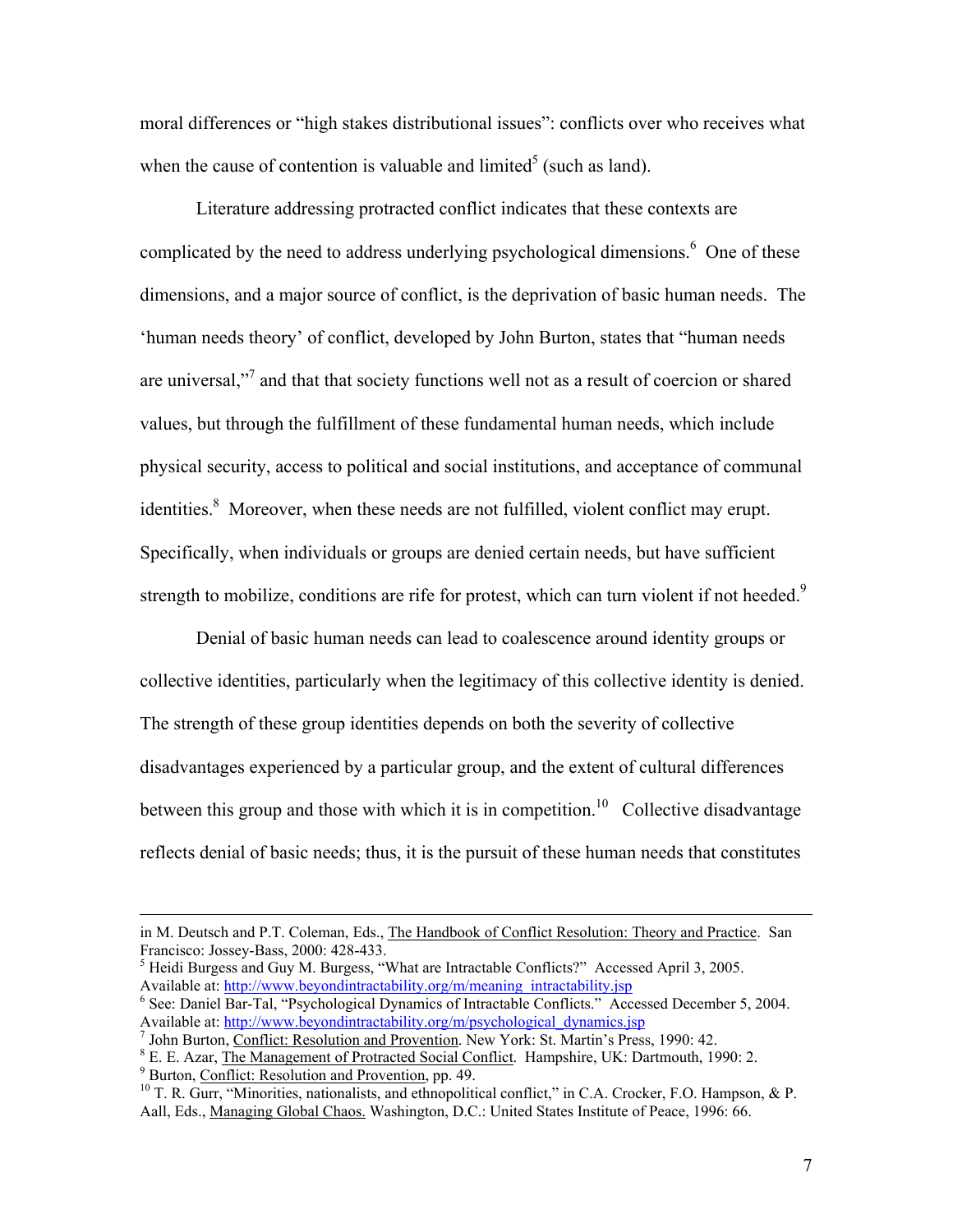the reason for increased strength of identity groups<sup>11</sup> – suggesting that basic human need denial is experienced subjectively and influenced by relative deprivation. Furthermore, denial or lack of acceptance of the legitimacy of a group's identity constitutes basic need deprivation in and of itself: for example, Edward Azar states that among "those elements required in the development of all people and societies," are distinctive identity, social recognition of identity, and effective participation in processes determining conditions of security and identity.<sup>12</sup>

The recognition of needs and identity factors as contributing to protracted conflict is manifest in a number of studies of social-psychological aspects of conflict. For example, Peter Coleman states that intractable conflicts tend to "involve needs or values that the disputants experience as critical to their own...survival."<sup>13</sup> With this statement, Coleman emphasizes the role of human needs – in particular, lack of their fulfillment – as a source of protracted conflict. His statement is echoed by Herbert Kelman, who has stated that needs are driving forces in conflict, and that these are "needs of individuals articulated through important identity groups."14 Kelman's assertion is especially important in linking the concept of human needs to that of collective identities: he states that "The link of needs to groups – their collective aspect – is indeed an important and almost ubiquitous feature of human needs."<sup>15</sup> This demonstrates the strong connection between human needs and group identities as a source – and perpetuator – of social conflict. Since denial of human needs often occurs at the group level, those groups

1

<sup>&</sup>lt;sup>11</sup> Burton, Conflict: Resolution and Provention, pp. 37.<br><sup>12</sup> E. E. Azar, "Protracted International Conflicts: Ten Propositions," in J. Burton and F. Dukes, Eds., Conflict: Readings in Management and Resolution. New York: St. Martin's Press, 1990: 146.<br><sup>13</sup> Peter T. Coleman, "Intractable Conflict," pp. 430.

<sup>&</sup>lt;sup>14</sup> Herbert C. Kelman, "Social-psychological Dimensions of International Conflict," in I. W. Zartman and L. Rasmusen, Eds., Peacemaking in International Conflict. Washington DC: United States Institute of Peace, 1997: 195.

 $15$  Ibid.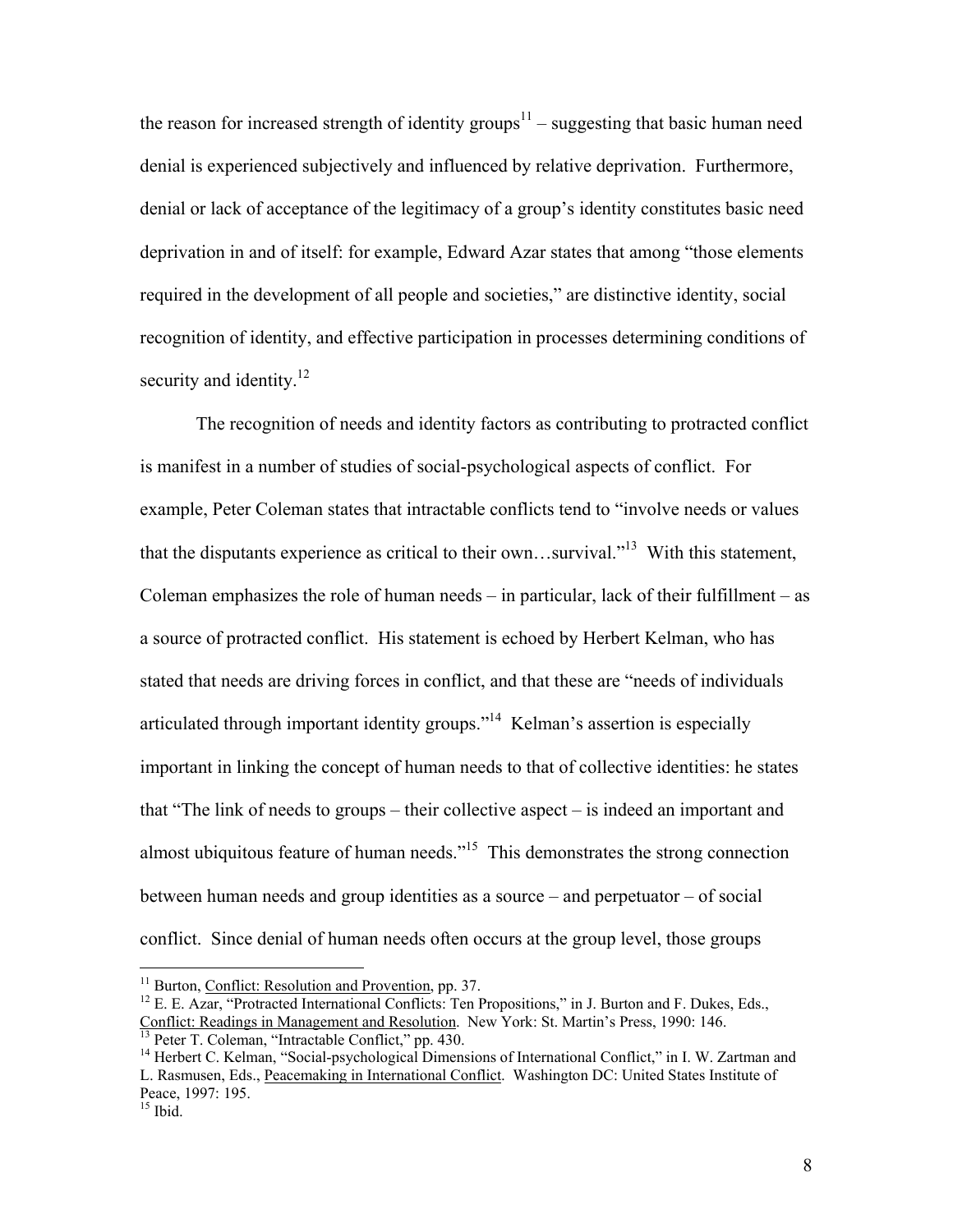denied their needs have a tendency to form strong collective identities. As Lewis Coser explains, conflict affirms group identities, with the distinction between the 'in-group' (us) and the 'out-group' (them) growing stronger as conflict is established and perpetuated.<sup>16</sup> Likewise, Ervin Staub argues that "frustration of basic needs instigate conditions that lead group members to turn to groups for identity and 'give themselves over' to an identity group."<sup>17</sup> In other words, membership in any particular identity group may not be significant for an individual whose basic needs are all met. However, when deprivation of human needs occurs, individuals are likely to define themselves as part of an identity group whose needs are collectively deprived, and which collectively mobilizes along identity lines to ensure that needs are realized.

A number of elements of collective identity factor in to issues causing protracted conflict. First, Ted Gurr states that societies in which minority groups rebel are characterized by strong cultural identities – those identities based on common heritage, language, and belief. $18$  Furthermore, what is important in determining whether violent conflict will erupt is the strength of minority and/or ethnic identities, as opposed to strong national identities. The strength of these identities, as stated above, often depends on the extent of collective deprivation. For example, blacks in apartheid South Africa were characterized by strong cultural identity as well as severe collective disadvantages; this combination led to a weak sense of civic identity (identification with the state) and facilitated mobilization against the apartheid government. In situations where civic identity is strong, on the other hand, individual citizens demonstrate political loyalty to

<sup>&</sup>lt;sup>16</sup> Lewis Coser, <u>The Functions of Social Conflict</u>. New York: The Free Press, 1956: 35.<br><sup>17</sup> Ervin Staub, "Individual and Group Identities in Genocide and Mass Killing," in R.D. Ashmore, L. Jussim, and D. Wilder, Eds., Social Identity, Intergroup Conflict, and Conflict Resolution*.* Oxford: Oxford University Press, 2001: 162.

<sup>&</sup>lt;sup>18</sup> Gurr, T. R. "Minorities, nationalists, and ethnopolitical conflict," pp. 63.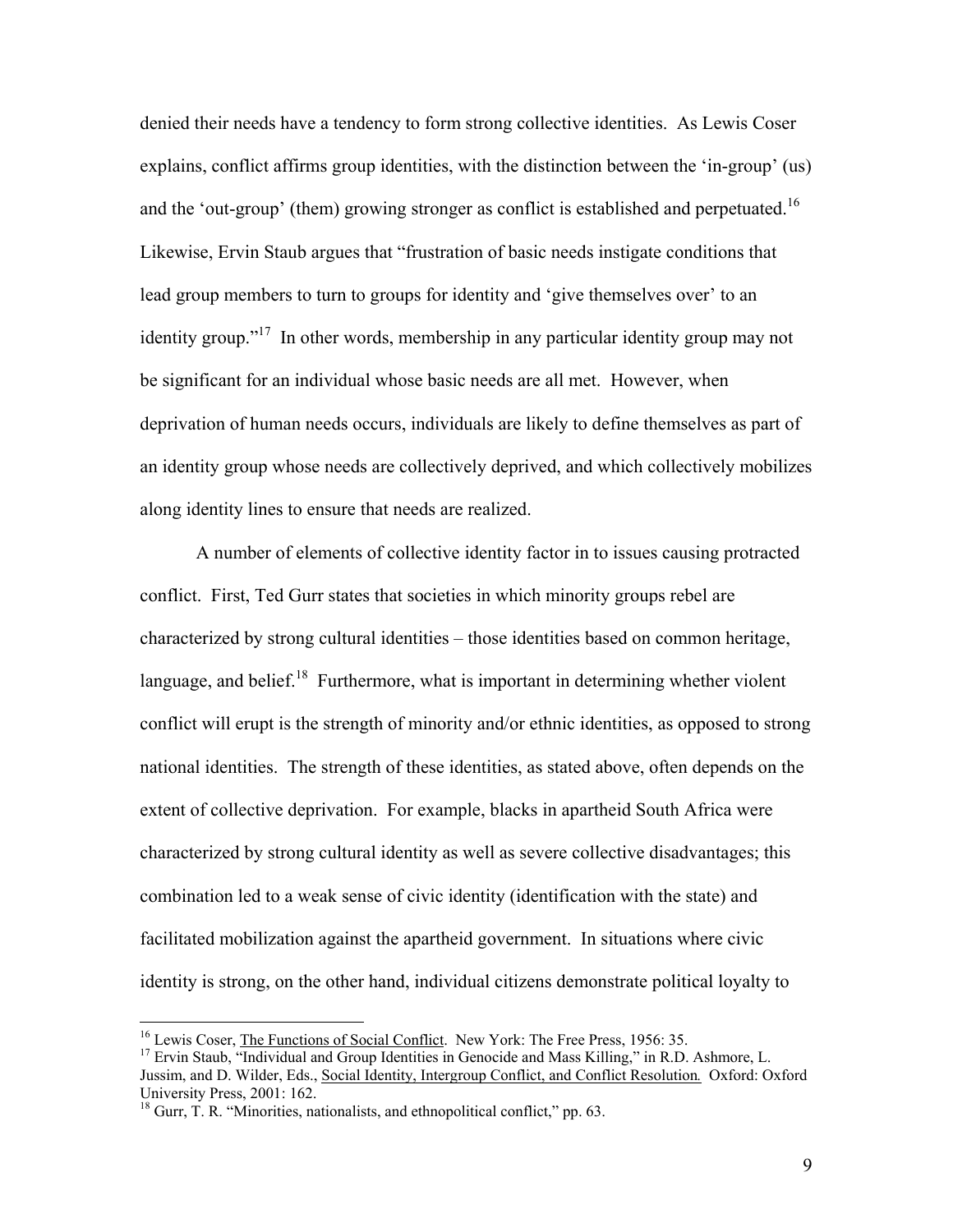the government in power or to the nation as a whole, rather than coalescing around ethnically-based identity groups. This minimizes the potential for mobilization on the basis of ethnic or other sub-national group grievances.

The inability of states to channel groups towards national loyalty and identity is in large part a result of ignoring their communal grievances. In fact, as Edward Azar points out, conflicts activated by lack of accommodation of grievances are often characterized not simply by a passive response to demands (e.g. not accommodating them), but by actively repressing grievances expressed by identity groups whose basic needs are not satisfied.<sup>19</sup> Repression of collective grievances can also manifest itself through dehumanization: a "mechanism that enables the individuals of one group to view the individuals of another group as subhuman or even nonhuman,"20 and which often leads to victimization of those in the out-group. Overt conflict can occur when identity groups realize the extent of victimization.

#### Sources of collective grievances

Two main struggles characterize protracted conflict: struggles over political power, and struggles over economic resources, both of which are closely tied to issues of identity and human needs. Struggles over political power tend to be identity-based conflicts: e.g. struggles between different ethnic or other identity groups for ranking or dominance within a state structure,<sup>21</sup> or for complete separation from the state. In this

<sup>&</sup>lt;sup>19</sup> Azar, The Management of Protracted Social Conflict, pp. 14.

<sup>&</sup>lt;sup>20</sup> Demetrios A. Julius, "The Genesis and Perpetuation of Aggression in International Conflicts," in Volkan, Vamik D., Demetrios A. Julius and Joseph V. Montville, Eds. The Psychodynamics of International Relationships. Volume 1: Concepts and Theories. Lexington, MA: Lexington Books, 1990: 101.

<sup>&</sup>lt;sup>21</sup> Coleman, "Intractable Conflict."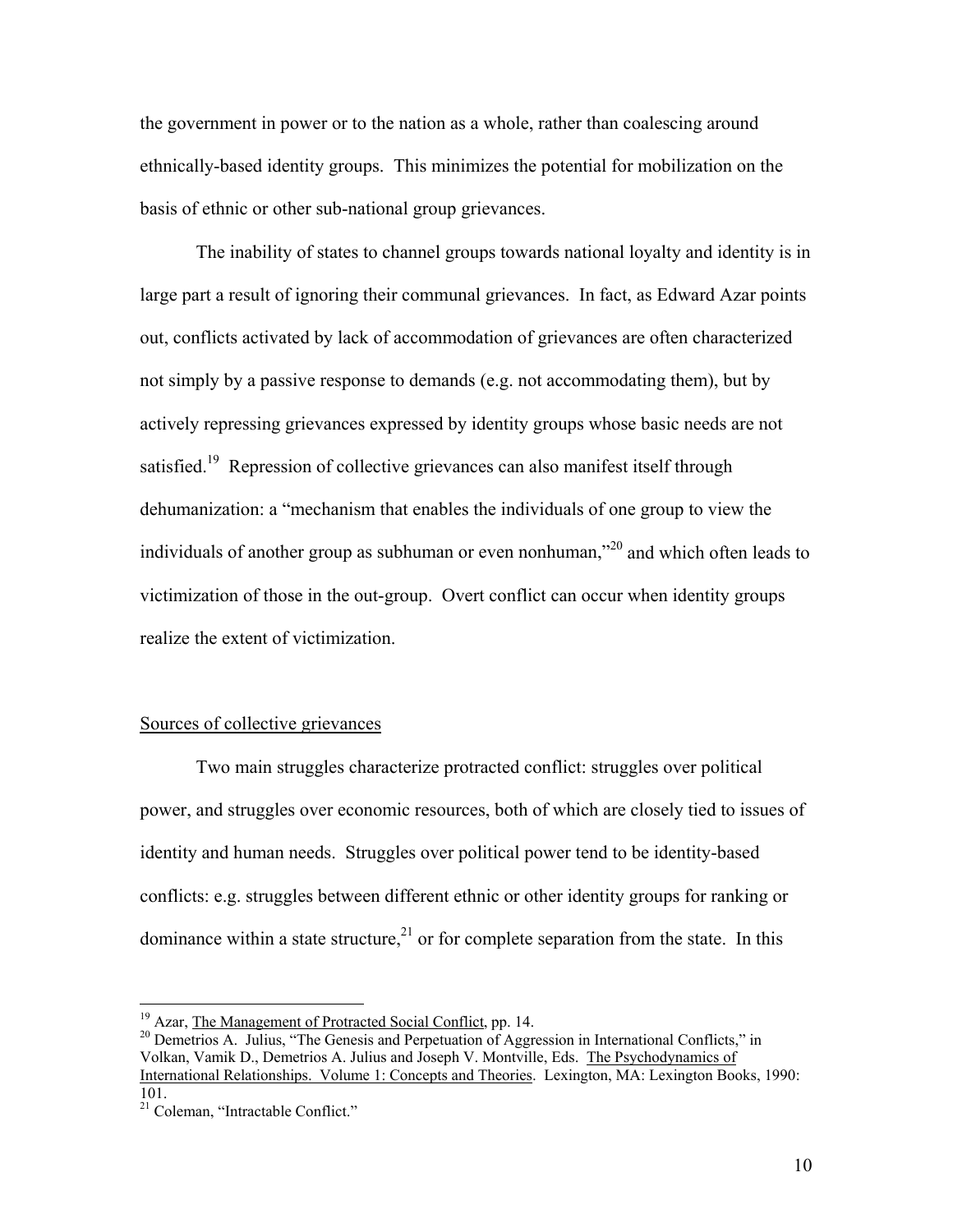context, the relative power of all parties in the system affects the likelihood of conflicts erupting: according to Louis Kriesberg, "In a system dominated by one actor, weak potential adversaries tend not to become contentious…In a system of many actors with relatively equal power, conflicts are more likely to occur."<sup>22</sup> In other words, where there is clearly one group with established political dominance, it is less likely that overt conflict will erupt over the distribution of power than in a situation where a number of equally-powered groups are struggling for control, because a clearly dominant group is likely to have more absolute power than its rivals and greater ability to maintain authority.

Along the same lines, Ted Gurr states that highly salient group cohesion causing minorities to rebel is often caused by collective disadvantages of the minority group visà-vis society as a whole. In nation-building, the objective of consolidating and expanding state powers dictates that the interests of ethnic groups are subordinate to the state elites' conception of identity and interest; $^{23}$  thus, in state-building contexts, minority grievances are likely to be ignored as the group in power seeks to maintain and expand control. As elites' power expands at the expense of minority needs, these groups are likely to consolidate and mobilize against those in power. Consolidation often happens along ethnic lines: "In countries where politics are…polarized along ethnic lines, the competition for favorable roles and allocations by government virtually ensures that

<sup>22</sup> Louis Kriesberg, Constructive Conflicts: From Escalation to Resolution*.* Lanham, MD: Rowman & Littlefield, 1998: 40.

 $^{23}$  Gurr, "Minorities, nationalists, and ethnopolitical conflict," pp. 62.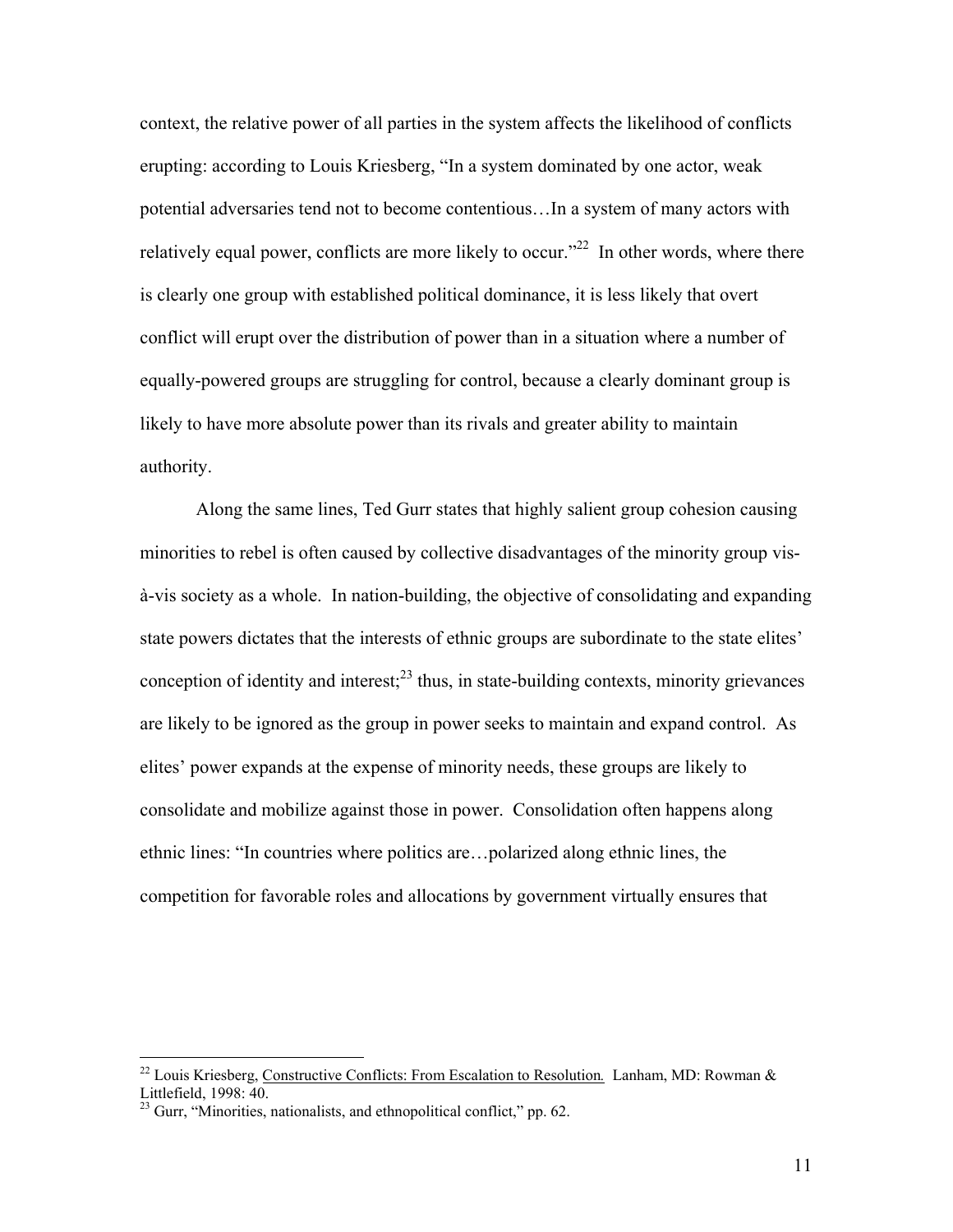ethnicity will remain an important criterion for political organization and that ethnically based claims will maintain a prominent place."<sup>24</sup>

Differing from these more conventional views of conflict is the theory developed by Paul Collier, which focuses entirely on economic elements and attaches little importance to objective ethnic grievances.<sup>25</sup> Instead, Collier argues that although power differences and majority/minority relations within society may *sustain* conflict once it has already begun, the issues of power that drive conflict to begin are fundamentally about control of resources, especially primary exports. Collier also states that objective grievances are usually generated by rebels to legitimize conflicts fueled by a desire to control resources. Thus, relations between minority and majority groups and power differentials are insignificant in causing conflict.

 In Collier's view, potential sources of conflict (a lust for power and perceived identity-based grievances) are found in all societies, but the existence of war is predicated upon what he calls the *feasibility of predation* (the ability to use force to extort goods or money from their primary owners).<sup>26</sup> Thus, issues such as political inequality and power imbalances don't matter: rather, what is important in determining whether overt conflict will erupt is the ability of rebel groups to 'do good by war' and gain additional economic power through use of violence.

<sup>&</sup>lt;sup>24</sup> Milton J. Esman, "Political and Psychological Factors in Ethnic Conflict," in Montville, Joseph V., Conflict and Peacemaking in Multiethnic Societies. New York: Macmillan, Inc., 1991: 60.<br><sup>25</sup> Paul Collier, Economic Causes of Conflict and their Implications for Policy. Washington DC: World

Bank, 2000.

 $26$  Ibid., pp. 4.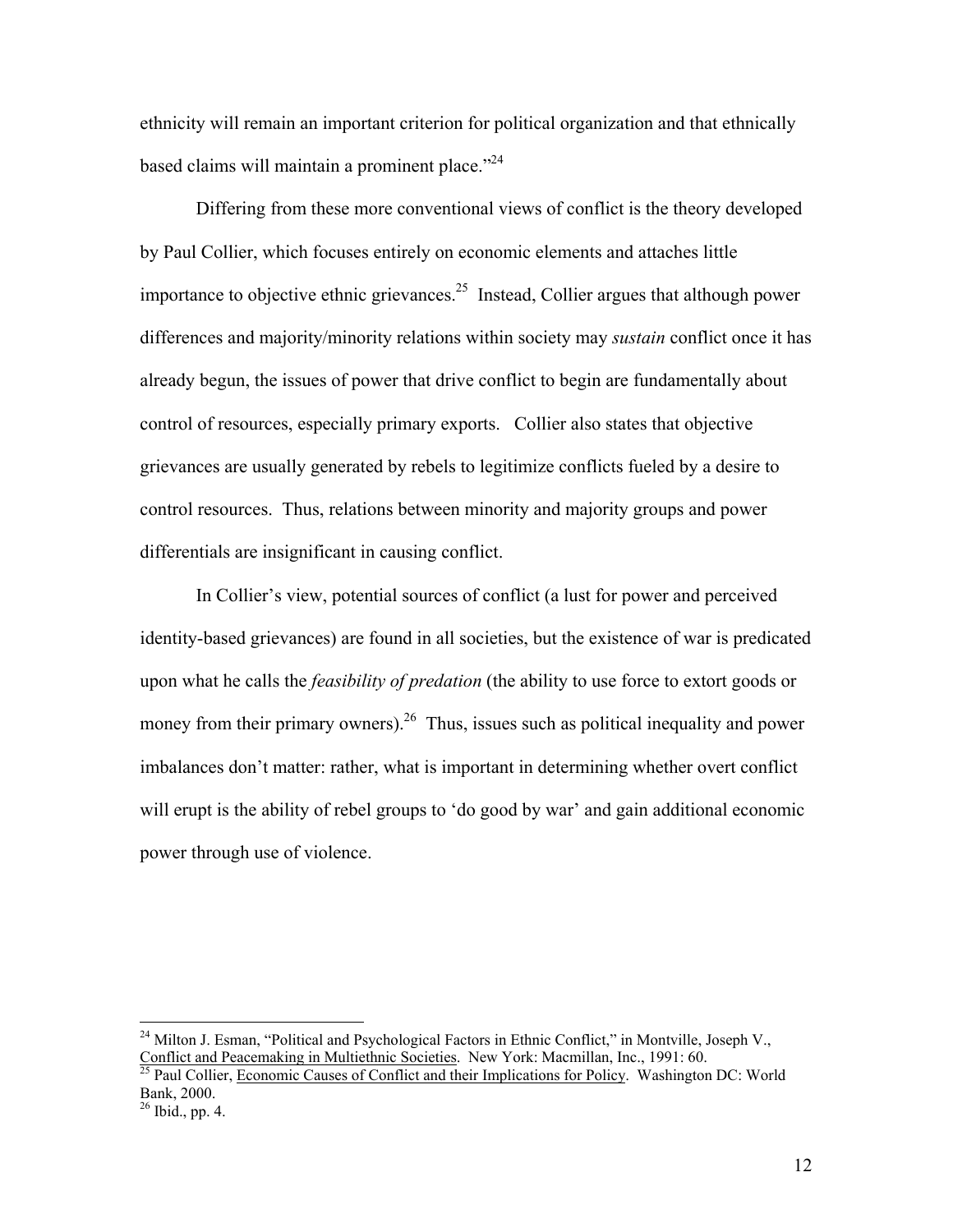### Differentiating between types of violence

An important element of conflict sources is the way in which violence is directed at certain groups within society. Groups may be victims of direct violence in the form of physical attacks, kidnappings, military bombardments, and so forth. Direct violence often is the cause of mass mobilization and conflict, however, identity-based conflicts also result from what Peter Uvin terms structural violence, which is characterized by unequal life chances, "usually caused by great inequality, injustice, discrimination, and exclusion and needlessly limiting people's physical, social, and psychological wellbeing."<sup>27</sup> Structural violence need not then involve physical harm, although its effects are often as bad as, if not worse than, direct violence. Structural violence, moreover, plays a central role in causing protracted conflict to emerge.

#### **What is a Peaceful Society?**

#### Defining Peace

 $\overline{a}$ 

Having described societal characteristics that may make it prone to conflict, it is now possible to examine elements of a peaceful society. First, however, it is useful to define the concept of *peace*. Johan Galtung distinguishes between two types of peace: negative peace, which "can simply be understood as the absence of direct, personal violence," and positive peace, which is the absence of structural violence.<sup>28</sup> Another way of distinguishing between these two elements is by defining negative peace solely by absence: that is to say, by the lack of war or overt violence in society. Positive peace, on

<sup>&</sup>lt;sup>27</sup> Peter Uvin, Aiding Violence: The Development Enterprise in Rwanda. West Hartford: Kumarian Press, 1998: 105.

<sup>&</sup>lt;sup>28</sup> Conrad G. Brunk, "Shaping a Vision: The Nature of Peace Studies," in Fisk, Larry and John Schellenberg. Patterns of Conflict, Paths to Peace. Ontario: Broadview Press, 2000: 23.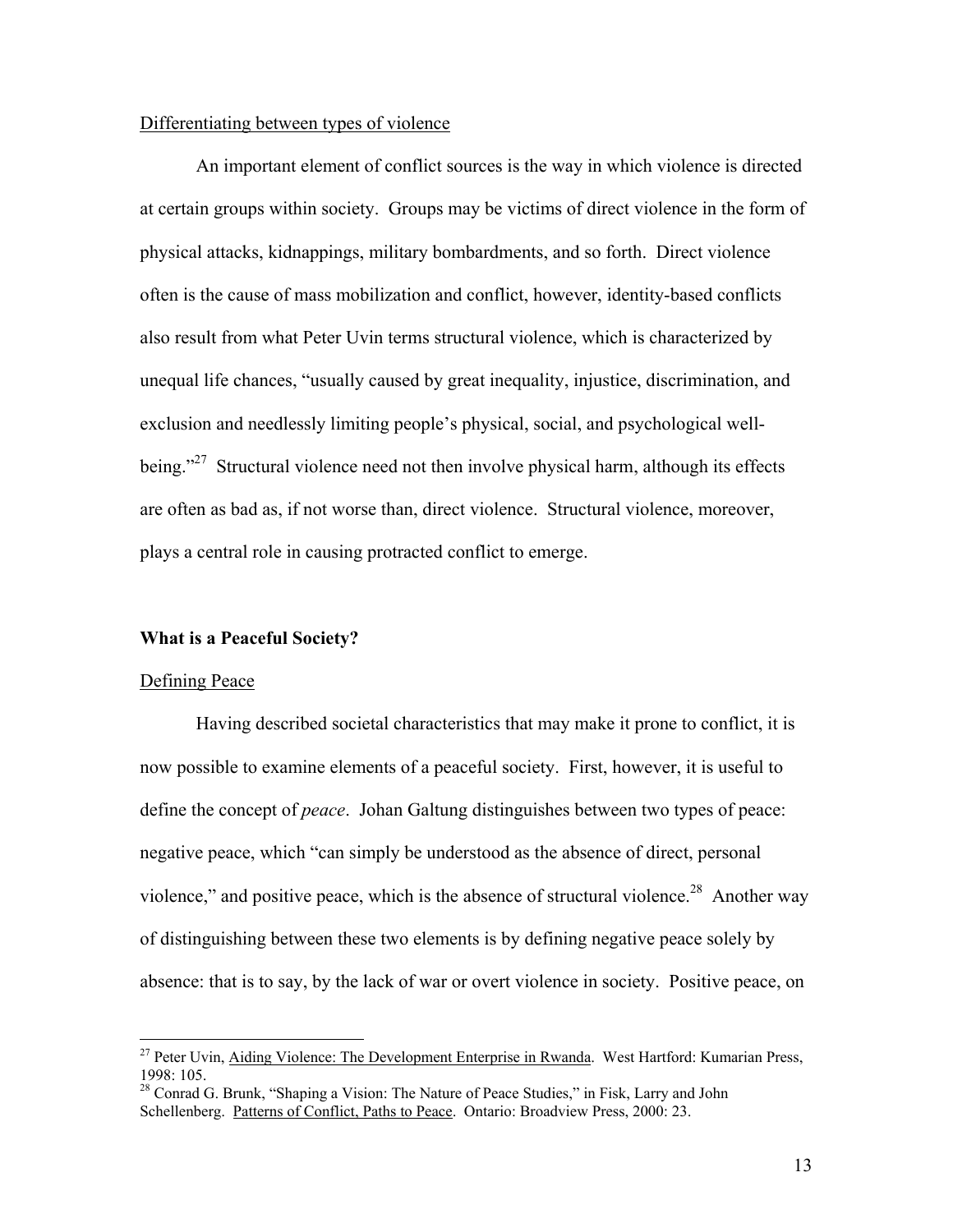the other hand, may be defined as occurring in societies where groups cooperate and as a whole where greater equality exists.

Michael Lund's definitions of peace are similar to those of Galtung. The equivalent of *negative peace* for Lund is *cold peace*, which he emphasizes as reflecting "a relationship of wary communication and limited cooperation (e.g. trade) within an overall context of basic order or national stability" in which no military cooperation exists, but in which disputes are generally worked out through non-violent means.<sup>29</sup> From a domestic point of view, this type peace reflects political compacts between competing and occasionally hostile factions, for example as existed in South Africa immediately after the removal of the apartheid regime in  $1994$ <sup>30</sup> What is most important to understand about this concept of *cold peace* is that in situations where it exists, while violence may not erupt, levels of reciprocity and desire for cooperation are generally low. Thus it is the absolute minimum to which a peaceful society should strive in order to transform conflict.

A truly peaceful society, however, aspires beyond stable peace to what Lund defines as *durable peace* or *warm peace*, which

…involves a high level of reciprocity and cooperation, and the virtual absence of selfdefense measures among parties, although it may include their military alliance against a common threat. A "positive peace" prevails based on shared values, goals and institutions…The domestic form of this stage ranges from processes of national reconciliation to a legitimate constitutional democracy, within which there are shifting political allegiances and a sense of social justice. The possibility of conflict or repression  $\sin$  virtually nil.<sup>31</sup>

Warm or positive peace can also be described as a context in which the advancement of

democracy, preservation of human rights, and economic growth are prevalent; this

 $^{29}$  Michael Lund, Preventing Violent Conflicts: A Strategy for Preventive Diplomacy. Washington DC: United States Institute of Peace Press, 1996: 39.

 $30$  Ibid.

 $31$  Ibid.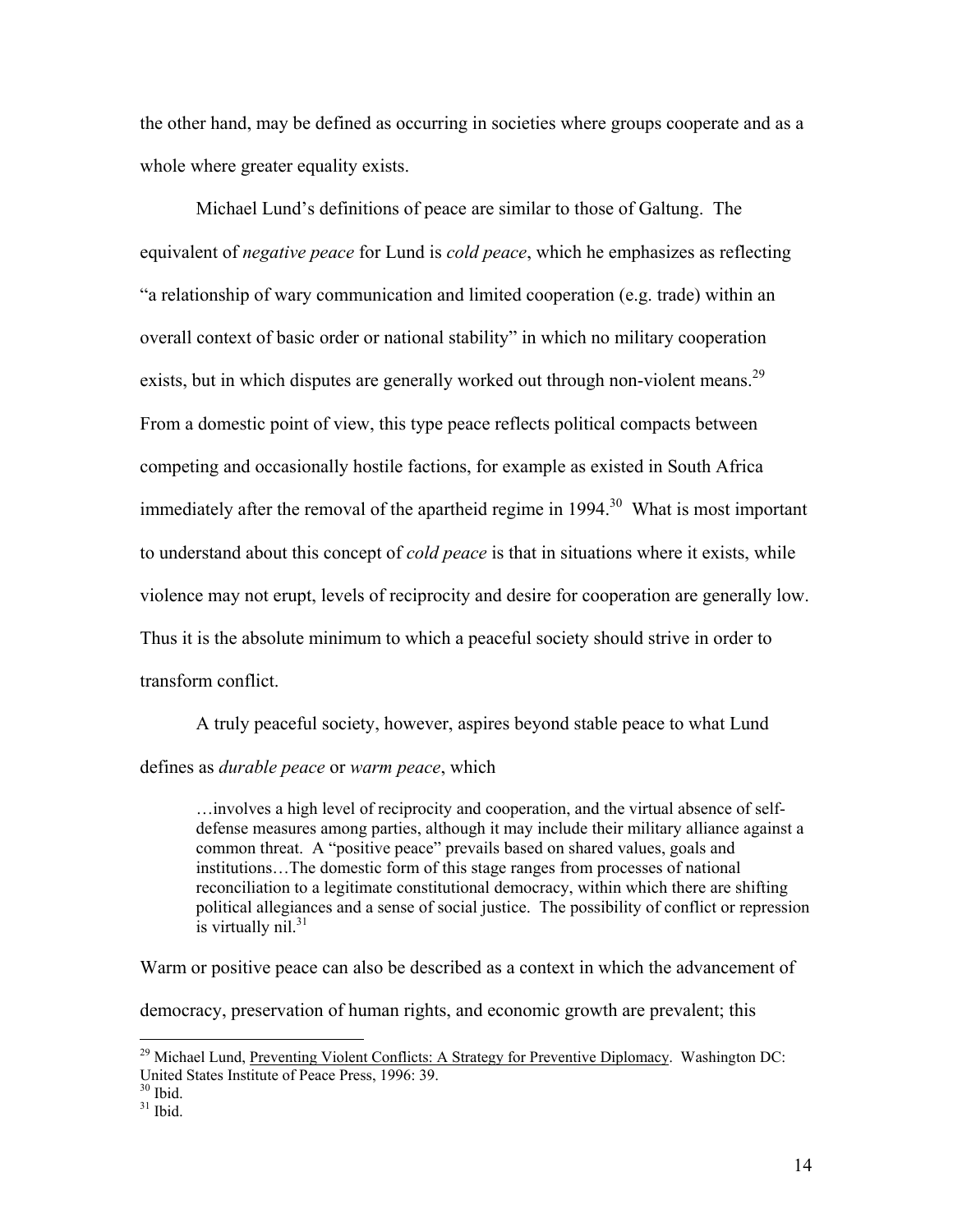contrasts sharply with a society in which one finds negative peace, where the focus is primarily on preservation of basic security and stability.<sup>32</sup>

#### Characteristics of a peaceful society

A **peaceful society** is one in which the root causes of conflict (as described above) are at least minimally addressed, to the extent that conflict can be solved by diplomatic means. However, this definition of a peaceful society produces an image corresponding only with elements of a stable, or cold, peace. A true peaceful society is one in which positive peace exists; therefore, it must inevitably contain certain elements that allow for warm peace to prevail.

At the most fundamental level, creating a peaceful society requires finding ways to transform conflict: solutions must "satisfy the fundamental needs and allay the deepest fears of affected populations."33 A peaceful society, then, is one whose characteristics allow this transformation to take place. These characteristics mirror the definition of *warm* or *positive peace*: furthermore, they are the characteristics to which the organizations examined in this study aspire.

Characteristics of a peaceful society can be grouped into three categories: structural elements, cultural elements, and inter-group elements. At a structural level, a peaceful society must implement norms of equal rights and opportunities for all groups in society, as well as accepting and embracing collective identities. To do this, society must be based on legitimate political institutions. The need for such institutions is paramount given their use as major instruments for conflict management: "Insofar as these

<sup>32</sup> Ibid., pp. 155.

<sup>&</sup>lt;sup>33</sup> Kelman, "Social-psychological Dimensions of International Conflict," pp. 197.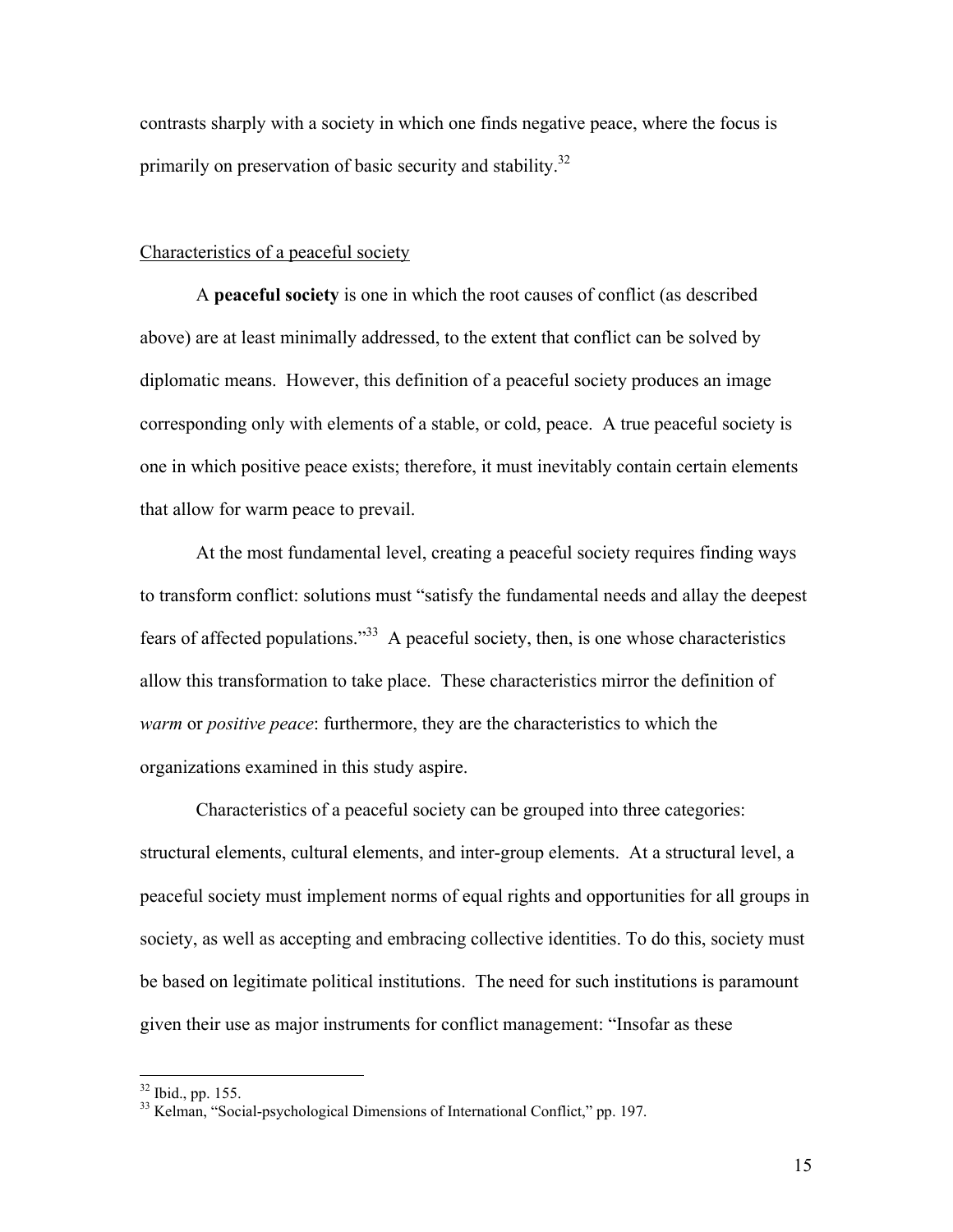institutions are regarded as legitimate by society members, matters that might otherwise become the subject of violent conflict do not."<sup>34</sup> However, if political and legal institutions are perceived as not legitimate (or if they are lacking altogether), differences within society are significantly more likely to become contentious and erupt into violence. The promotion of legitimate institutions can be taken one step further: Edward Azar postulates that institutions should not only be legitimate, but also decentralized, as this permits local authorities control over social concerns and allows them to "increase the sense of identity, participation, and security [of individuals] in the broadest sense of these terms<sup>"35</sup>

Peaceful societies must also contain non-violent systems and institutions for the prevention and mitigation of conflict.<sup>36</sup> This may seem obvious; however, traditional methods of resolving conflict often focus on the use of force (think, for example, of the stationing of armed National Guardsmen to "keep the peace" when schools were desegregated in Little Rock, Arkansas in the 1950s) and thus, paradoxically, may create violence as part of the prevention of or end to conflict. Therefore, a peaceful society should have at its core alternative dispute resolution methods. For example, in addition to (or instead of) traditional legal litigation, methods such as mediation or arbitration should be available for solving disputes. Furthermore, it is not enough that these methods exist: society should whenever possible emphasize using these methods rather than utilizing military force or other traditional, more violent means of handling conflict, both within society and in conflicts with other states. When these methods are used, moreover,

<sup>&</sup>lt;sup>34</sup> Kriesberg, Constructive Conflicts, pp. 39.

 $\frac{35}{35}$  Azar, <u>The Management of Protracted Social Conflict</u>, pp. 151.<br><sup>36</sup> Douglas P. Fry and C. Brooks Fry, "Culture and Conflict-Resolution Models: Exploring Alternatives to Violence," in Douglas P. Fry and Jaj Björkqvist, eds. Cultural Variation in Conflict Resolution. Mahwah, NJ: Lawrence Erlbaum Associates, Publishers, 1997: (9-23).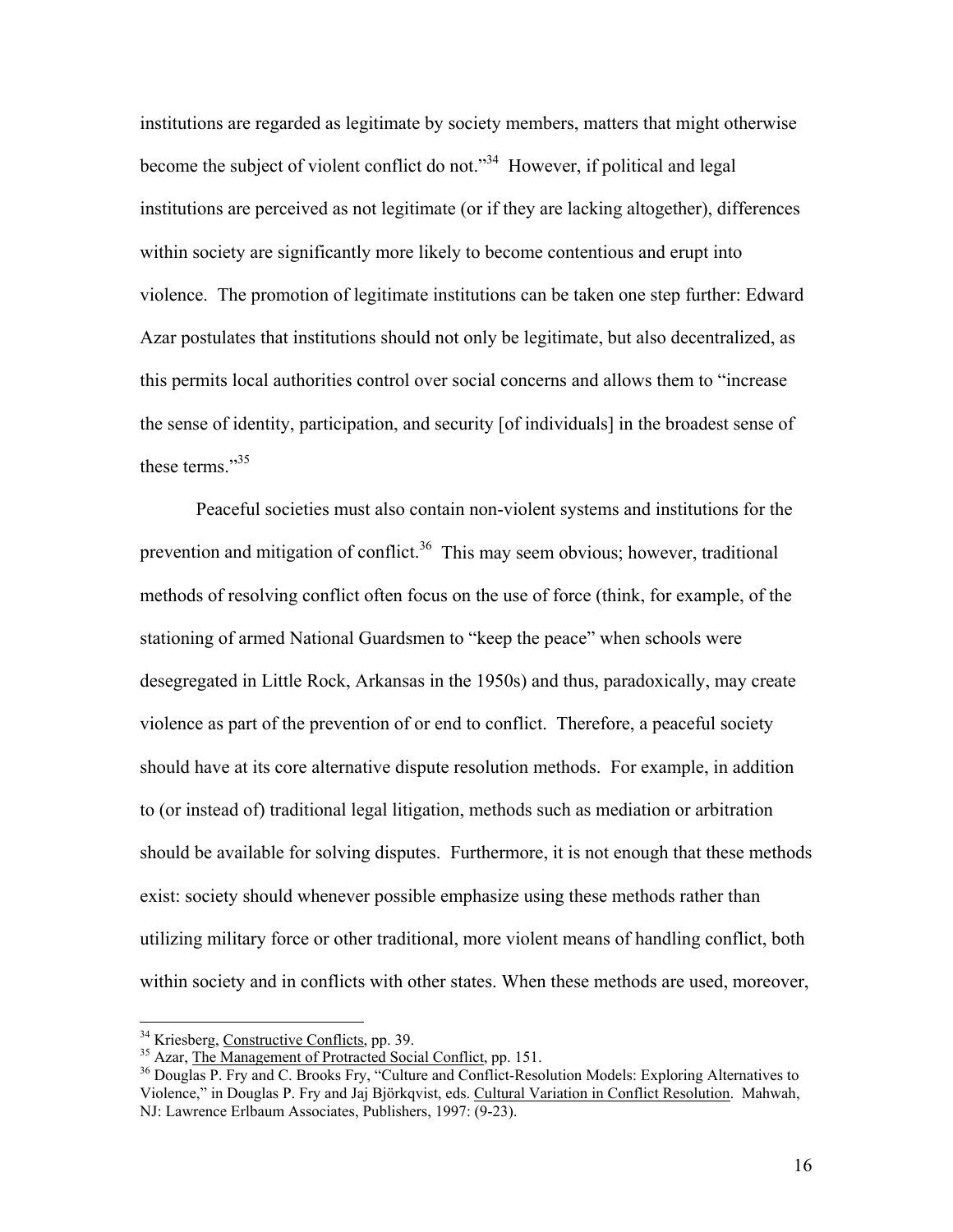they must have the capability of fostering what Peter Coleman terms an "authentic commitment to the de-escalation of conflict."<sup>37</sup>

Finally, a society in which there is positive peace should be able to reconcile the demands of state-making with demands for democratization and human rights. Although in many cases the trajectories of these demands may seem irreconcilable, ideally they should become

…mutually legitimizing agents, with democratization legitimizing the greater concentration of authority in the hands of the state and the concentration of power legitimizing and facilitating the loosening of political controls and the guaranteeing of political and civil rights to the citizenry.<sup>38</sup>

In other words, in a peaceful society, state authority exists in tandem with structural institutions that promote equal rights to all living within it.

 At a cultural level, peaceful societies are characterized by minimal group cohesion at a sub-national level, or by accessibility of membership in cross-cutting plural associations. Cross-cutting bonds within a community create stability, because conflicts between individuals or groups can be held in check by bonds they or their friends have with each other on different levels.<sup>39</sup> Whether through assimilation or membership in cross-cutting plural associations, group identity is often rendered less salient. For example, in the United States, where intense rivalry once existed between the South and the North, cross-cutting along religious, professional, and economic lines has minimized the strength of the North/South identity of American citizens.<sup>40</sup> Although this specific identity cleavage still exists, it is less relevant to political or everyday interactions.

<sup>&</sup>lt;sup>37</sup> Coleman, "Intractable Conflict," pp. 437.

<sup>&</sup>lt;sup>38</sup> M. Ayoob, "State making, state breaking and state failure," in C.A. Crocker, F.O. Hampson, & P. Aall, Eds., <u>Managing Global Chaos</u>. Washington, D.C.: United States Institute of Peace, 1996: 48.

<sup>&</sup>lt;sup>39</sup> Dean G. Pruitt and Sung Hee Kim, Social Conflict: Escalation, Stalemate, and Settlement, Third Edition. New York: McGraw Hill, 2004: 140.

 $40$  Ibid, pp. 141.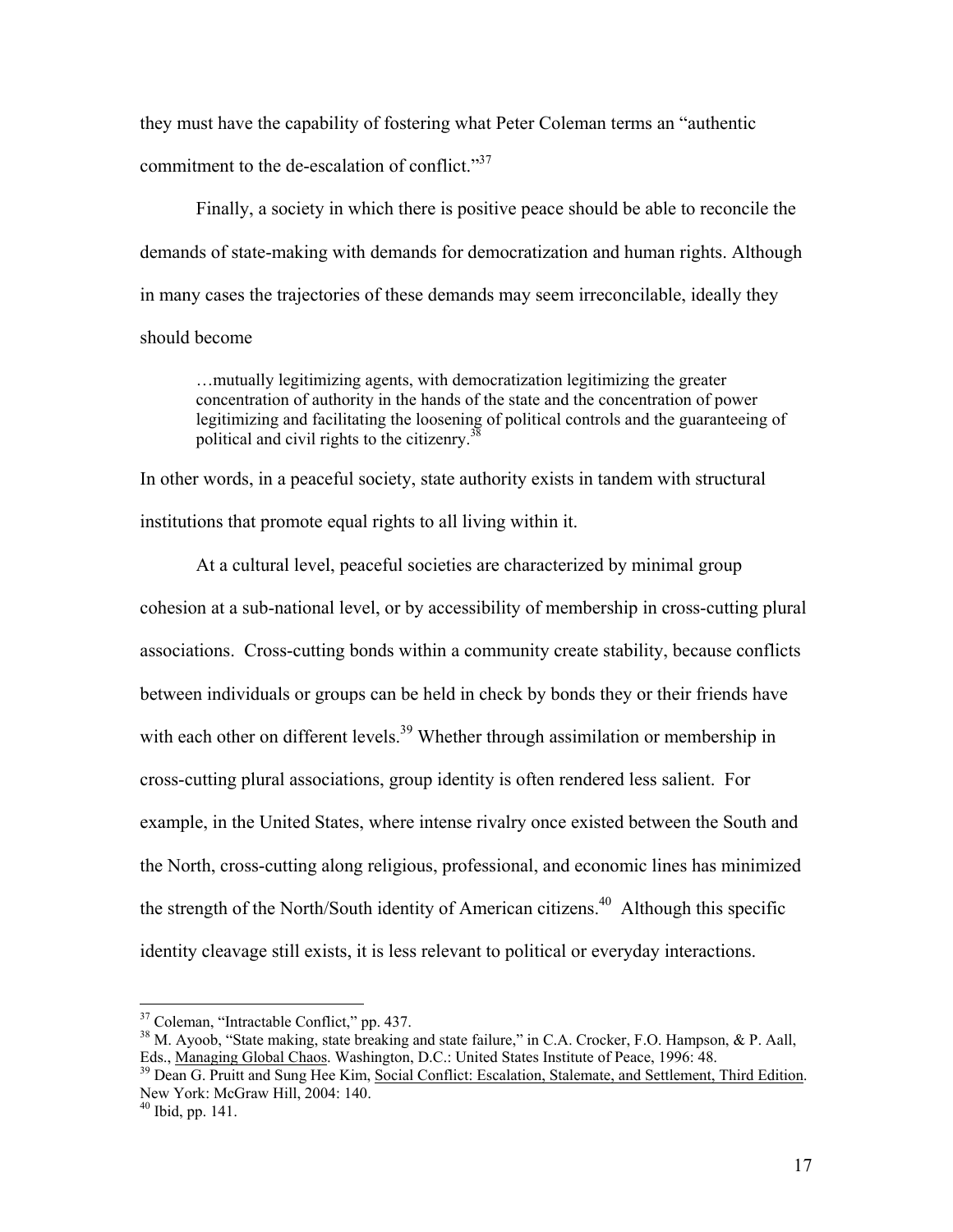Furthermore, in a society characterized as one in which there is a positive peace, relationships between groups, as well as between individuals, are both encouraged and valued.<sup>41</sup> Valued relationships are important in a number of ways. By promoting a culture in which inter-group relations are valued, peaceful societies create opportunities for cross-cutting group memberships, thus minimizing strong group identity based on a single shared characteristic. Individuals living in a society that values cross-cutting relationships are also more likely to have contact with members of groups different than their own, allowing for perceptions of these other groups to improve and thus to mitigate possible conflicts.

From the point of view of inter-group relations and elements thereof, in a peaceful society it is imperative that human needs be recognized in ways other than only through structural institutions: in particular, through mutual respect between individuals of different backgrounds. At the inter-group level, needs of different groups should be understood as having equal importance as one's own individual and group needs. When this occurs, it is possible for processes to take place at individual or group levels. For example, in a peaceful society where the equal recognition of all human needs occurs, psychological space exists which may allow people to engage in empathy, the process of taking the perspective of the other.<sup>42</sup> Emphasizing the importance of empathy allows for individuals or groups in conflict to understand the underlying grievances and fears of other individuals/groups, facilitating the possibility of reaching resolutions that address all needs. Furthermore, empathy allows for movement away from dehumanization of members of groups with which one is in conflict, which can "help change the climate in

<sup>&</sup>lt;sup>41</sup> Burton, Conflict: Resolution and Provention, pp. 47.<br><sup>42</sup> Kelman, "Social-psychological Dimensions of International Conflict," pp. 199.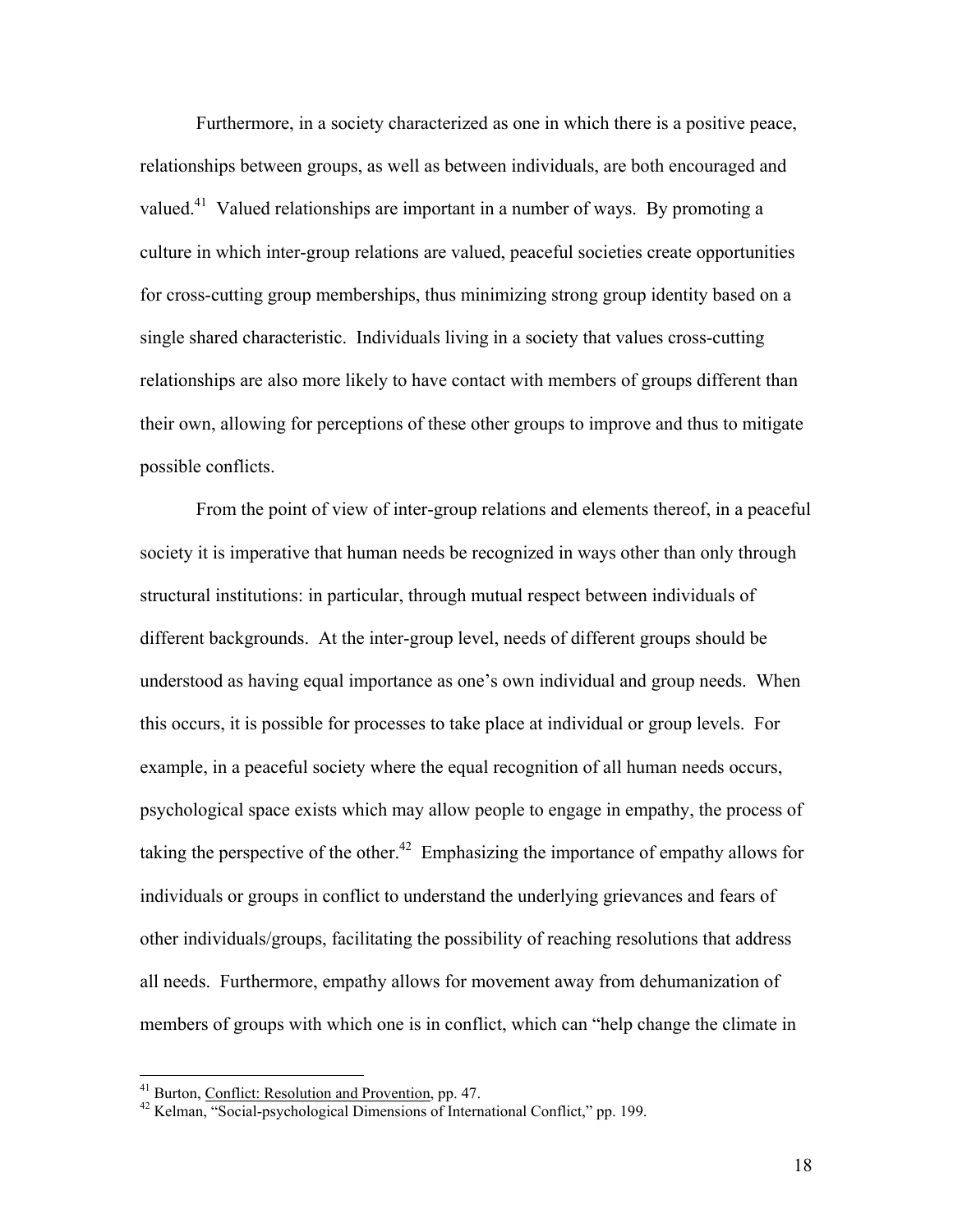which communication takes place and thus improve the chances of resolving, or at least mitigating, such a conflict."<sup>43</sup>

Finally, a peaceful society should be characterized by equality between all groups, providing equal opportunity to all in both professional and personal life. This includes racial, ethnic, and religious equality.

 The main characteristics of a peaceful society are summarized in the table below. The following section will examine the role education can play in creating positive peace in society.

| <b>Definition of Peace</b> | <b>Characteristics</b>                                                                                                      |
|----------------------------|-----------------------------------------------------------------------------------------------------------------------------|
| <i>Negative</i> (Galtung)  | Absence of direct, personal                                                                                                 |
| Cold (Lund)                | violence<br>Wary/minimal cooperation<br>Usually restricted to political<br>$\bullet$<br>compacts without cooperation at the |
| <i>Positive</i> (Galtung)  | inter-group or personal level<br>Structural: existence of legitimate<br>$\bullet$                                           |
| <i>Warm</i> (Lund)         | political institutions and<br>institutionally-mandated protection<br>of human rights                                        |
|                            | Existence and use of alternative<br>dispute resolution mechanisms                                                           |
|                            | Cultural: membership in cross-<br>cutting plural associations                                                               |
|                            | High levels of cooperation among<br>$\bullet$<br>members from all groups in society                                         |
|                            | Understanding and respect for<br>needs of different groups                                                                  |

 $\overline{a}$ <sup>43</sup> Rafael Moses, "On Dehumanizing the Enemy," in Vamik D. Volkan, Demetrios A. Julius and Joseph V. Montville, eds. The Psychodynamics of International Relationships. Volume 1: Concepts and Theories. Lexington, MA: Lexington Books, 1990: 116.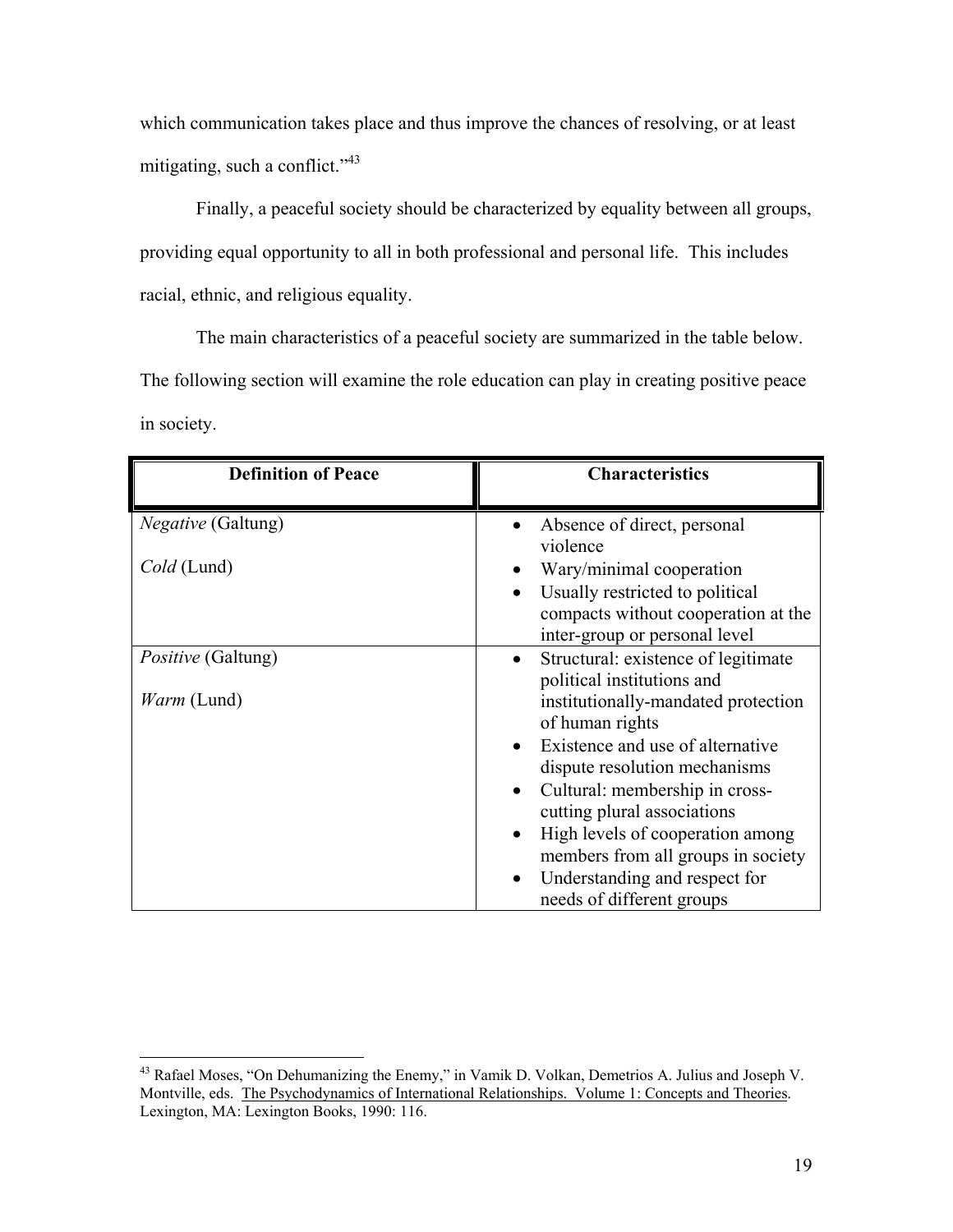#### **Education for Peace: Using Education to Create a Peaceful Society**

In order to create a peaceful society, it is necessary to change the values and attitudes of all members of society from those espousing violent means to ones that promote the characteristics of a peaceful society. Although structural inequalities rather than individual attitudes may be the cause of overt violent conflict, individual recognition of human needs can play a large role in changing structural institutions that favor one identity group over others. Thus, the importance of shifting attitudes towards respect of human needs and away from the status quo of a violent society is critical. One way through which this shift can occur is through education, which can be defined as "a series of actions of procedures which, whether by design or otherwise, encourages learning in a group of citizens."<sup>44</sup> In fact, education is often the primary means through which peaceful societies develop: according to Kenneth Boulding, "the development of stable peace is fundamentally a learning process."<sup>45</sup> Education by this definition goes beyond the skills taught in a formal classroom atmosphere. Rather, the permeable boundary between school and society implies that education occurs not only within the classroom but as part of familial and other institutions, as well as in non-formal or extra-curricular programs. The breadth of what is considered education is especially important when one considers that attitudes and relationships form at an early age.<sup>46</sup> Thus, it is important to instill the values of open-mindedness and inclusion in young children even before they enter a schoolroom. This can occur in the context of familial interactions and through the

<sup>44</sup> Larry J. Fisk, "Shaping Visionaries: Nurturing Peace Through Education," in Larry Fisk and John

Schellenberg. <u>Patterns of Conflict, Paths to Peace</u>. Ontario: Broadview Press, 2000: 159.<br><sup>45</sup> Quoted in Mark Sommers, "Peace Education and Refugee Youth." In <u>Learning for a Future: Refugee</u> Education in Developing Count

Education in Development Countries. Genevative Countries. Genevative Countries. Genevative Countries. Genevative Countries. As Hamburg, Learning to Live Together: Preventing Hatred and Violence in Child and Adolescent Development. Oxford: Oxford University Press, 2004: 23.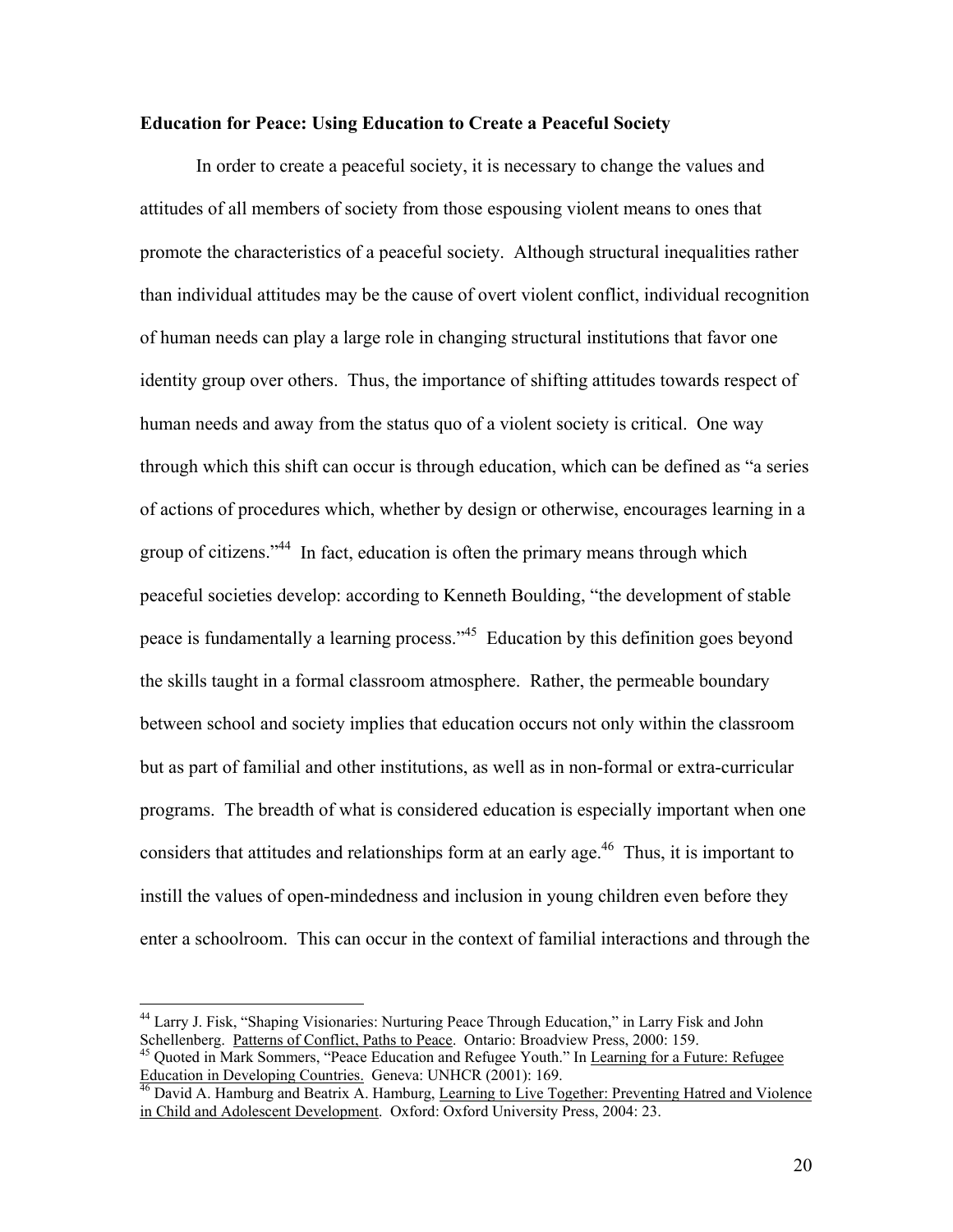development of positive relationships within society as a whole. As much as any classroom interaction, this may be considered a central component of education.

While education – in its broadest definition – is essential for the creation of a peaceful society, it is important to remember that "education on its own will not create world peace."<sup>47</sup> Rather, this is only one element within the complex framework necessary for creating positive peace. Furthermore, if used in negative ways, education, rather than helping promote a society characterized by peace, may serve to perpetuate social conflicts. For example, in schools education may legitimize and create acceptance of violent culture or structural inequalities, through:

- Curriculum and textbooks that emphasize differences and reinforce the superiority of certain groups and cultures over others, or that "simply fail to represent reality" by not examining differences at all; $48$
- Differences in resources available to students from different identity groups, creating superior quality schools for certain segments of the population while reinforcing the inferiority of others;
- Restrictions placed on who can teach, or creation of arbitrary limitations on teacher certification or promotion opportunities for members of certain identity groups.

Even educational settings using positive educational tools may inadvertently promote negative concepts. For example, a curriculum reflecting multiculturalism still may emphasize *otherness*, raising awareness of the differences between groups in society without also identifying similarities; thus, it is imperative that multicultural education

<sup>&</sup>lt;sup>47</sup> Davies, <u>Education and Conflict: Complexity and Chaos</u>, pp. 223.  $48$  Ibid., pp. 118.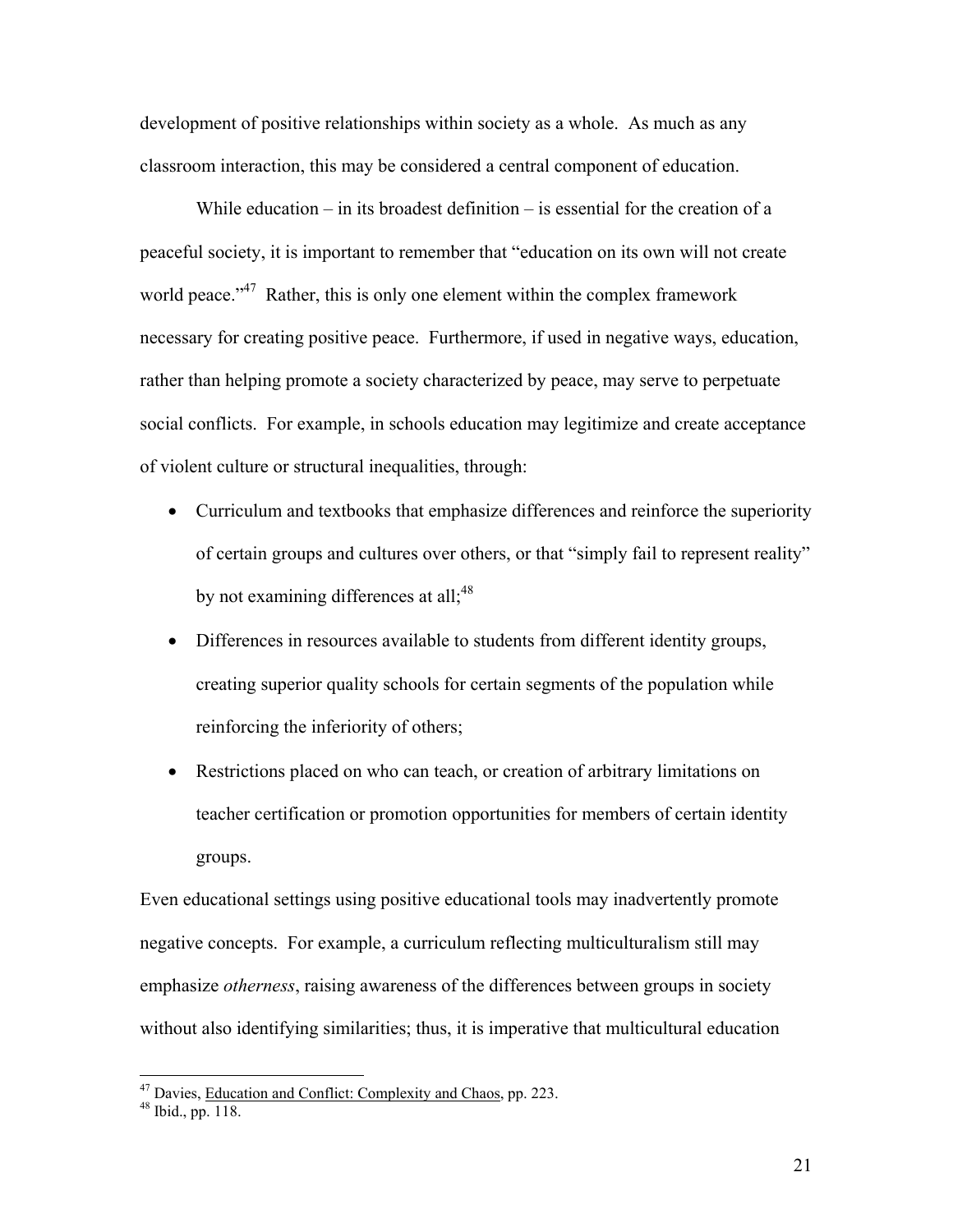avoid stereotyped portrayals, focusing instead on "the acknowledgement of ambiguity, complexity, and hybridity within an individual self."<sup>49</sup> Otherwise, reinforcement of differences through education may lead to hatred and violence, as for example in Nazi Germany. This education system focused on indoctrinating students in the (racist) idealism of the Nazi state and strongly emphasized war imagery.<sup>50</sup> Its ability to reinforce superiority of the Aryan race bred thousands of students wed to the Nazi cause and collaborators in the horrific acts of the Nazi regime.

 Even when formal educational systems promote a culture of peace, it is important to keep in mind the broader education children receive from their families and societal institutions to which they are exposed. These people and institutions may work against the ability of education to promote a culture of peace: for example, children exposed to racist ideologies by their parents may find it difficult to embrace a notion of equality for all.

 Notwithstanding its possible negative effects, education can play a large role in promoting a peaceful society, precisely because of its broad impact. To emphasize: Bush and Saltarelli state that "schooling is to be viewed as an investment in a social contract the benefits of which are believed to accrue not only to the individual who experiences schooling but also, and perhaps more importantly, to the wider society.<sup>51</sup> Education can do this in a number of ways.<sup>52</sup> From the point of view of structural characteristics: when availability of education is unequal and reflects structural violence against certain identity

 $49$  Ibid., pp. 82.

<sup>&</sup>lt;sup>50</sup> Hamburg, Learning to Live Together: Preventing Hatred and Violence in Child and Adolescent Development, pp. 51.

<sup>&</sup>lt;sup>51</sup> Kenneth D. Bush and Diana Saltarelli., Eds, The Two Faces of Education in Ethnic Conflict. Florence: United Nations Children's Fund Innocenti Research Centre, 2000: 4.

<sup>&</sup>lt;sup>52</sup> These possibilities are described in detail in Bush and Saltarelli, The Two Faces of Education in Ethnic Conflict, pp. 16-20.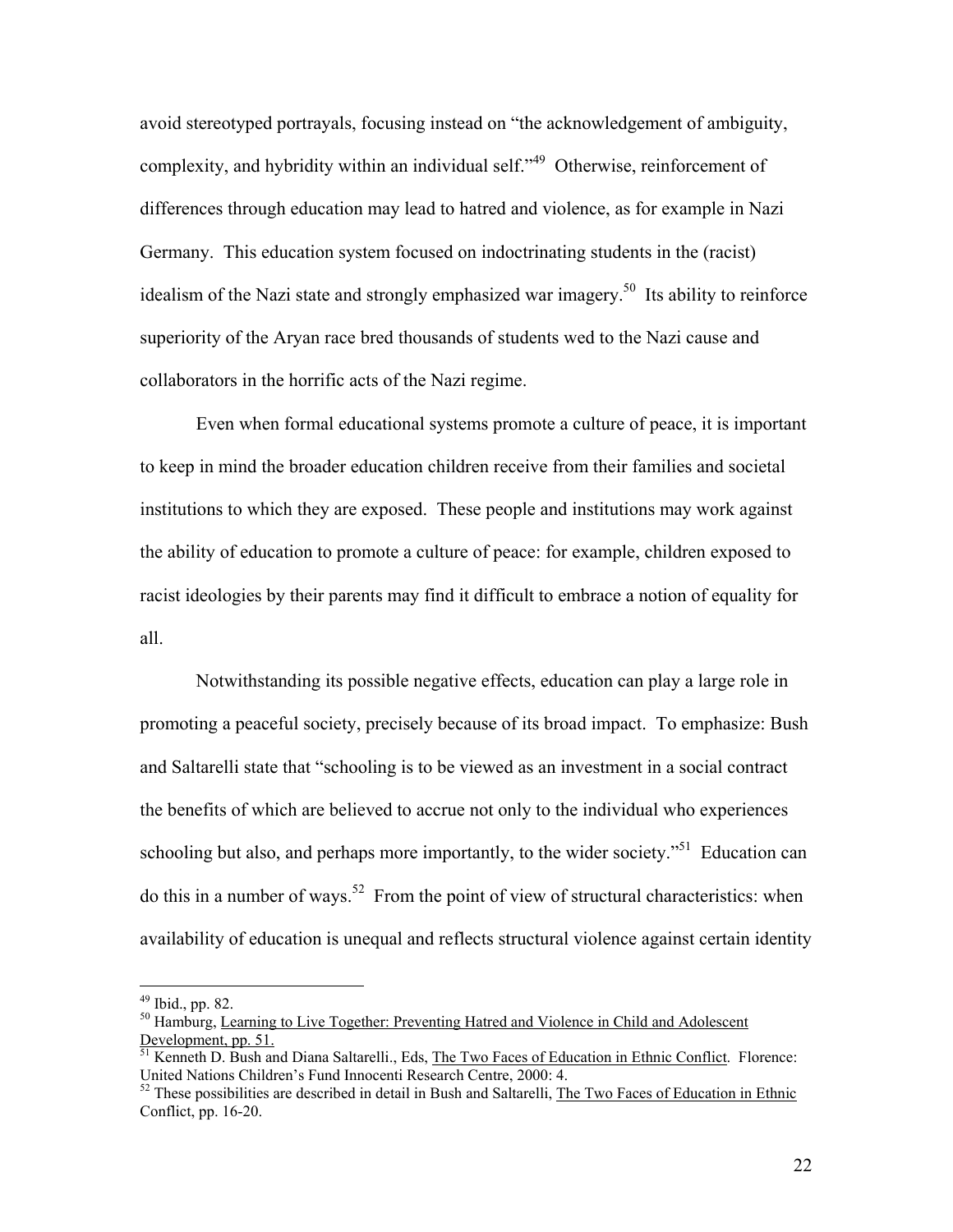groups, the simple creation of new educational opportunities (for example, by making schools previously only for an elite group open to the society as a whole) leads to greater levels of civic equality. Greater equality of provision of education can thus lessen grievances and address certain needs of groups previously discriminated against, thus mitigating possible conflicts, for example as demonstrated by opportunities created as a result of the civil rights movement in the United States during the 1960s. The civil rights movement and its repercussions also demonstrate an additional method through which education can promote a more peaceful society (particularly in societies where identity groups are separated), which is through desegregation and the creation of inclusive, integrated schools.

 Education also encourages the creation of a (more) structurally peaceful society by promoting equality of differences, which is an essential element of addressing fundamental human needs. For example, in multi-ethnic societies, education can play a key role in creating linguistic tolerance by teaching minority languages to all students or by establishing schools where students can study in their native tongue. This not only addresses the need for structural equality, but is a way through which students can gain appreciation and respect for the different languages and cultures of their peers. Moreover, promoting linguistic diversity is in no way mutually exclusive of creating a sense of over-arching nationhood: according to Bush and Saltarelli, "There is no evidence that teaching of minority languages necessarily diminishes a sense of political unity.<sup>553</sup> In fact, when children's languages and cultures are made an integral part of the education process, it is difficult for them to feel marginalized, and they actually may feel more a part of the nation as a whole; on the other hand, requiring ethnic groups to accept the

 $53$  Ibid., pp. 18.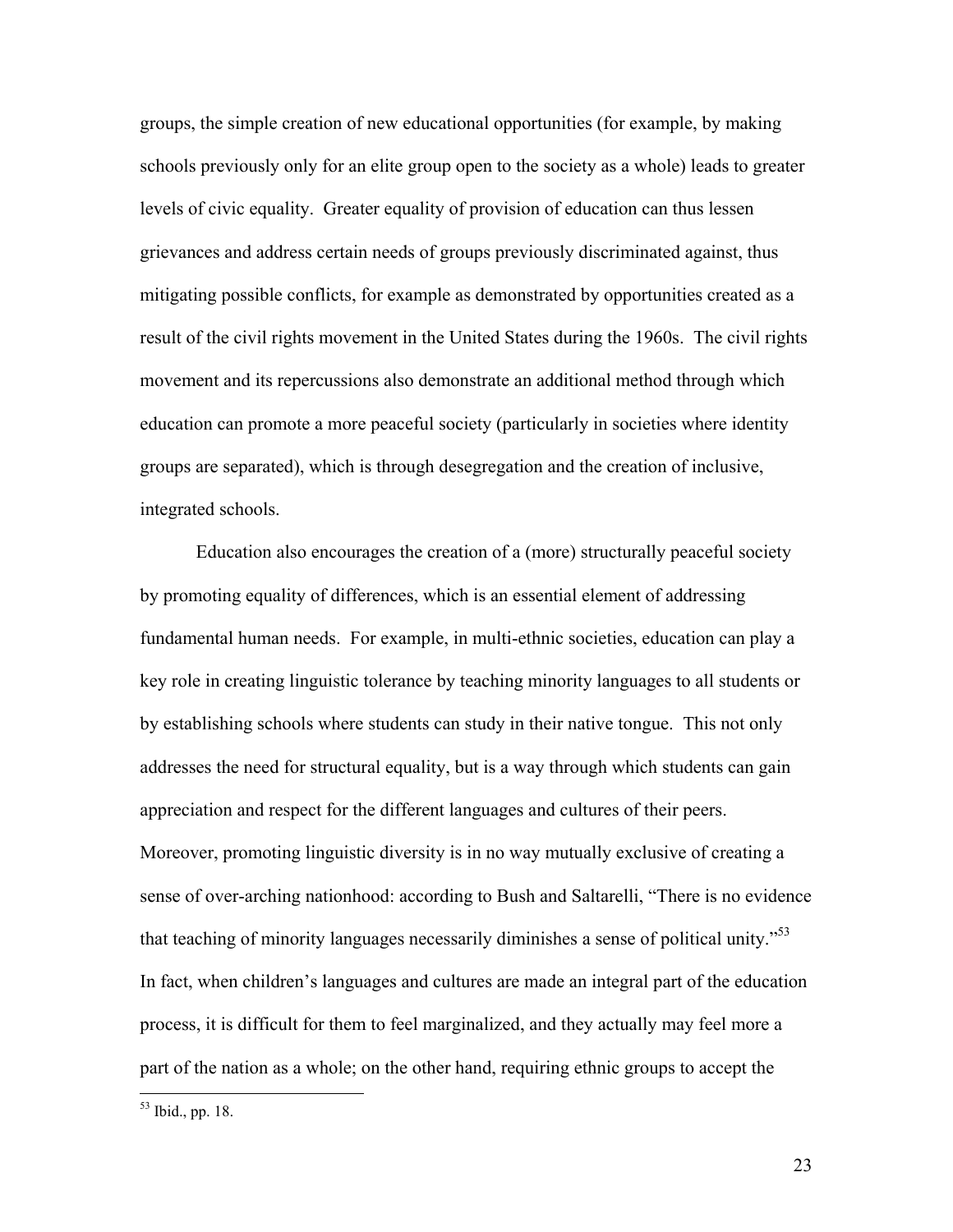linguistic dominance of the majority can be a major source of tension. However, it is important to keep in mind that establishing minority schools where students are educated in their own tongue may reinforce segregation in pluralistic societies where inter-group relationships are weak. In situations where linguistic diversity is a priority, care must be taken to ensure that it does not come at the expense of possibilities for promoting unity and/or favorable attitude change.

 Slightly distinct from education that fosters peace through greater accessibility and inclusiveness is that characterized by educational content promoting understanding and acceptances of differences – this is what is traditionally referred to as *education for peace* or *peace education*. This type of education focuses primarily on individual rather than structural change. An example of this type of education is the *Education for Mutual Understanding (EMU)* curriculum, included by mandate in all schools in Northern Ireland by the Education Reform order of 1989. This curriculum is "about self-respect, and respect for others, and the improvement of relationships between people of differing cultural traditions."54 Studies of the curriculum show that EMU has been pivotal in its ability to 'de-segregate the mind,' creating a critical mass of interest in fundamental societal change, as well as enabling individuals to transcend sectarian divisions.<sup>55</sup>

Education for peace "seeks to initiate or support an educational process that allows students to articulate, accommodate and accept differences between and within groups, particularly (though not exclusively) in regions characterized by latent or manifest

<sup>&</sup>lt;sup>54</sup> Quoted in Alan Smith and Alan Robinson, Education for Mutual Understanding: The Initial Statutory Years. Coleraine: University of Ulster, 1996. Accessed November 27, 2004. Available at: http://www.ccruni.gov.uk/research/csc/mutual.htm

<sup>&</sup>lt;sup>55</sup> Bush and Saltarelli, The Two Faces of Education in Ethnic Conflict, pp. 17.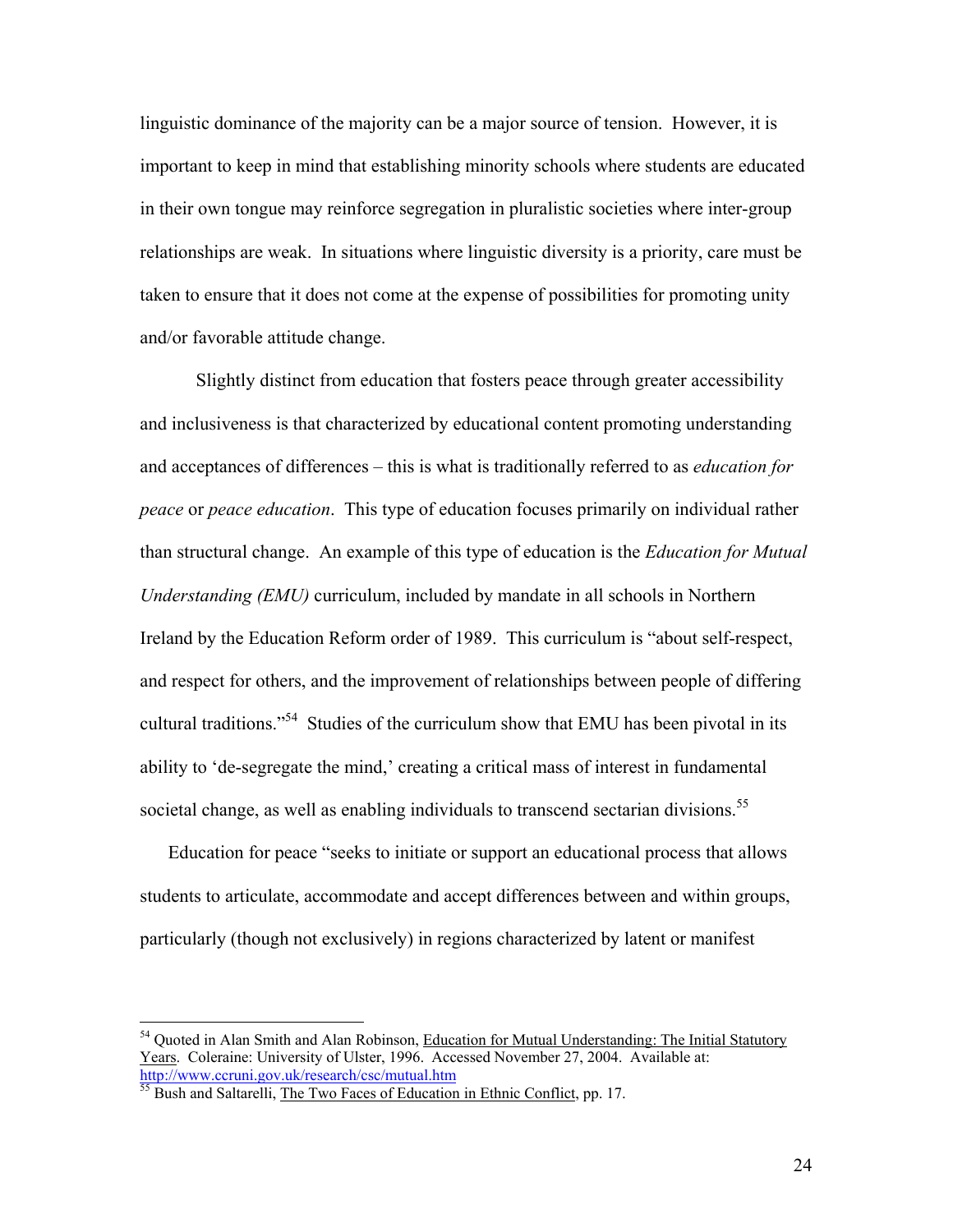violence."56 It emphasizes the articulation of alternatives as well as discussion of controversial issues, and focuses on altering interactions between groups in conflict: in particular, through re-humanization of groups dehumanized as a part of the conflict process. Other objectives of education for peace include fostering tolerance, mutual respect, empathy, communication between and among conflict groups, nuanced understanding of the conflict, and recognition of equality of all – all of which are necessary structural and inter-group characteristics of peaceful societies.

 One of the most important components of education for peace is its focus on creating empathy for others. The promotion of empathy is an integral component of education for peace: research indicates that even following only brief periods wherein empathy has been exercised, positive attitude change can occur<sup>57</sup> (for example, as evidenced in greater acceptance of others' viewpoints). As attitude change caused by experiences of empathy is integral in the creation of a culture of peace, the focus on empathy in education for peace is a key method through which this type of education can create a peaceful society.

Education for peace also helps foster a culture of peace through its creation of a more nuanced understanding of conflicts, which occurs in part by "disarming" history. This entails moving away from presenting history in a militaristic way and/or manipulating history for political ends through the delineation of only one, generally narrow, view. Rather, within education for peace, history focuses on including multiple versions of events, so that all children are able to see how their own history and that of the culture from which they come are part of a larger framework. Often, this occurs

1

<sup>56</sup> Ibid., pp. 23.

 $57$  Ibid, pp. 68.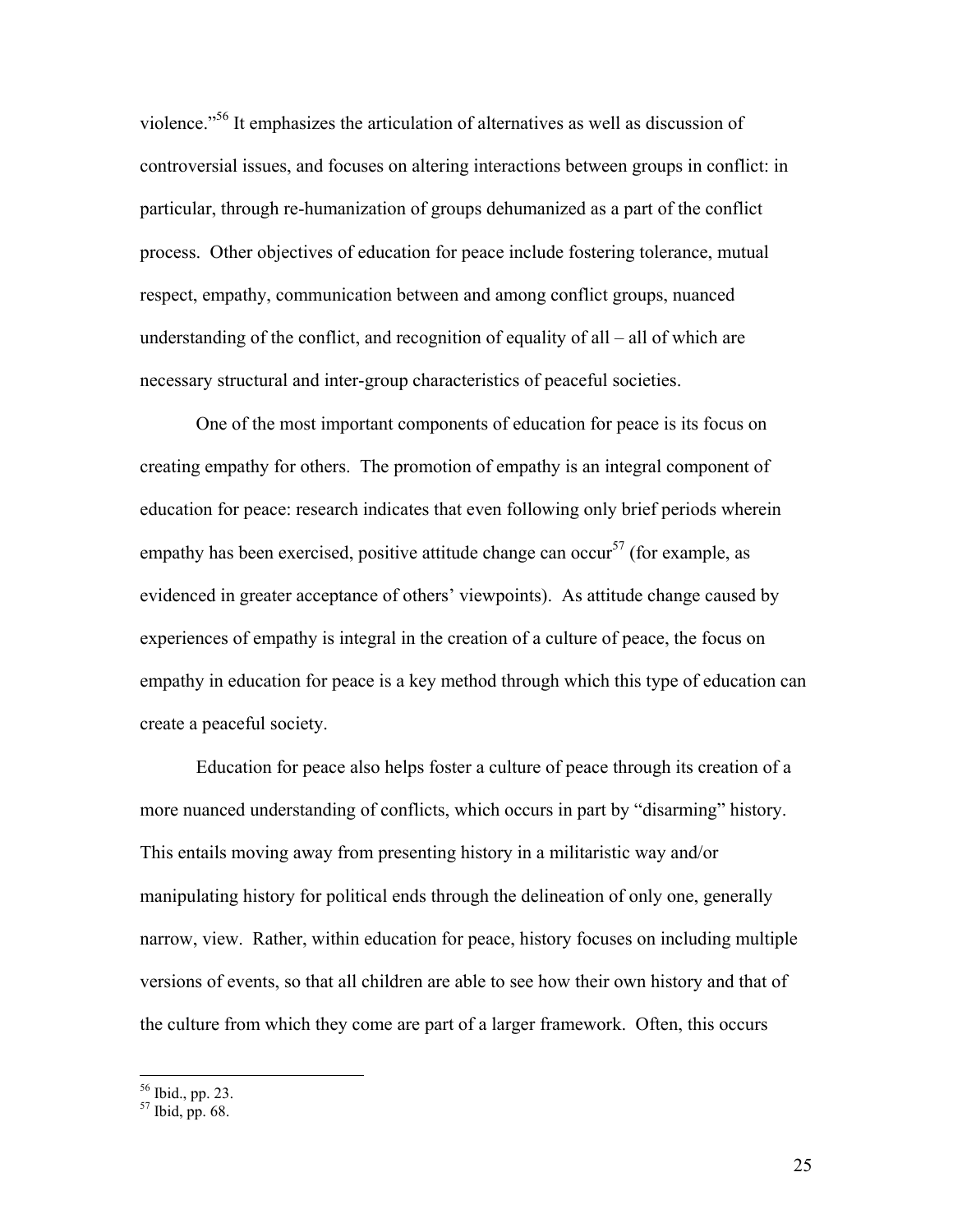within a broader movement towards curriculum change as a whole, thus delineating the necessary interaction between elements of education focusing on individuals and those attempting to create structural change.

 This interaction is evidenced further by the fact that for education for peace to provide an opening for conflict transformation, the method through which concepts are delivered must reflect their content. In the words of David Hicks, "If one is concerned about developing self-respect, appreciation of others, concepts of justice and nonviolence, they must also be part of the process of learning itself."58 Thus, education for peace entails creating educational settings that reflect respect for and tolerance of all students – in other words, creating the structural elements of a peaceful society. This entails existence of a context wherein all groups are equal: that is, where there is a balance of power between groups.

When this occurs, the experience becomes what Larry Fisk terms *peace through education*. 59 This element of education programs is a key characteristic of education for peace. Within formal educational settings, it occurs primarily through a method called cooperative learning. In this method, students work together in mixed groups to complete assignments or jointly solve problems. Research has shown that through joint work in groups, competition is reduced. Additionally, as a result of mutual encouragement and students' need to utilize one another's skills and knowledge, intergroup relations improve as well.<sup>60</sup> Thus, through cooperative learning students develop

<sup>&</sup>lt;sup>58</sup> David Hicks, "Understanding the Field," in <u>Education for Peace: Issues, Principles, and Practice in the Classroom</u>. New York: Routledge (1988): 17.

Larry J. Fisk, "Shaping Visionaries: Nurturing Peace Through Education," in Fisk, Larry and John Schellenberg. <u>Patterns of Conflict, Paths to Peace</u>. Ontario: Broadview Press, 2000: 185. <sup>60</sup> Hamburg, Learning to Live Together, pp. 115.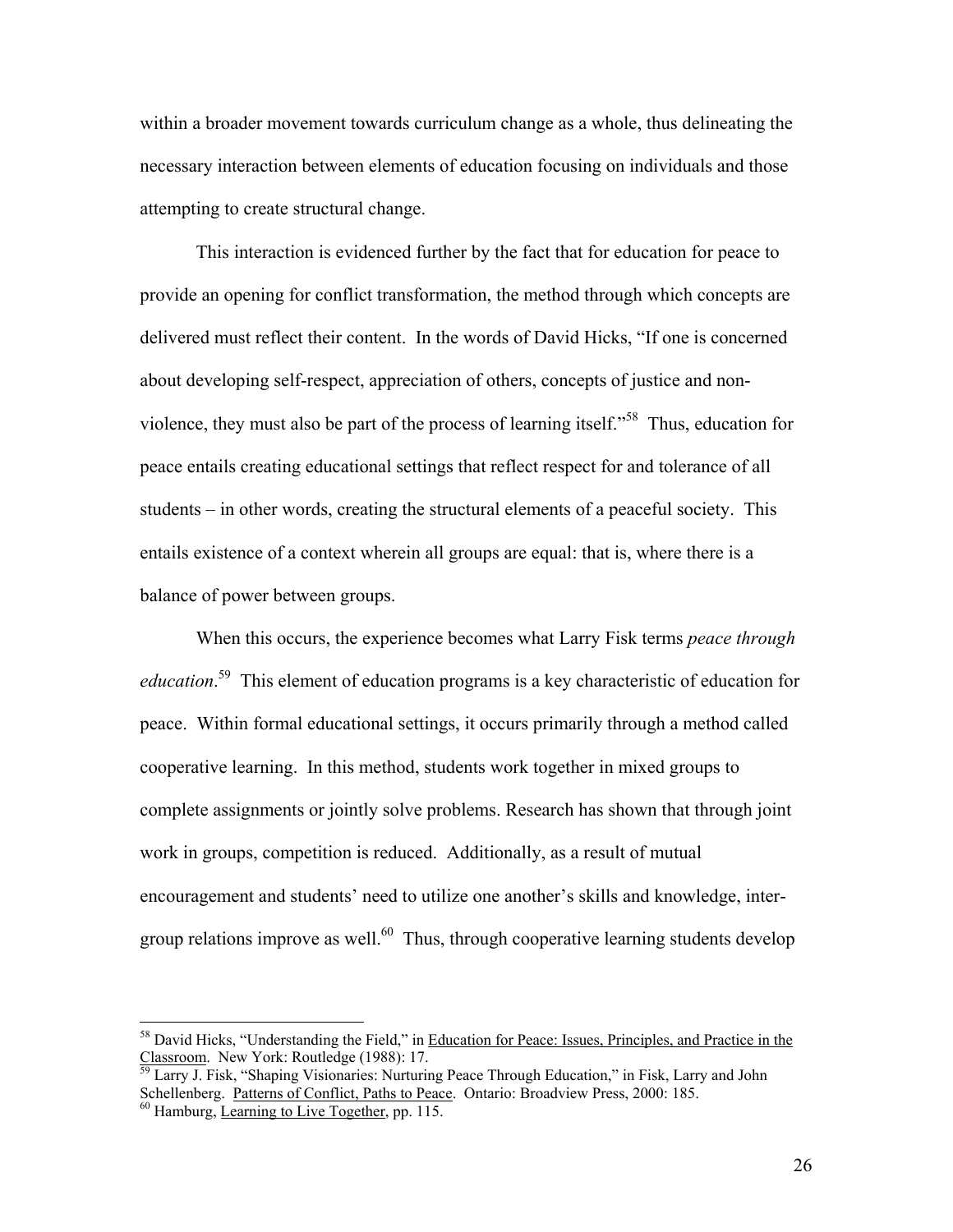the personal characteristics needed in a peaceful society: characteristics that can then be used to influence others as well.

 It is important to remember, however, that just as with education as a whole, education for peace does not occur solely within the arena of formal schooling. Education for peace can also occur through informal, though structured, non-school based programs. For example, students from different groups in conflict may participate in joint projects; they may also be participants in formal contact workshops, the point of which are structured dialogue between conflict groups. When they are set up properly, so as to ensure equality between all groups, these workshops present opportunities for youth from conflict groups to meet each other on equal footing and discover their similarities as well as better understand their differences. They are also means by which youth are able to develop mutual respect and empathy, both of which are needed to transform conflict.

The mere existence of a contact workshop, however, is insufficient to create an environment conducive to peace-building. When workshops occur randomly, without follow-up or continued interaction, they have little chance of promoting long-standing attitude change. Furthermore, without a super-ordinate goal, mere contact between two conflict groups may exacerbate tensions rather than reduce them.<sup>61</sup> Finally, "the chance for success for such efforts increases to the extent that they are supported by parallel structures that foster understanding, and, more importantly, empathy between groups."<sup>62</sup> In other words, when education for peace occurs through these non-formal methods, it is imperative that formal education structures are in place to support and build upon the transformation which can occur through dialogue. Through the combination of non-

1

<sup>&</sup>lt;sup>61</sup> Gordon W. Allport, <u>The Nature of Prejudice</u>. New York: Doubleday Anchor Books, 1958.  $^{62}$  Bush and Saltarelli, The Two Faces of Education in Ethnic Conflict, pp. 26.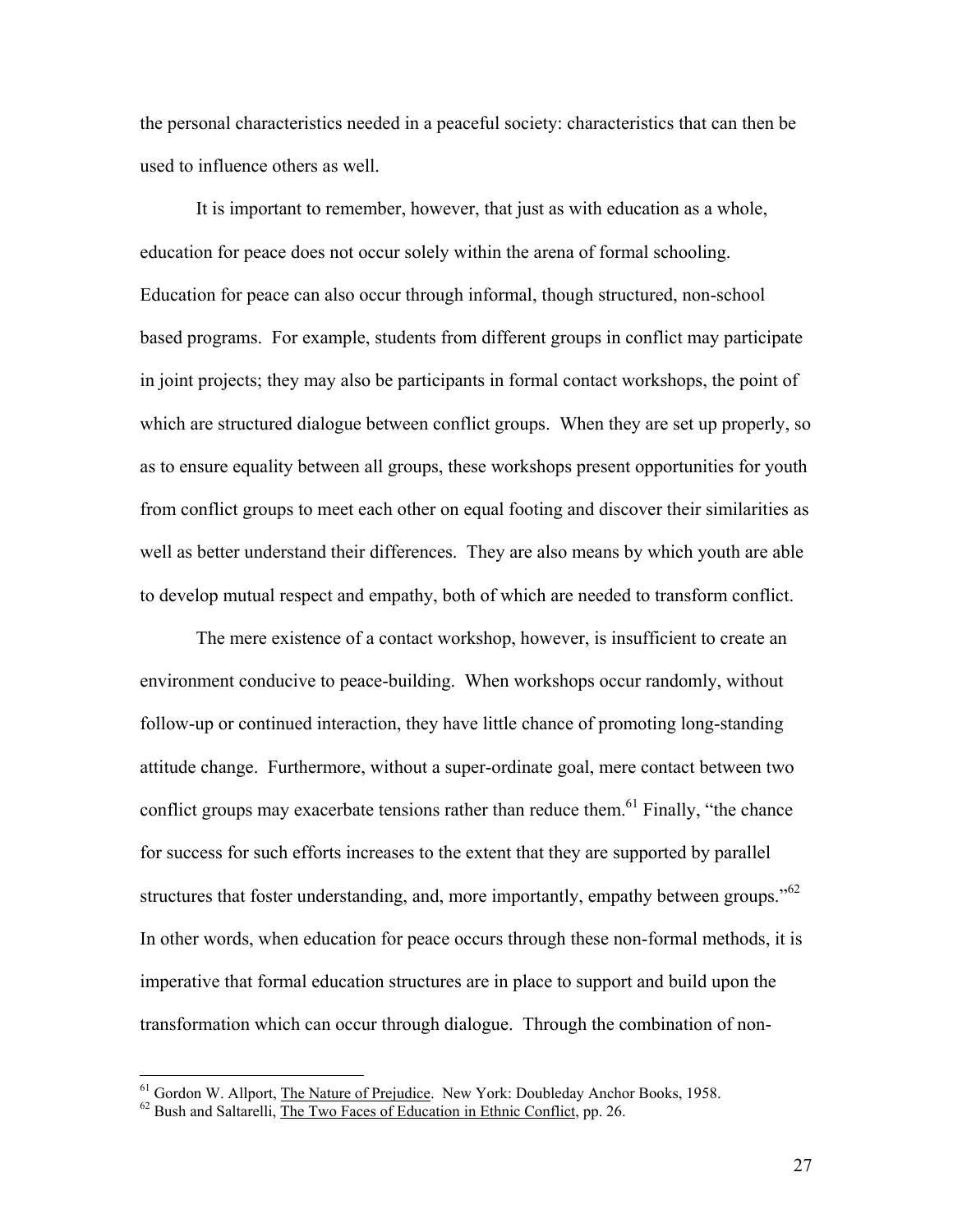formal dialogue and formal, peace-building education methods, it is possible to reach a critical mass for conflict transformation.

Education for peace can take a number of forms, each of which can play a role in the process of creating a peaceful society. Specifically, elements through which education helps in the creation of positive peace include:

- $\triangleright$  Creation of inclusive schooling and equal access to education;
- $\triangleright$  Promotion of equality in linguistic and cultural differences;
- $\triangleright$  Encouraging acceptance and tolerance of others; and
- $\triangleright$  Promoting mutual understanding and respect.

Although theory and anecdotal evidence suggest that these forms of peace education programs are important for the creation of positive peace, this must be backed up by measurable evidence that indeed this is the case. Thus, critical in delineating the ability of peace education programs to influence the creation of a peaceful society is the ability of organizations implementing these programs to evaluate peace education, using tools that can measure the impact of specific programs in transforming societies. The remainder of this paper will focus on use of these tools and ability to assess impact.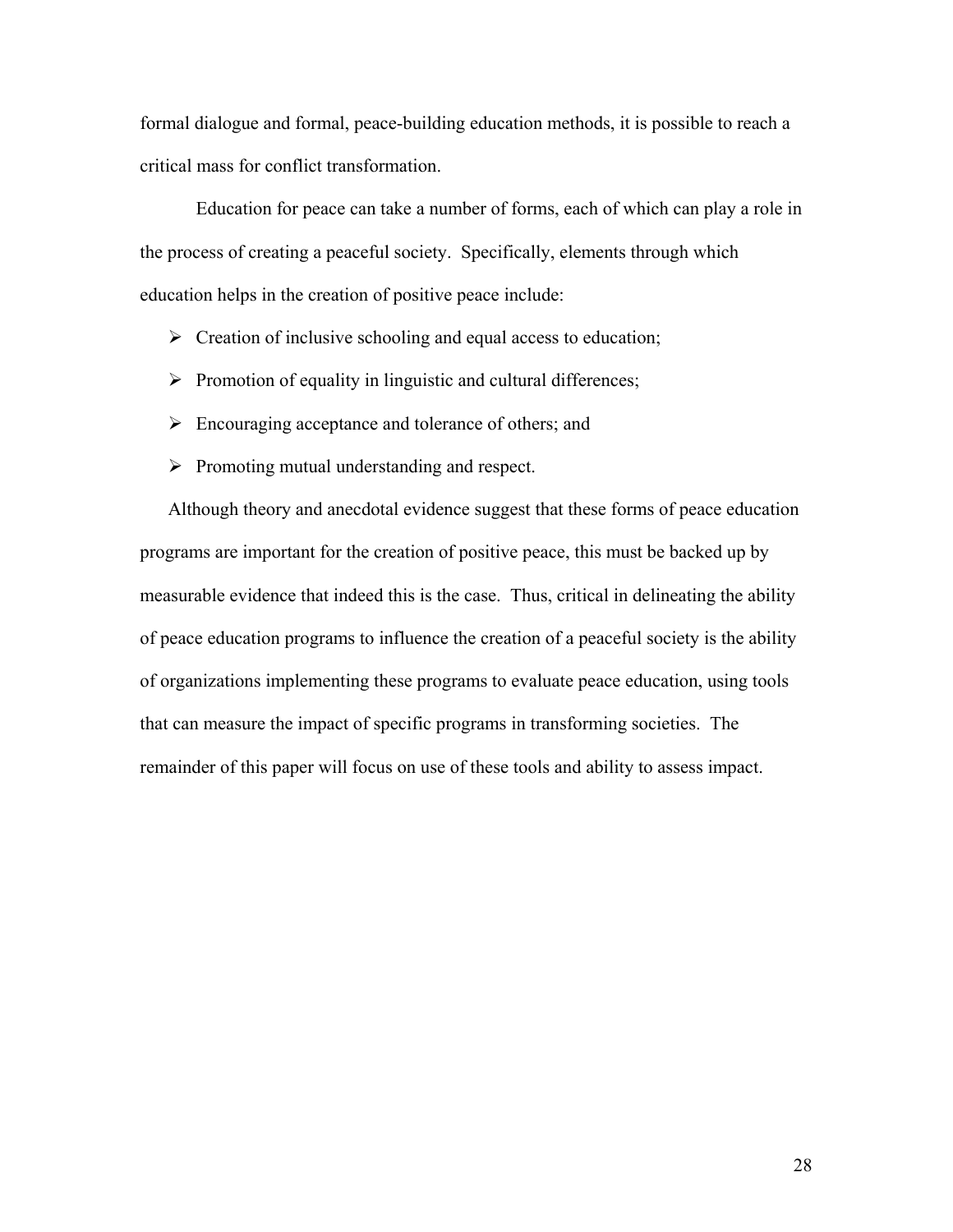#### **CHAPTER 3**

## *METHODOLOGY*

The remainder of this paper is devoted to examining three peace education programs currently being implemented in Israel/Palestine. In particular, the purpose of this analysis is to determine how these organizations assess their impact on '**peace writ large**,' which I define as fulfilling the criteria set forth above as necessary for creating a positive culture of peace.

In the following sections, therefore, I will analyze the evaluation methods of three peace education programs. To begin with, I will describe each of the programs and examine the way in which they are evaluated: who conducts the evaluation, what are the quantitative or qualitative methods used, and so forth. I will then analyze these methods in order to determine the ability of each program to assess the broader impact of peace education, based on the evaluation methods utilized: that is, its ability to evaluate effects on 'peace writ large.'

As previously noted, education for peace/peace education can take a number of forms, ranging from formal educational programs presented as part of school curriculum to informal meetings and extra-curricular activities. Moreover, the content of peace education may vary, from skill building in conflict resolution to education about human rights and social justice. The variety in tools and methods used to implement peace education programs, as well as the difference in contexts, means that impacts may occur at different levels. In order to ensure that there is some level of commonality among the educational programs analyzed, I will examine three programs which are all formal

29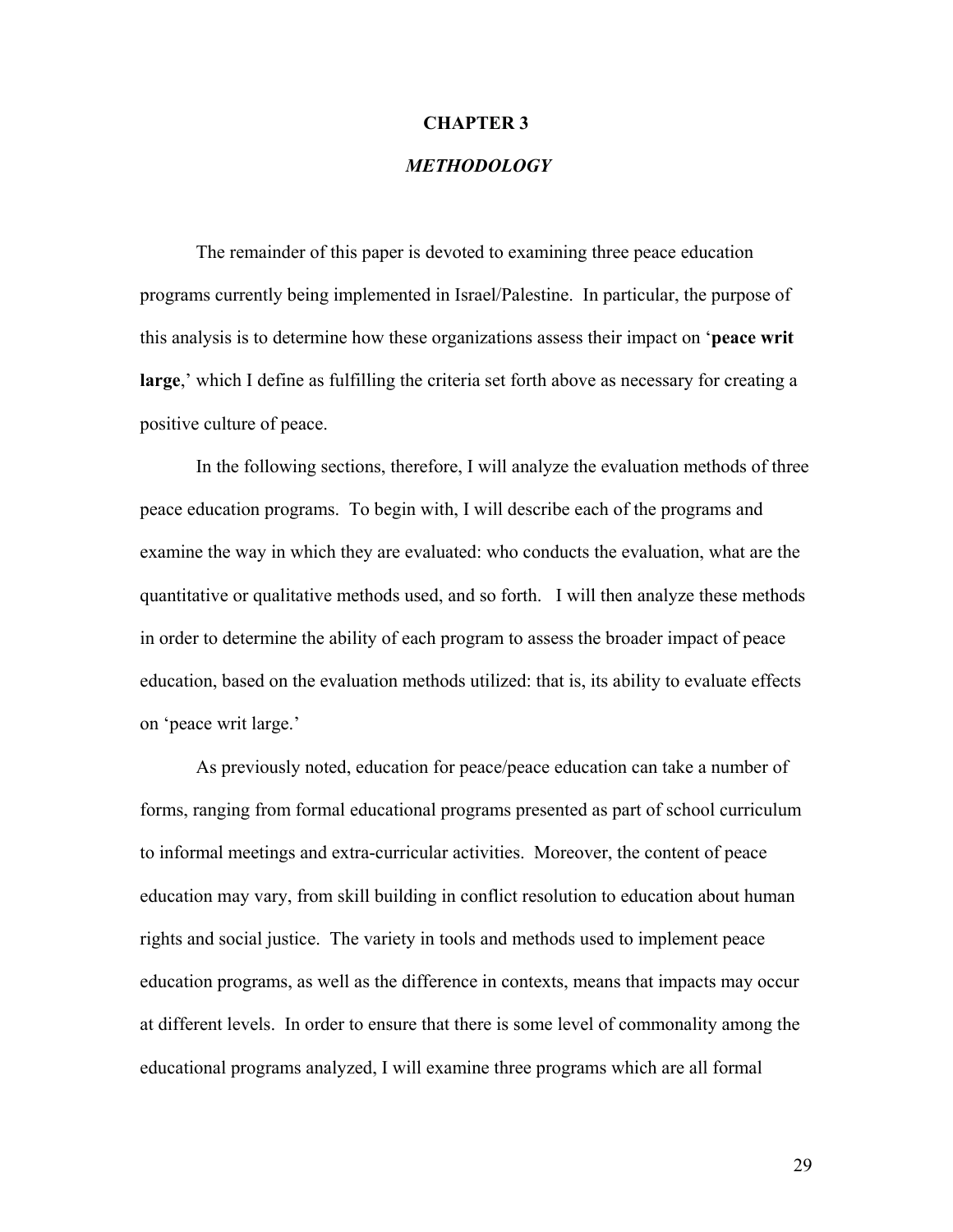educational programs. That is, they are all part of (or constitute) curricula in formally recognized state schools. Moreover, as stated above, all three programs are implemented in the same geographic region: Israel/Palestine. Although the programs differ in their target groups among the Israeli/Palestinian student population, the location of programming in the same regional context ensures that each program is working to address a component of the same broader picture, e.g. attempting to impact the same 'peace writ large.'

Despite these similarities, the programs examined differ considerably in their content and underlying methodologies. One program brings Jewish and Arab students within Israel together to learn in a bilingual, bicultural environment: this program addresses structural issues within the education system as well as value systems. Another program, conducted uni-nationally (separately in Arab and Jewish classrooms), aims to have students internalize basic concepts and principles of democracy. The third program examined combines elements of both of the first two, utilizing uni-national classroom time to present curricula encouraging mutual recognition, universal values and critical thinking; then facilitating bi-national encounters between Palestinian and Jewish-Israeli students whose classes have adopted this curriculum. Thus, although all three of the organizations examined focus on educational components necessary for creating a culture of peace, not all utilize the same methods. The chart below presents the organizations' similarities and differences in visual form:

30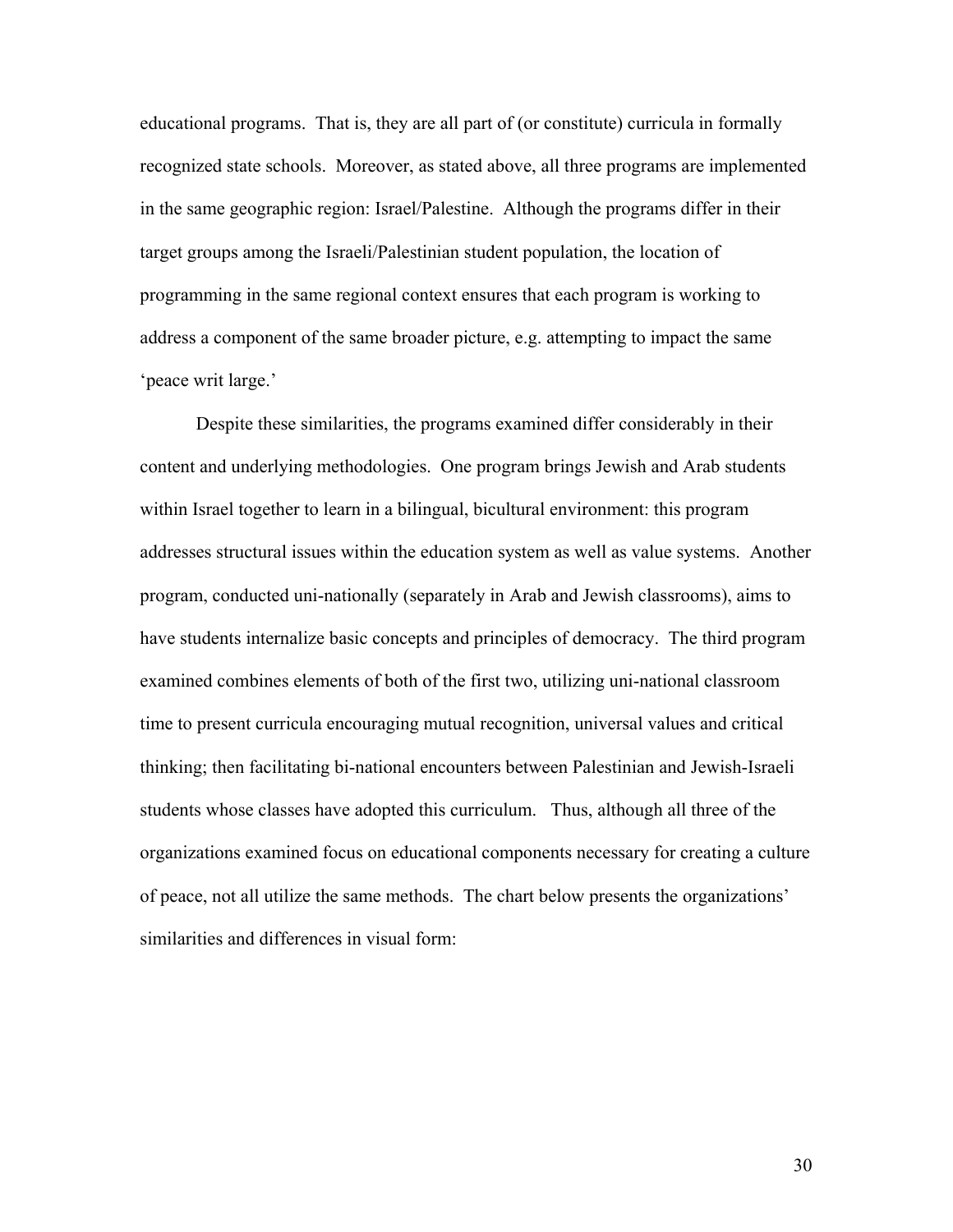| Organization                    | <b>Target Population</b> |             |             | <b>Target Age</b>        |                | <b>Objectives: Values Imparted</b> |                                                 |                     |                                           |                                                    |
|---------------------------------|--------------------------|-------------|-------------|--------------------------|----------------|------------------------------------|-------------------------------------------------|---------------------|-------------------------------------------|----------------------------------------------------|
|                                 | Jewish                   | Arab        | <b>Both</b> | Primary<br><b>School</b> | High<br>School | <b>Tolerance</b>                   | <b>Respect</b><br>for<br>Equality <sup>63</sup> | Empathy/<br>Respect | Awareness/<br>Understanding <sup>64</sup> | Bi-<br>lingualism<br>and<br>structural<br>equality |
| <b>IPCRI</b>                    | X                        | $\mathbf X$ | $(x)^{65}$  |                          | X              | X                                  | $\mathbf X$                                     |                     | $\mathbf X$                               |                                                    |
| Adam<br>Institute <sup>66</sup> | $\mathbf x$              | X           |             | X                        |                | X                                  | X                                               | X                   | $\mathbf X$                               |                                                    |
| Hand in Hand                    |                          |             | X           | $\mathbf X$              |                |                                    | $\mathbf X$                                     |                     | $\mathbf X$                               | X                                                  |

These programs are also based on complementary but ultimately significantly

different ideologies and theories of change:

 $\overline{a}$ 

*Hand in Hand* is based on theories of bilingual education, which over the past few decades has been shown to be effective in helping eliminate social and cultural tensions<sup>67</sup> by providing opportunities for cooperative interactions between students of different backgrounds and cultures. Although programs differ in their conceptual methods, nearly all effective bilingual or bicultural education projects produce the same set of benefits, as articulated by Skutnabb-Kangas $^{68}$ :

 $63$  "Equality" refers to recognition of equal rights between all citizens of Israel and the Palestinian Authority  $64$  "Awareness/Understanding" refers to a nuanced understanding of the Israeli/Palestinian conflict and t broader regional context.

<sup>&</sup>lt;sup>65</sup> The parenthetical notation in this column refers to the fact that bi-national encounters occur as a onetime, end of program event, rather than as a regular part of program activities.

<sup>66</sup> The *Adam Institute's* programs differ from other peace education programs examined in that they attempt to create awareness and understanding primarily through the teaching of democratic concepts rather than through encounters/dialogues.

 $67$  Robert E. Slavin and Robert Cooper, "Improving Intergroup Relations: Lessons Learned from Cooperative Learning Programs," Journal of Social Issues, vol. 55, no. 4 (1999): 647-663.

<sup>&</sup>lt;sup>68</sup> Tove Skutnabb-Kangas, "Introduction," in Tove Skutnabb-Kangas, Ed., Multilingualism for All. The Netherlands: Swets & Zeitlinger B.V. (1995): 7-20.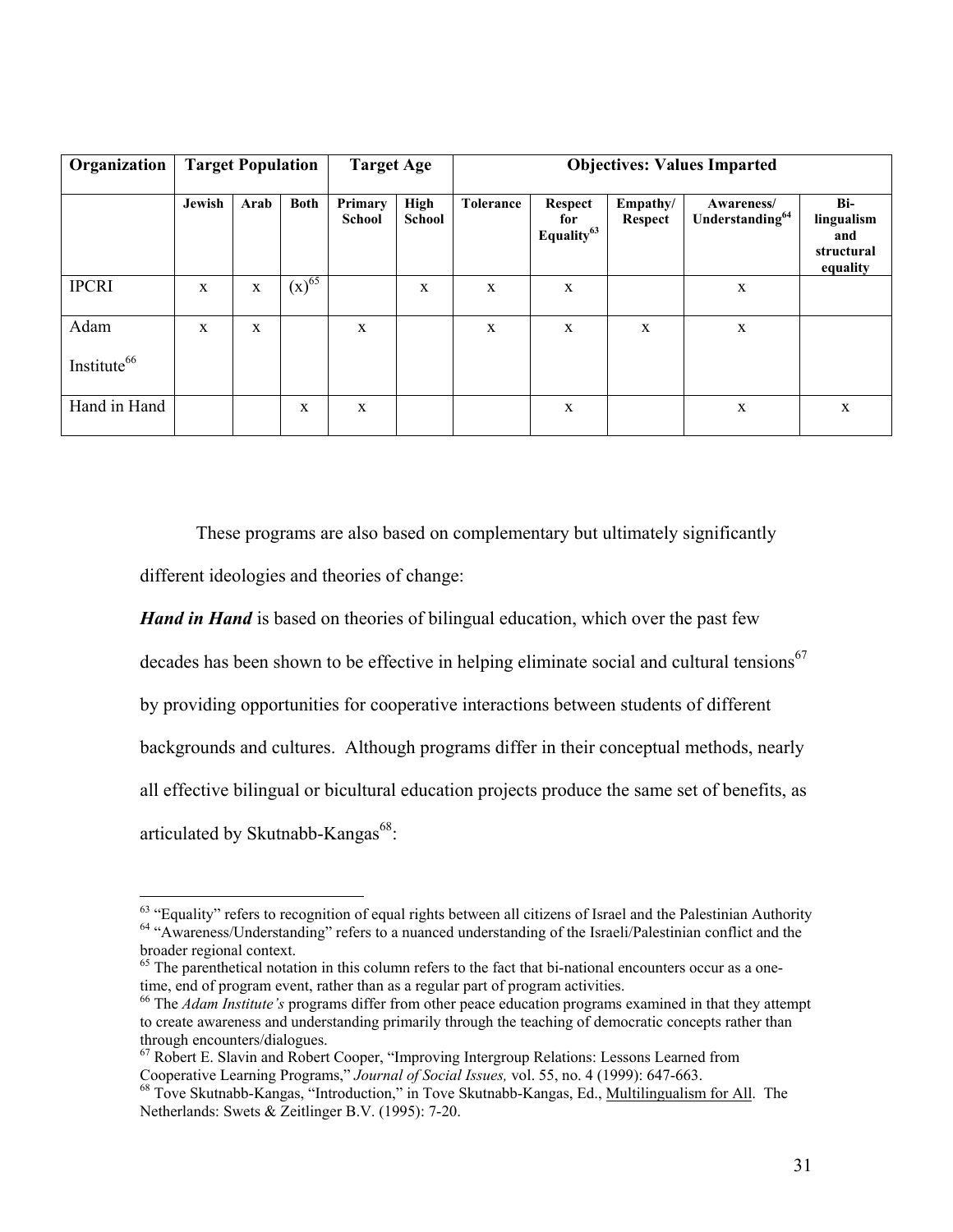- High levels of multilingualism;
- Equal opportunity for academic achievement; and
- Strong, positive multicultural identities including positive attitudes towards self and others.

Supporters of this type of educational initiative posit that bilingual education, in addition to enabling higher achievements in academic subjects, allows students to develop a deeper understanding of "the Other" (members of different national groups), thus enabling the creation of positive relations between groups. According to educational theory, bilingual education programs bringing together students from different groups in a conflict setting should be able to create positive relationships among students that override or mitigate negative stereotypes and perceptions these students might have of each other as members of the other side of the ongoing conflict in Israel/Palestine.

Building positive relationships between groups is also the aim of **The Israel-Palestine Center for Research and Information (IPCRI)'s** joint Palestinian-Israeli student encounters, although these do not occur as part of a bilingual education program. Rather, these events are based on a socio-psychological theory known as the *intergroup contact hypothesis*. Developed by Gordon Allport in the 1950s, this hypothesis states that when two groups in conflict work together to achieve a super-ordinate goal, each group will achieve positive attitude changes towards the disliked group.<sup>69</sup> Over the years, studies have shown that certain conditions must be in place for the hypothesis to work. The most important ones, summarized by Thomas Pettigrew, are as follows: There must be (a) equal status between the groups, (b) sustained interaction between participants, (c)

<sup>69</sup> Allport, The Nature of Prejudice.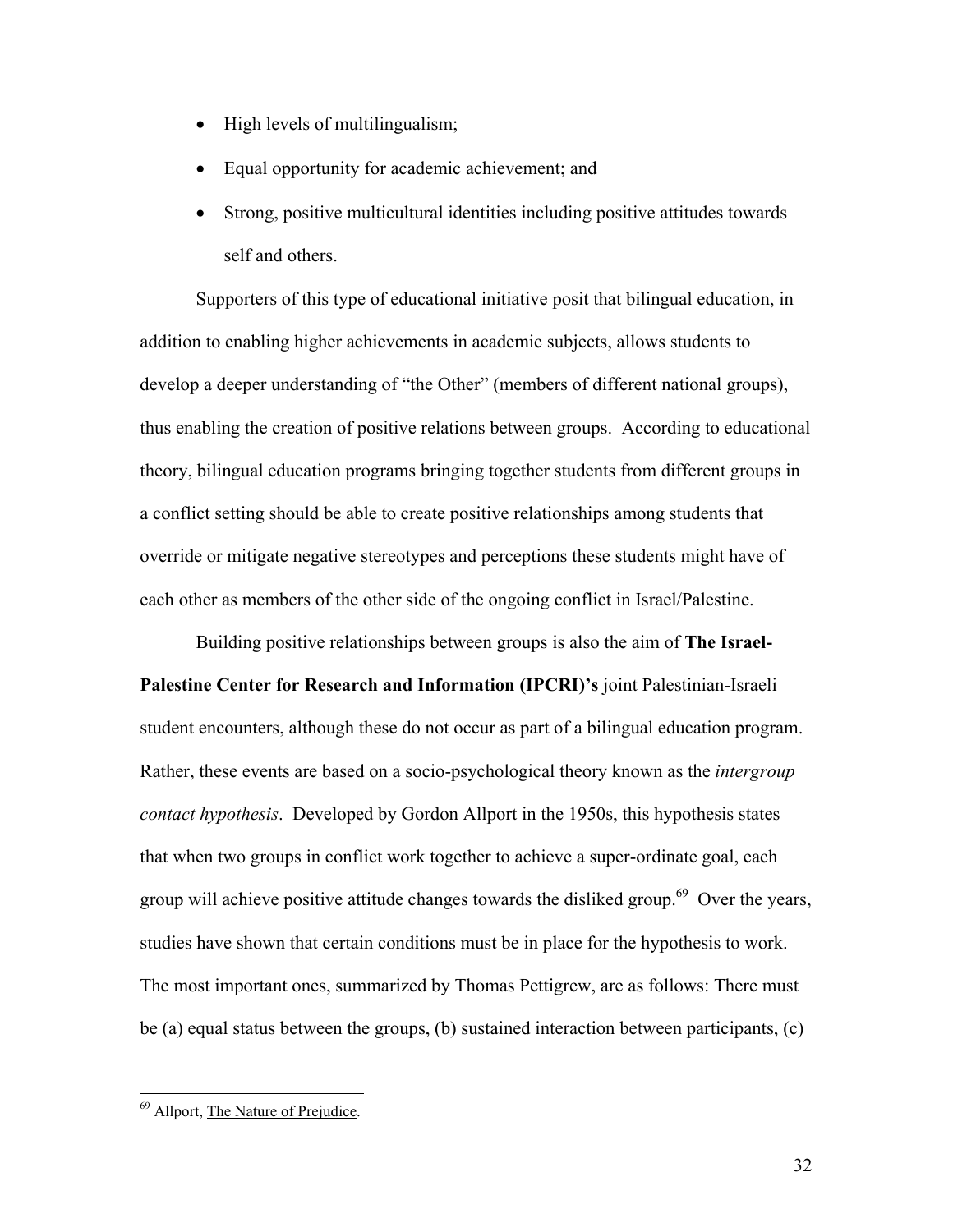interdependence in carrying out a common task, (d) support from authorities, and (e) potential for the development of friendships.<sup>70</sup> IPCRI's program meets all these conditions; thus, its initiators have reason to believe that the program will fulfill the objectives articulated in the contact hypothesis.

Finally, in uni-national programs such as those of the *Adam Institute*, a different theoretical foundation provides the basis for educational rationale. Here, efforts are made to provide students with a cognitive understanding of concepts such as equal rights, tolerance, and critical thinking. In particular, educational methods attempt to heighten the ability to differentiate between different viewpoints and recognize the rights of those holding conflicting opinions from one's own.<sup>71</sup> Moreover, by challenging students to recognize and accept conflicting opinions, it is hoped that they will recognize and respect the equality of individuals from different identity groups.

Because the case studies I analyze are based on different underlying methodologies and program designs, differences emerge in their attempts at impact evaluation, as well. For example, a uni-national program cannot examine its impact on 'peace writ large' in terms of the immediate mutual understanding and respect between Jewish and Palestinian Israeli students, because the program does not bring students from both groups together. However, this type of program can evaluate students' understanding of the concept of democracy and examine how program participants use

 $^{70}$  Thomas F. Pettigrew and Linda R. Tropp, "Does Intergroup Contact Reduce Prejudice? Recent Meta-Analytic Findings," in Stuart Oskamp, Ed., Reducing Prejudice and Discrimination. Mahwah, New Jersey: Lawrence Erlbaum Associates, Publishers (2000): 93-114.

 $^{71}$  Uki Maroshek-Klarman, "The Educational Process in Adam Institute Workshops." Adam Institute: 1999. Accessed January 17, 2005. Available at: http://www.adaminstitute.org.il/E\_Process.pdf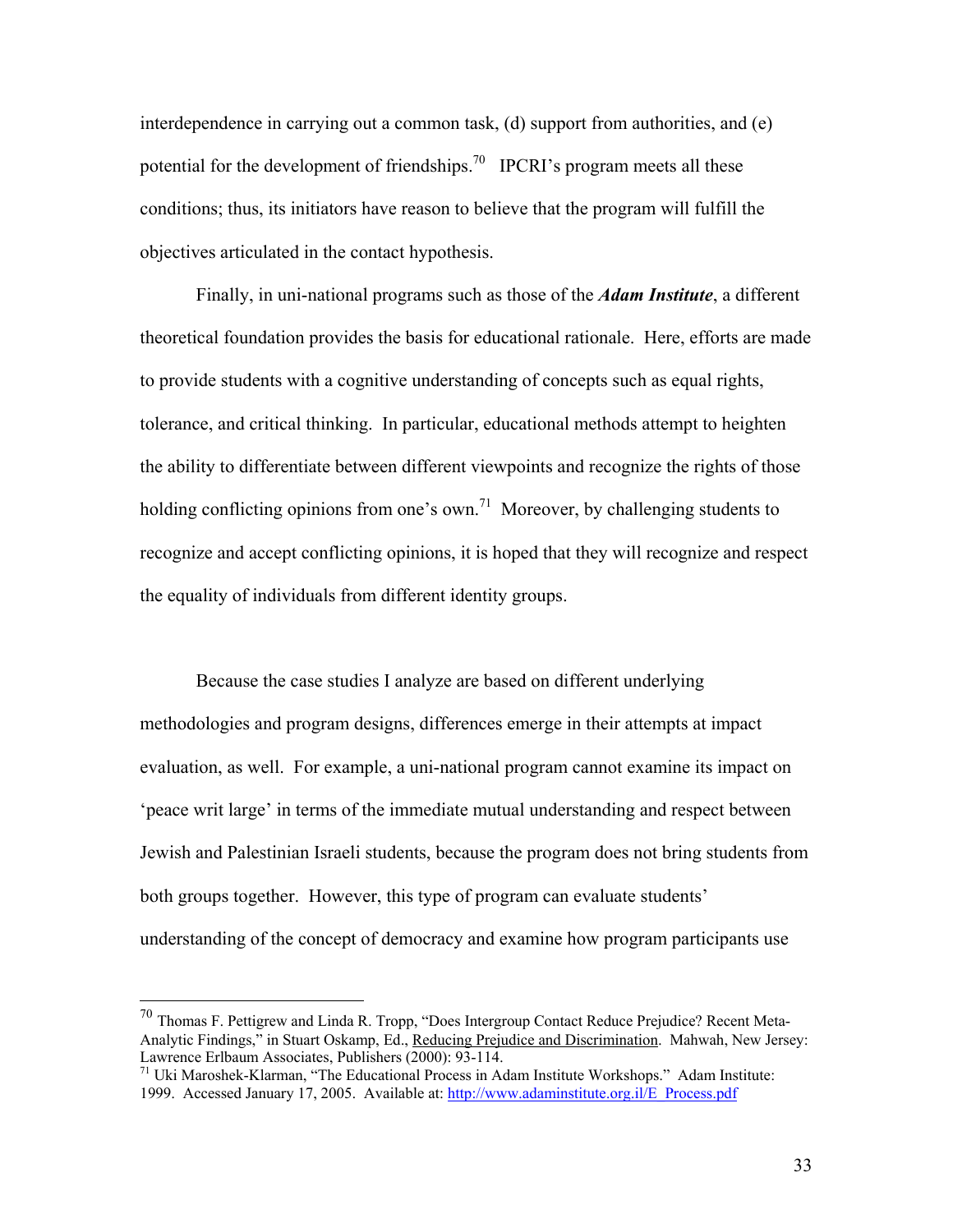these concepts in their own lives or how they influence others to do the same (thus broadening the impact of the program beyond the micro-level to begin to have an impact on 'peace writ large'). Likewise, a program that brings students together in a dialogue workshop over a limited period of time may try to evaluate the effect of that workshop on students' attitudes towards members of other identity groups, but has little basis on which to examine changes in students' cognitive understanding of conflict or related concepts.

In the next chapter, I describe the three case study programs, first presenting an overview of each of their designs and objectives, then delineating what methods are used (or have been used) to evaluate the program and what questions these evaluations are meant to answer. I will focus specifically on the methods used in *impact evaluations* of each of these programs: in other words, the ways through which each of these organizations assesses its impact at the micro-level (short-term changes among program participants) and if and how the organizations have assessed the impact on 'peace writ large'.

The information upon which I base my analysis comes from existing literature on each of these programs as well as personal written and telephone correspondence with researchers and staff members at each of the organizations examined. I have also read extensively in the literature dealing with educational evaluation methods as well as sociopsychological research methods, in the hope to better understand the theoretical underpinnings of evaluative research work.

34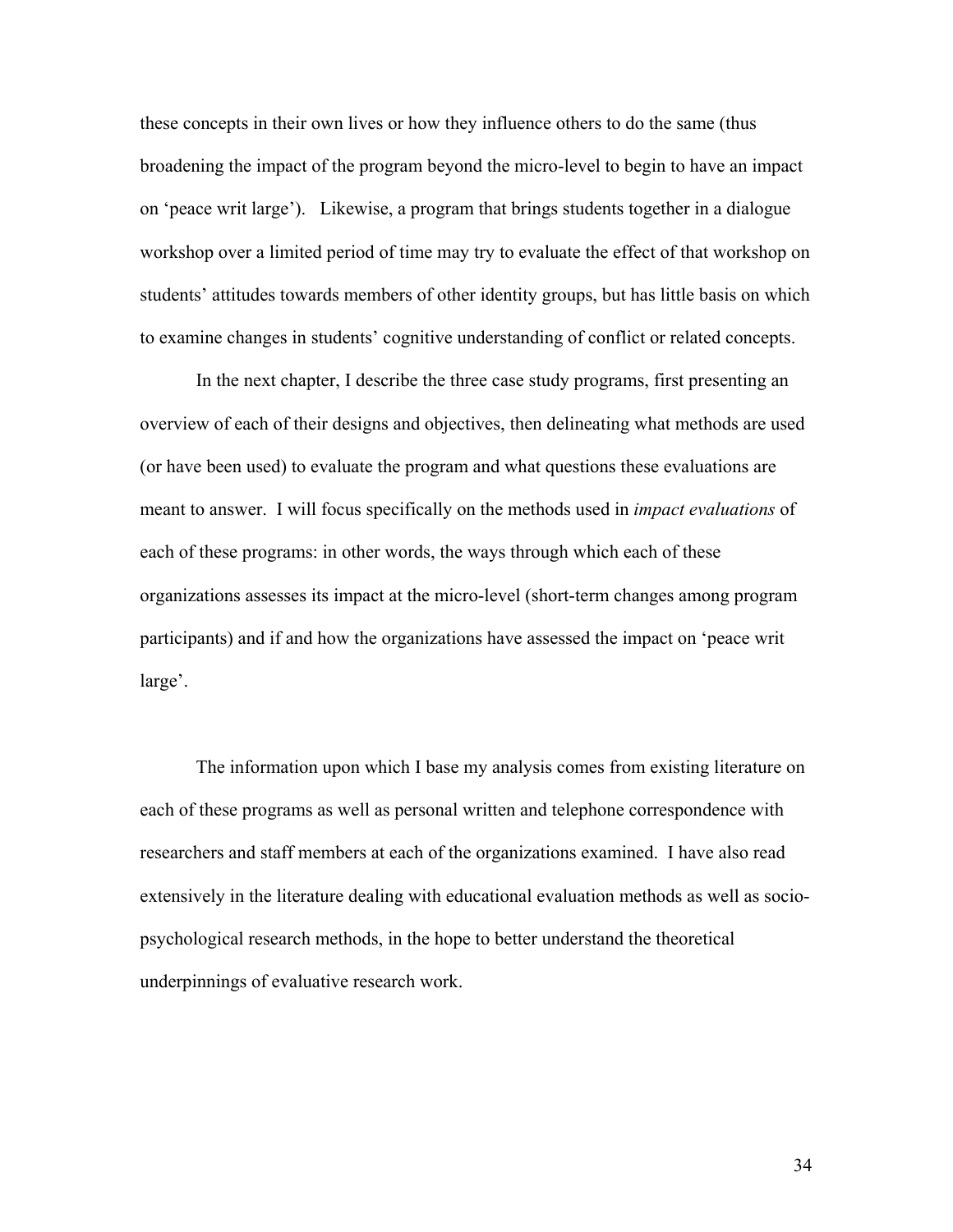#### **CHAPTER 4**

# *CASE STUDIES*

#### **Hand in Hand Bilingual Education Program**

#### Program Description:

 $\overline{a}$ 

*Hand in Hand* was established in 1997 by a Jewish and an Arab educator, Lee Gordon and Amin Khalaf. The organization is a pioneer in the field of bilingual education in Israel: outside of this organization, there is only one school in the country (at the Neve Shalom/Wahat al-Salaam village near Jerusalem) using a model of bilingual education. To date, the organization has opened three elementary schools: one in Jerusalem, one in the northern Galilee region of Israel (in the town of Misgav), and most recently, a school in Jaffa, near Tel Aviv. According to the organization's website, "well over 200 students are enrolled in Hand in Hand schools, with at least one new class added every year in each school."<sup>72</sup> The two original schools (in Jerusalem and Misgav) began as schools serving only kindergarten, first and second grades; $^{73}$  they now enroll students up through the sixth grade (after which point students in the Israeli school system enter junior high school). The *Hand in Hand* schools are recognized as 'state schools' supported by the Israeli Ministry of Education and for the most part teach according to the regular curriculum of the state school system, although they use both Hebrew and Arabic as languages of instruction (rather than just one or the other).

<sup>&</sup>lt;sup>72</sup> "The Hand in Hand Schools." Accessed January 10, 2005. Available at:  $\frac{http://www.handinhand12.org/TheSchool/Schools.html}{http://www.handinhand12.org/The School/Schools.html}$ 

 $\frac{mg_{37}}{73}$  Zvi Bekerman and Gabriel Horenczyk, Bilingual Education in Israel. Final Report Submitted to the Ford Foundation and the Center for Bilingual Education in Israel, November 2001: 4.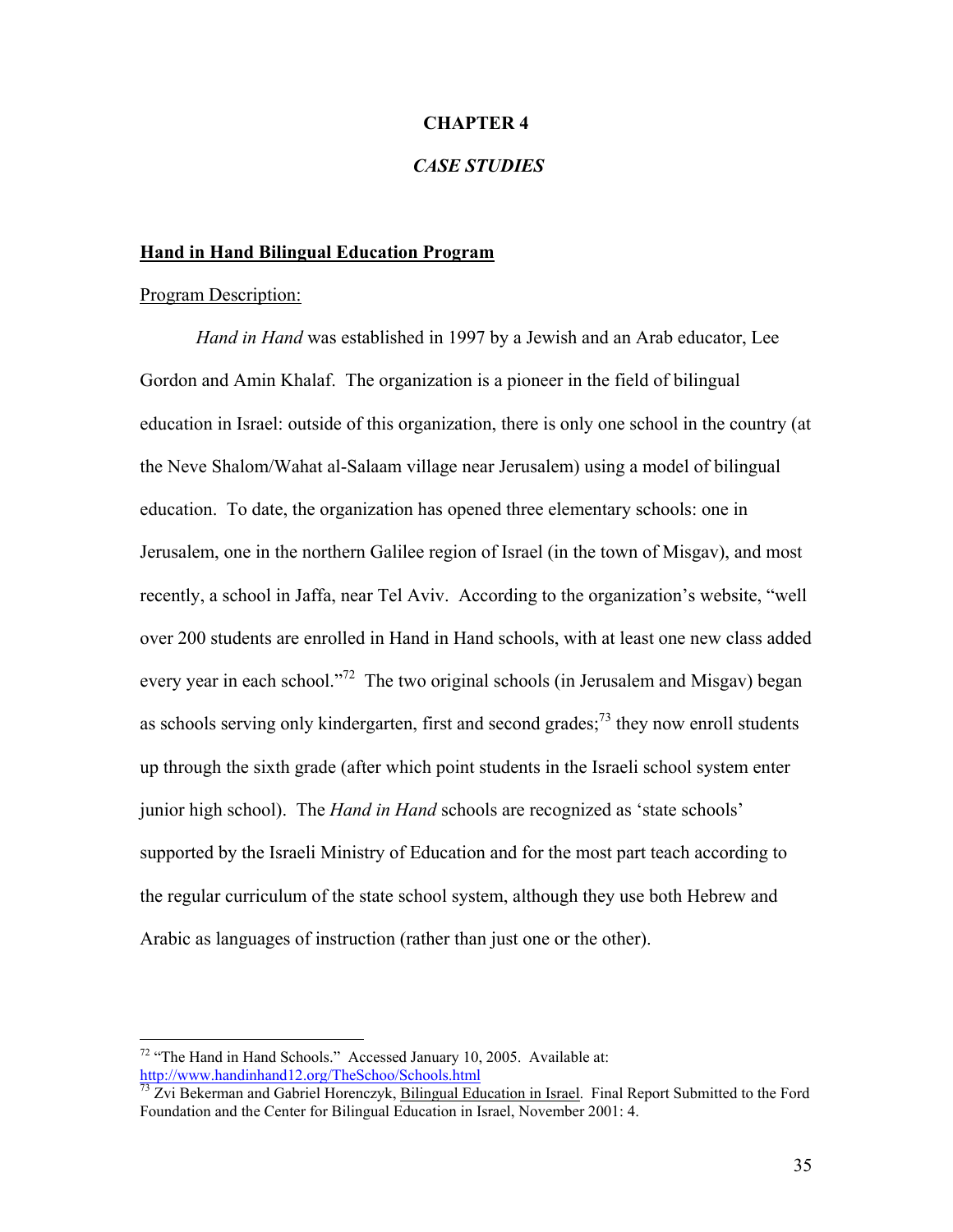The mission of *Hand in Hand* is twofold: the organization anticipates that its schools will serve as a model for academic excellence while simultaneously catalyzing social change, "breaking down the walls between Arab and Jewish populations by bringing families and communities into cooperative and mutually supportive relationships."<sup>74</sup> In its attempt to foster academic excellence, *Hand in Hand* schools promote specific educational values:<sup>75</sup>

- Bilingual education
- Progressive teaching methods, including a low student/teacher ratio
- A multicultural approach to learning; and
- Parental involvement in students' education

As a catalyst for social change, *Hand in Hand* hopes to "have a measurable impact at five levels": $76$ 

- The classroom, where the program hopes to foster mutual respect and understanding among students;
- Parents and families: Parental involvement in the school will create forums for Arab-Jewish cooperation among adults;
- The wider community, including public organizations and local municipalities;
- The national level: *Hand in Hand* hopes to influence the educational structure in Israel as a whole, serving as a model which can be replicated by community activists and educators; and

<u>.</u>

 $74$  "The Hand in Hand Mission." Accessed January 10, 2005. Available at: http://www.handinhand12.org/TheCente/TheCente.html

<sup>&</sup>lt;sup>75</sup> "The Hand in Hand Schools."

<sup>76 &</sup>quot;The Hand in Hand Mission."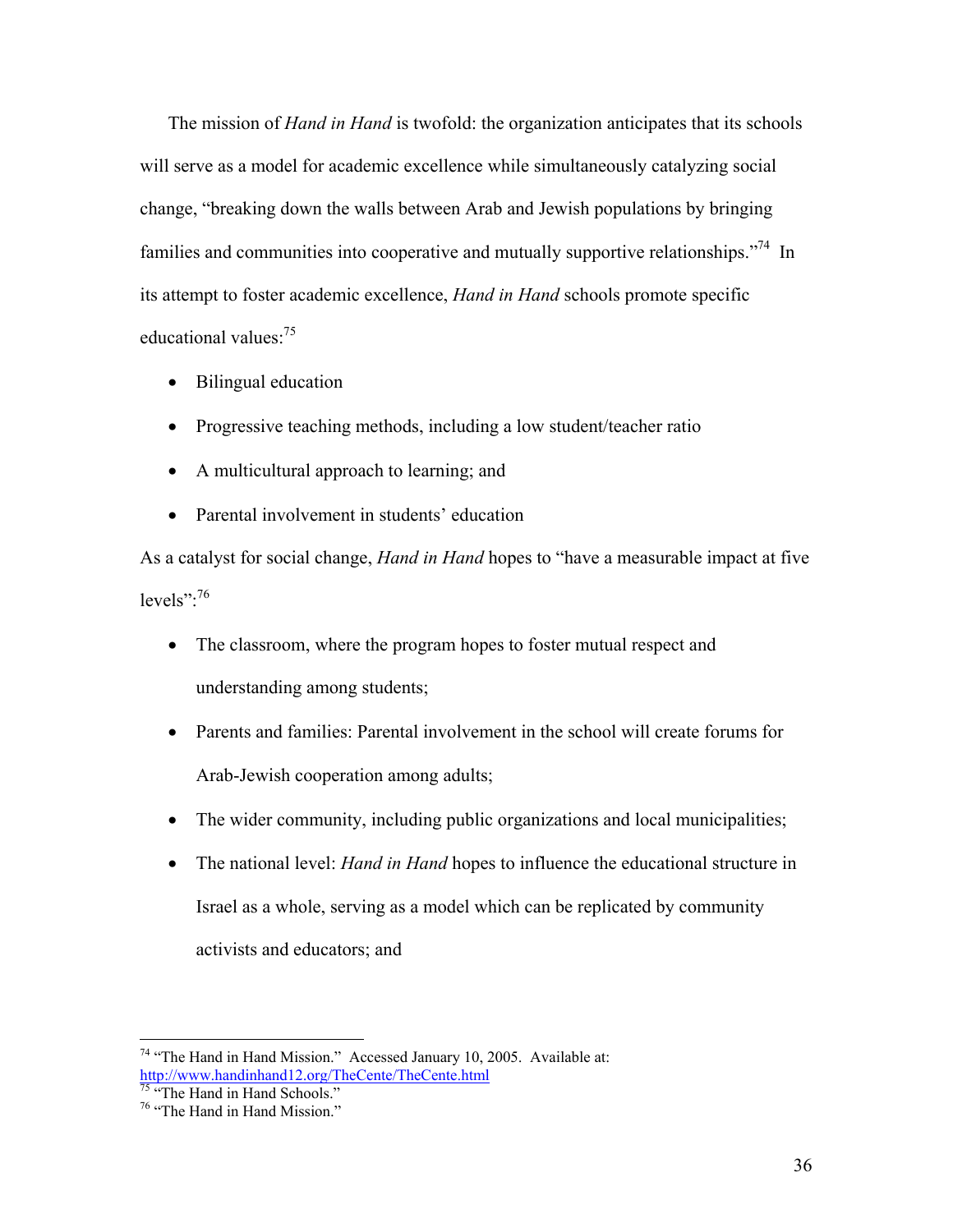• The wider Arab world: "Hand in Hand hopes to teach and inspire its students to reach out to the wider Arab world, acting as ambassadors for dialogue and exchange."

It is telling that although *Hand in Hand* attempts to foster mutual respect and understanding, serving as a self-defined model for peace and reconciliation, curriculum in the schools is structured in a way that allows students to sustain and strengthen their own cultural traditions while better understanding those of their classmates.<sup>77</sup> The founders of the organization clearly envision a need for appreciation of self-identity as a component of creating peace.

### Evaluation Methods

 $\overline{a}$ 

Evaluation of *Hand in Hand's* programs in bilingual education was carried out over the course of two years as part of an evaluative research project funded by the Ford Foundation, with the purpose of assessing "a variety of school practices, mainly those connected to bilingual and bi-cultural education."78 The research was conducted primarily by Zvi Bekerman, a Jewish-Israeli researcher and instructor at the School of Education and the Melton Center for Jewish Education at the Hebrew University in Jerusalem, Israel. Gabriel Horenczyk (also at Hebrew University's School of Education) was involved in evaluation research, along with Aziz Haider of the Truman Center at the Hebrew University, who served as the Arab Culture Consultant for the duration of the evaluation project, and Nader Schhade, the project's research assistant.

 $77$  Zvi Bekerman, "Potentials and Limitations of Multi-cultural Education in Conflict-Ridden Areas: Bilingual Palestinian-Jewish Schools in Israel," *Teacher's College Record*, vol. 106, no. 3 (March 2004): 581.

<sup>78</sup> Zvi Bekerman, "Never Free of Suspicion," *Cultural Studies: New Methodologies*, vol. 3, no. 2 (2003): 137.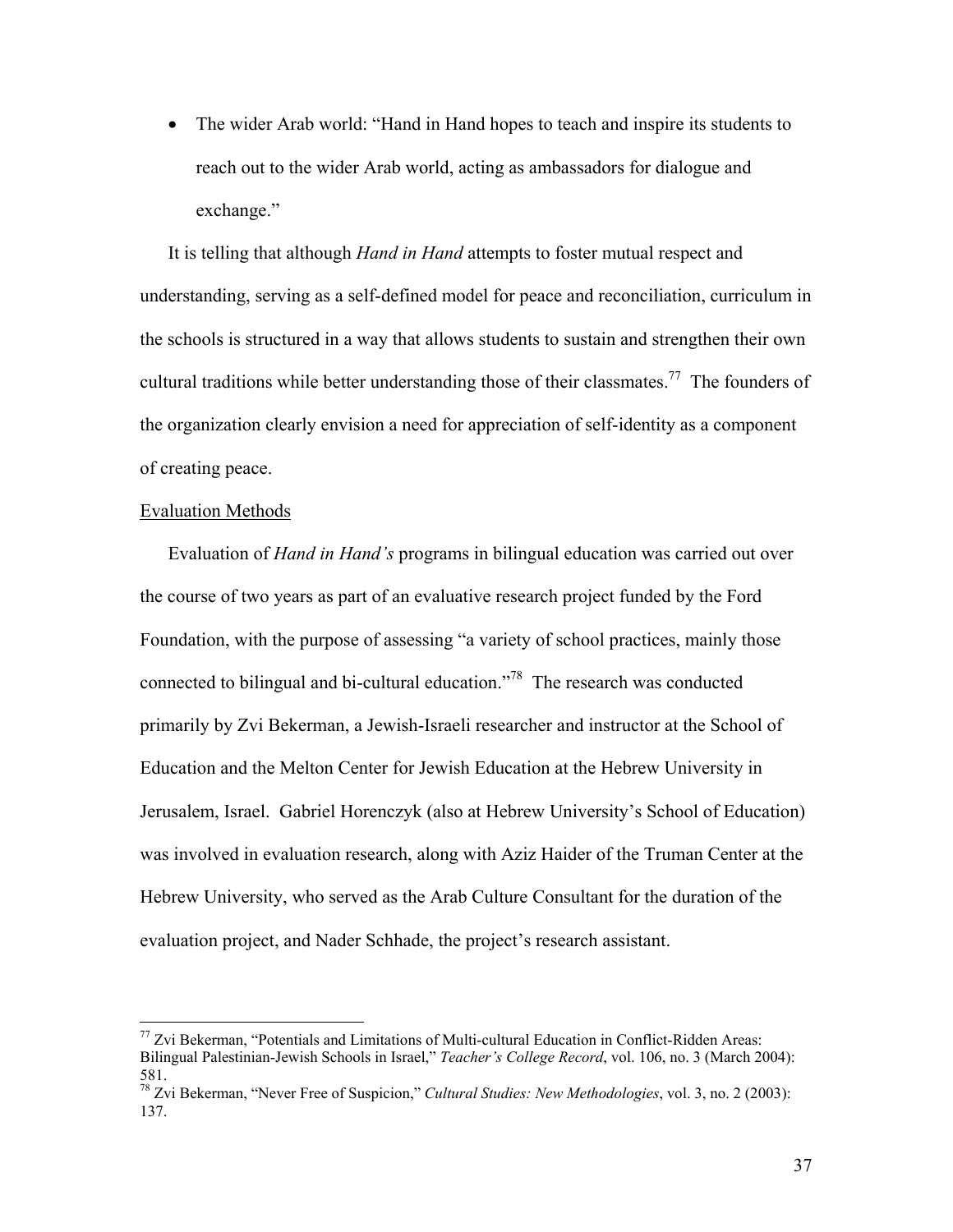The study's format is indicative of the research carried out to evaluate *Hand in Hand*: although the study was commissioned by the Center for Arab-Jewish Education in Israel, it was carried out by educational researchers independently interested in studying bilingual education. As an external evaluation, therefore, the research was free from some of the elements of subjectivity that tend to characterize evaluations conducted by internal staff.<sup>79</sup> However, the evaluation was undertaken as a means of learning about bilingual and bicultural education from a variety of different aspects (one of Bekerman's central questions was whether a bicultural education program can simultaneously encourage students to take pride in their own heritage while experiencing and developing respect for the heritage of "the Other."), rather than specifically assessing the impact of this particular bilingual/bicultural education program on creating peace at either the micro- or macro-level (e.g. on 'peace writ large').

Over the course of the two year evaluation project, Bekerman and his colleagues used primarily qualitative methods, relying on semi-structured and informal interviews with parents, teachers, and students at *Hand in Hand's* schools, as well as formal and informal classroom observation. In addition to these methods, two structured questionnaires were given to parents of students in the schools. Hebrew questionnaires were given to Jewish parents, and Arab parents were given the choice of answering the questionnaire in either Hebrew or Arabic (whichever language made them feel more comfortable). 80

The first questionnaire provided to parents dealt with values and was intended to gauge the way parents viewed the importance of different values in their own and other

<sup>&</sup>lt;sup>79</sup> Carol Weiss, <u>Evaluation</u>. Upper Saddle River: Prentice Hall, 1998: 37.<br><sup>80</sup> Bekerman, "Never Free of Suspicion," pp. 8.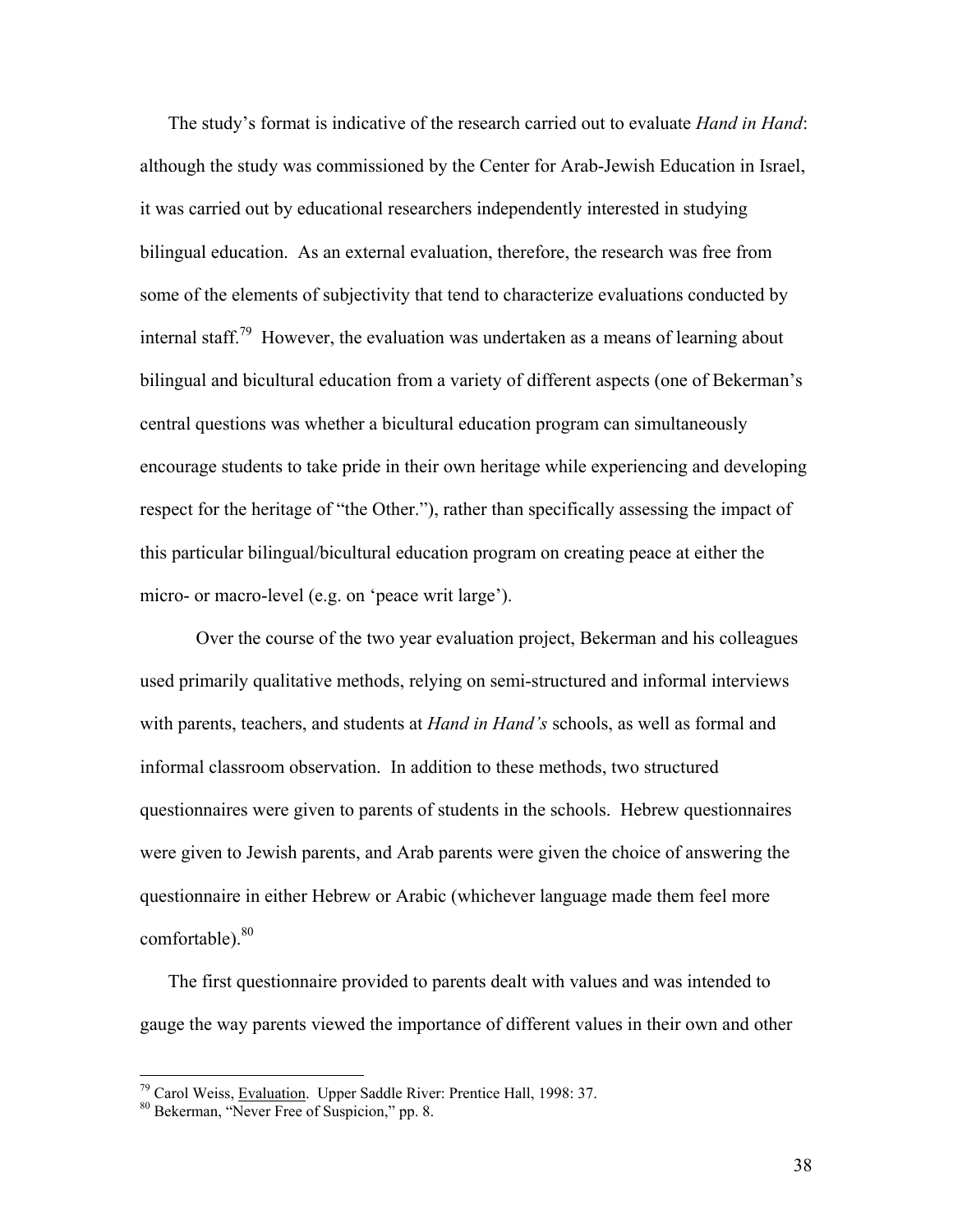societies within Israel.<sup>81</sup> The questionnaire asked parents to rank 41 different values on an ordinal scale from -1 to 7 (where -1 represented a value in complete opposition to those guiding one's way of life and 7 represented the value of utmost importance to an individual). The questionnaire also listed a number of groups and asked respondents to rank the importance of these values for each of the groups, which included:

• Oneself

 $\overline{a}$ 

- Christian Arab society in Israel
- Muslim Arab society in Israel
- Jewish Israeli society
- Western society as a whole

Thus, respondents were asked to provide 205 responses in all (5 ratings – corresponding to the five groups listed above – for each of the 41 values given).

The values listed among the 41 provided refer primarily to personal attributes, including values such as "feeling of significance in life," "privacy," and "variety in life." Only a few of the values referred to social values that might reflect respondents' attitudes towards Israel's social structure or towards members of social groups different from their own. These values are: "#1 - equality (defined as equality of opportunity for all)," "#17 neighborliness (good relations with neighbors)," "#23 - moderation (lack of extremism in words or deeds," and "#31 - aid (working for the good of others)." Even among these four attributes, only "equality" and "moderation" might be used as proxy indicators of respondents' beliefs towards society at large.

<sup>&</sup>lt;sup>81</sup> "Values Questionnaire." Unpublished document (Hebrew) provided directly by Zvi Bekerman. References based on my own translation.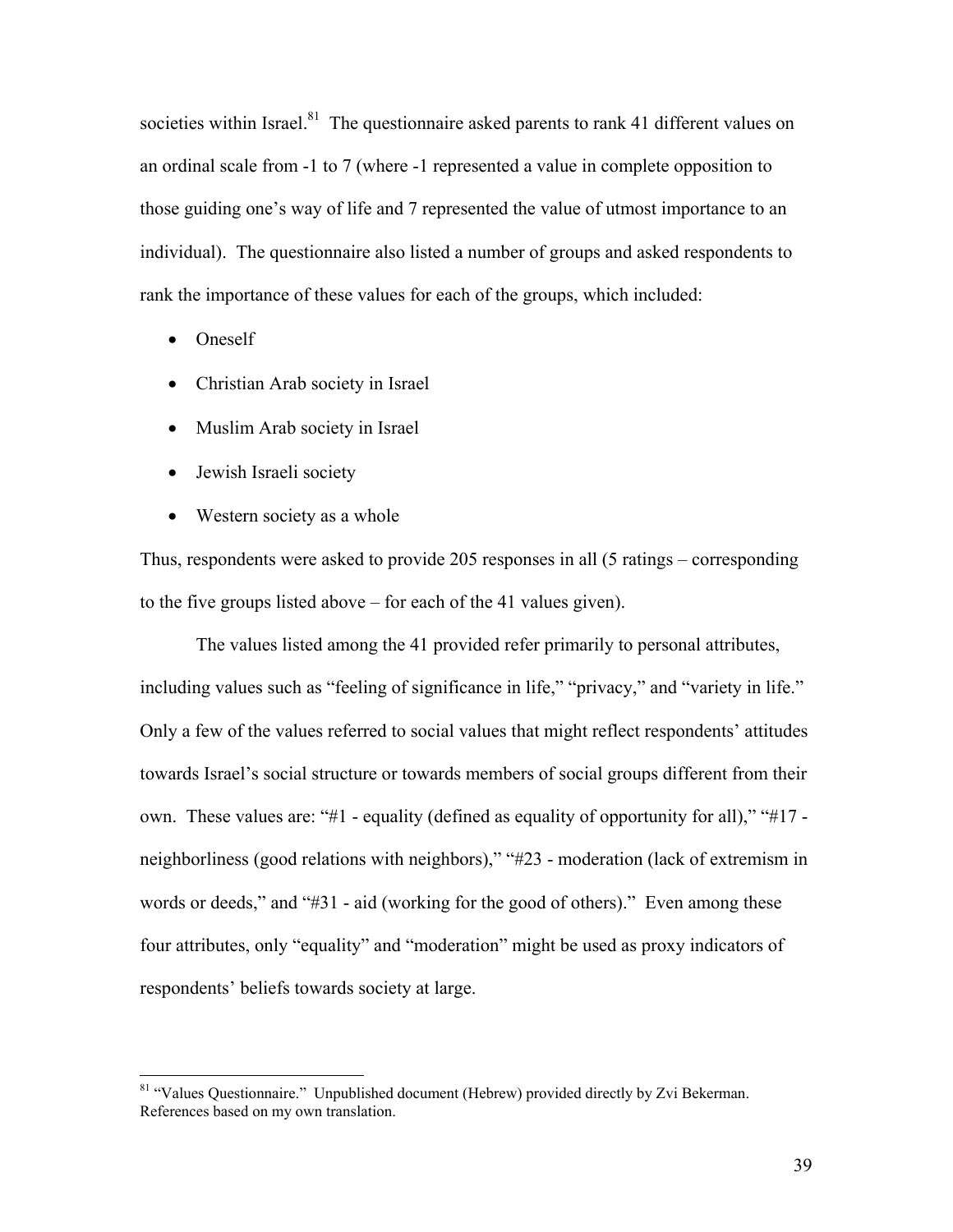Ultimately, published findings of the program's evaluation did not utilize the results of this questionnaire. However, as part of the overall evaluation methodology, one can speculate that this questionnaire might have been used to determine existing perceptions of parents towards their own and other social groups in Israel. Specifically, if given at the start of participation in *Hand in Hand* schools, this could provide a baseline against which attitude change could be measured.

The second questionnaire, distributed to parents at the end of the two-year research project, touched much more specifically on aspects of the bi-lingual/bi-cultural element of the school that differentiate it from other educational opportunities in Israel.<sup>82</sup> Like the previous questionnaire, this one used an ordinal scale (from 1 to 5, with each number on the scale representing different things depending on the question asked). Both parents of each student were asked to fill out the questionnaire when it was distributed, so as to address questions of gender differences in the viewpoints of the parents.

This survey began with questions based on a poll distributed earlier in the research project which had examined parents' expectations and fears in sending children to *Hand in Hand* schools. Parents in this questionnaire were asked how, after their children had been a student in the school for a period of time, they viewed the likelihood of these fears and expectations being realized. A number of questions touched on parent's visions of *Hand in Hand's* academic success. More importantly, several of these questions addressed issues of coexistence and inter-group relations between Jews and Arabs. For example, parents were asked whether they anticipated that the following might occur as a result of attendance in the *Hand in Hand* schools:

• That their child would contribute to a better society in Israel

 $\overline{a}$ 

<sup>82 &</sup>quot;Questionnaire No. 2." Unpublished document (Hebrew) provided by Zvi Bekerman.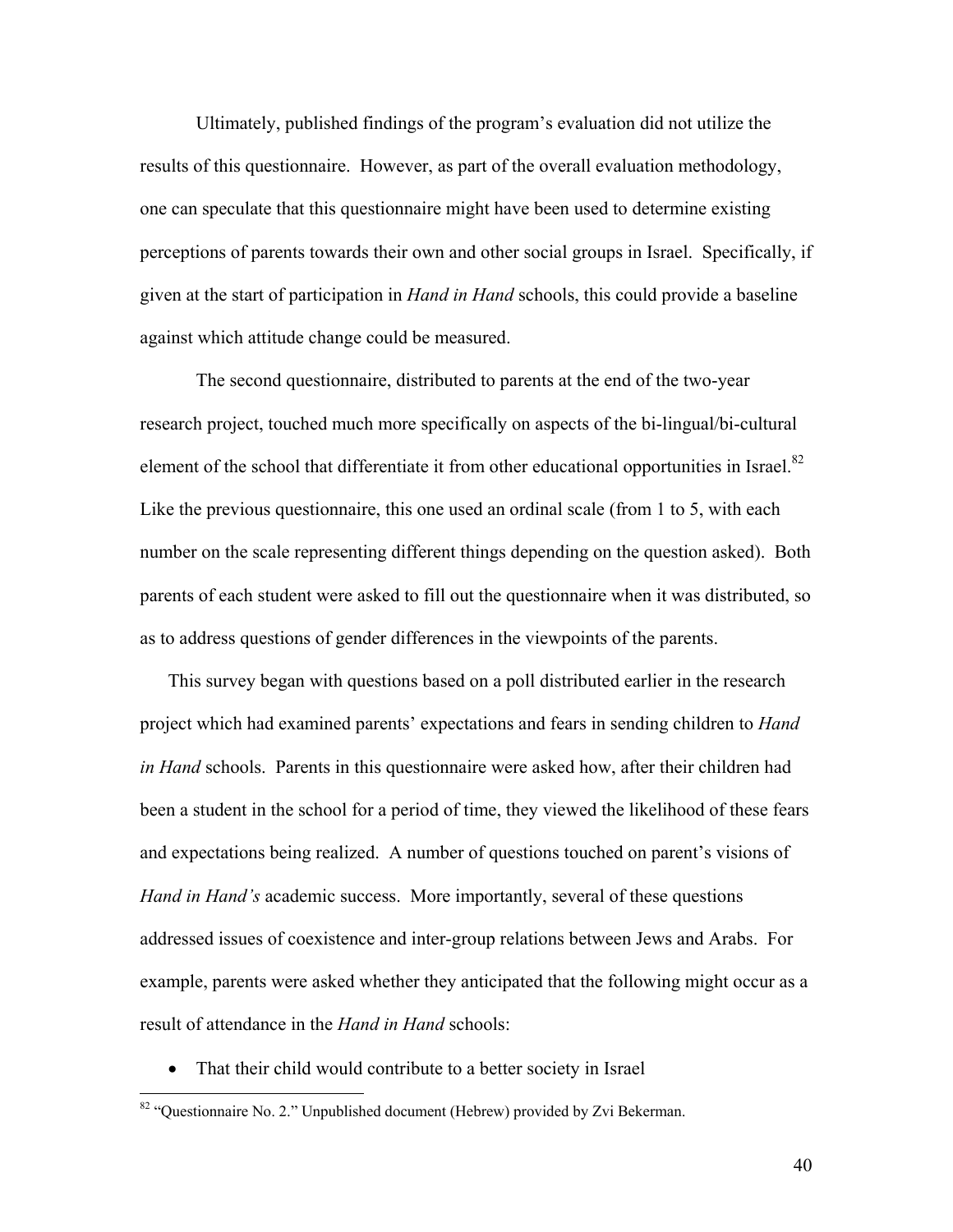• That children would learn positive aspects of 'the other' culture

• That children would grow up to be sensitive to others' pain and suffering Parents were also asked about their fears, specifically whether as a result of the program they feared that:

- Their child might develop undesirable romantic ties with someone from 'the other' group
- The school might make differences between Jews and Arabs in Israel unclear
- Tensions between the two groups might continue to exist despite efforts taken to the contrary.

In addition to questions relating to parents' fears and expectations, the survey dealt specifically with parents' happiness with aspects of *Hand in Hand's* program as they experienced it through their child's attendance. Again, these questions dealt both with the academic and social aspirations of the school, touching on elements of coexistence and positive relations between Jewish and Palestinian-Arab children. For example, in addition to asking parents to rank their pleasure with the schools' level of academic quality, physical structure, equipment and administration, the questionnaire addressed parents' level of happiness with students' visits to children of other national groups and with students' interaction among and between national groups in class and during breaks. These questions are particularly important in that they provided researchers with an opportunity to measure how well – in parents' eyes – *Hand in Hand* fulfilled its objectives of creating a school of superior academic quality while providing opportunities for bi-cultural interaction among students.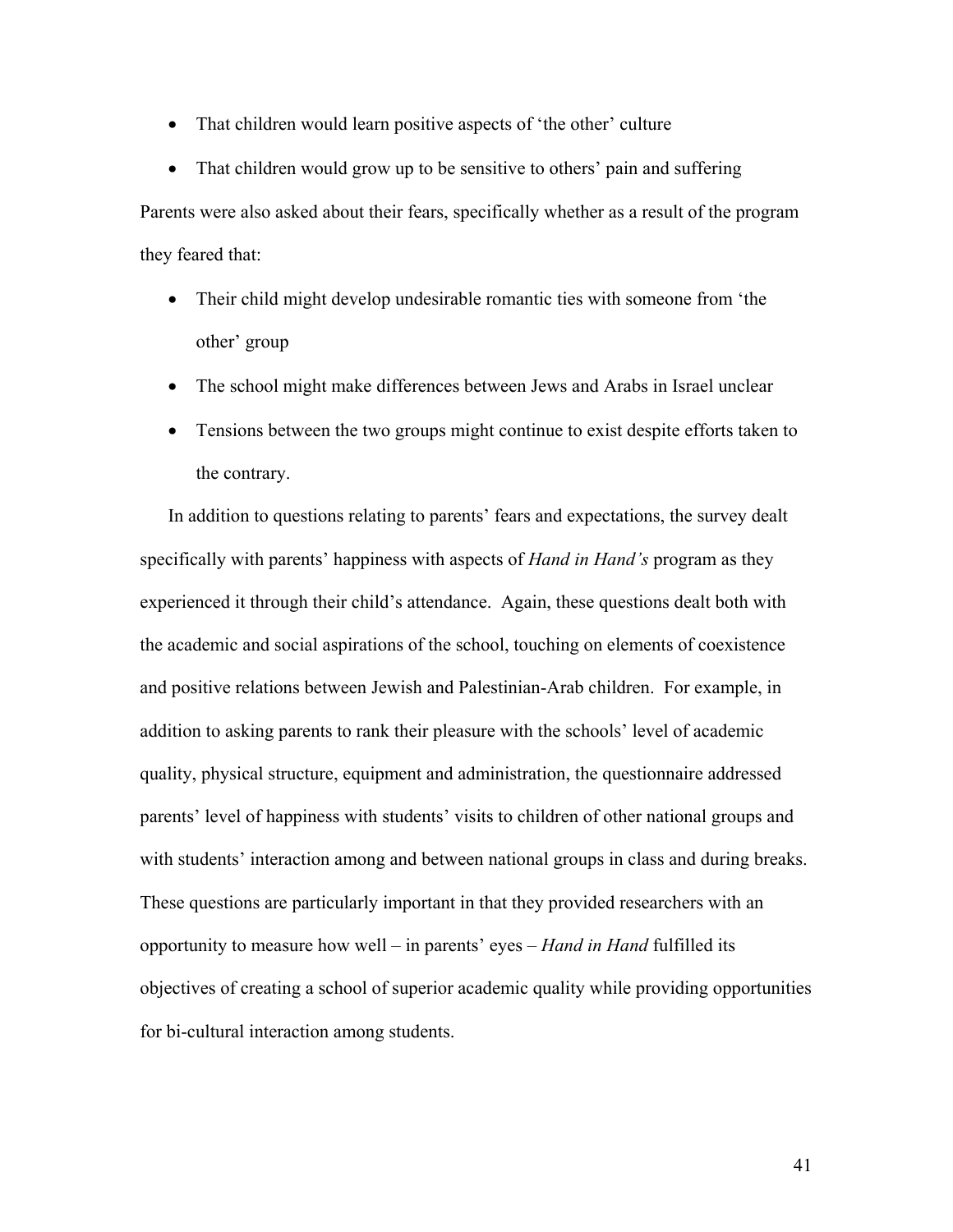The questionnaire also addressed a number of questions dealing with parents' future aspirations and fears regarding the schools' programs. For example, parents were asked to rate to what degree certain scenarios might cause them to remove their students from the program. These questions, like the previous ones, touched both on academic elements as well as situations such as inadequate happiness in the level of social interactions between students and parents of different societal groups. Parents were also asked about the importance of various characteristics they hoped their child would have as a result of attending this school through the end of  $12<sup>th</sup>$  grade (if the program were to grow so as to make this feasible). They were asked to rate the importance of their child having various attributes, including:

- Being active in political activities contributing to coexistence;
- Being open to romantic connections with individuals from 'the other' group;
- Having friends from another cultural or national group;
- Not paying attention to the national identity of others in his/her interaction with them

These questions highlight the ability of this questionnaire to assess adult aspirations for their children's involvement in building a peaceful society in Israel and coexistence between Jews and Arabs there. However, the questions focus exclusively on what parent's *would hope* for their children: in other words, it is an assessment of parental ideology rather than of the ability or actions of themselves or their children in contributing to a wider peace as a result of participation in *Hand in Hand* educational programs.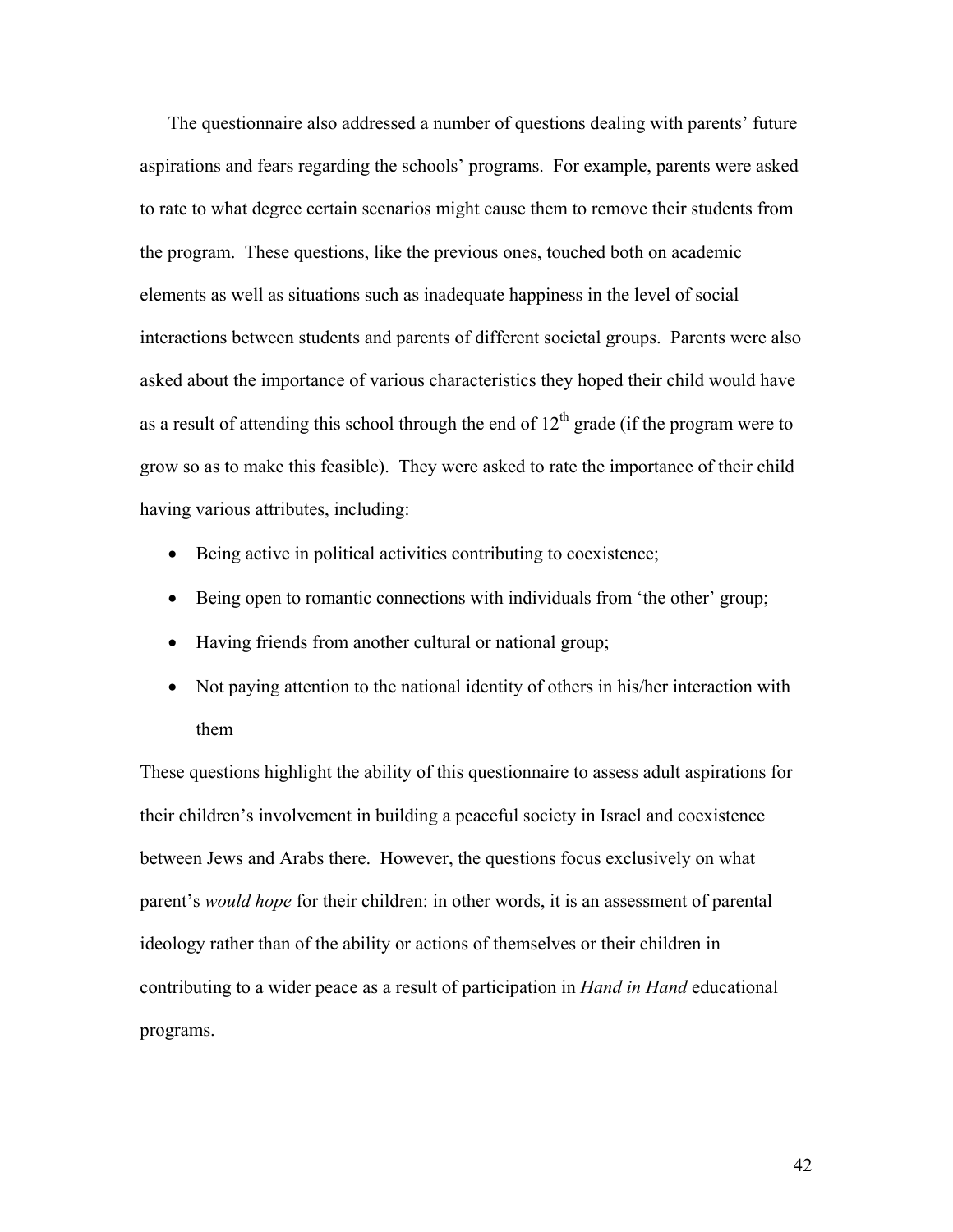In fact, only one set of questions in this evaluation goes beyond the immediate academic and social impacts of *Hand in Hand* on children involved with the program to assess if the organization's work had a broader effect. Within the questionnaire, one set of questions dealt specifically with inter-group visits in the houses of children/parents from the other group (e.g. visits of Jewish children or parents in the homes of Arabs, and vice-versa), asking how many times parents and their children visited or received visitors in their home over the past academic school year.

According to Bekerman, one other section of the questionnaire also addressed intergroup relations: specifically, the preferred nature of intergroup contact. "Four modes of interaction were presented, and the respondents were asked to indicate the extent to which they would like teach to characterize the intergroup relations in the school. The four types of interaction were: harmonious contact between two national groups, contact between children without reference to their nationalities, forgetting nationalities, and as 'Israelis."<sup>83</sup>

These questions enabled an assessment of the extent to which *Hand in Hand* was able to create an impact at a slightly broader level than that of students themselves. The first set of questions, dealing with parental visitation to households of members of the other national group, allowed for an initial investigation of how *Hand in Hand* created opportunities for Arab-Jewish cooperation and friendship beyond the classroom, while the questions asking about the preferred nature of inter-group contact between the children provided a measure of parents' desires for a broader impact. Overall, the questionnaires provided insight into the organizations' ability to create impact at the immediate (children) and family levels. However, one should note that the organization

<u>.</u>

<sup>&</sup>lt;sup>83</sup> Bekerman and Horenczyk, **Bilingual Education in Israel**, pp. 21.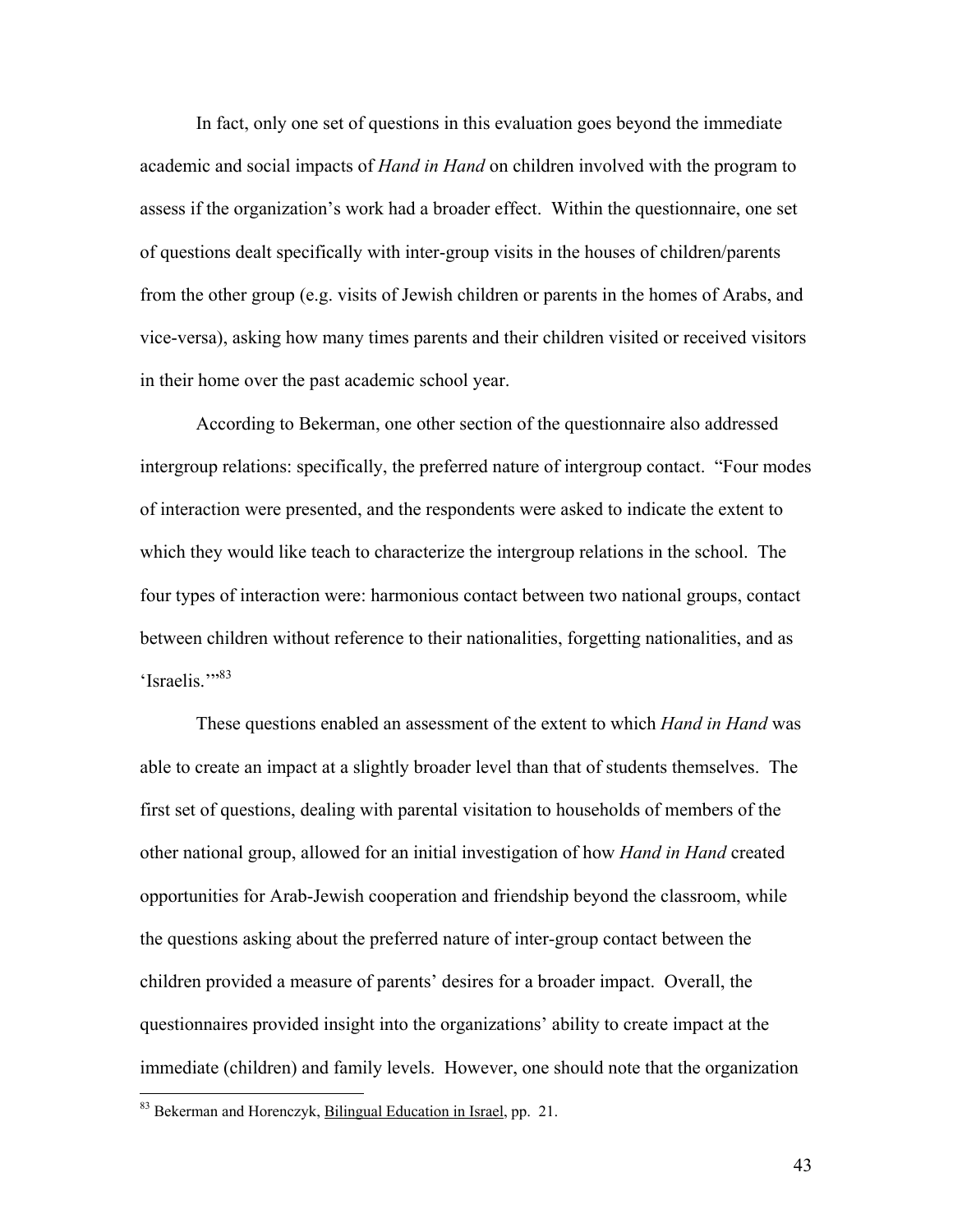explicitly aims to "have a measurable impact at five levels,"<sup>84</sup> including at the national level, or within the societal context within which the program exists, yet this project measured impact only at two of those (and primarily only at the immediate level of participant students).

Berkerman and his colleagues' qualitative methodologies, like the questionnaires, did not assess the program's influence on 'peace writ large.' A description of the interviews, which along with observational evaluation constituted the qualitative research methods, states that the cross-sectional study was "designed to allow us to become acquainted with the children's conceptions of issues regarding their own Jewish and Palestinian cultural identity, as these are shaped through the interaction in school and the larger communal context and how they envision the conflict and their present and future relations with 'the Other.'"<sup>85</sup> In those semi-structured interviews, Bekerman and his colleagues used a set of photographs to elicit comments and reactions by children, thus allowing for a broader conversation on related issues to develop. The 51 photographs included pictures of historical and political figures and events, pictures of public cultural and religious sites, and photos of ceremonial events and daily life in class and generally at the *Hand in Hand* school. These photographs were arranged in a specific order common to all interviews so as to allow for comparative information to be compiled on students' perceptions. 32 students in the bilingual school were interviewed, along with

<sup>&</sup>lt;sup>84</sup> Remember that the Hand in Hand Mission defines these levels as: 1. The classroom; 2. Parents and Families; 3. The wider community, including public organizations and local municipalities; 4. The national level; and 5. The wider Arab world.

<sup>&</sup>lt;sup>85</sup> Zvi Bekerman and Nader Schhade, "Palestinian-Jewish Bilingual Education in Israel: Its Influence on Cultural Identities and its Impact on Intergroup Conflict," *Journal of Multilingual & Multicultural Development*, vol. 24, no. 6 (2003): 476.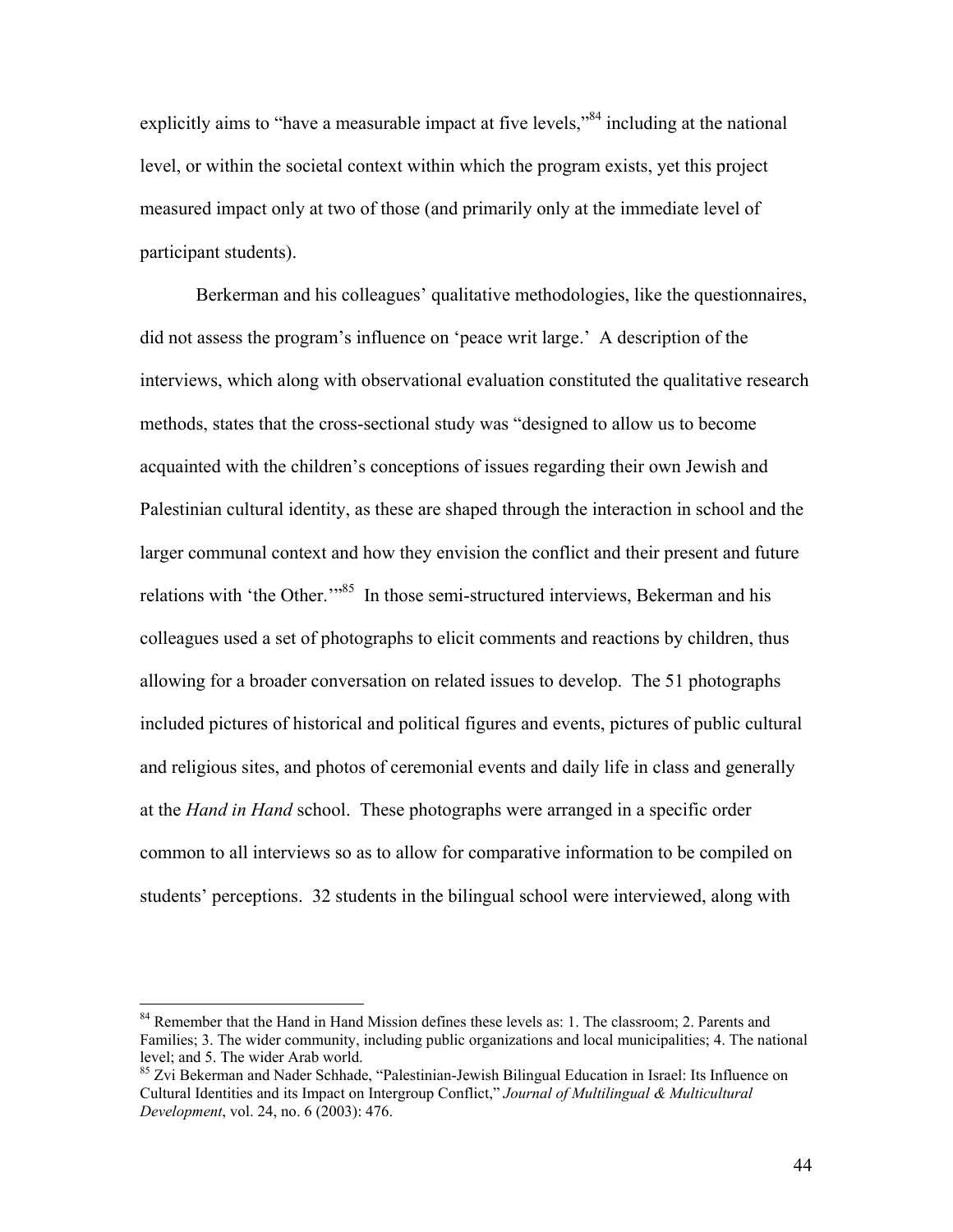22 from nearby Palestinian and Jewish schools (both monolingual state schools recognized by the Israeli Ministry of Education).<sup>86</sup>

The methodology used to conduct these interviews provided a useful tool for assessing students' beliefs and views regarding socio-cultural and political issues and comparing the views of students at the *Hand in Hand* school to those in monolingual schools nearby. Use of a comparative study group (those students not enrolled in the *Hand in Hand* school) was particularly informative with regards to the influence of the school on students' perceptions. Thus, the interviews were useful in demonstrating causality with respect to the impact of enrollment at a *Hand in Hand* school on perception of socio-political issues. However, the study afforded no possibility to measure the effect of the school program on children's actions or, more broadly, the beliefs and actions of those outside the school building. In other words, there was no assessment of the link between this attitude change and behavioral changes both inside and outside the classroom.

Likewise, semi-structured interviews with parents provided little if any data on elements of *Hand in Hand's* impact at a broader level. According to Zvi Bekerman, questions in these interviews focused primarily on the decision of parents to send their children to a bilingual school: for example, how they found out about the program, what problems (opposition of friends and/or family members) arose out of the decision to send children to the school, what elements of the program worried them, and how they finally made the decision to have their children participate. Other questions related to parent's views of their children's' participation over the 2 years in which this study was

<sup>86</sup> Ibid., pp. 477-478.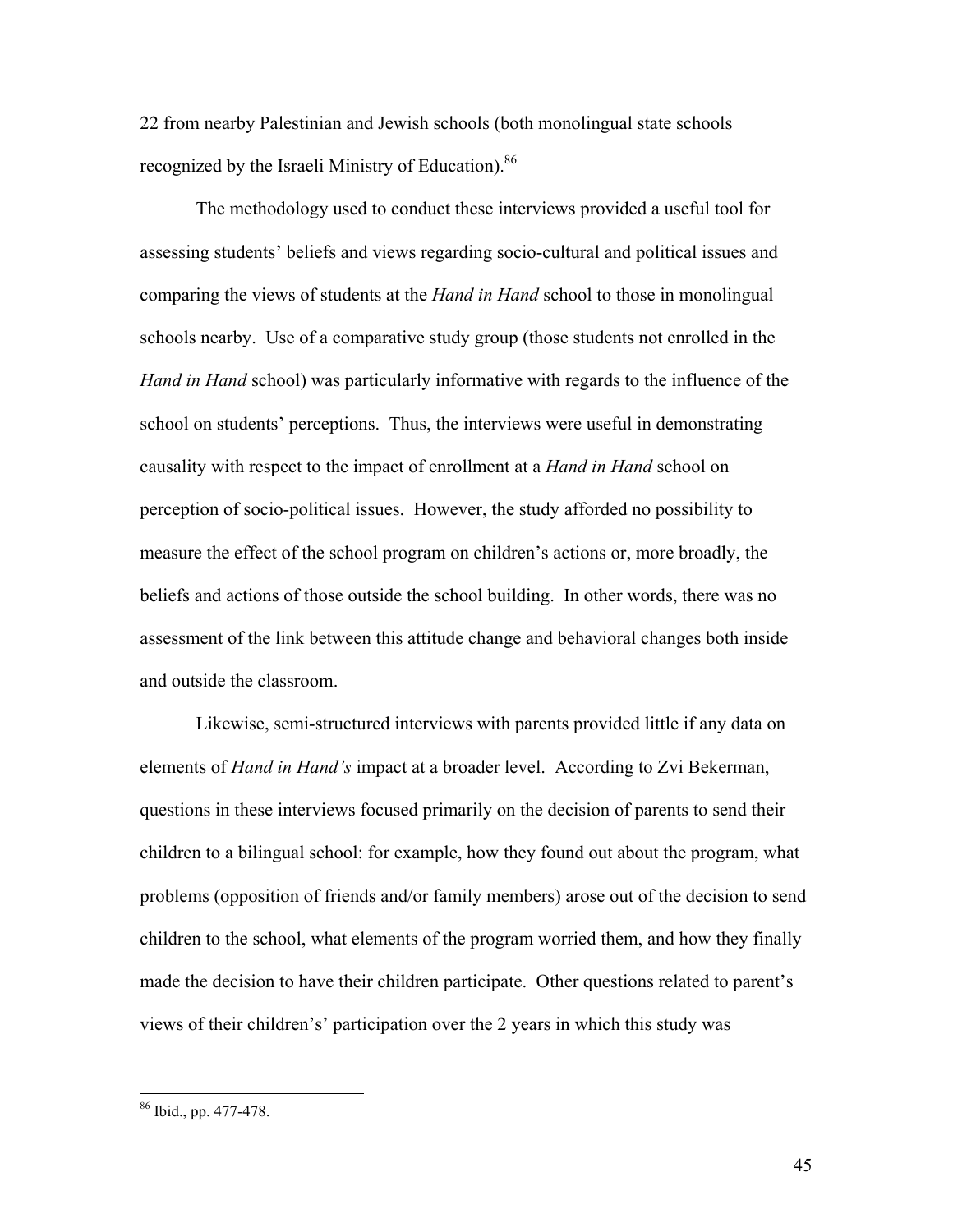conducted.87 Thus, the interviews primarily afforded the researchers an opportunity to gauge the political and ideological views of participating families (and their extended families) at the start of the program; no aspects of the questionnaire related to changes resulting in the family or beyond as a result of attendance at a *Hand in Hand* school.

Overall, *Hand in Hand's* evaluation study reflects the immediate need of the organization to provide answers to questions regarding its mission and ability to fulfill its goals. That is to say, this research provided insight into the school's academic quality (through questions to parents regarding their view of academic possibilities at the school in comparison to others) as well as a measure of the program's success in creating an impact at the classroom level.

The research was less successful in its ability to measure expanding levels of impact, despite the fact that these are explicitly stated as a goal of the organization's mission for creating social change. Only one section in the questionnaire given to parents asked questions about inter-group contact in a way allowing for measurement of impact beyond the level of the classroom, and even this was limited to measurement at the familial level (only the second out of five impact levels). Overall, therefore, it is clear that assessment of the program's impact on peace writ large is entirely non-existent.

# **Adam Institute for Democracy and Peace, Democracy Education Program** Program Description:

The *Adam Institute for Democracy and Peace* was founded in 1986 in memory of an Israeli peace activist who was killed while marching in a demonstration against Israel's war in Lebanon. After his death, a number of educators in Israel founded the

<sup>87</sup> Zvi Bekerman, Personal communication, January 12, 2005.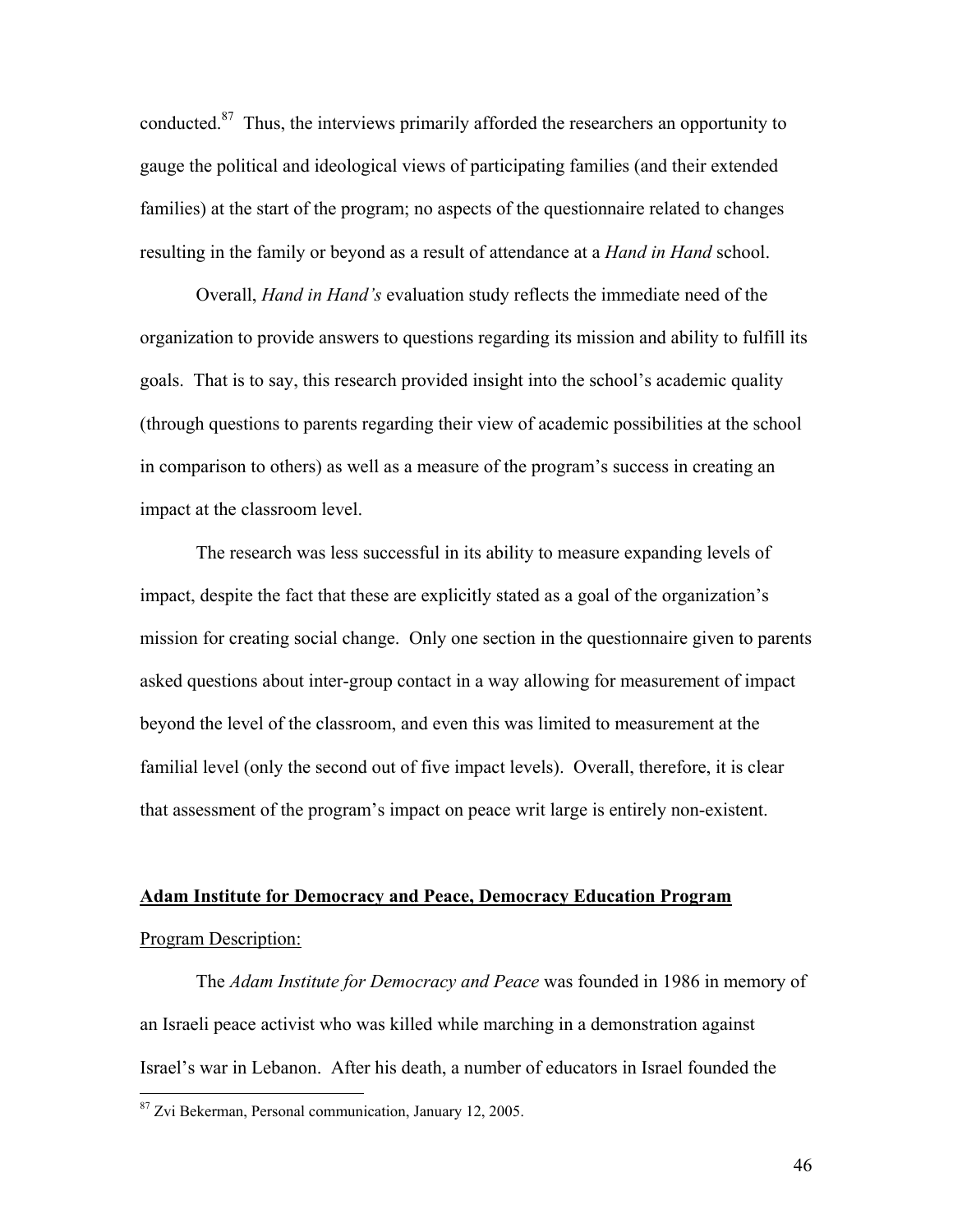organization as a way to prevent replication of this tragedy. As a non-profit organization, the *Adam Institute* seeks to "break down stereotypes and teach non-violent methods of conflict resolution."<sup>88</sup> Specifically, the Institute "develops and implements programs that promote education for democracy and peace, civic education and methods of conflict resolution."89 Programs at the *Adam Institute* range from one-day workshops to threeyear projects, and are geared towards students of all ages as well as new immigrants, women's groups, police officers, soldiers, and inmates in Israeli correctional institutions.

The *Adam Institute* works in government-recognized schools throughout the State of Israel,<sup>90</sup> adapting its programs to meet the needs and wants of the schools and programs with which it partners. According to Noa Mor, a staff member at the organization, the *Adam Institute* usually creates partnerships at the initiative of partner organizations, unless donor funds are restricted to working with particular schools. When the Institute has a choice, preference is for working with marginalized groups/schools or those in economic and geographically peripheral areas.<sup>91</sup>

Within schools, the *Adam Institute* develops and implements curricula relating to concepts of democracy, peace, minority rights, equality, and concepts forming the foundations for a democratic society. The Institute's approach focuses on presenting "questions raised by democratic thinking" and highlighting competing tendencies for and against democratic principles, so that participants internalize dilemmas and better understand how different principles come into conflict in democracies. Students in the

<sup>&</sup>lt;sup>88</sup> "Adam Institute for Democracy and Peace." Accessed January 11, 2005. Available at: http://www.adaminstitute.org.il/english/

 $89$  Ibid.

<sup>90</sup> For the purposes of this study, the "State of Israel" refers to territory located *inside* the 1967 "Green Line" boundaries; in other words, it excludes contested territory of the West Bank, Gaza Strip, and East Jerusalem.

<sup>91</sup> Noa Mor, Personal Interview, January 19, 2005.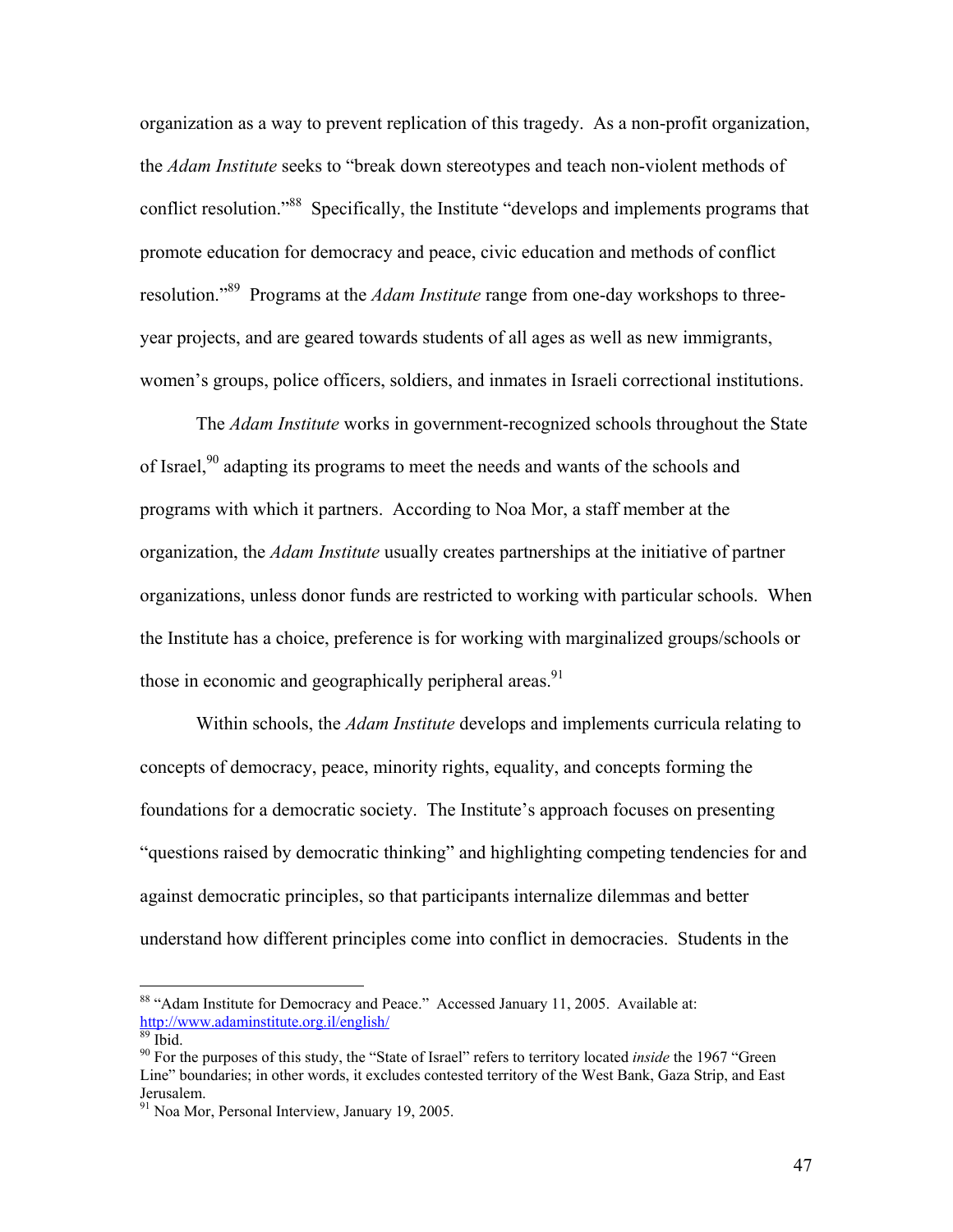program then use democratic principles to attempt to seek solutions to these conflicts.<sup>92</sup> "The primary objective of the educational process in Adam Institute workshops is to educate participants to an active recognition of freedom as an equal right of all people.<sup>"93</sup> Evaluation Methods

The *Adam Institute* has no formal evaluation department, nor are outcome or impact evaluations carried out systematically throughout the organization.<sup>94</sup> When they do occur formally, outcome evaluations are conducted by external consultants and are primarily a direct result of obligations to program funders. Furthermore, even formal evaluations are rarely quantitative, but are primarily carried out as open-ended dialogue with project participants (both students and teachers). Written evaluations consist of open-ended questionnaires or exercises, the answers to which are then coded for analysis.

The *Adam Institute's* lack of systematic evaluation methodology is based on ideological grounds: as an organization, the Institute feels that it is statistically impossible to measure the effects of a program; moreover, it can often take months or years for people to realize how their attitudes have changed as a result of the program, therefore evaluating project impacts on the basis of quantitative (or qualitative) measures immediately prior to or following a program's end may not be indicative of actual effects.

Despite this ideology, the *Adam Institute* engages in formative, process evaluations, which are conducted primarily as a means of improving programs for the future and shaping current programs to reflect the needs of students whose teachers use curricula or activities designed by the Institute. Specifically, evaluations are designed to

<sup>&</sup>lt;sup>92</sup> "Adam Institute for Democracy and Peace."

<sup>&</sup>lt;sup>93</sup> Uki Maroshek-Klarman, "The Education Process in Adam Institute Workshops." Israel: The Adam Institute, June 1999: 1.

<sup>94</sup> All information on The *Adam Institute's* evaluation ideology and methodologies was obtained in a personal telephone interview with Noa Mor, staff member at the *Adam Institute,* December 23, 2004.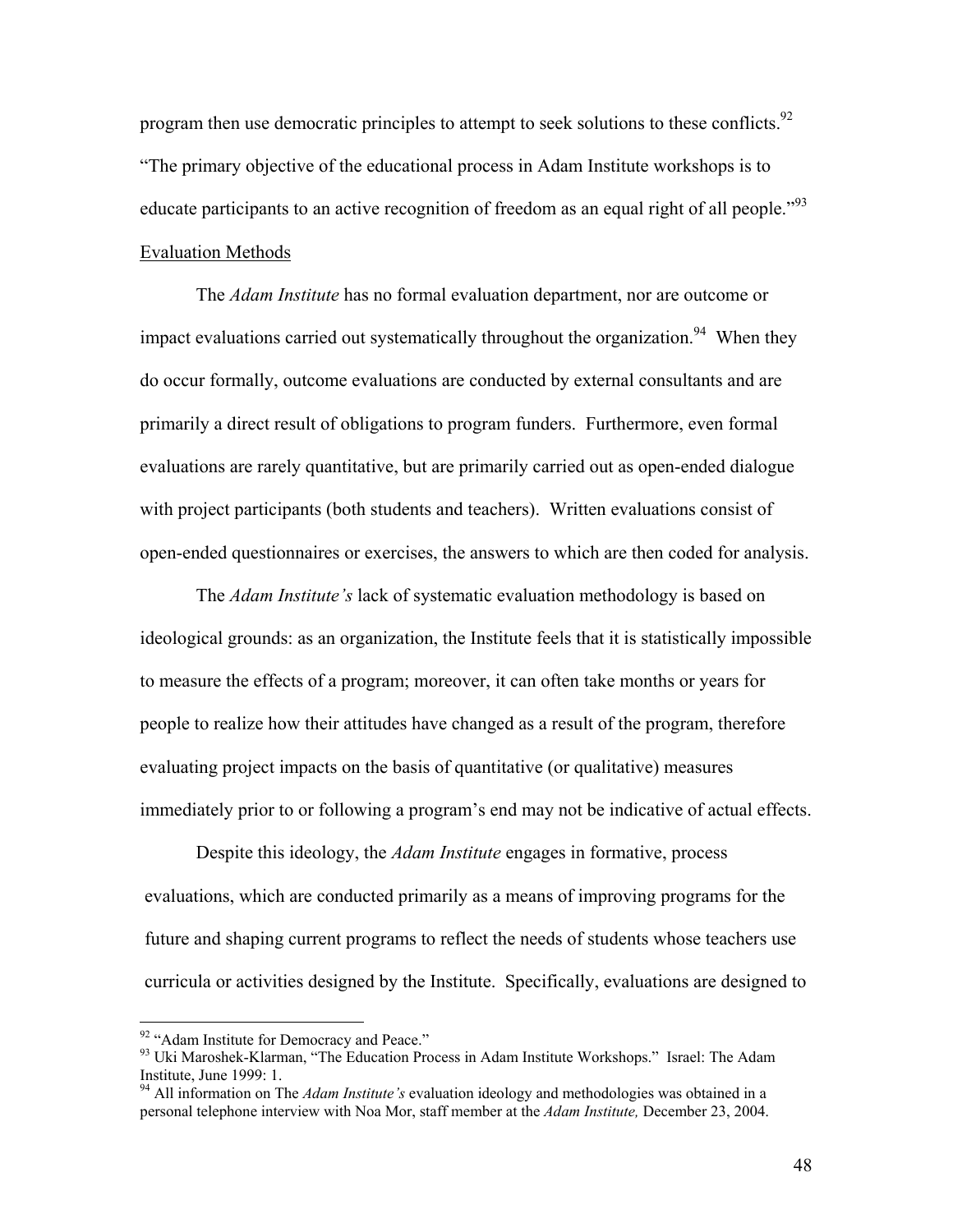test which concepts participants understand and don't understand. Those concepts that are less well understood as a whole by a given class become focus of the following year's program. For example, students participating in an education for democracy program run by the *Adam Institute* may easily internalize the concept of equality, but may not simultaneously grasp the concept of addressing individual needs

These evaluations occur primarily through open dialogue sessions between program evaluators and participants which usually take place in the middle and end of the program (or, in a multi-year program, at the middle and end of each year). The dialogue sessions are opportunities for teachers and students to express what they feel are the benefits and shortcomings of the program, and constitute the primary method through which the *Adam Institute* knows if changes must be made in the curriculum to increase effectiveness. In addition to oral dialogues, internal evaluations are also often conducted in the form of a written statement prepared by teachers and students. These statements and discussions focus on: the purpose of the program, what is happening in the program, and what participants understand, as well as what concepts participants have not yet internalized. Facilitators also attempt to solicit feedback from participants on how the program has affected participants' worldviews as well as creating attitude change and, as much as possible, behavioral change that can be attributed to *Adam Institute* programs. However, as per the Institute's ideology, this feedback is gathered informally.

The *Adam Institute* has developed a formal evaluation tool used for 5<sup>th</sup> grade classes taking part in a 2-year program on education for democracy.<sup>95</sup> The evaluation

<sup>95 &</sup>quot;Purim Party." Unpublished document (Hebrew) provided by Noa Mor. It is important to note that this program does not focus directly on conflict resolution (although one learning module does touch on methods of resolving conflicts); however, this two-year program, as one that teaches students about individual rights and needs, as well as the concepts of equality and justice, easily fits under the framework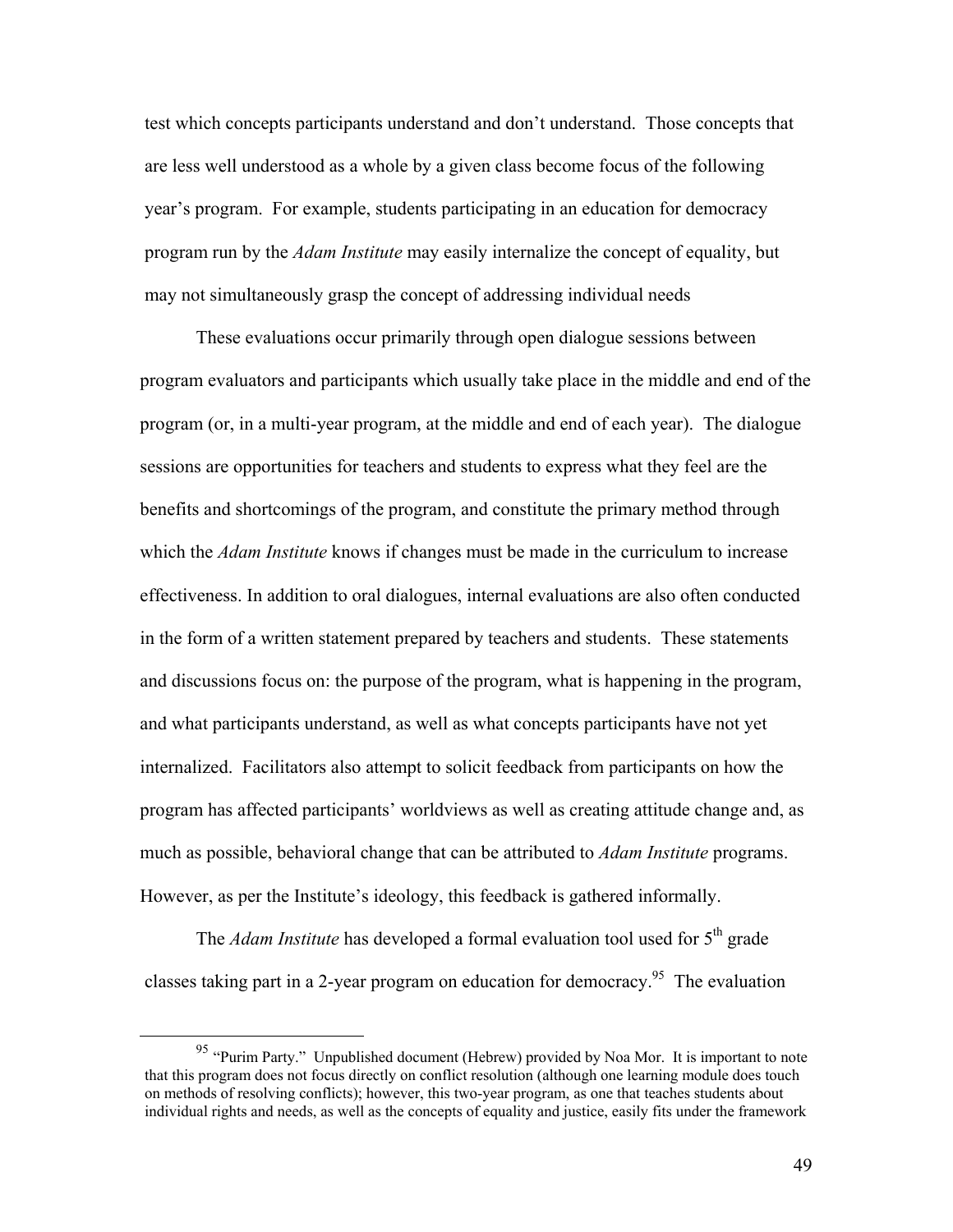tool is designed as an in-class exercise in which students are presented with a hypothetical situation and asked to respond to a number of questions. The situation deals with a party celebrating the Jewish holiday of Purim, for which students have been asked to come up with a costume theme. In the given scenario, one student has suggested that everyone come to the party dressed as a television superhero; another group of students would prefer that costume decisions be left up to each individual.

The exercise asks students to answer a number of questions related to this situation. For example, students are requested to give two to three justifications for either having all students dress as superheroes or allowing everyone to dress up using their own costume idea; they are then asked how to solve the problem raised in this situation and asked why they feel their solution will work. Students are also asked to write the advantages and disadvantages of making a decision regarding the costumes on the basis of a majority vote.

The second part of the questionnaire focuses on a different aspect of the hypothetical Purim party, stating that students in the class have collectively decided to divide necessary party planning tasks equally among all students. Two questions are then asked: first, students are requested to come up with other possible options for how to divide up tasks for the party's organization. The questionnaire then asks if the decision to give each student a task is an equitable decision; and why.

The *Adam Institute* has created a coding system through which it is possible to 'grade' each student's responses to the questionnaire, thus allowing for an assessment of

of education for peace: that is, educational programs supporting the understanding of peaceful concepts and their implementation in Israeli society.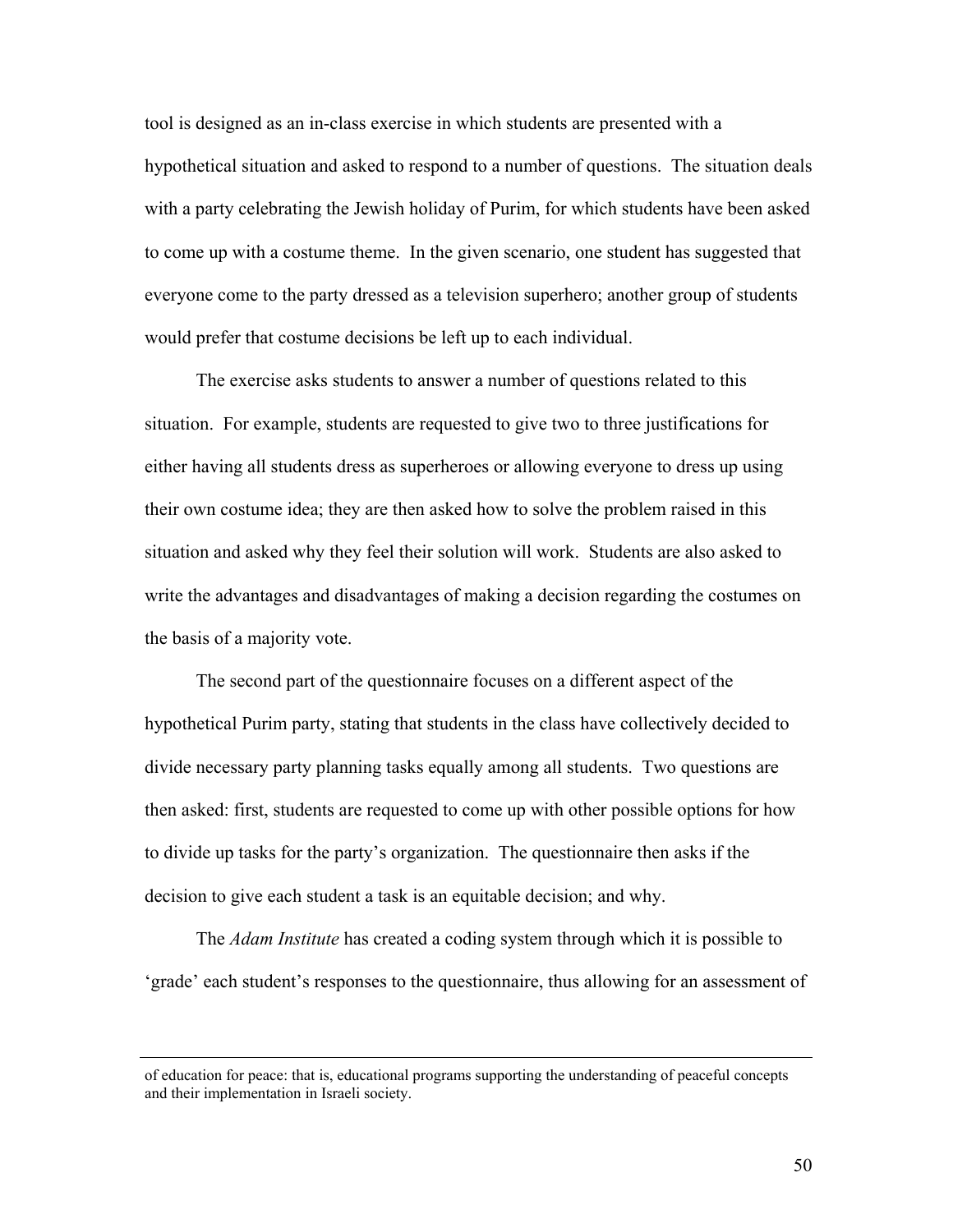the student's understanding of different elements of democracy.<sup>96</sup> Since the questionnaire is designed to measure cognitive understanding of democratic concepts, that is, their internalization and subsequent use by students, the coding system is based on grading of language, which serves as a proxy indicator for the concepts examined. Among these concepts are: mutual respect and understanding, equality, freedom of choice, majority rule, and freedom. In the coding system, different possible answers are listed for each question, each of which is given a number of points based on how close the answer corresponds to the 'ideal' as envisioned by *Adam Institute* evaluators of how well students are able to express possibilities using democratic principles. The answer key also allows for the possibility of students giving answers that are entirely unrelated to democratic concepts or show a complete lack of understanding of what is expected. (Answers such as these, of course, receive few, if any, points). Answers are rated on a scale from 0-3, with 3 being the highest number of points students can receive on any given question. Thus, staff at the *Adam Institute* can see not only how well students understand democracy as a whole, but are able to assess how well each one of the various concepts related to democracy is understood at both individual and classroom levels.

A stated cognitive underpinning for the questions used in the evaluation tool (in particular the first two<sup>97</sup>) is "justifying a specific idea through the ability to see advantages of an opinion different from one's own,"98 which correlates not only with the

 $96$  "Purim Party – Answer Key." Unpublished document (Hebrew) provided by Noa Mor.

 $97$  The first two questions asked in the survey request the following: 1. Write 2-3 justifications each for Dana's suggestion that all students dress up as superheroes for the Purim party and for Roni and Dan's proposition that each student dress up however he/she likes; 2. How do you think it is possible to solve the problem raised in this example, and how will this suggestion solve the problem?

<sup>&</sup>lt;sup>98</sup> "Purim Party – Exercise in Democracy." Unpublished document (Hebrew) provided by Noa Mor.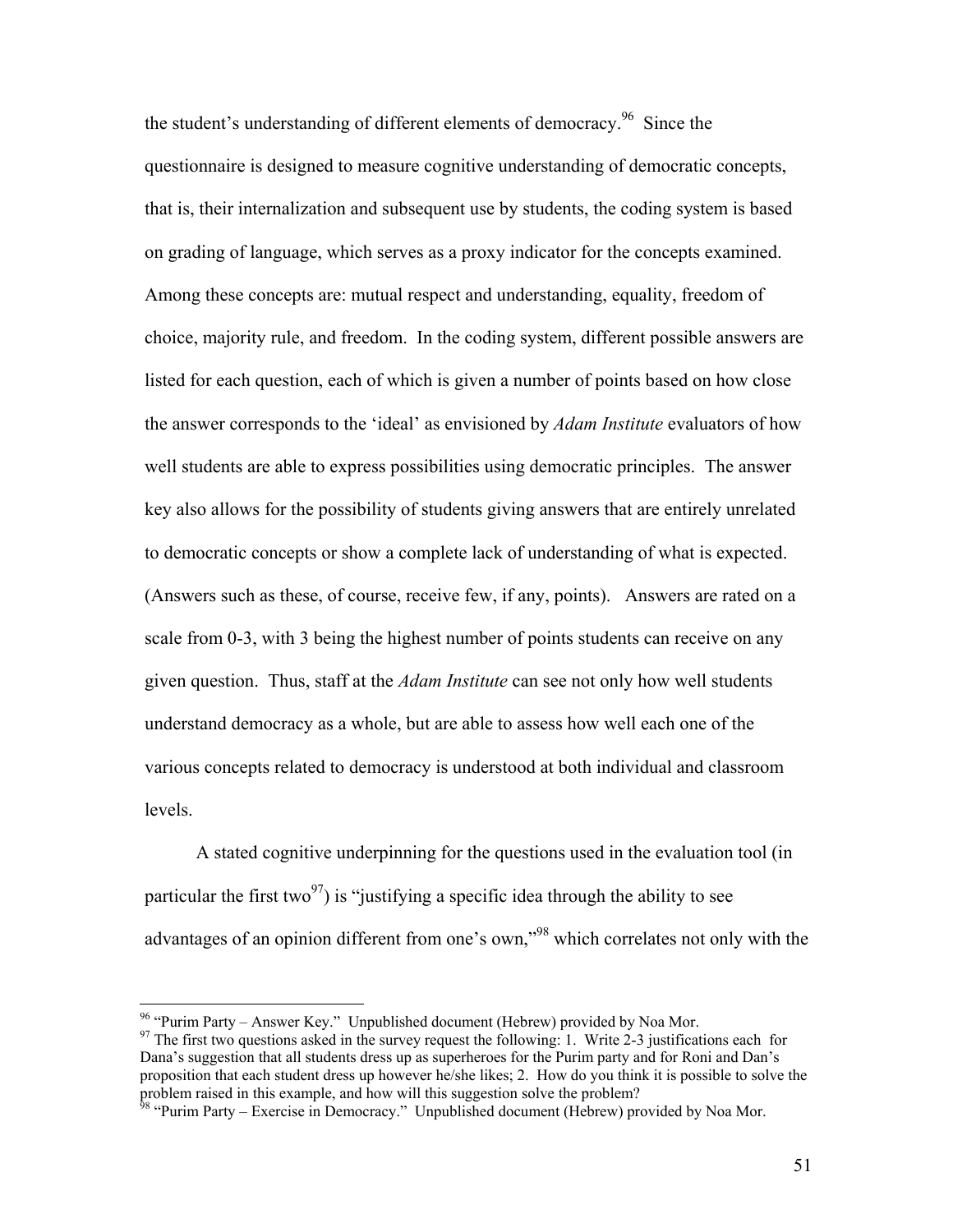ability to see the world through the lens of democratic principles, but also with the concept of mutual respect and understanding of difference, an integral component of a peaceful society. In a sense, therefore, this questionnaire touches on evaluation of student's value and belief systems regarding tolerance and coexistence.

In keeping with the Institute's ideology, however, this tool serves as a process evaluation (that is, demonstrating how well the program is working to meet its stated objectives) rather than an evaluation of impact. No aspect of the evaluation tool measures change in student's beliefs or attitudes, nor is behavioral change assessed at any point. Any of these might be considered indicators of micro-level impact. Moreover, absolutely no attempt is made to measure macro-level impact in the form of wider-spread behavior or attitude change, or actions undertaken by those not directly involved in the program that might contribute to 'peace writ large.' Even measurement of micro-level impact occurs only during and immediately following the end of the *Adam Institute's* programs, through dialogue and informal assessment of students' grasp of the concepts of democracy. That is, no formal assessment takes place of longer-term impacts or ability of students to retain concepts learned during the course of a program once several months or years have passed. Those indicators of longer-term or broader change, such as stories of how teachers and/or students have changed their behavior as a result of concepts learned in the program, are purely anecdotal and not systematically measured.

According to the *Adam Institute* website, for those who participate in the organization's programs, "Democracy…becomes an investment in their future, and a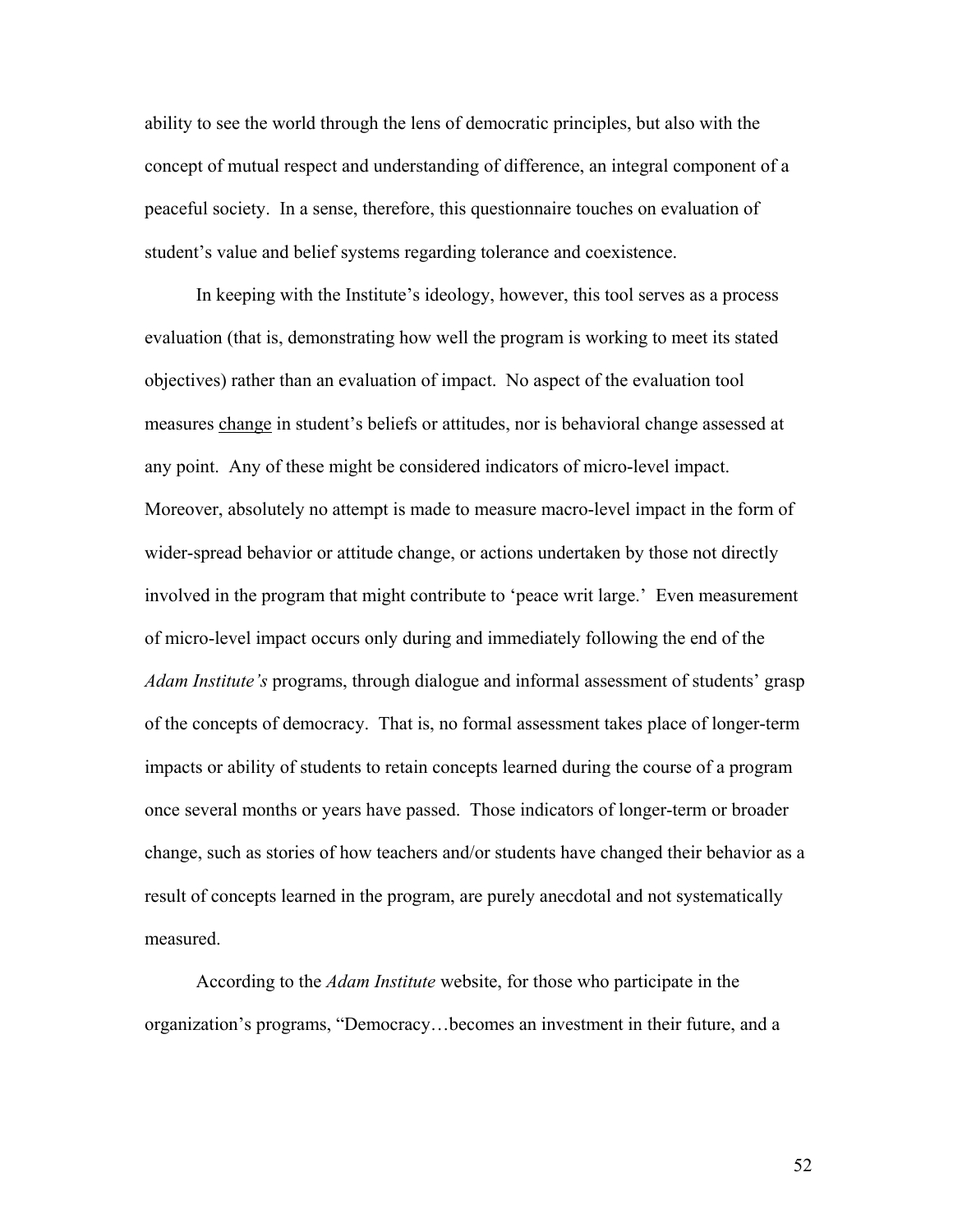reflection of the kind of society they would like to create."99 Given this statement, it is interesting that evaluation of the organization's programs does not measure how democratic principles become a part of individuals' lives outside the scope of the classroom or the program setting. An assessment of this impact is necessary to truly understand even the short-term effects of this organization's programs, let alone longerterm impact on 'peace writ large.'

## **IPCRI Pathways to Reconciliation Program**

#### Program Description

Founded in 1988, the Israel-Palestine Center for Research and Information (IPCRI) is a joint Palestinian-Israeli think tank, "devoted to developing practical solutions for the Israeli-Palestinian conflict."<sup>100</sup> While the organization is committed to both the process and final outcome of dilemmas facing Israelis and Palestinians, it does not promote a specific outcome, but encourages solutions to problems that entail equality between parties, cooperation, reciprocity of obligations and benefits for all parties involved.<sup>101</sup>

IPCRI's Peace Education program is the largest program within the organization, with over 4500 students and 70 schools participating as of the 2000-2001 academic school year.<sup>102</sup> The program's activities are geared towards students in high school  $(10<sup>th</sup>)$ ,  $11<sup>th</sup>$ , and  $12<sup>th</sup>$  grades) in the Israeli and Palestinian formal educational systems. Participating students are of Jewish, Palestinian-Israeli, and Palestinian backgrounds.

<sup>&</sup>lt;sup>99</sup> "Adam Institute for Democracy and Peace."

<sup>&</sup>lt;sup>100</sup> "Israel-Palestine Center for Research and Information." Accessed January 14, 2005. Available at: http://www.ipcri.org/index1.html

<sup>&</sup>lt;sup>102</sup> http://groups.yahoo.com/group/IPCRI-ELIST/message/4. Accessed January 14, 2005.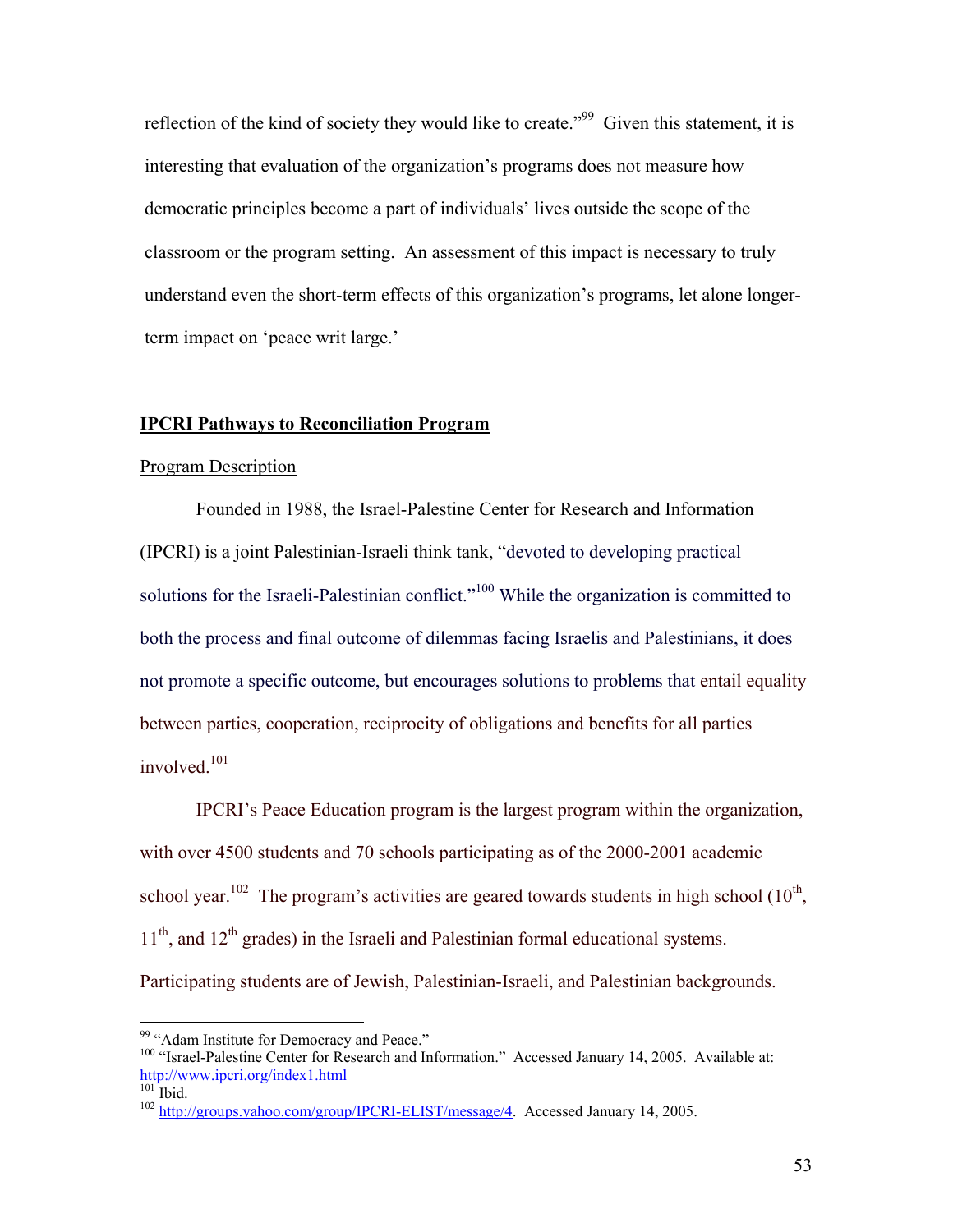While participants in IPCRI's programs are students, the organization targets teachers as major agents of change in the promotion of cooperation, understanding, and conflict resolution. Thus, programs in the schools are preceded and complemented by extended teacher training and teacher encounters. According to the IPCRI website,

The project's fundamental idea was based on the decision that Israelis and Palestinians together develop model lessons for 10th grade students (15-16 year olds). The tenth grade was selected because of the belief that these students have the cognitive abilities to confront the subject materials and are not yet under the pressure of matriculation exams. The curricula, designed by professionals from the communities involved, was first tested on a small sample of classes (the "ambassadors"), and after a process of trial and correction, implemented during the 1997/8 academic year.<sup>103</sup>

Following successful testing of the pilot program, IPCRI's curriculum has been implemented in additional schools, including schools in the Palestinian Authority and schools in poorer communities and development towns within Israel.

Unlike programs where extra-curricular or additional classroom modules are developed for conflict resolution, IPCRI's peace education curricula is based on existing subjects taught in the classroom. To create the program, "curricula teams took the materials in sociology/social sciences, literature, history and English and infused this material with new concepts and activities and added a new text."<sup>104</sup> Thus, the texts and activities serve a dual purpose of expanding knowledge of the subject matter while highlighting peace education concepts. By using this text as part of traditional subject matter, teachers are able to present an integrated, holistic approach to peace education.

In addition to the curriculum presented in classrooms, student workshops – which bring Palestinian and Israeli students together for an intensive, 2-day encounter – form a key component of IPCRI's peace education program. In this sense, IPCRI is different

<sup>&</sup>lt;sup>103</sup> "Israel-Palestine Center for Research and Information."<br><sup>104</sup> Ibid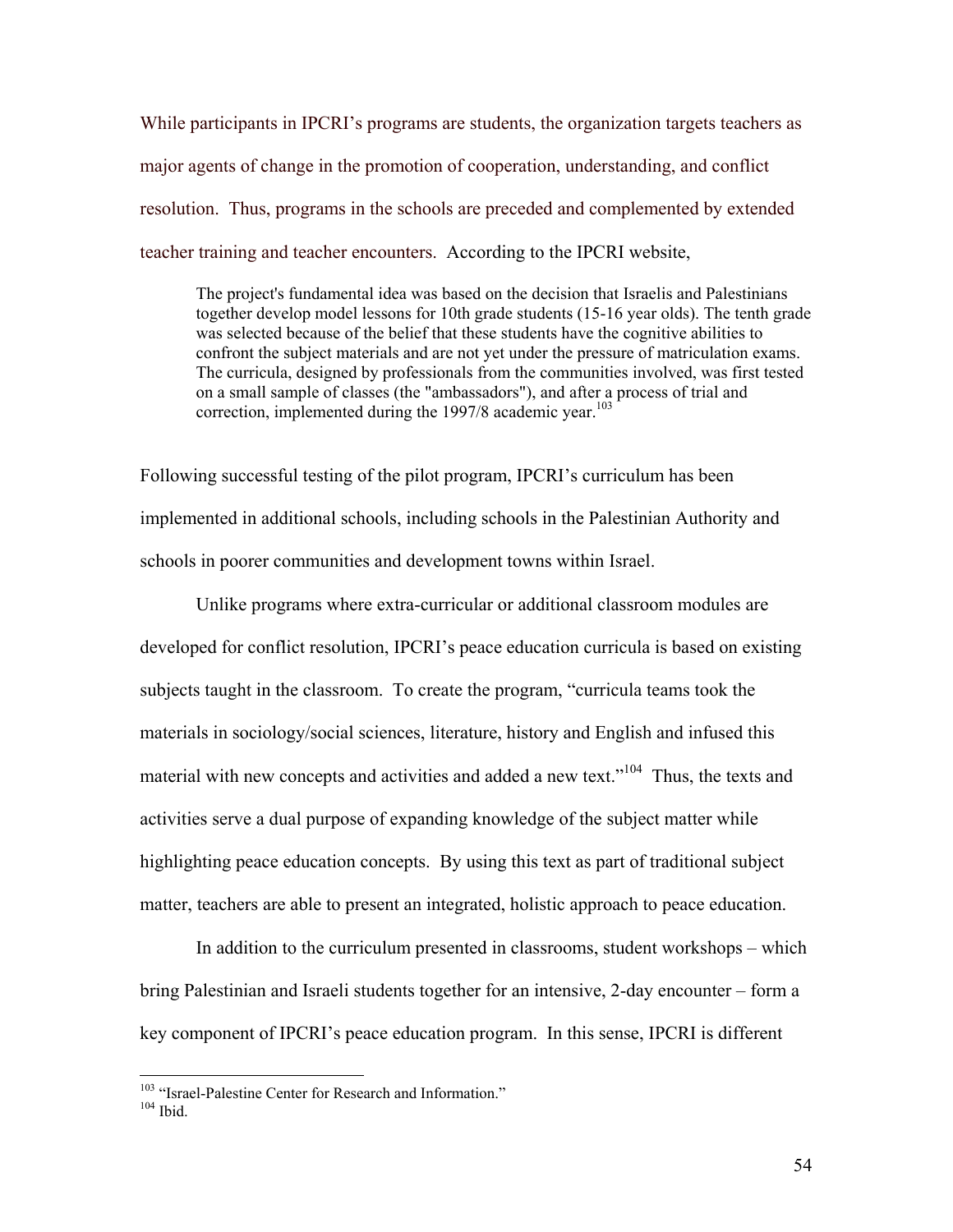than the other programs examined, since it promotes change through both uni-national and bi-national components of the program. The entire program, from the time IPCRI's curricula begin to be used in the classroom, lasts approximately 6-8 months out of the academic school year.

 The primary goals of IPCRI's peace education program are to create change among its participants: change in awareness of the conflict, change in the behavior of all involved in the educational process, and change in the way Israeli/Palestinian society is structured. Its objectives include creating mutual respect and understanding, tolerance, imparting the values of social justice and equality as well as skills in negotiation and conflict resolution.105 According to Gavriel Salomon,

IPCRI's "Pathways to Reconciliation" program "addresses three spheres concerning 'the Other': "The other inside me" – to facilitate self awareness; "The other near me" – to facilitate understanding and awareness of, and tolerance for others in one's immediate surrounding; and "The distant other"- to cultivate tolerance for Palestinians (or Jews). The latter sphere includes face-to-face meetings between Israelis and Palestinians to afford the opportunity to listen to the other side, its narrative and participants' personal experiences. Each such sphere focuses on the values one chooses to live by, knowledge of the conflict and the "other", and skills of reconciliatory behaviors.<sup>106</sup>

#### Evaluation Methods

Possibly because of its unique nature as a joint Israeli-Palestinian endeavor with a long and well-established history, as well as its pioneer role in the field, IPCRI's peace education program has been the subject of a number of academic studies and research projects, a number of which focus on various aspects of evaluation. IPCRI's website refers to a comprehensive external evaluation that should have occurred in 2000-2001, encompassing all aspects of the program (including teacher training and staff feedback as well as impact on students); however, no material is available indicating that this

 $105$  Ibid.

<sup>&</sup>lt;sup>106</sup> Gavriel Salomon, Unpublished document, Center for Research on Peace Education, 2004.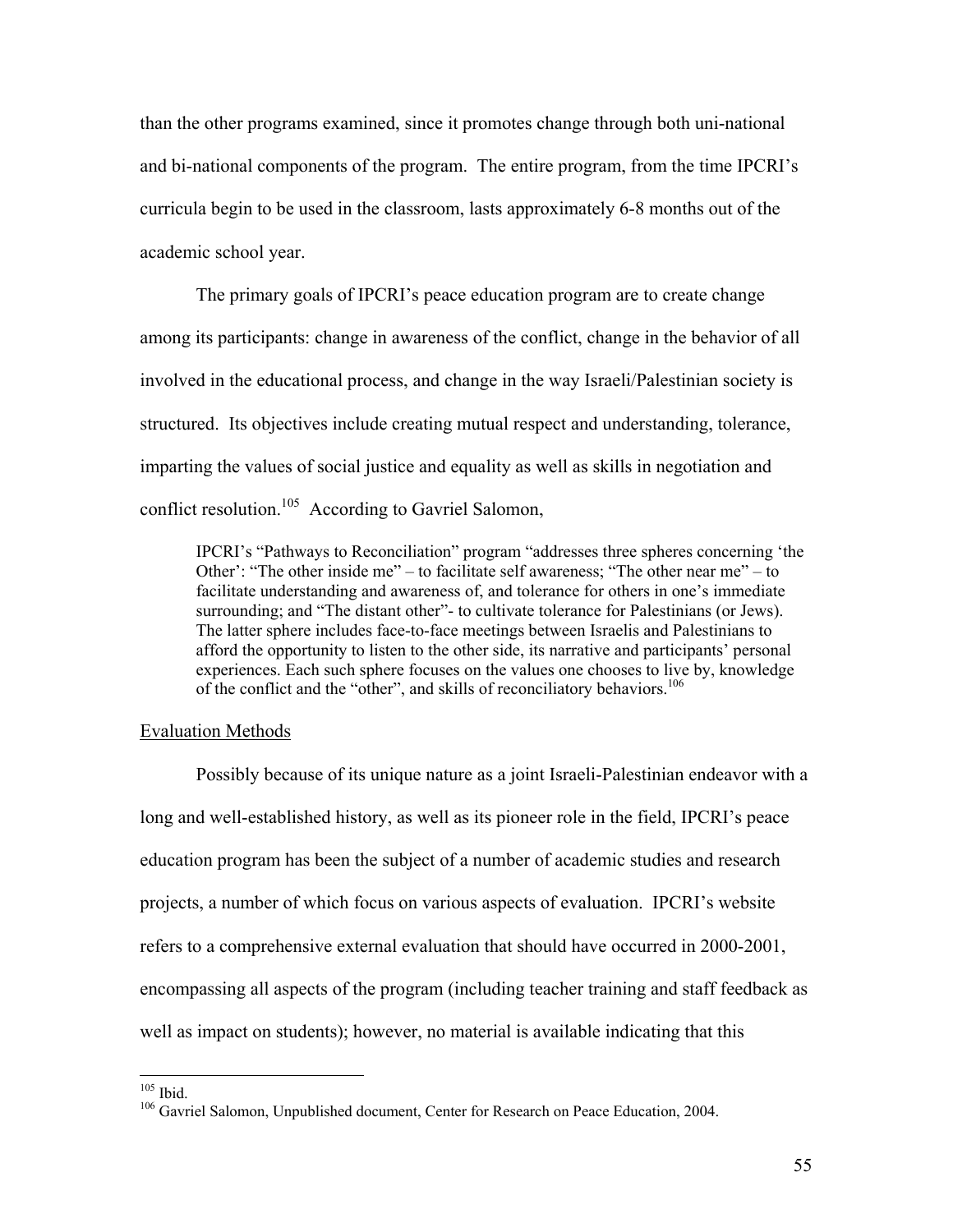evaluation has taken place. As a result, IPCRI's evaluation material is the result of externally funded studies conducted under the auspices of university researchers.

The first evaluation of IPCRI's peace education program was carried out by Ifat Maoz, of the Hebrew University Department of Communications in the spring of 1998. In addition to being the first study, this evaluation is also, as far as I can determine, the only study of IPCRI's peace education program to have been conducted as part of the wishes of the organization. According to a report of the evaluation, this study attempted to address the following questions: "Can a transformative encounter take place in a situation of acute conflict and harsh asymmetry? Could it have any effects of improving inter-group attitudes or will it only cause an escalation of hostility?"107 Conducted in the spring of 1998, the evaluation focused on the encounter aspect of the "Pathways to Reconciliation" program, using quantitative and qualitative research methods to examine the effects occurring as a result of a dialogue event between Palestinian and Israeli high school students. Specifically, four facets of the encounter were examined<sup>108</sup>:

(1) The structure of activities and the practices of transformative dialogue used in the encounter events. (2) Attitudes and mutual stereotypes held by youth from both sides prior to the beginning of the workshops. (3) Mutual perceptions and attitudes expressed by participants during the encounter. (4) Effects of participation in the workshops on stereotypes held by the Israeli and Palestinian youth. To examine the different elements of IPCRI's program, Maoz administered pre-

and post-test questionnaires to both the Israeli and Palestinian participants in the dialogue encounter which measured attitudes and stereotypes: "Each respondent received a booklet

<sup>&</sup>lt;sup>107</sup> Ifat Maoz, "An Experiment in Peace: Reconciliation-Aimed Workshops of Jewish-Israeli and Palestinian Youth," *Journal of Peace Research*, vol. 37, no. 6 (2000): 723.<br><sup>108</sup> Ibid., pp. 724.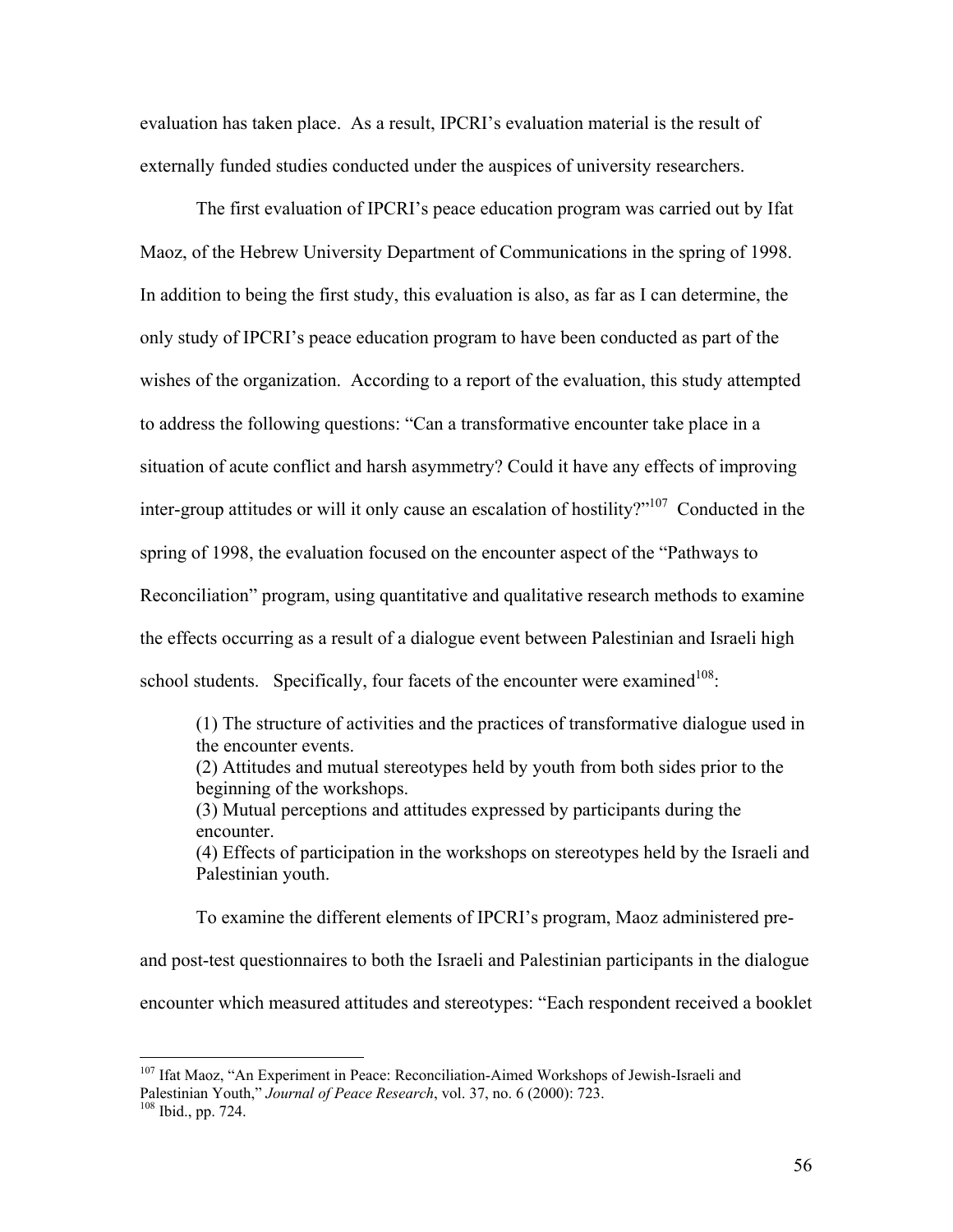that examined the extent to which respondents experienced contact with people from the other nation prior to their participation in the workshop, their motivation to participate in the encounter, their stereotypic perceptions of the other national group, and various demographic questions."109 Questions in the pre- and post-test questionnaires asked both Palestinian and Israeli students to rate their perception of members of the other side on the following attributes: Willing to sacrifice for peace, open to changes, tolerant, promises, honest, intelligent, broad minded, considerate, good hearted, generous, and friendly. The pre-test questionnaire asked students to respond to the following statements:

- I have met the other side before
- I have friends of the other side
- I want to participate in the Israeli-Palestinian encounter

These questionnaires enabled Maoz to measure the change in perceptions of the other side occurring as a result of the encounter. This change can be seen as a proxy indicator of awareness and of mutual understanding: the ability to move beyond stereotypes of the other side delineates an ability to understand the complexities and nuances of the conflict as well as comprehend the other side. Changes in perceptions were further examined by observing discussions occurring as part of the 2-day encounter.

 In addition to observing the proceedings and administering questionnaires, Maoz conducted two sets of follow-up interviews with students who had participated in this encounter: at six months and at one year following the event. This follow-up allowed for

<u>.</u>

<sup>109</sup> Ibid., pp. 725.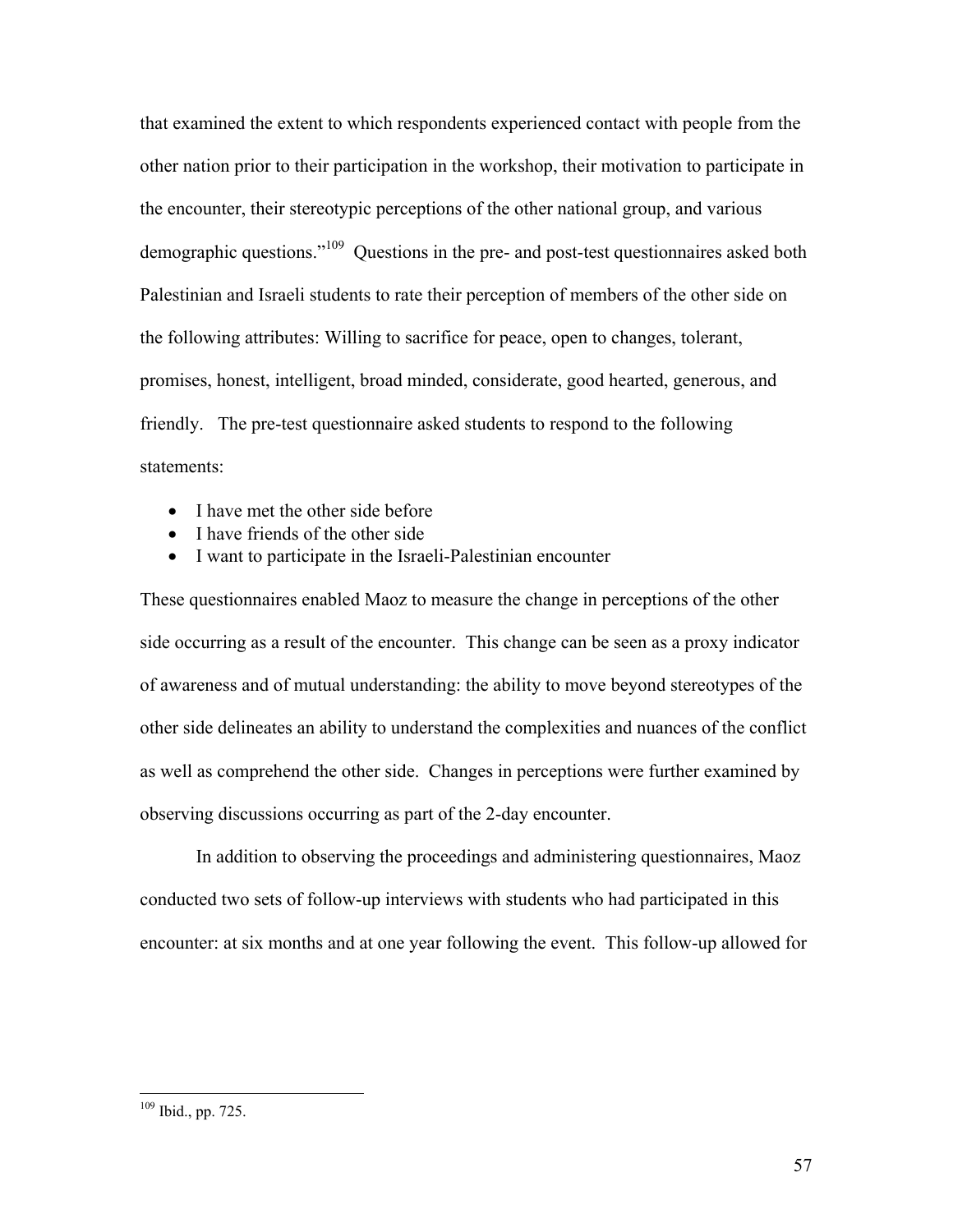the evaluation of longer-term effects of the dialogue on students, $110$  a crucial component for understanding the program's overall wider impact.

 Maoz's evaluation methodology enabled her to successfully examine attitudes and stereotypes held by Palestinian and Israeli youth of each other successfully. Moreover, because pre- and post-test questionnaires were administered at the place of the dialogue encounter (which was isolated, in the sense that participants ate and lodged there for the duration of the program), it was possible to determine causality in apparent changes in attitude and perceptions. In other words, one can be fairly certain that these initial changes were a result of participation in IPCRI's peace education program. Causality related to continued attitude change as measured in the follow-up studies, however, is less clear.

 Moreover, this evaluation examined only the attitude (and to some degree, behavioral) changes in participating students. No study was made of the effect this program might have had on those surrounding the students, such as classmates, parents, or other family members.

 In the wake of Maoz's evaluation, a similar study of IPCRI's peace education encounter was conducted by David Bargal of the Program on Conflict Study and Resolution at the Hebrew University of Jerusalem.<sup>111</sup> This study, conducted in May 2000, utilized the method of observing the workshop: two graduate students and former workshop participants (one Israeli Jew, one Israeli Arab) were present throughout the

<u>.</u>

 $110$  In fact, according to Maoz, these follow-up interviews indicated that students were participating in joint activities both 6 months and 1 year after the dialogue encounter, suggesting that the peace education program affected not only attitudinal but behavioral change among participants, who previously had not been engaged in joint endeavors.

<sup>&</sup>lt;sup>111</sup> David Bargal, "Education for Peace: Description, Conceptualization, and Evaluation of a Workshop for Palestinian and Jewish-Israeli Youth." Unpublished document. Jerusalem: Hebrew University Faculty of Social Sciences.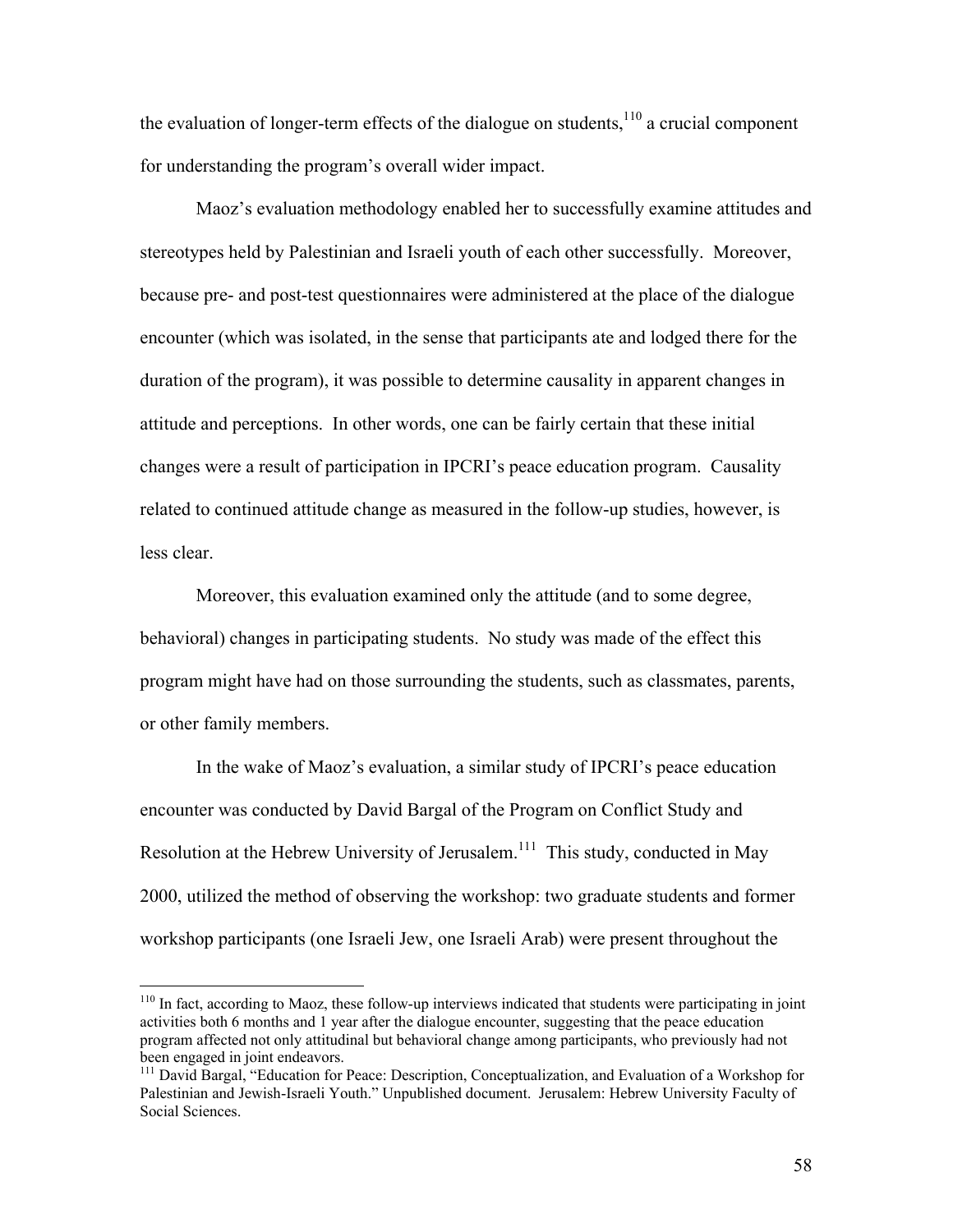encounter as observers. Additionally, interviews were also conducted with a number of Jewish and Palestinian workshop participants approximately two weeks after the workshop ended. During these interviews, participants were asked the following questions<sup> $112$ </sup>:

- What did you know about the workshop ahead of time?
- What kind of preparations were made prior to the workshop?
- Regarding the process and content of the workshop: Did the workshop leave you with any outstanding positive or negative experiences? What did you learn about yourself? About your ethnic group? About the other group?
- Did you establish personal relationships with someone from the other group?
- How will you continue this relationship?

Like Maoz's evaluation, this study allowed Bargal to examine the impact of the workshop on students' views of themselves and others, both through observation of students' reactions over the course of the workshop, and through use of post-test interviews. Unlike the Maoz study, however, Bargal's research was limited to immediate post-workshop changes, thus minimizing the ability to measure longer-term attitude or behavioral changes on the part of participants.

A later evaluation of IPCRI's work, conducted by Yifat Biton in 2000-2001, examined specifically the effects of this peace education program on students' perceptions of the concept of peace. Specifically, the study set out to examine students' perceptions of peace in their societies before and immediately after participating in the classroom portion of IPCRI's peace education program.<sup>113</sup>

<sup>&</sup>lt;sup>112</sup> Adapted from Bargal, pp. 9.

<sup>&</sup>lt;sup>113</sup> Note: during the time of this evaluation, the  $A1-Aqsa$  *Intifada* prevented encounters between Palestinian and Israeli students from taking place as part of the peace education program.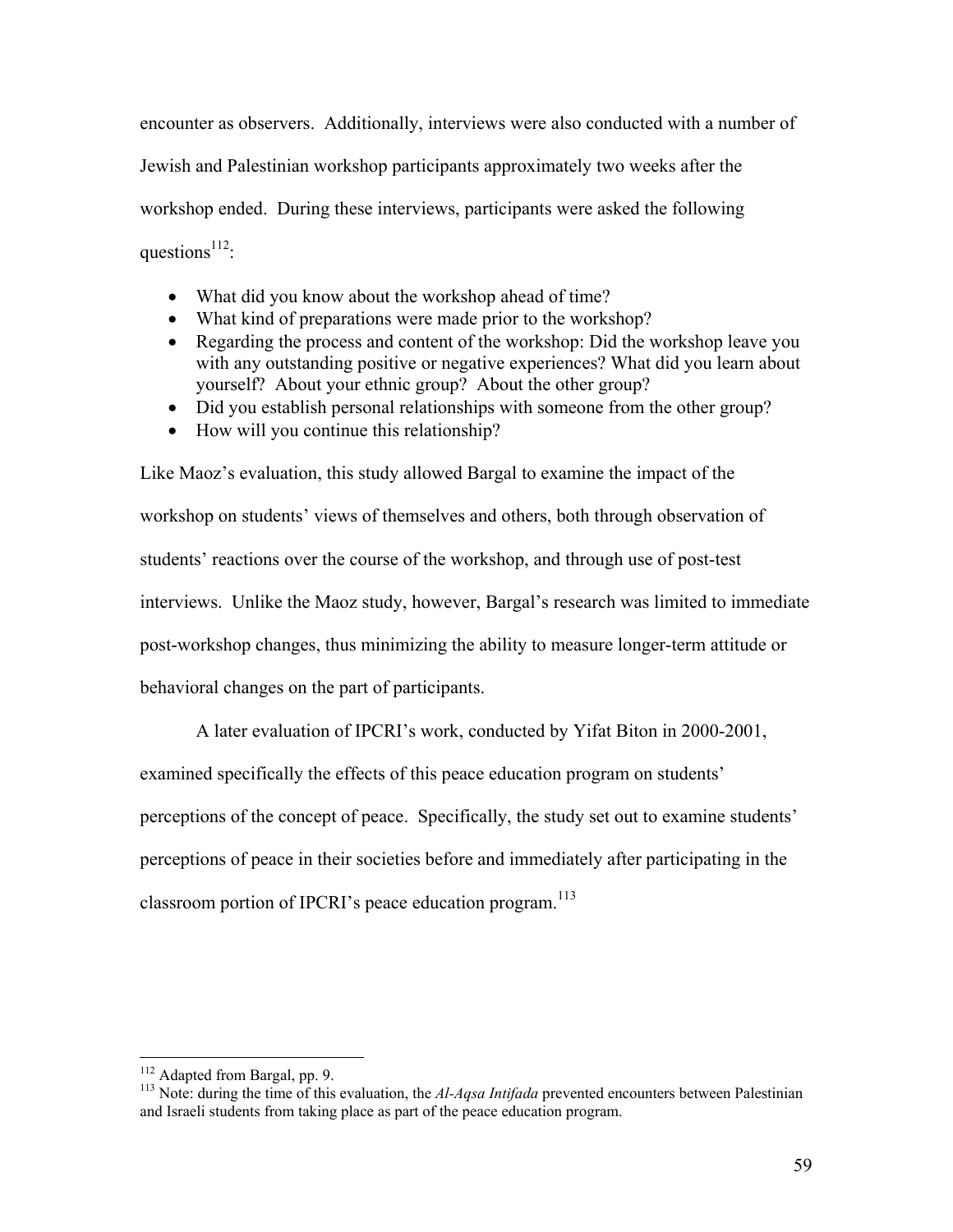Pre- and post-test questionnaires administered to students measured their conception of peace as negative, positive, or structural.<sup>114</sup> This evaluation was based on the idea that for societies in conflict, perceptions of peace (and other similar semantic constructs) reflect collective narratives, which "are accounts of a community's collective experiences, embodied in its belief system and represent the collective's symbolically constructed shared identity."115 Identifying the way students define peace served as a proxy for understanding the way they conceptualized their own understanding of the conflict and of those on the other side. This rested on the assumption that the program familiarized participants with other side's views, thus creating a less monolithic and more complex view which took other perspectives into account.<sup>116</sup> By evaluating perceptions of the concept of peace, moreover, Biton was able to examine how IPCRI's peace education program created similarities in students' understanding of the term. This was a crucial element of the program, as "It is often argued that reconciliation requires a common outlook on the past, reflecting a less dissimilar narrative…Attaining a similar way of viewing as central a concept as "peace", may well be a step in the right direction."<sup>117</sup>

Biton's study took the form of a controlled experiment, in which questionnaires were given immediately before the start and immediately after the completion of IPCRI's peace education curriculum. Questionnaires were distributed to students in two  $10^{th}$ 

<sup>&</sup>lt;sup>114</sup> The definitions of these concepts, derived from John Galtung, are as follows: Negative peace pertains to the absence of violence; positive peace pertains to cooperation, harmony, commerce and mutuality; structural peace pertains to issues of equality, independence and sovereignty as they are structurally built into society.

<sup>&</sup>lt;sup>115</sup> Yifat Biton and Gavriel Salomon, "'Peace' in the Eyes of Israeli and Palestinian Youths as a Function of Collective Narratives and Participation in a Peace Education Program," University of Haifa: Center for Research on Peace Education, May 2004: 4.

<sup>&</sup>lt;sup>116</sup> Ibid., pp. 18.<br><sup>117</sup> Ibid., pp. 19.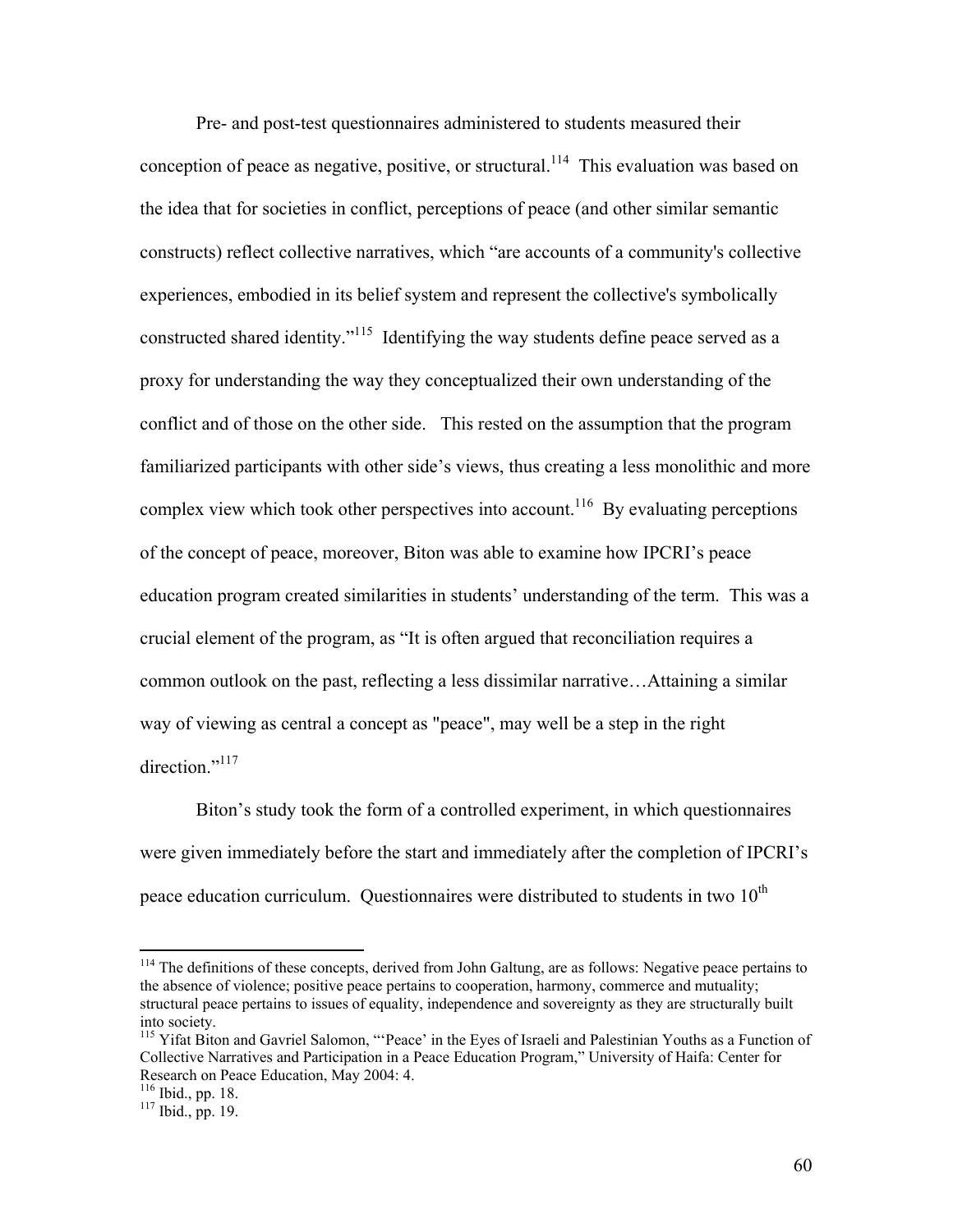grade classes each in one Jewish-Israeli and one Palestinian school: in each of the schools, one class took part in IPCRI's program and one did not. Pre- and post-test data was obtained for a total of 564 students – 320 Israelis (186 experimental, 134 control) and 244 Palestinians (150 experimental, 184 control).

The questionnaire started with 5 open-ended questions:

- What is the first thing that comes into your head when you hear the term 'peace'?
- Explain the term 'peace'
- How would you explain 'peace' to a 5-year old child?
- If there will be peace, what will be its primary utility in your opinion?
- If it were up to you, what would be the main thing you would be willing to do so that there would be peace between Israelis and Palestinians?<sup>118</sup>

The first four questions were scored nominally from 1-4, with the following scale:

- 1 mentions of negative peace elements
- 2 mentions of positive peace
- 3 measures of structural peace
- 4 measures of freedom

The final open-ended question, regarding what students would do to attain peace, was

coded and given a nominal score from 1-6:

- $1$  nothing
- $2$  only talks
- 3 some concessions
- 4 major concessions
- 5 don't know
- $6 \text{war}$

 $\overline{a}$ 

The remaining questions were multiple choice, with four possibilities each. These

questions were closely related to the open-ended ones, asking about the importance,

utility, and strategies for achieving peace between Israelis and Palestinians. A few of

these questions asked students about their desire or willingness to either personally make

concessions or proactively participate in creating peace.

<sup>&</sup>lt;sup>118</sup> "Questionnaire: Understanding the Concept of Peace." Unpublished document (Hebrew) obtained from Yifat Biton.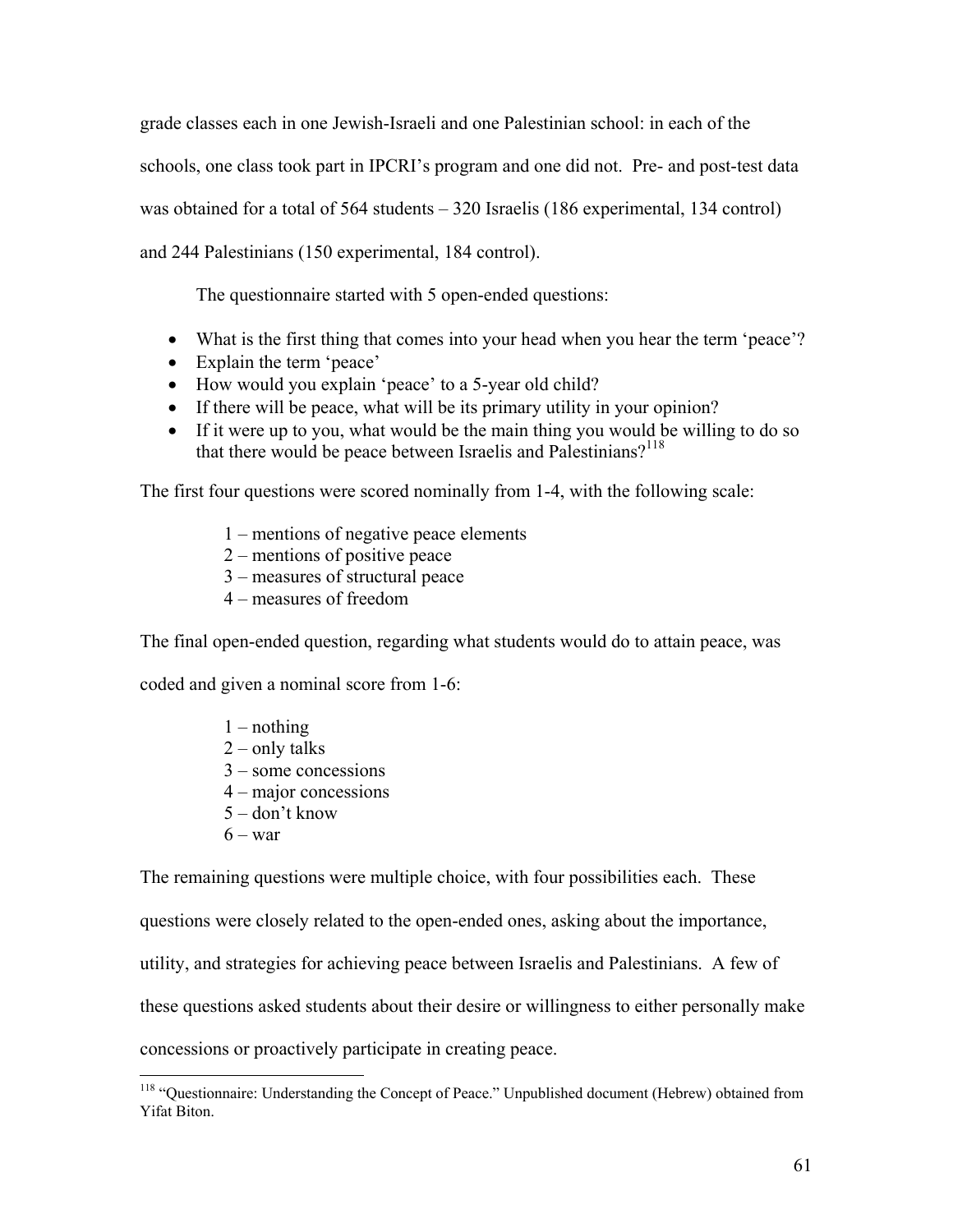Both the open-ended questions and the multiple choice ones were designed so as to provide information on the way students understood the concept of peace: this information allowed Yifat Biton to establish how IPCRI's peace education program affected students' perception of the concept and thus indirectly their understanding of the conflict, its complexities and nuances. Because the questionnaire was administered to both students participating in the program and to a control group in a similar social setting (two classes in the same school), it was possible to determine how these perceptions of peace changed due to the program rather than external circumstances.

 These questionnaires also provided Biton with the ability to see if and how students came to see the concept of peace in a similar light as a result of IPCRI's curriculum. This was the only element of the evaluation that can speak to a larger impact, as in a sense it determined if this program is able to create the foundation among participating students for other, broader peace initiatives. Overall, however, the evaluation (like other evaluations of IPCRI's program) did not in any way attempt to assess the of impact "Pathways to Reconciliation" on peace writ large in the Israeli/Palestinian context.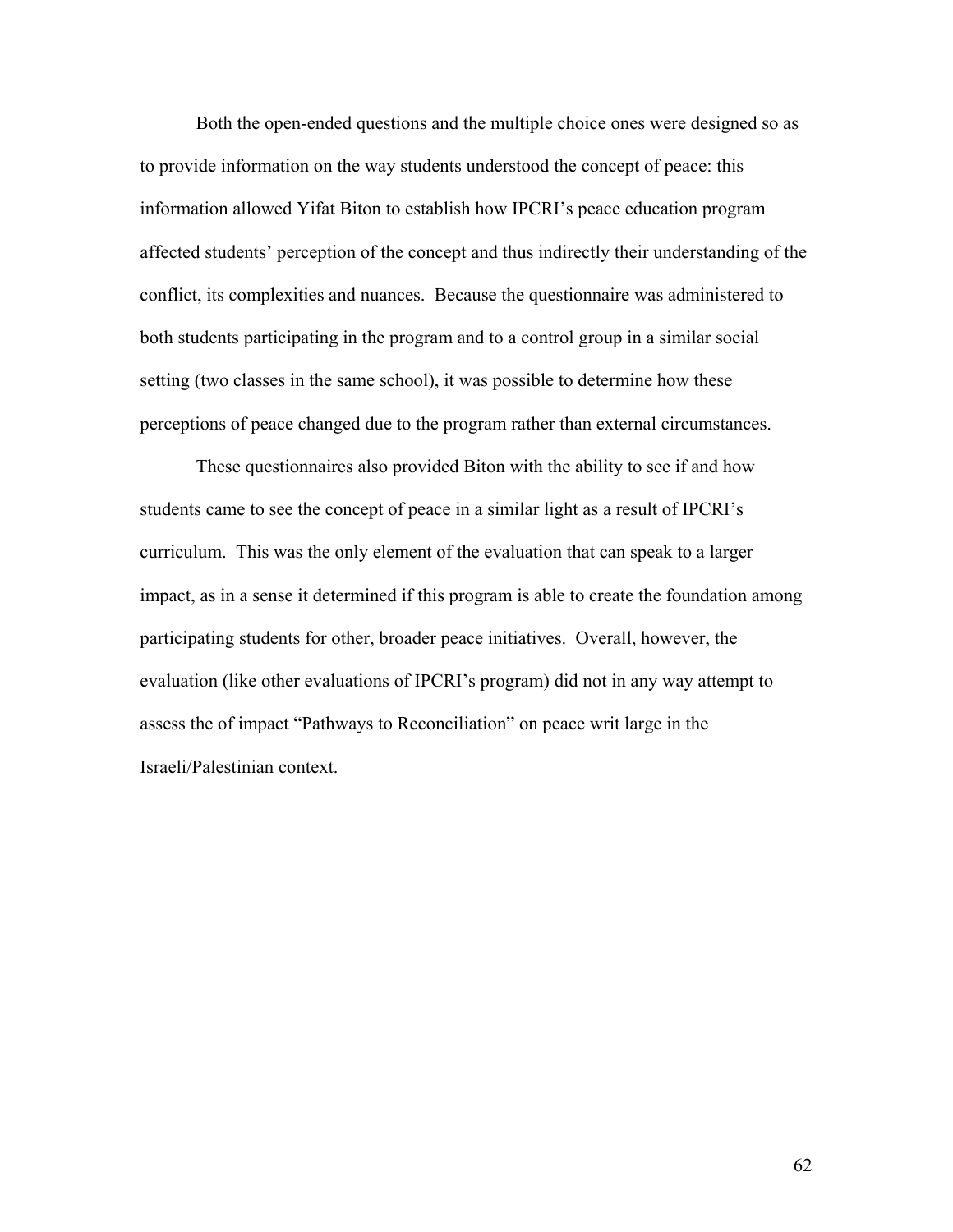#### **CHAPTER 5**

## *ANALYSIS*

Although each of the organizations identified conducts or has in the past conducted evaluations of its peace education programs, it is clear that none of them examine the impact of these programs on the broader context of the Israeli/Palestinian conflict; in other words, the ability of these programs to have an impact on ''peace writ large'' in the Middle East. Given that these programs function within the context of a conflict area, and that their implementation rests on an assumption that they can help create change in this context, evaluation of broader impact is a crucial variable in program assessment. The fact that this variable is not included in any of the evaluations, therefore, necessitates close examination.

Before analyzing the reasons for this gap in evaluation data, however, it is important to revisit some of the similarities and differences between the programs examined, as this may shed light on reasons for use of specific evaluation methods or results. One significant difference is in the goals of each of the peace education programs, as well as the organizations themselves. The programs also are geared towards different age groups: while *Hand in Hand* and the *Adam Institute* programs are geared towards primary school students, IPCRI's peace education program is utilized in Israeli and Palestinian high schools  $(10^{th}, 11^{th},$  and  $12^{th}$  grades). Moreover, although *Hand in Hand* and IPCRI both create opportunities for contact between Israeli and Palestinian students, the former is an immersion program in which students are constantly together; IPCRI, on the other hand, utilizes one-time joint workshops to complement a curriculum designed for use in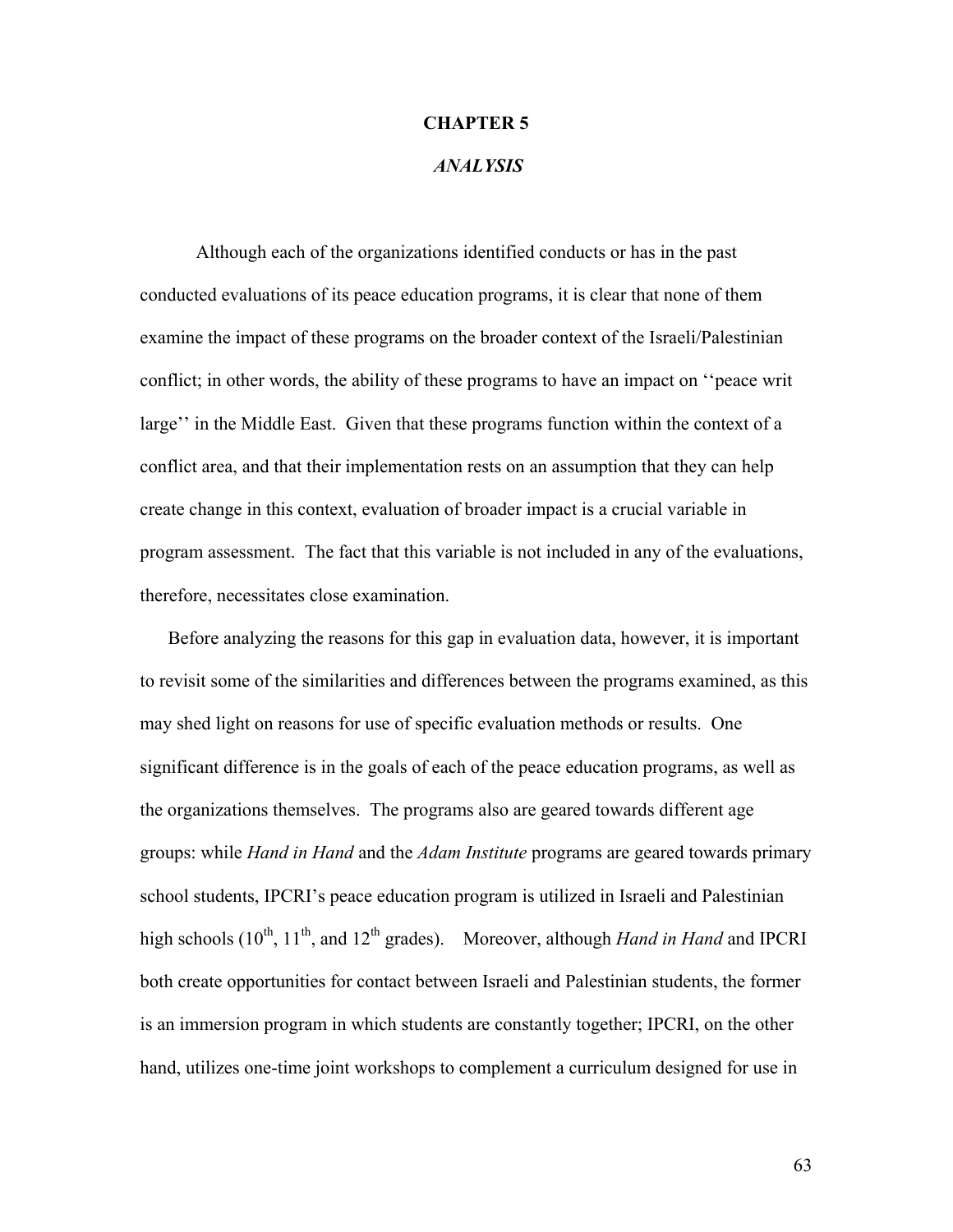uni-national schools. These similarities and differences are noted in the chart presented in the **Methodology** section and below:

| Organization                     | <b>Target Population</b> |              |             | <b>Target Age</b>        |                              | <b>Objectives: Values Imparted</b> |                                           |                            |                                            |                                                    |
|----------------------------------|--------------------------|--------------|-------------|--------------------------|------------------------------|------------------------------------|-------------------------------------------|----------------------------|--------------------------------------------|----------------------------------------------------|
|                                  | Jewish                   | Arab         | <b>Both</b> | Primary<br><b>School</b> | <b>High</b><br><b>School</b> | <b>Tolerance</b>                   | Respect<br>for<br>Equality <sup>119</sup> | Empathy/<br><b>Respect</b> | Awareness/<br>Understanding <sup>120</sup> | Bi-<br>lingualism<br>and<br>structural<br>equality |
| <b>IPCRI</b>                     | $\mathbf{x}$             | $\mathbf X$  | $(x)^{121}$ |                          | X                            | X                                  | X                                         |                            | $\mathbf X$                                |                                                    |
| Adam<br>Institute <sup>122</sup> | $\mathbf{x}$             | $\mathbf{x}$ |             | $\mathbf X$              |                              | X                                  | X                                         | X                          | $\mathbf X$                                |                                                    |
| Hand in Hand                     |                          |              | X           | X                        |                              |                                    | $\mathbf X$                               |                            | $\mathbf X$                                | $\mathbf X$                                        |

The variety in program design points to possible significant differences in the effects of these programs. For example, the *Adam Institute's* focus on uni- rather than binational programs negates the possibility of attitude change through communication with "the Other." This difference may also be relevant to the organizations' assessment methods: the two organizations focusing on group encounters may expect to see greater attitude change among participants than an organization conducting uni-national programming, and as a result devote more resources into assessing program impact at various levels. As the case study descriptions delineate, the *Adam Institute* indeed has devoted almost no energy to impact assessment. Studies of IPCRI and *Hand in Hand* 

<sup>&</sup>lt;sup>119</sup> "Equality" refers to recognition of equal rights between all citizens of Israel and the Palestinian Authority

<sup>&</sup>lt;sup>120</sup> "Awareness/Understanding" refers to a nuanced understanding of the Israeli/Palestinian conflict and the broader regional context.

<sup>&</sup>lt;sup>121</sup> The parenthetical notation in this column refers to the fact that bi-national encounters occur as a onetime, end of program event, rather than as a regular part of program activities.

<sup>&</sup>lt;sup>122</sup> The *Adam Institute's* programs differ from other peace education programs examined in that they attempt to create awareness and understanding primarily through the teaching of democratic concepts rather than through encounters/dialogues.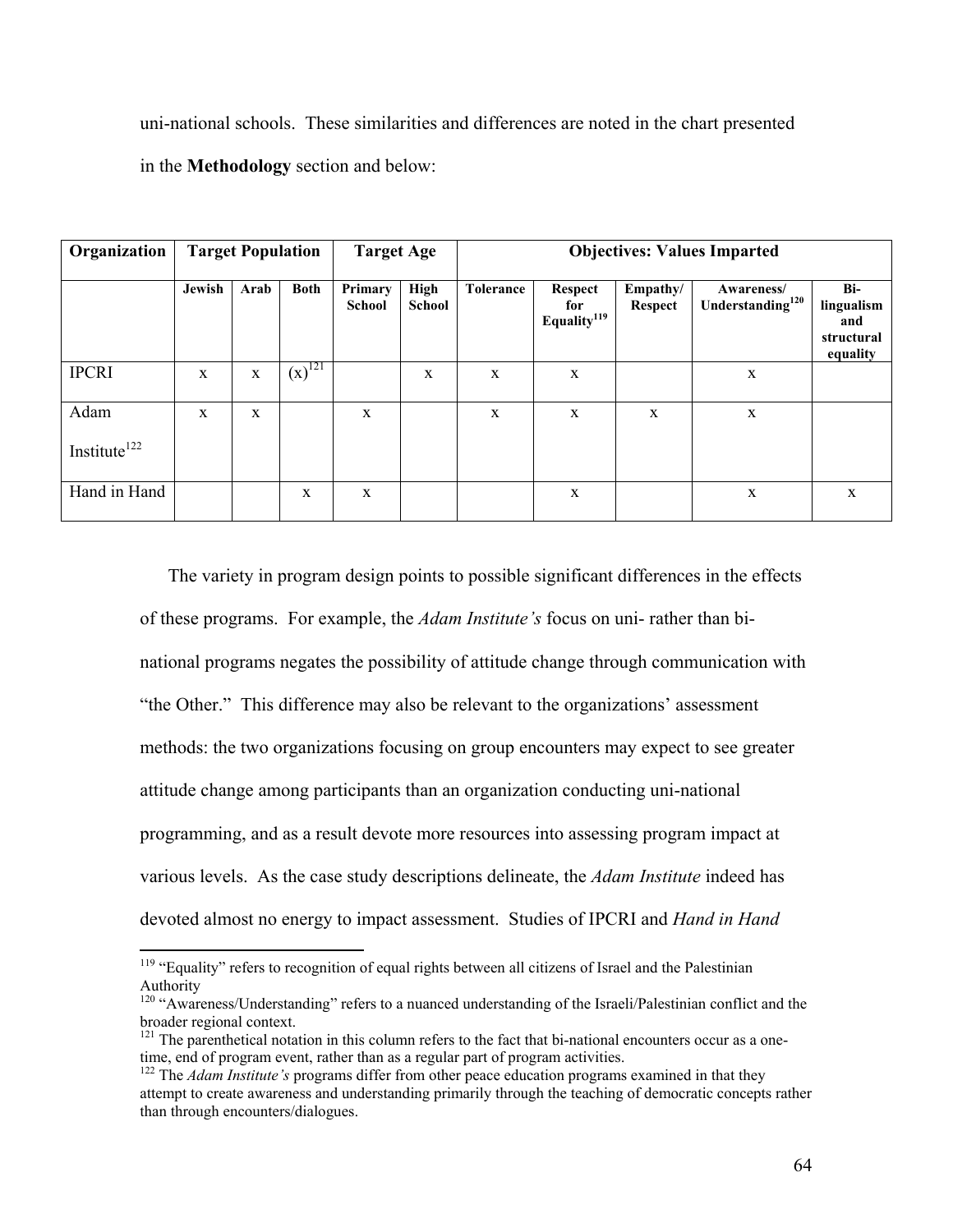programming have occurred to varying degrees, although impact assessment has been assessed only through independent research rather than organizational evaluations.

More salient than program differences in understanding the reasons behind the lack of broader impact evaluation, however, are the differences in the objectives and structure of each of these organizations' *evaluation frameworks,* as described below:

### **Internal vs. External Evaluations:**

While the *Adam Institute* utilizes internal methodologies and its own staff as evaluators, both *Hand in Hand* and IPCRI were evaluated by external, independently funded researchers (with the exception of the Maoz study in IPCRI's peace education program, which was commissioned by the organization). The use of external vs. internal evaluation is often a key issue in determining the validity and objectivity of evaluation work; however, the problematic aspects of internal evaluations are somewhat mitigated in the case of the *Adam Institute* due to the fact that its evaluations are constantly utilized as a tool for program improvement, rather than as documents written to please donors and continue to receive program funding. As pertains to the extent of impact evaluation, there is no difference between internal and external evaluations. However, externally conducted *research* differs significantly from impact evaluations; thus, the studies conducted on *Hand in Hand* and IPCRI programs differ significantly from what external *evaluations* conducted might look like.

## **Time frame and consistency of evaluations:**

The *Adam Institute* generally carries out evaluations of its programs once, occasionally twice, over the course of their duration, and implements no longitudinal studies. The evaluation tool described in this case study is used once: 6 months into a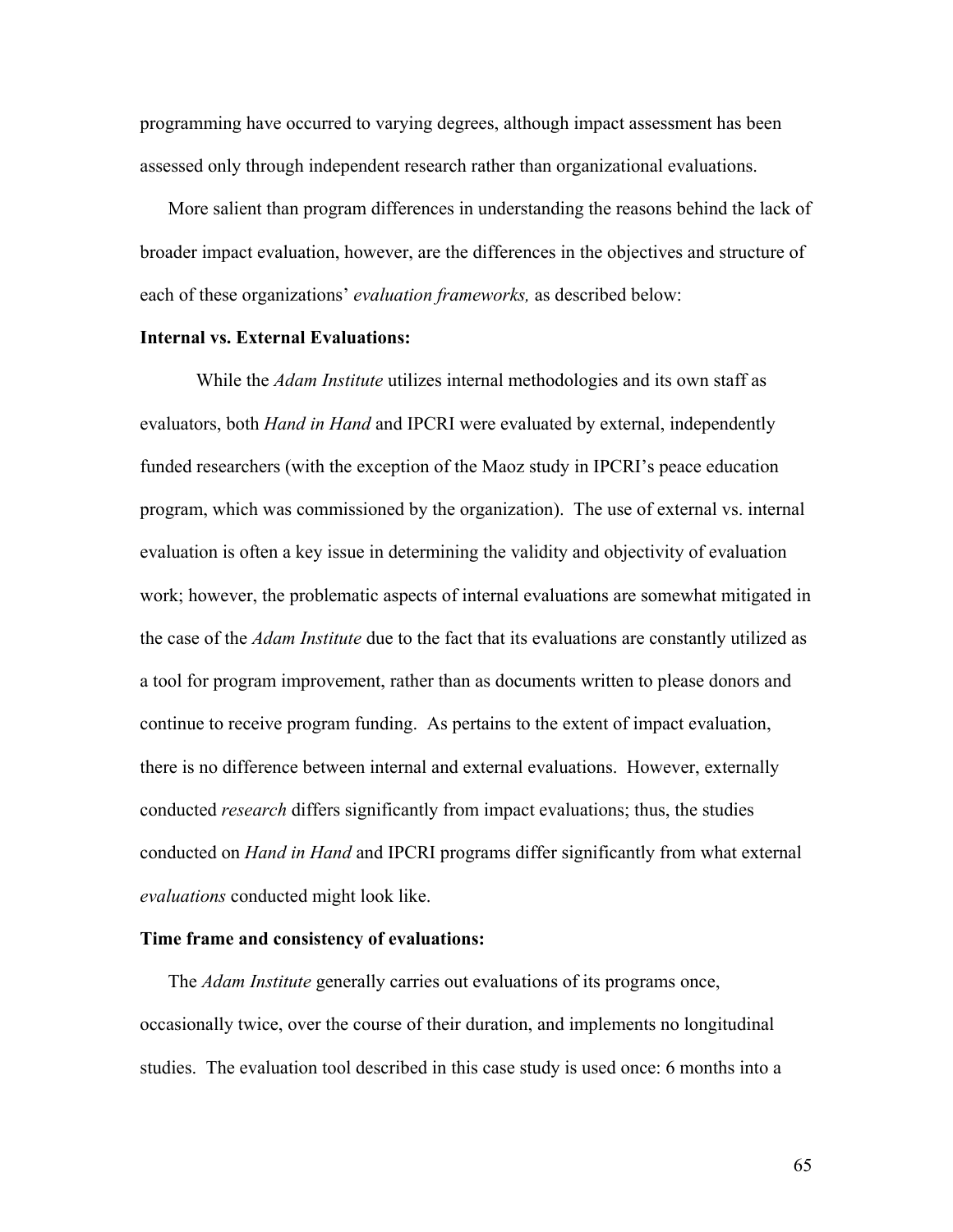year-long project. In contrast, *Hand in Hand's* evaluation study took place over a period of two years, with the same researchers constantly looking at questions of effectiveness in terms of fulfilling the school's stated academic and social objectives. Likewise, evaluation of IPCRI's programs occurred over a significant period of time. Unlike the *Hand in Hand* evaluation, however, research on IPCRI was conducted by a number of different researchers, each of whom focused on a different aspect of the peace education program in his or her work.

Long-term studies are essential to assessing the ultimate effectiveness of any program; thus, the lack of long-term evaluation time frames in the *Adam Institute* and *Hand in Hand* programs clearly factors in to their inability to gauge impact on 'peace writ large'. In the case of IPCRI evaluations, one of the studies carried out did include a follow-up; however, insufficient follow-ups were conducted on the other research studies of the program.

# **Objectives of the evaluation**:

 $\overline{a}$ 

Most crucial to understanding the lack of broader impact evaluation is examining the actual objectives of each of the evaluations conducted, which differ within each of these programs. For example, the *Adam Institute* evaluations focus solely on determining how well students have gained a cognitive understanding of democratic concepts, so as to understand what changes need to be made to make the program more effective for the duration of its implementation or for future implementation. These evaluations involve documenting "the degree to which the program operates as expected"<sup>123</sup> rather than whether the program has had an affect on how students behave towards others in a

<sup>&</sup>lt;sup>123</sup> Emil J. Posavac and Raymond G. Carey, Program Evaluation: Methods and Case Studies. New Jersey: Prentice Hall (2003): 7.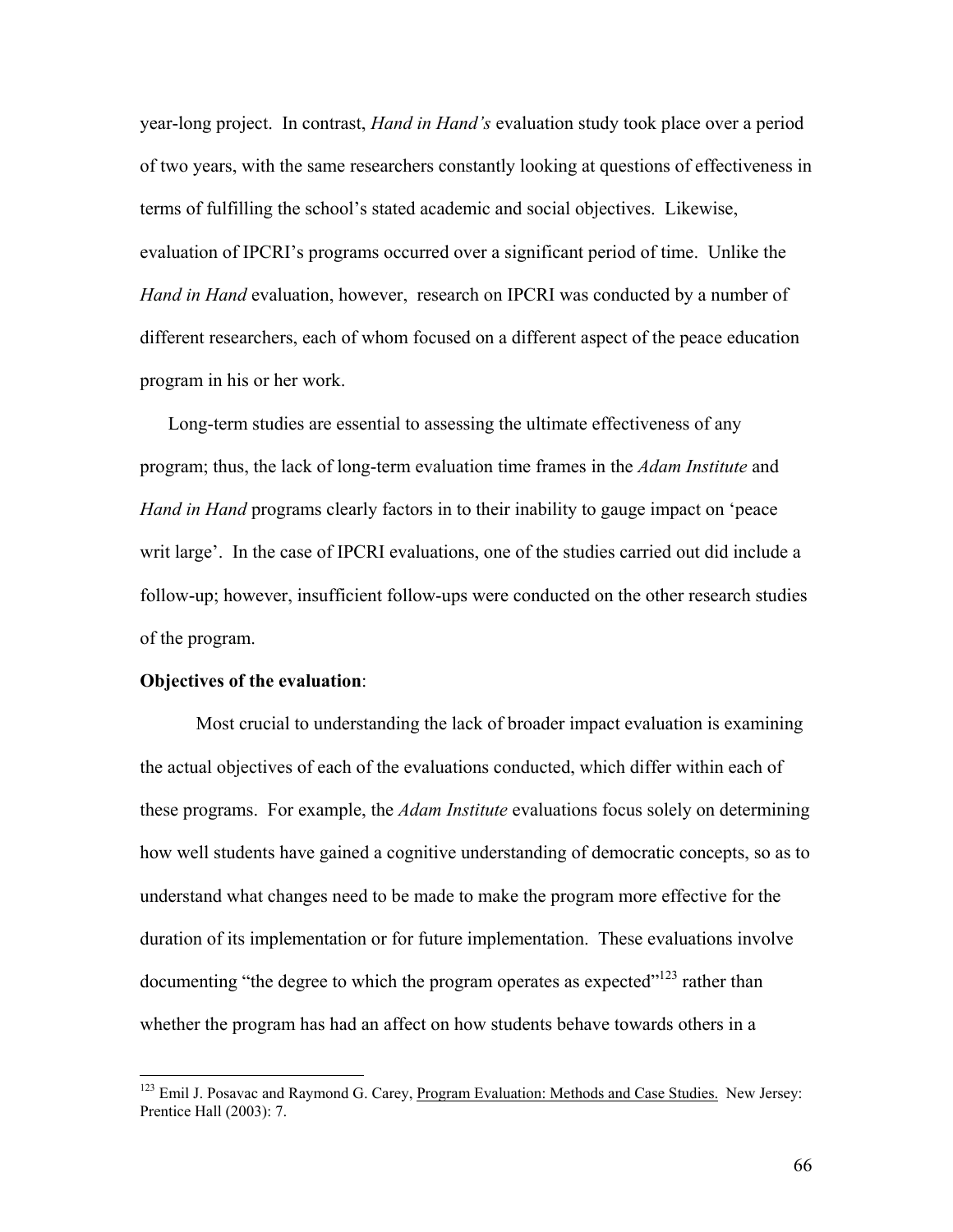pluralistic society. In other words, evaluations of the program make no attempt to go beyond assessment of individual, internal *understanding* and examine whether that understanding results in *outwardly-directed change*.

Evaluations of IPCRI's programs, on the other hand, all examined the impact of the program on student's attitudes. While the evaluations conducted differed in some of the questions asked, they went beyond the type of research conducted on *Adam Institute*  programs to ask how these programs affected participants' perceptions of the conflict and attitudes towards 'the Other.' IPCRI's evaluations can therefore be classified as outcome evaluations, which attempt to show how "receiving a program's services cause…a change for the better in the condition of those participating in the program."<sup>124</sup>

Like the research conducted on IPCRI's programs, evaluations of *Hand in Hand*  went beyond process evaluation, attempting instead to discover the impact of attendance at bilingual/bicultural schools on awareness of and attitude towards 'others' in society and the conflict in general. However, in contrast to IPCRI's evaluation studies, the research conducted by Zvi Bekerman and his associates focused on this aspect of the program as only one small component in assessing the school's success. Because of the dual mission of *Hand in Hand* in fostering both academic excellence and social change, the objectives of research on this organization were significantly broader than that conducted on IPCRI's peace education program. These broader assessment objectives minimized the extent to which social impact could be evaluated.

The evaluation designs and objectives of each of these organizations clarify why assessment of broad program impact has not taken place. However, since these organizations all have stated objectives of creating positive change in a conflict-ridden

 $124$  Ibid., pp. 8.

 $\overline{a}$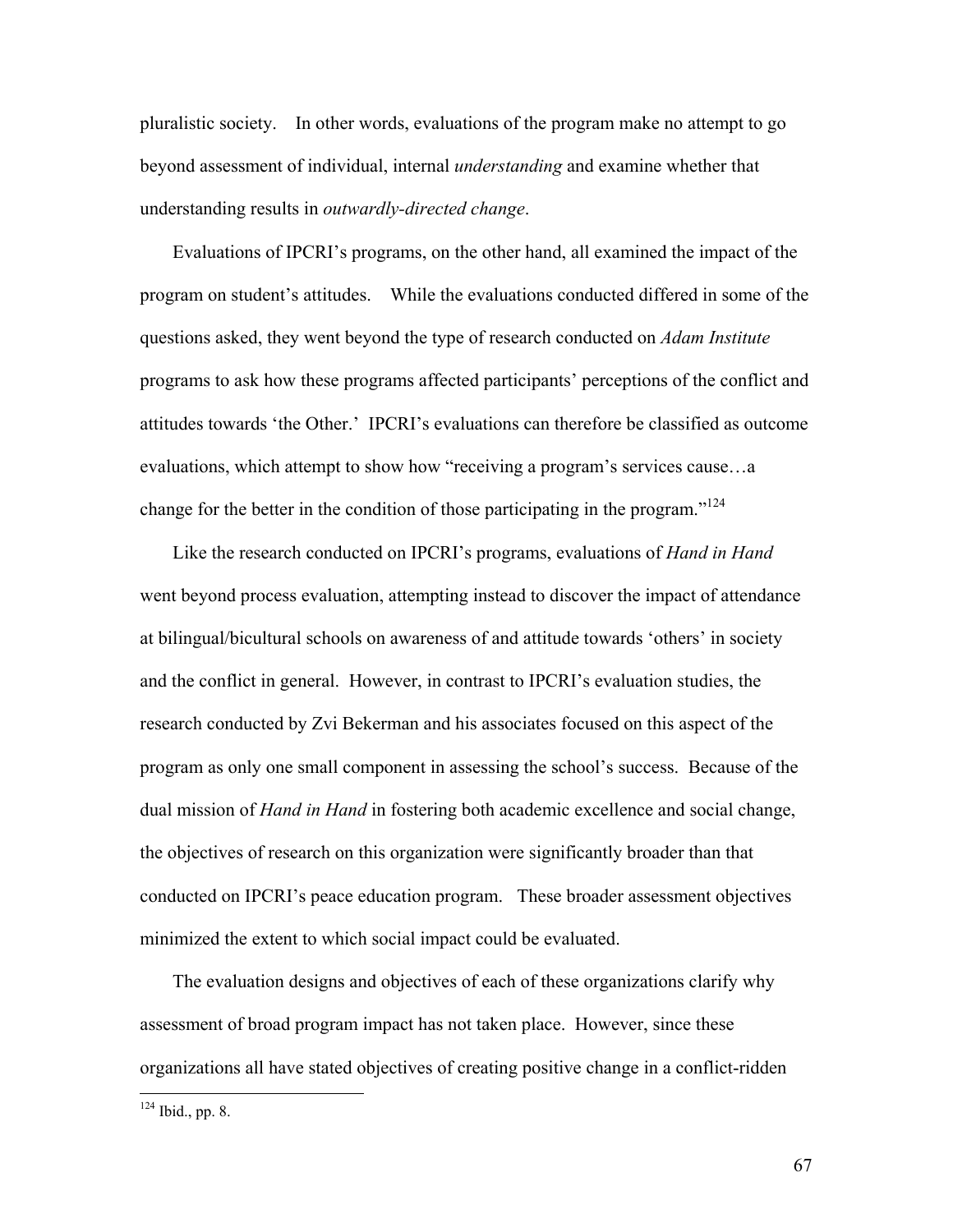context, intuitively the lack of broader impact evaluation does not makes sense. Thus, one must explain not only how methodologies used prevent this assessment, but why attempts are not made to evaluate the broad impact of peace education program. This is important not only in these three organizations, but in the evaluation of conflict resolution interventions overall.

To begin with, impact evaluation may not occur because of the needs and assumptions of evaluators or of the program designers and implementers. For example, the *Adam Institute* is explicit in stating that evaluations are conducted purely for internal needs.<sup>125</sup> Since research focuses exclusively on informing the organization's staff how well students participating in its programs have internalized the concepts covered, and since the objectives of the Institute are primarily to educate students about the elements of a democratic society, conducting process evaluations on how well students understand the concepts raised is sufficient to examine whether the organization's programs are fulfilling their primary objective.

The ideology behind the *Adam Institute's* use of evaluation – and lack of a broader impact evaluation methodology – mirrors the generally tendency of project mangers "to be less interested in global assessments of the program's effectiveness"<sup>126</sup> than whether the program is simply doing what it sets out to do. This is distinct from the broader concerns of policy makers, who care more about overall effects of a program than the strategies utilized to make the current project work as well as possible. Moreover, as an organization intending to use evaluations to make ongoing, useful changes in its programming, the *Adam Institute's* ideology reflects the concern that externally-driven

<sup>&</sup>lt;sup>125</sup> Noa Mor, Personal Interview, December 23, 2004.<br><sup>126</sup> Weiss, Evaluation, pp. 29.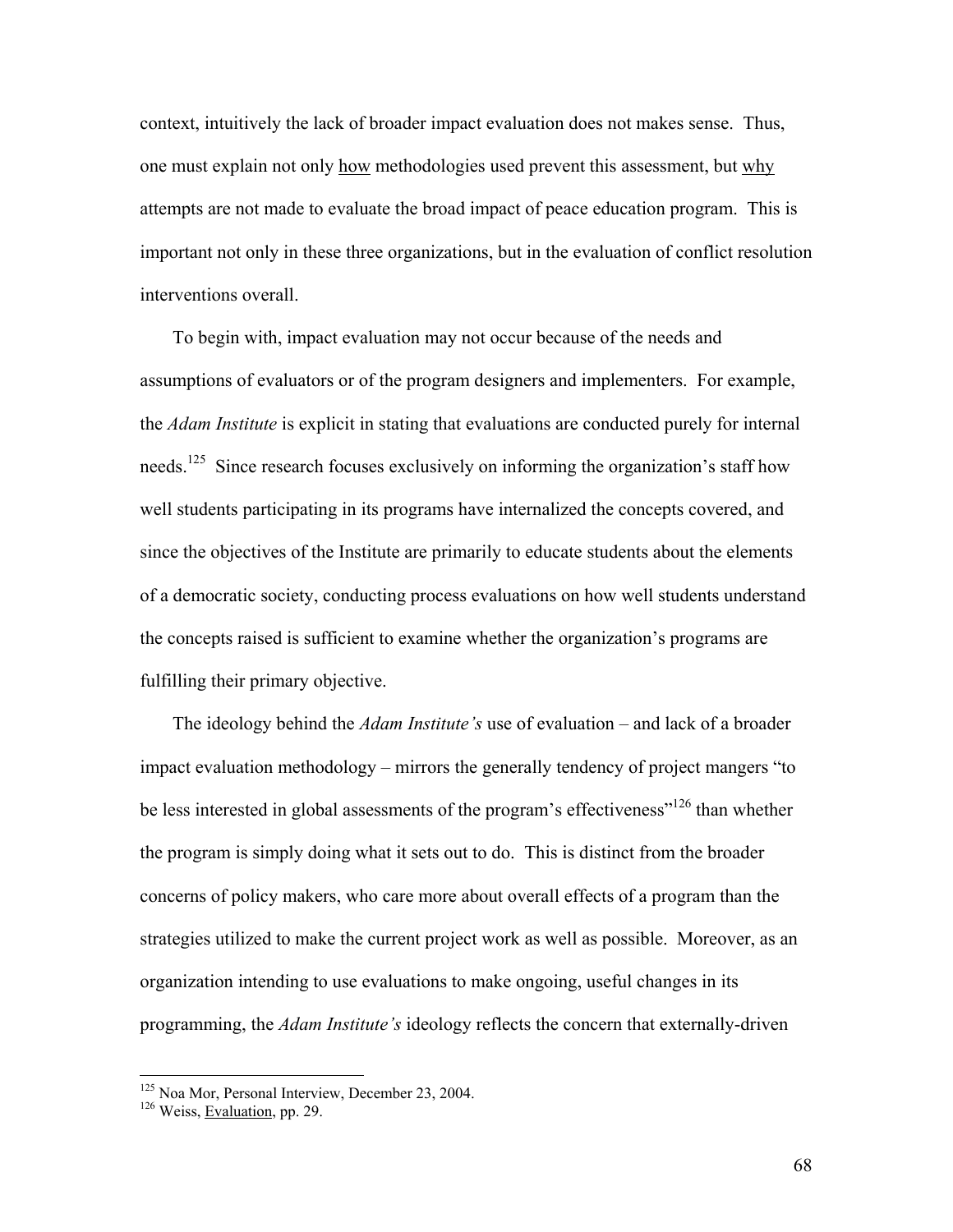outcome evaluations are often unused or disregarded once complete, and thus an unnecessary waste of time and resources.

In the case of *Hand in Hand* and IPCRI evaluations, it is not so much ideology of the organization that has prevented comprehensive evaluations from occurring (in fact, IPCRI's website indicates that it planned an evaluation of the entire peace education program, including an examination of the program's potential to strengthen the 'peopleto-people' level of the peace process as a whole<sup>127</sup>). Rather, these evaluations were constrained by the goals and specific questions of the researchers examining the programs. The information available makes it impossible to determine whether the researchers' lack of a focus on the broad impact of these programs was due to ideological reasons; however, given the fact that evaluations were carried out externally and with independent sources of funding, one can speculate that interest lay in answering specific questions – the ones their research addressed – rather than determining whether these programs have been able to create an impact on ''peace writ large'' in the Israeli/Palestinian context.

Nonetheless, it is possible that the evaluators – as well as the organizations – would have preferred to carry out a more comprehensive impact evaluation, but were constrained by finite resources – another significant factor affecting the extent of evaluation, particularly in the context of non-profit organizations struggling to generate revenue for program funding. As Francis Caro states, "Given the often intangible and uncertain contribution of evaluative research, requests for evaluation funds may be the

<sup>&</sup>lt;sup>127</sup> "IPCRI Peace Education 2003-2004: Evaluation." Accessed February 14, 2005. Available at: http://www.ipcri.org/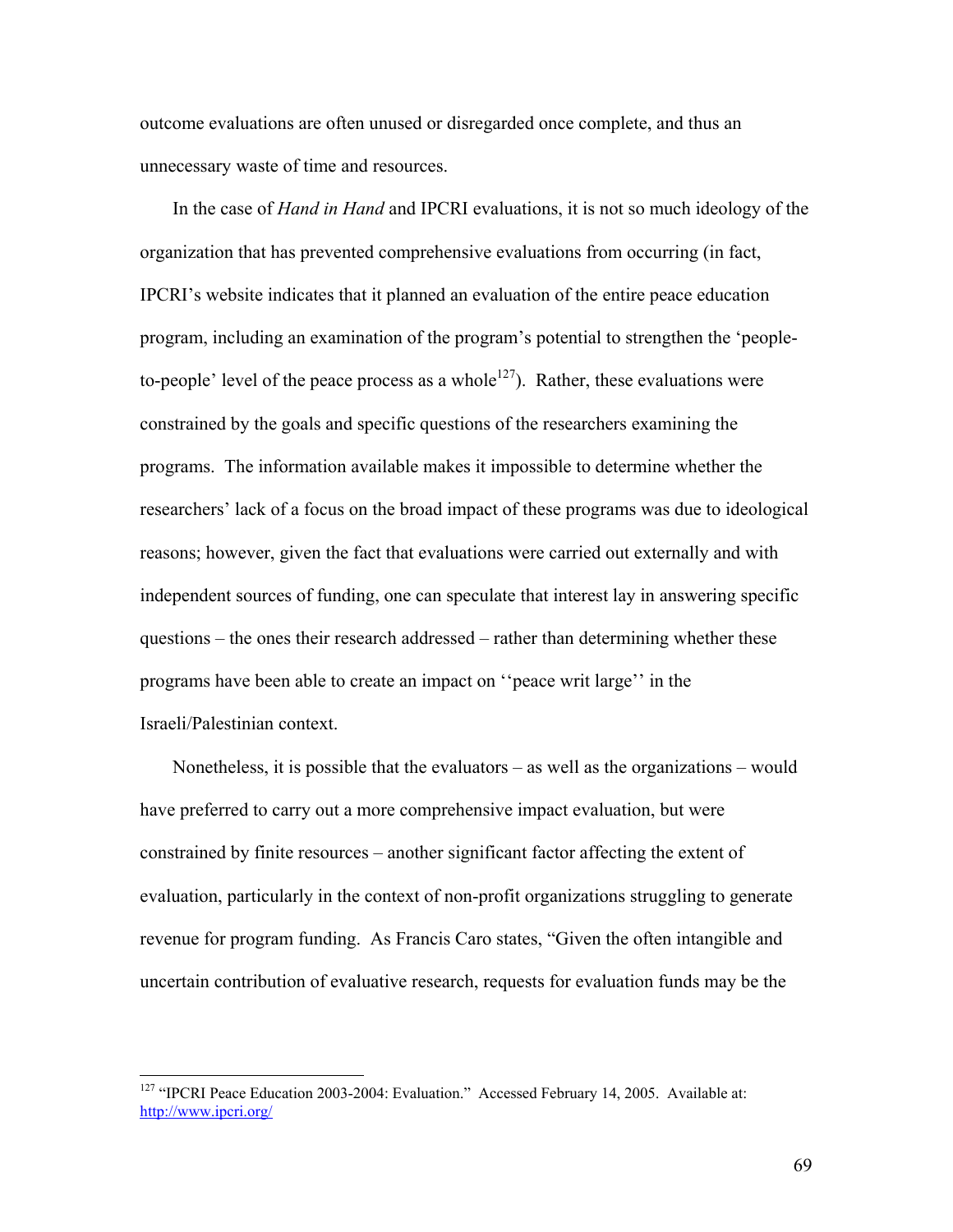first to suffer in times of budget curtailment."<sup>128</sup> It is quite possible that funds allotted for evaluation – either within the program budget, as in the case of the *Adam Institute*, or externally to evaluators of the *Hand in Hand* and IPCRI programs – were simply insufficient to conduct the extensive type of research needed to gauge the broad impact of these peace education programs on 'peace writ large'. This is particularly likely given the fact that true attempts to measure long-term impact require lengthy, long-term studies, which "could easily exceed the cost of the entire project."<sup>129</sup>

A final possibility for the dearth of broader impact assessments of these programs is lack of knowledge on the part of the evaluators on how to evaluate the impact of peace education programs on 'peace writ large'. This is not unique to evaluators of these programs in particular: the issue of accurately assessing the impact of peace education programs or other conflict resolution interventions on 'peace writ large' is one with which the field as a whole struggles. Finding appropriate indicators and methodologies is extremely difficult: as educator Ian Harris says, "Teachers can not follow their students around to see whether they initiate efforts to bring peace to the world."130 Even in the larger field of conflict resolution, impact on the broader societal context is mostly shunned: in their review of evaluation methodologies used for conflict resolution interventions, Cheyanne Church and Julie Shouldice exclude any notion of determining impacts on ''peace writ large',' stating that attempting to do so raises the bar too high for

<sup>128</sup> Francis G. Caro, "Issues in the Evaluation of Social Programs," *Review of Educational Research*, vol. 41, no. 2 (1971): 95.

<sup>11,</sup> no. 2 (1711). 33.<br><sup>129</sup> Ken Menkhaus, <u>Measuring Impact: Issues and Dilemmas – A Discussion Paper</u>. Davidson College: Paper Commission by WSP International (no date): 7.

 $130$  Ian Harris, "The Promises and Pitfalls of Peace Education Evaluation." Unpublished document (2004): 18.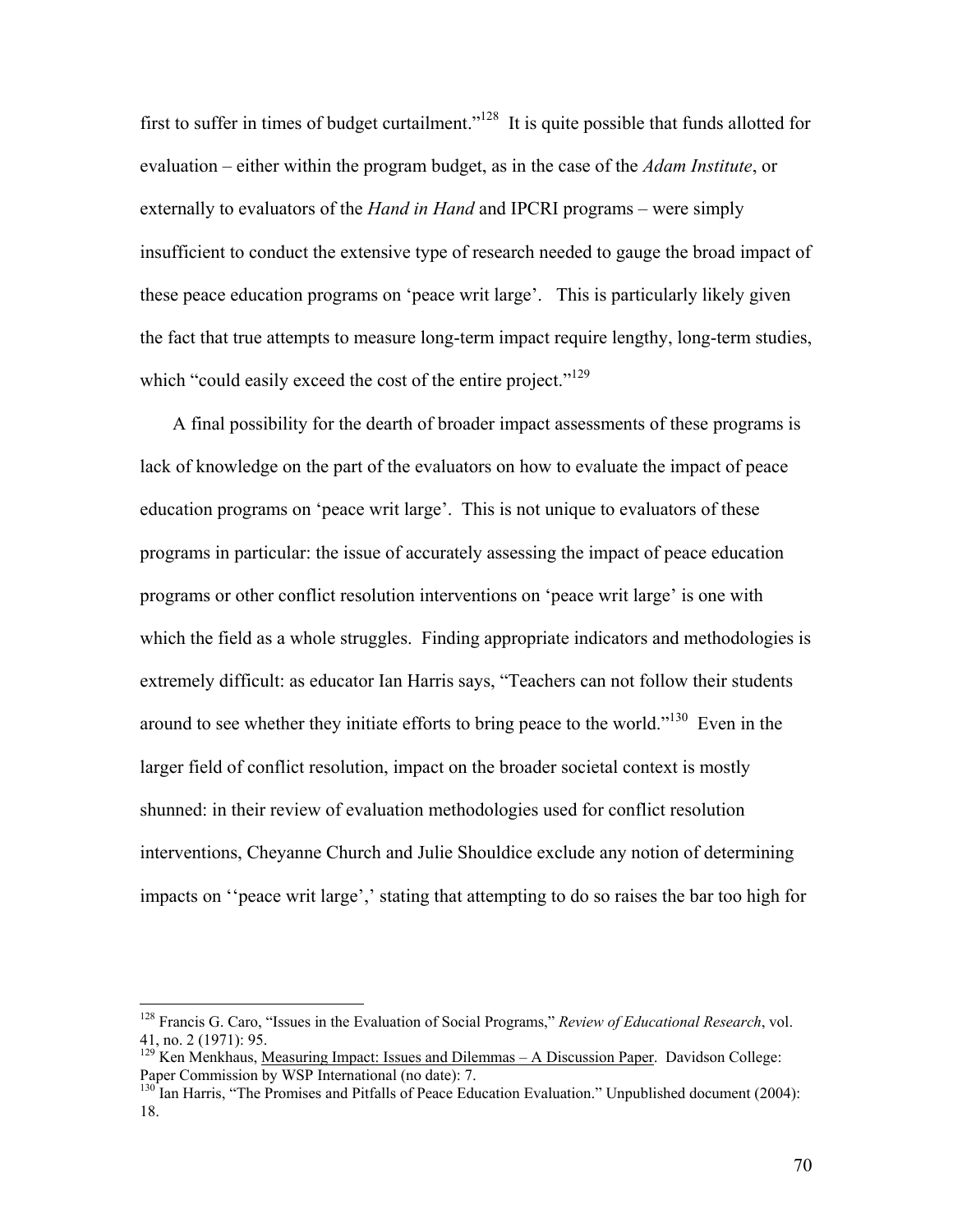most organizations and requires substantial, often unavailable, resources.<sup>131</sup> Given this, it is not surprising that broad impact assessment has not taken place of *Hand in Hand,*  IPCRI, and *Adam Institute* programs.

Still, upon examination of these three programs – and more generally of the peace education field – it is clear that there are possibilities for assessment of impact which have not been taken advantage of in the organizations discussed above. For example, evaluation research conducted on *Hand in Hand* schools utilized quantitative and qualitative methods to determine the attitudes towards the conflict and towards 'the Other' of students and parents of students participating in the program; however, no assessment took place of the change in attitudes resulting from attendance at a *Hand in Hand* school or exposure to members of other communities. Likewise, the *Adam Institute* evaluations focused solely on the ability of participating students to understand the concepts of democracy, without regard to whether internalization of these concepts made any difference in the way students or teachers interact with members of minority groups in Israel or how they respond to possible conflict situations. IPCRI's evaluations are the only ones that touch on attitude change resulting from participation in dialogue workshops or exposure to the peace education curriculum; however, little research has been done to determine how participation creates change in the behavior of students or how attitude changes in program participants affects people and structures surrounding them.

In sum, the research on these case studies as well as on peace education programming overall has resulted in a number of key realizations:

<sup>&</sup>lt;sup>131</sup> Cheyanne Church and Julie Shouldice, "The Evaluation of Conflict Resolution Interventions: Framing the State of Play," pp. 39.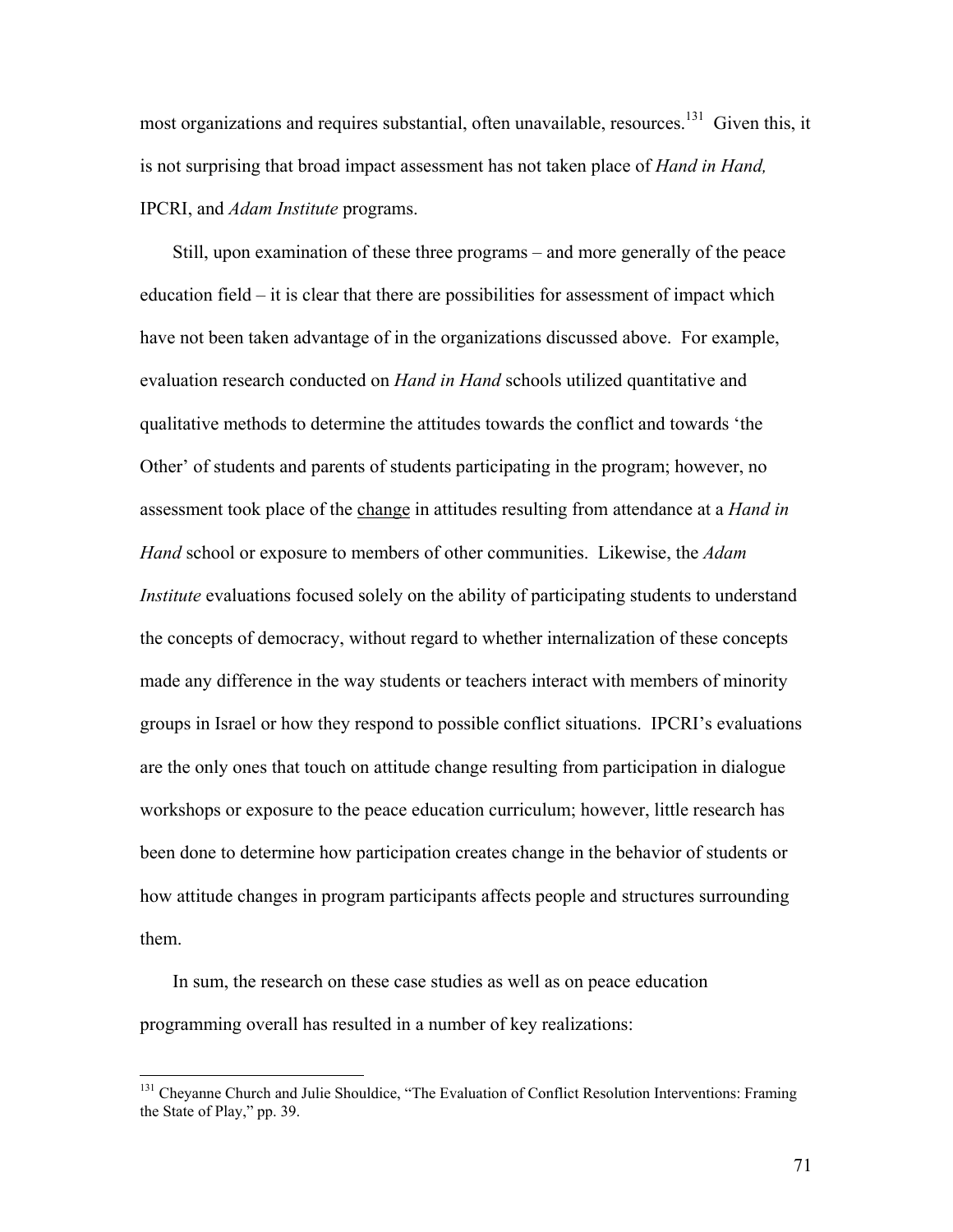- ¾ First, evaluation *per se* still needs to be reinforced as a learning mechanism. None of these organizations have conducted any sort of summative evaluation, let alone one that focuses on impact of the programs. Only one of these organizations, the *Adam Institute*, has a clear justification for why evaluation does not occur: in the eyes of organization staff, impact just can't be assessed in the time frames and with the resources available. Since this is the case, the organization feels it makes more sense not to conduct impact assessment at all, rather than attempt to do so in a way that won't contribute to the field.
- ¾ Second, even those evaluations that do occur in the case of IPCRI and *Hand in Hand* specifically, but also generally in the realm of conflict resolution/education programs – focus almost entirely on short-term change using indicators for attitude and behavioral change on the part of participants. None of these programs look at the long-term change in these participants or the effect that programs might have beyond the realm of direct beneficiaries (e.g. 'spillover,' in cost/benefit analysis terms, into other groups of people).
- ¾ Finally, there seems to be a lack of explicit understanding of why change *should* occur as a result of peace education. That is to say, peace education programs may be premised on valid theories, but these theories are rarely articulated in a way that makes the assumptions behind these programs clear. At the very least, it is necessary to understand why one *thinks* a program can have an impact before evaluating it; only when there is explicit of assumptions can their validity be assessed.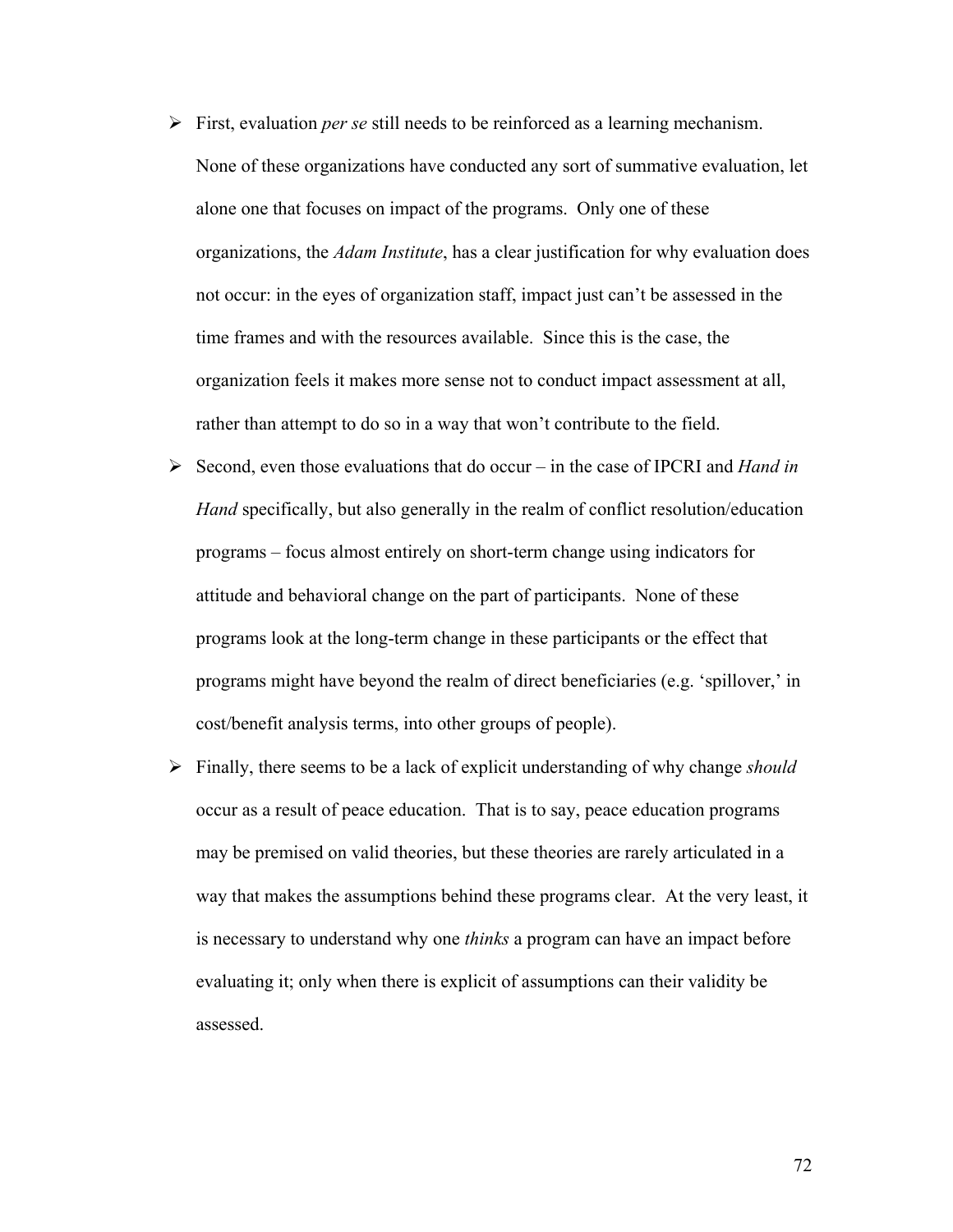As demonstrated in their evaluation methods thus far, IPCRI, *Hand in Hand,* and the *Adam Institute* currently lack the capacity for understanding program impact on 'peace writ large.' However, this does not have to remain the case: Potential exists for each of the organizations to shift its evaluation methodologies in a way that will allow future assessments to gauge, at least in part, the broader impact of peace education programs. The methods through which this can be done are the subject of the following chapter.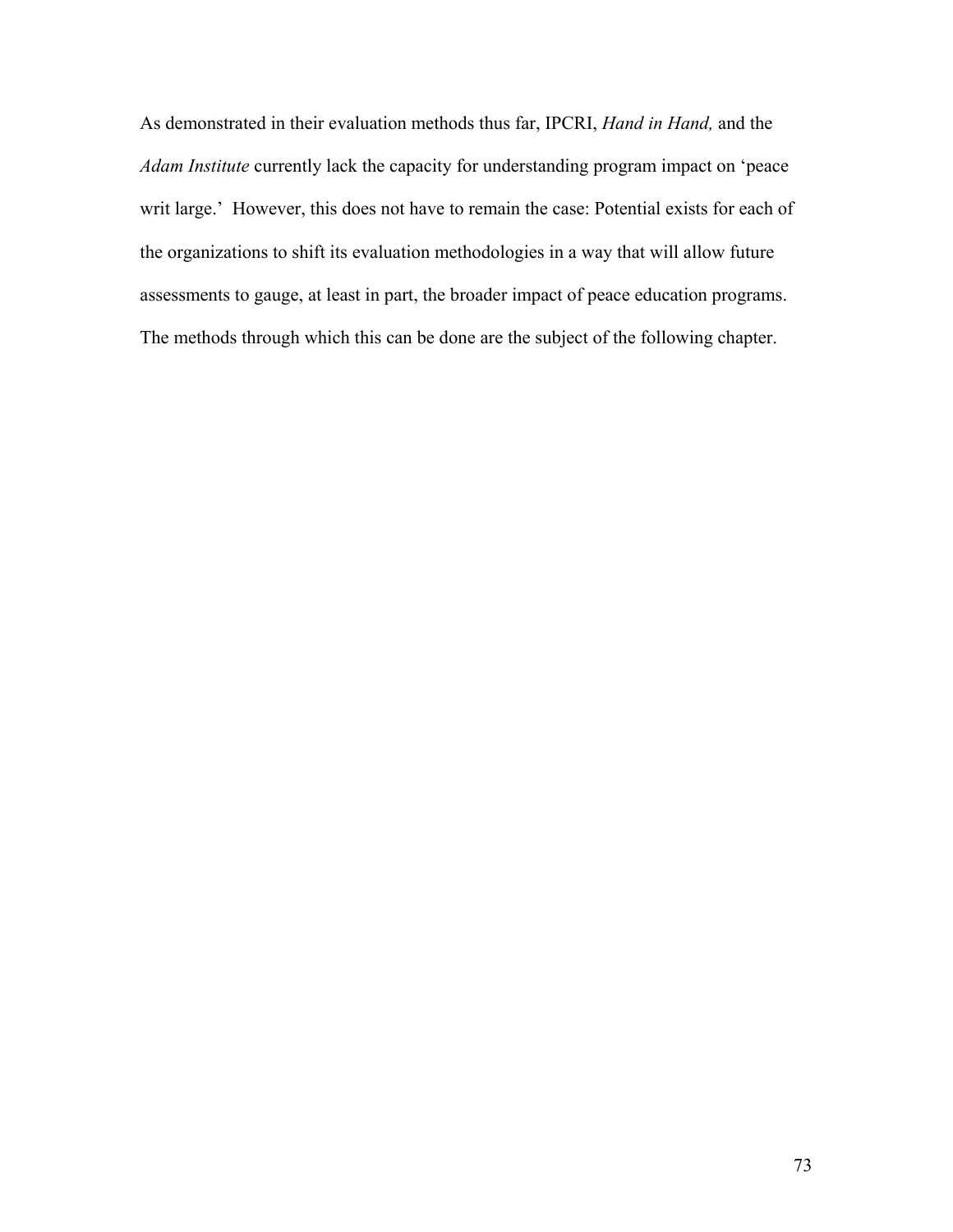#### **CHAPTER 6**

# *RECOMMENDATIONS*

The preceding analysis demonstrates that assessment of impact on 'peace writ large' is entirely lacking from evaluations of the *Adam Institute, Hand in Hand,* and IPCRI peace education programs. In fact, evaluation as a whole seems to be missing from the peace education work of these organizations. Thus, the following discussion will incorporate both general recommendations for evaluation as well as specific suggestions for impact assessment. In particular, it will include discussion of appropriate evaluation design and articulation of theories underlying work, use of appropriate indicators, and some existing methodologies for making the connection between microand macro-levels of conflict; in other words, methodologies looking at the affect of conflict interventions on 'peace writ large'.

#### **Evaluation Design**

 The first thing that must be considered is that the organizations examined, with the exception of the *Adam Institute,* have not undertaken any true evaluations of their work. Research conducted occurred independently by social science academics interested in various aspects of *Hand in Hand* and IPCRI's peace education programs. While this research is useful to the organizations, the framework in which social science research occurs differs significantly from that of practice-driven evaluations.

The reasons why organizations do not conduct evaluations are many and varied, and it is beyond the scope of this research to discuss them in any detail. However, it must be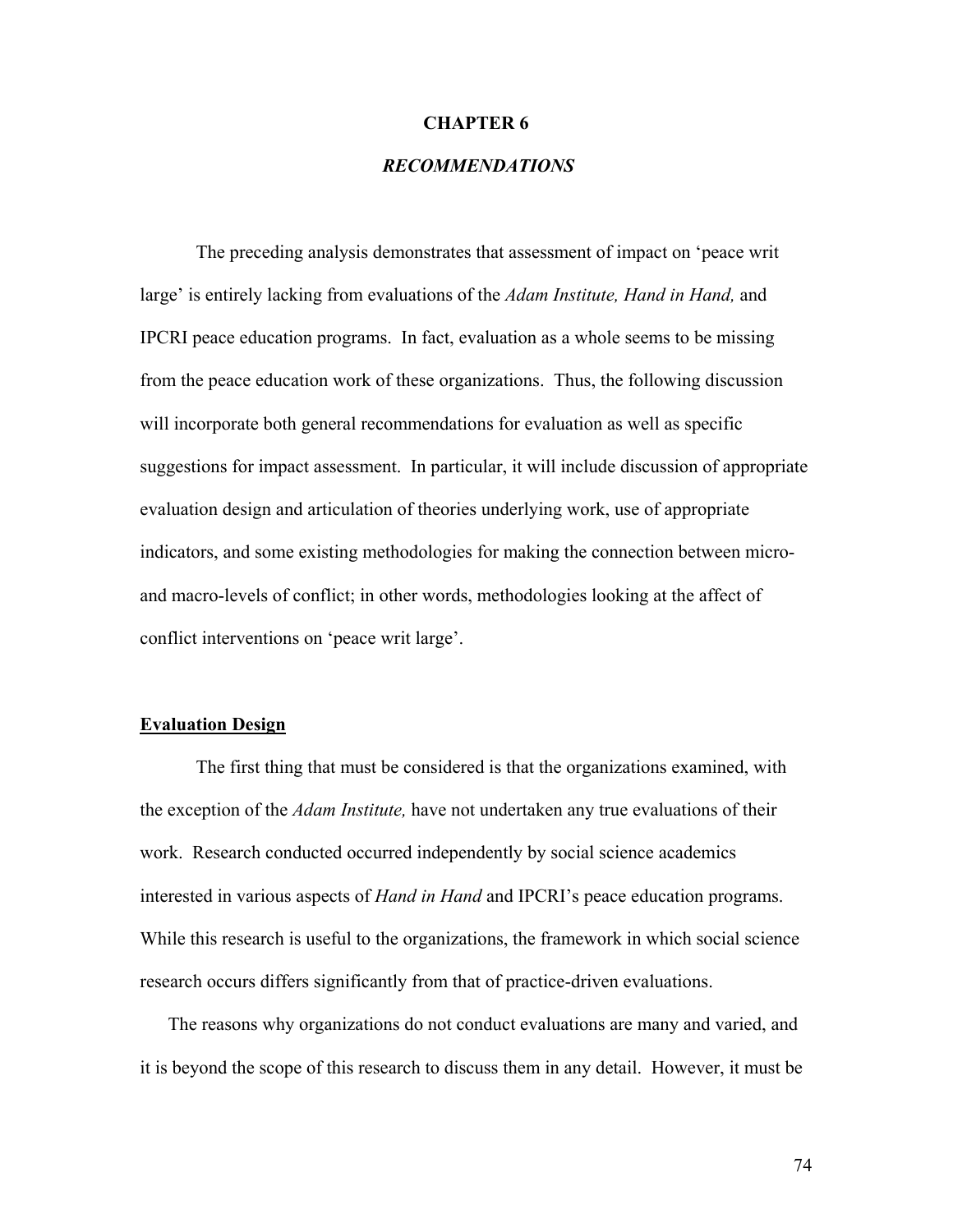stated that, in my eyes at least, the benefits of evaluation far outweigh their costs, particularly when organizations wish to have far-reaching impacts on society. Thus, the first recommendation is for the introduction of evaluation into the program framework of these three organizations, as a means of:

- $\triangleright$  Demonstrating accountability to funders and program beneficiaries;
- $\triangleright$  Assessing whether programs have met any or all of their stated objectives; and
- $\triangleright$  Creating concrete methods for sharing lessons learned and best practices with other organizations involved in similar work.

When evaluations are integrated into program design, the following should be kept in mind as general guidelines for conducting valid assessments:

 $\triangleright$  Generalizing from the project level to a national, regional, or even program level is difficult without sampling from a representative sample of the population. **Random sampling** allows for generalization to the entire population from which participants are drawn,<sup>132</sup> since the different ethnic/religious/cultural groups are reflected in the participant sample. Doing so is difficult considering the 'selfselected' groups involved, especially in *Hand in Hand's* programs. However, if it is not possible to interview or survey the entire group of program participants, random sampling can play a role in indicating beliefs or attitudes among different participant groups (males/females, Jews/Muslims/Arabs, etc). With respect to IPCRI and the *Adam Institute,* as long as the organizations attempt as much as possible to assure that participants reflect the diversity of the population, random sampling is significantly easier. Since both programs operate nation-wide, drawing a representative sample of the population should not be problematic.

<u>.</u>

<sup>&</sup>lt;sup>132</sup> Weiss, Evaluation, pp. 165.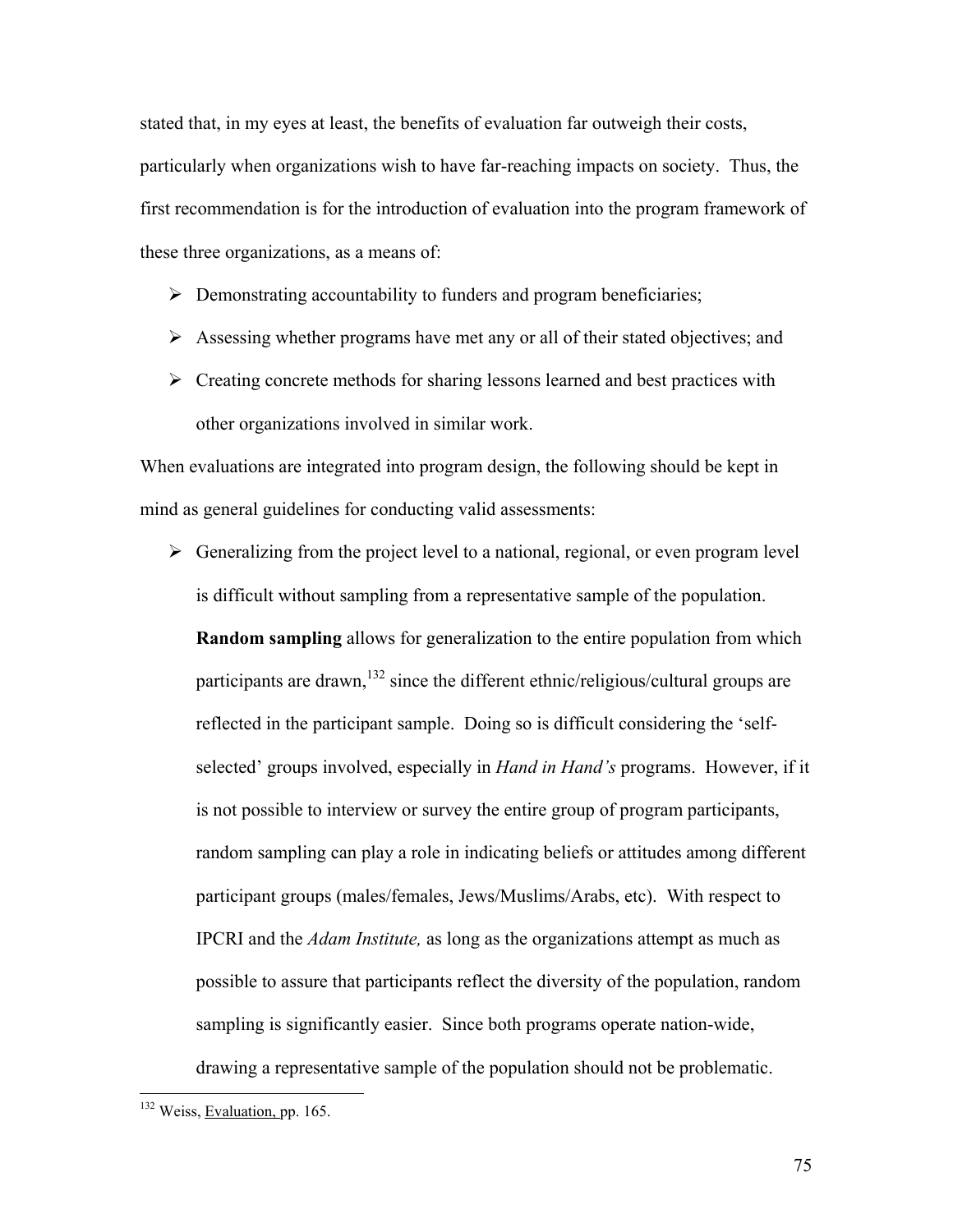- ¾ Along with random sampling, **control groups** play a critical role in effective evaluation, as they provide a comparison and therefore "strengthen the extent to which...studies' results can lead to clear inference.<sup>133</sup> Although there are ethical questions surrounding the use of control groups in programs such as the ones examined, it is possible, at least in the short-term, to avoid moral dilemmas by evaluating entire classes participating in these organization's programs in comparison to similar classes which do not, but which may participate at a later date. (In the case of *Hand in Hand,* classes may be compared with similar classes in mainstream Israeli schools).
- ¾ In order to ensure the most effective analysis, **evaluation planning should occur when programs are designed**. This means not only writing evaluations into long-term project plans, but working with evaluators to build monitoring and evaluation elements into the project design and throughout its implementation. Moreover, this entails the creation of actual evaluation plans, rather than the independent research conducted thus far on IPCRI and *Hand in Hand* programs. For an organization such as the *Adam Institute,* which on principle does not conduct evaluation, a change in organizational culture may be necessary before this is possible; likewise, dramatic shifts may have to occur at IPCRI and the *Adam Institute.*
- ¾ **Time-frame** is a critical element for conducting effective impact evaluations. As Marc Sommers and John Paul Lederach point out, behavior change takes time to

 $\overline{a}$ 

<sup>&</sup>lt;sup>133</sup> Maoz, "An Experiment in Peace: Reconciliation-Aimed Workshops of Jewish-Israeli and Palestinian Youth," pp. 733.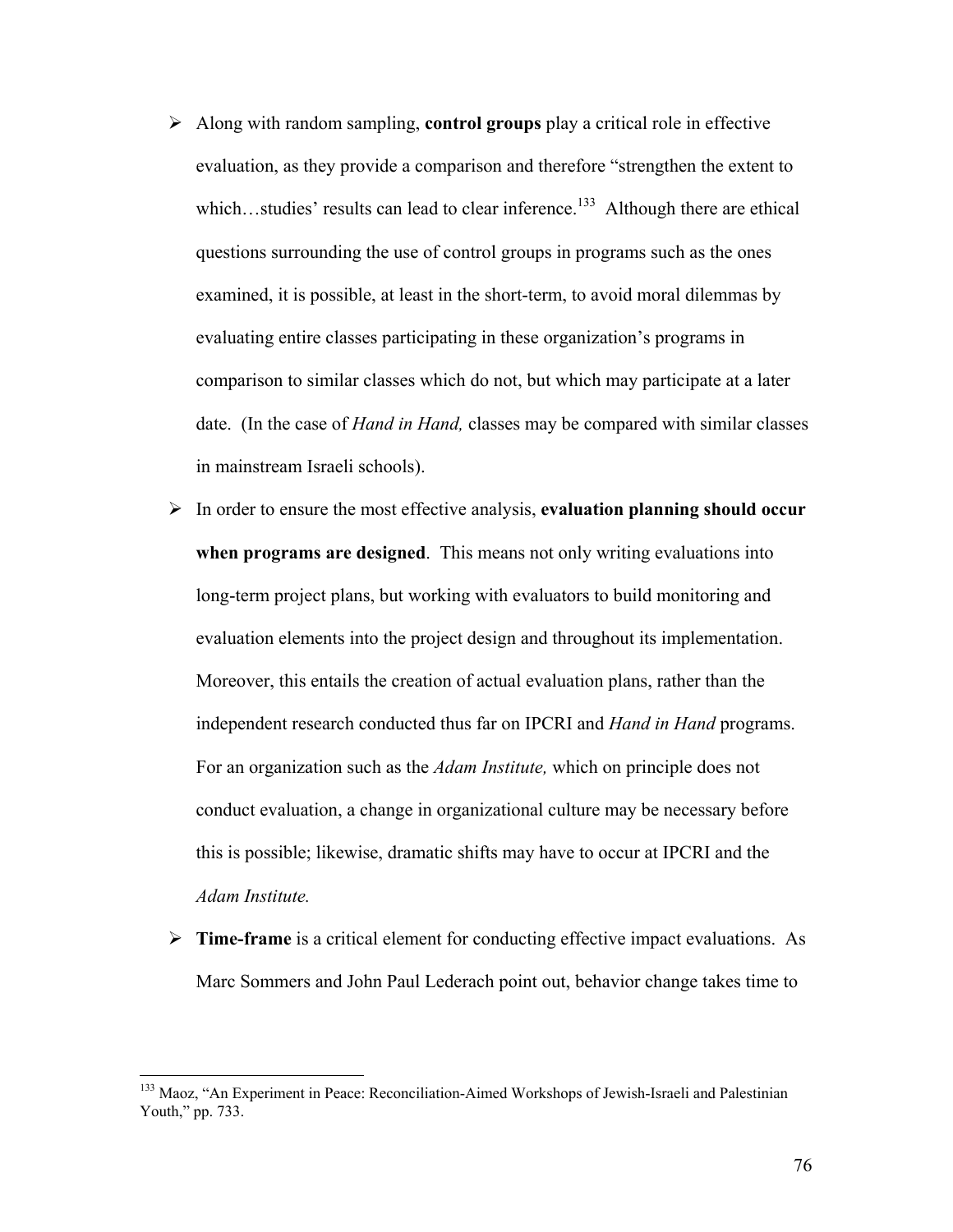see.<sup>134</sup> It is therefore imperative that these organizations conduct longitudinal studies that examine attitude and behavior change, not only during and immediately following participants' exposure to programs, but also assess these changes at time intervals once the program ends. The length of time necessary to determine a program's effect on 'peace writ large' may vary, depending on how organizations define this effect. For an organization that wants to understand how exposure to and mutual respect for 'the Other' affects political reality, the time frame for evaluation may require ten or twenty years: time enough for those students participating in these programs to enter into political life and assert authority. On the other hand, for an organization such as *Hand in Hand*, which initially aims to have impact on parents and families of participating students, impact evaluation might be conducted over two or three years, through tracking incremental change in parental attitudes or openings for cross-community interaction. Given time, personnel, and resource limitations of any organization working in this field, one way through which long-term studies may occur is through collaboration with other peace-building organizations. This will at minimum allow organizations to see the cumulative effect of interventions over time; it may also allow tracking of the individual effects of different programs, with sufficiently sophisticated monitoring tools.

¾ **Technique** is likewise important in designing appropriate long-term evaluations. Several options are possible: for example, Marc Sommers suggests that case studies might be developed to examine how people struggle to solve problems

<u>.</u>

<sup>&</sup>lt;sup>134</sup> Sommers, "Peace Education and Refugee Youth," pp. 131.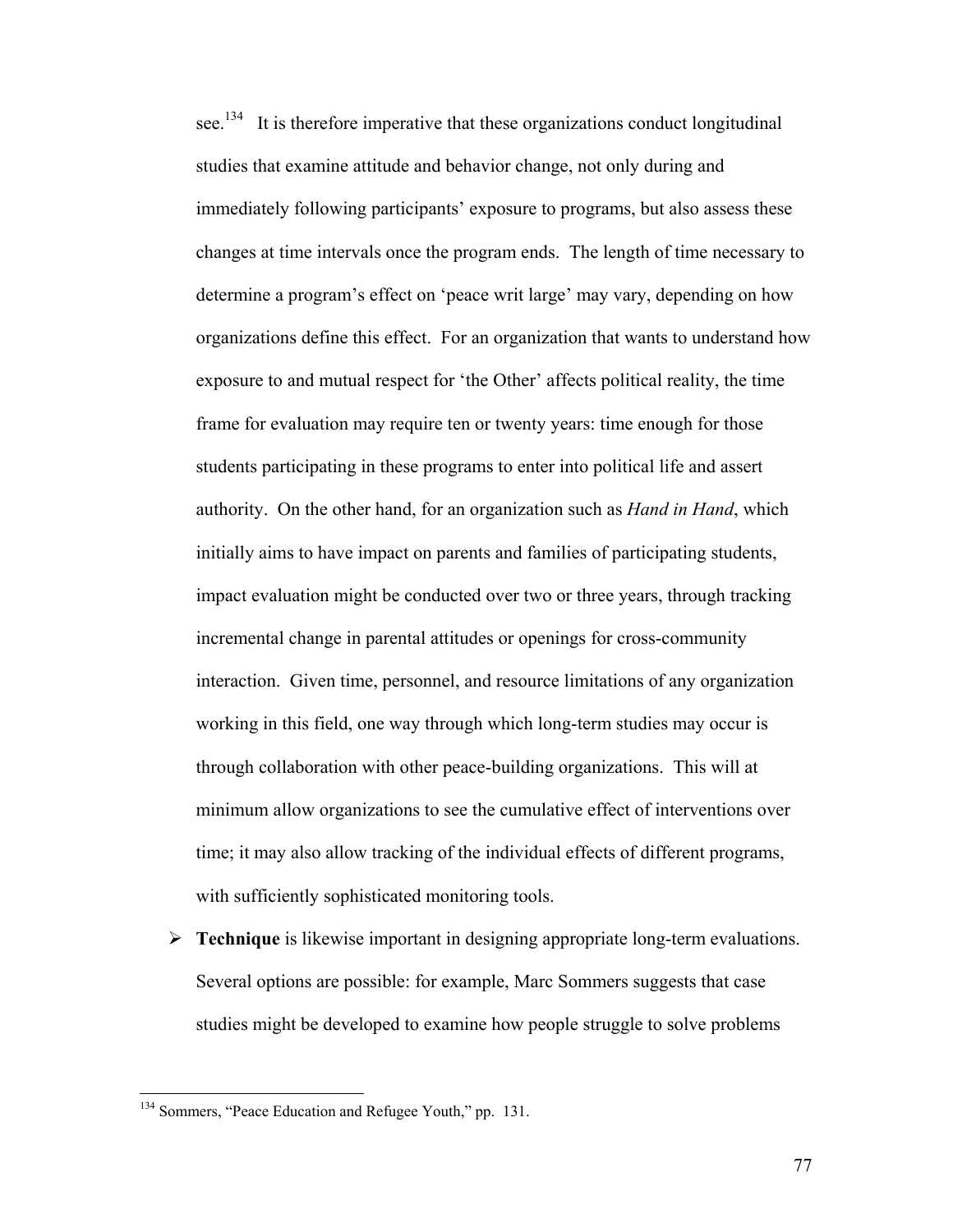before and after receiving conflict resolution training.<sup>135</sup> This method might be most applicable for the *Adam Institute*, whose programs are most geared to the introduction of conflict resolution skills and understanding of democratic concepts, rather than exposure to different groups in the conflict. Other possibilities include the use of focus groups or interviews, as well as surveys. No matter what method used, it is important that multiple sources are used, allowing for *triangulation*, or verification of the validity of information.<sup>136</sup> This is particularly important in conflict settings, where the 'facts' of the situation are often in and of themselves in dispute, and multiple sources of information may be necessary to gain a full understanding of the context.

#### **Articulation of Appropriate Theories**

For evaluations to be effective, organizations must clearly state both program objectives and the theories underlying them; only in this way can they understand how program assumptions complement (or contradict) underlying goals. As it currently stands, "Little is known about the effectiveness of programmes for children and adolescents to prevent intergroup conflict and promote positive human relations," primarily because little research has been conducted into the theory behind how these programs work.137 Evaluation of these types of programs should be closely linked to and

 $135$  Sommers, pp. 205.

<sup>&</sup>lt;sup>136</sup> Conflict-Sensitive Approaches to Development, Humanitarian Assistance and Peacebuilding: Tools for Peace and Conflict Impact Assessment, Chapter 3, Module 3. International Alert, 2004. Accessed February 15, 2005. Available at: http://www.conflictsensitivity.org/resource pack.html

<sup>&</sup>lt;sup>137</sup> Lynn Hickey Schultz, Dennis J. Barr & Robert L. Selman, "The Value of a Developmental Approach to Evaluating Character Development Programmes: an outcome study of *Facing History and Ourselves*," *Journal of Moral Education*, vol. 30, no. 1 (2001): 4.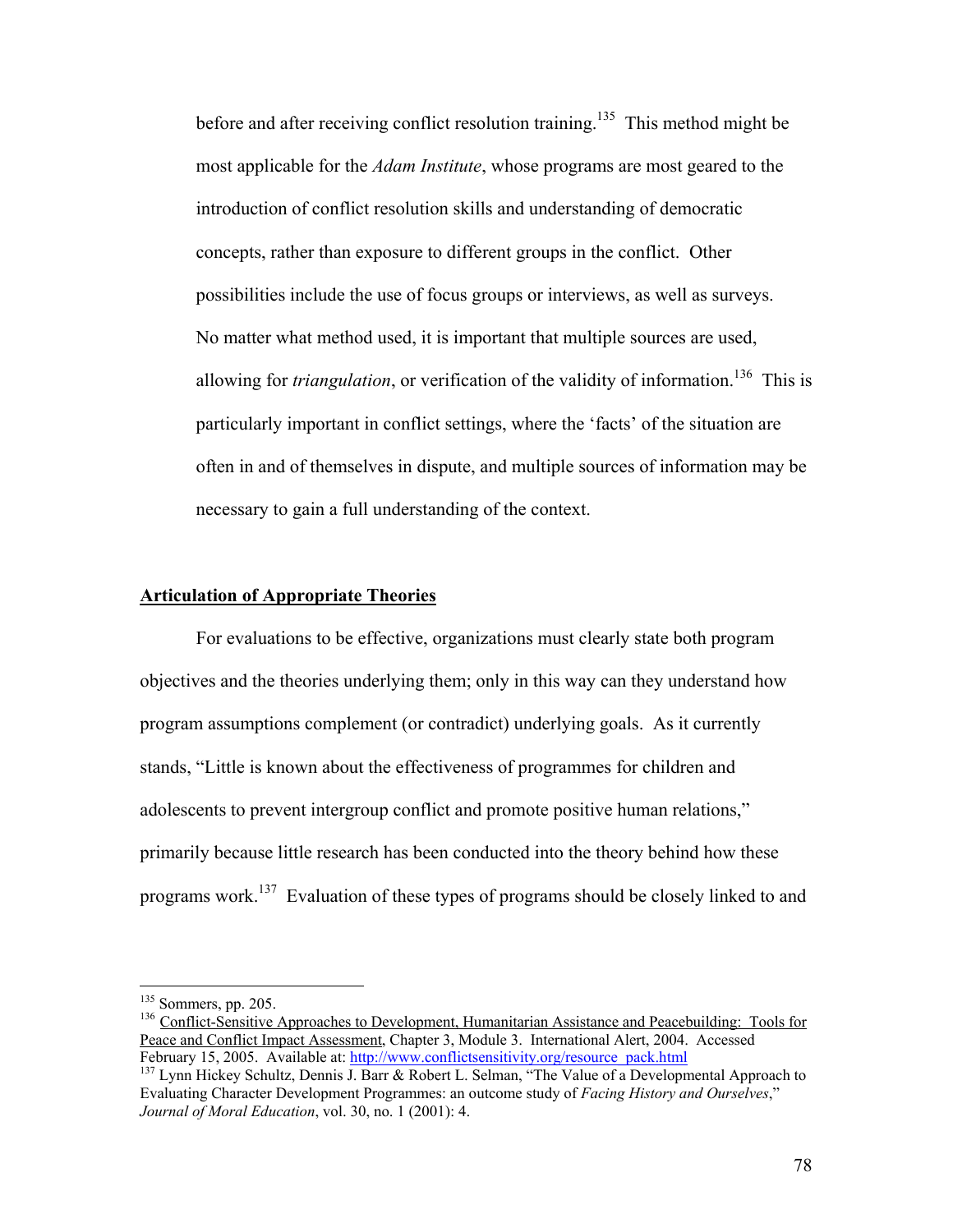grounded in theories of human development that can link program effectiveness to the developmental process.<sup>138</sup>

 The three peace education programs examined are, in fact, grounded in welldeveloped theories. However, these theories are implicit rather than explicit. *Hand in Hand* and IPCRI programs need to explicitly articulate the link between program objectives and the contact hypothesis, in particular focusing on how it is correctly applied in these programs according to the conditions established by Thomas Pettigrew.<sup>139</sup> The *Adam Institute* should articulate how internalization of democratic concepts is hypothesized to occur from cognitive, psycho-social, and moral points of view. Articulating this link will allow for assessment of whether all theory conditions are met and therefore whether the theories 'hold up' under given conditions.

 It should be noted that these programs all function based on widely accepted theories of change; thus articulating how program objectives fit into underlying theoretical frameworks is a fairly easy first step for conducting effective evaluations. More difficult is making the link between long-term objectives of peace-building and theories of broad societal change. Part of this difficulty lies in the fact that these theories in and of themselves are not well-articulated: no common understanding exists of how to answer the question "What creates peace?" Nonetheless, organizations and programs that have an explicit objective of impacting 'peace writ large' should understand how this goal fits into the political and social context and in what ways the organizations may be able to affect change.

 $138$  Ibid.

<sup>&</sup>lt;sup>139</sup> Pettigrew and Tropp, "Does Intergroup Contact Reduce Prejudice? Recent Meta-Analytic Findings," pp. 93-114.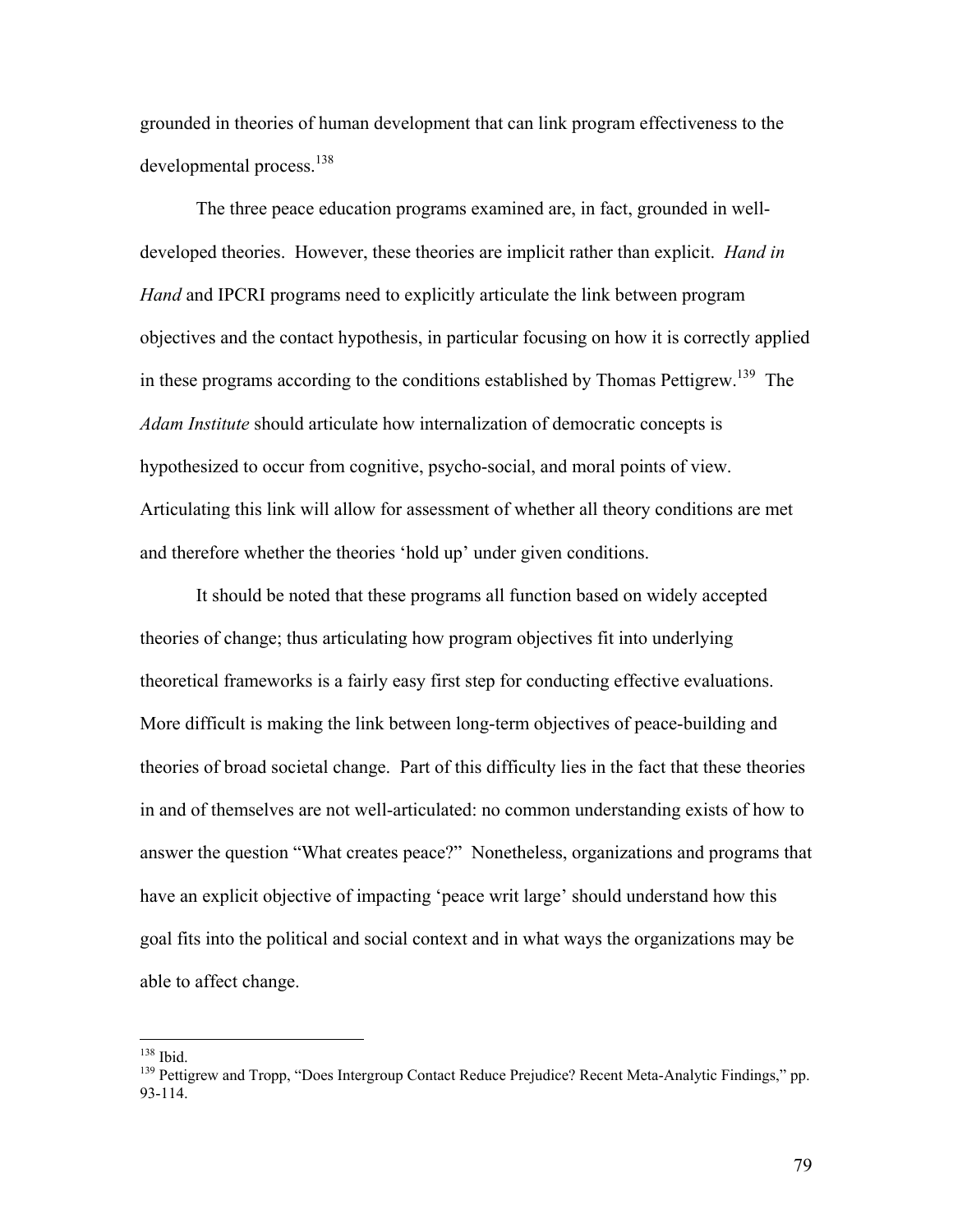This need reinforces the necessity for evaluation to be built into project design from the conceptualization stage. In particular, as part of program conceptualization, organizations should seek to understand the underlying dynamics of conflict in the region and plan programs strategically where they can have an impact. One method through which this can be done is through a process Simon Fisher and his colleagues call "Mapping for entry points," wherein organizations place themselves within the conflict dynamic and look for strategic possibilities for interventions that can create positive change.<sup>140</sup> A peace-building organization, for example, might find areas where communication between different sides in the conflict is blocked and realize that its programs are best suited to an intervention that attempts to renew or build relationships. Likewise, John Paul Lederach suggests mapping the "biggest picture possible" from which one can establish a baseline or point of entry.<sup>141</sup> In other words, he suggests that it is important to have a broad view of the conflict situation in order to understand how interventions might create change in the short- and long-term. It is possible that IPCRI, *Hand in Hand*, and the *Adam Institute* carry out this or other similar techniques before designing and implementing the programs examined. However, these strategies are not clearly articulated, thus weakening the validity of their overall program objectives. In future projects aiming to influence 'peace writ large', objectives should be clearly tied to strategic entry points for change as well as underlying theories of how this change will occur.

 $\overline{a}$ 

<sup>&</sup>lt;sup>140</sup> Simon Fisher, Dekha Ibrahim Abdi, Jawed Ludin, Richard Smith, Steve Williams, and Sue Williams, Working With Conflict: Skills and Strategies for Action. London: Zed Books, 2000: 63. <sup>141</sup> Lederach, pp. 137-138.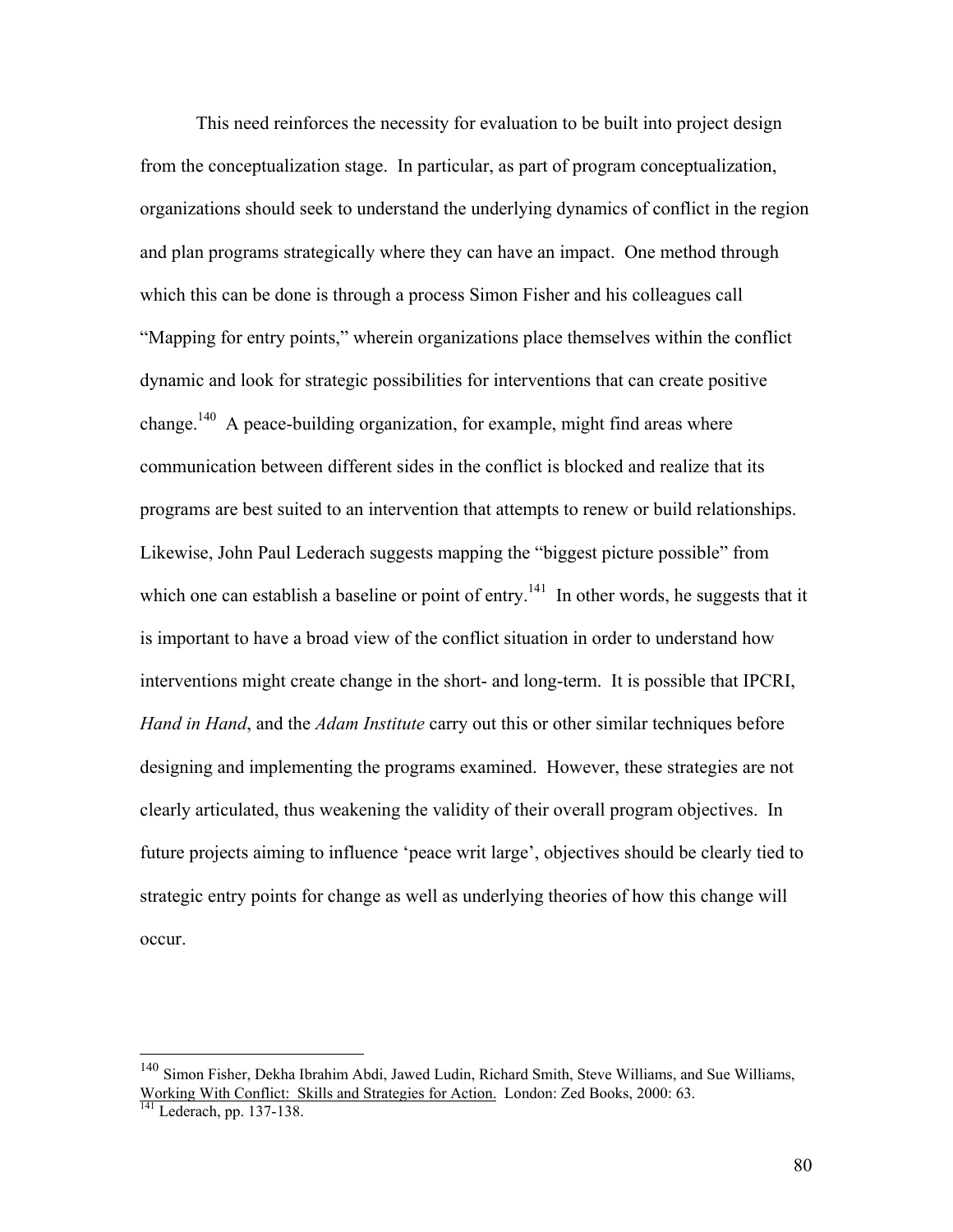#### **Indicators and Methodologies**

 $\overline{a}$ 

The past several years have seen a significant rise in interest in assessing the impact of both peace-building activities and of development activities in peace-building (to illustrate this, see the Berghof Handbook's Dialogue Series Peace and Conflict Impact Assessment: Critical Views on Theory and Practice, which draws together a number of scholars and practitioners on a debate over what has become a new buzzword in international work<sup>142</sup>). Particularly interesting and difficult has been the attempt to create verifiable indicators and general frameworks that can be used universally for assessing the way in which projects have either positive or negative impacts. Creating *projectspecific* indicators of impact, however, is more viable; thus, for each of the programs examined in this study, it is possible, and important, to articulate verifiable measures of change.

From a psychological/developmental frame of reference, verifiable indicators need to be articulated at three levels: short-, medium-, and long-term change. Short-term indicators are the easiest to measure: these include immediate attitude and behavioral change on the part of program participants towards 'the Other' (particularly in the IPCRI and *Hand in Hand* programs), or, in the case of the *Adam Institute*, comprehension and internalization of those democratic concepts taught. In addition to research methods already utilized by these organizations, numerous measures exist for evaluating attitude and behavioral change. For example, the Center for Disease Control has published a

<sup>&</sup>lt;sup>142</sup> Alex Austin, Martina Fischer, and Oliver Wils, Eds, Peace and Conflict Impact Assessment: Critical Views on Theory and Practice. Berghof Handbook Dialogue Series, Berghof Research Centre for Constructive Conflict Management. Accessed February 28, 2005. Available at http://www.berghofhandbook.net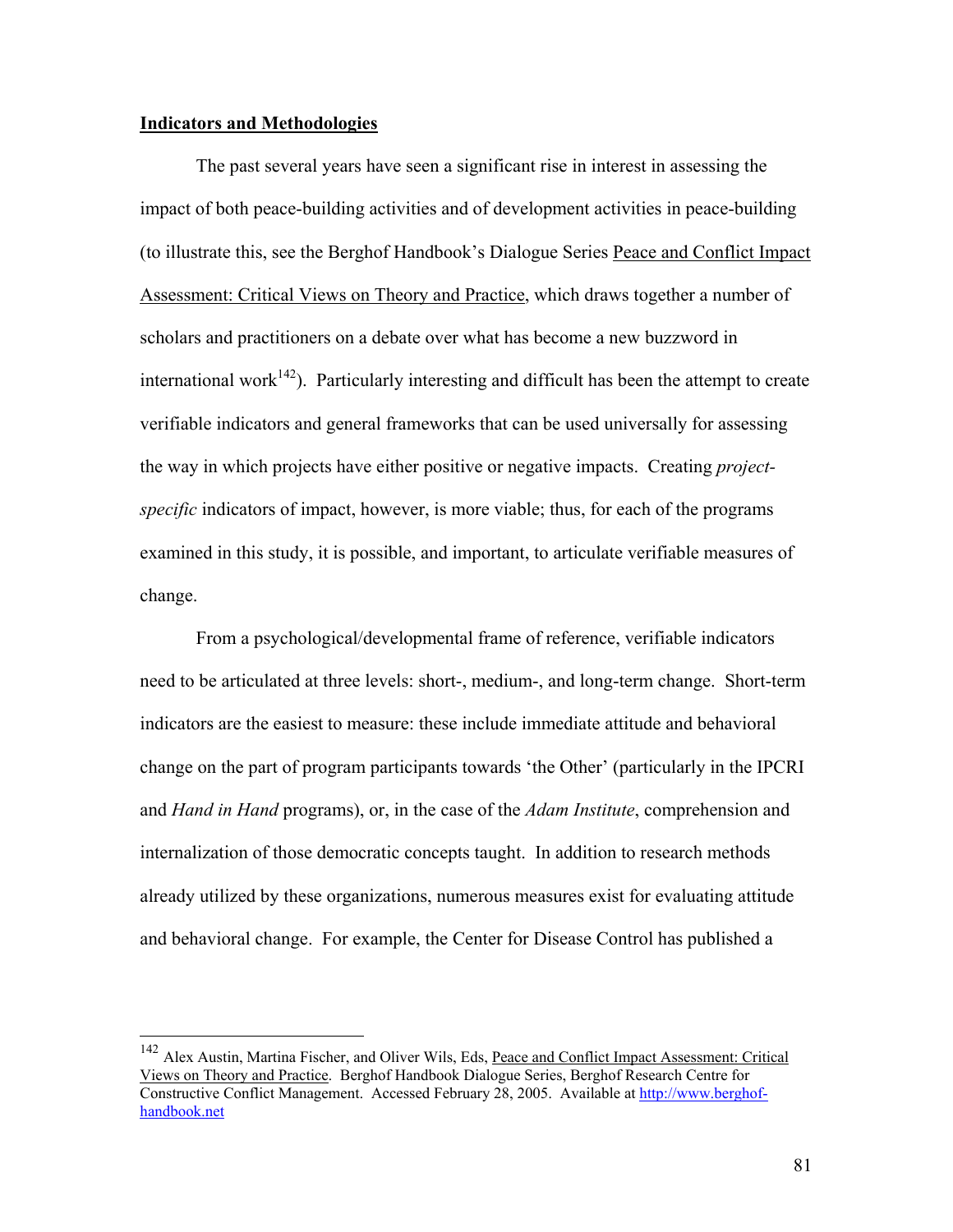compendium of tools that can be used to asses changes in attitude related to violence.<sup>143</sup> This publication contains over 100 survey tools and questionnaires that can be used to examine changes in attitude resulting from participation in conflict resolution or peace education interventions, such as those offered by IPCRI, the *Adam Institute*, or *Hand in Hand*. Another possibility for examining short-term change is the "Relationship Questionnaire," or "Rel-Q," developed by Robert Selman and Lynn Schultz at Harvard University.<sup>144</sup> The Rel-O is designed to assess psychosocial development in students from grade 4 through grade 12 resulting from character education programs. Although character education by definition is a rather nebulous term, the three peace education programs examined fit into generally accepted usage of the phrase.<sup>145</sup> Thus, the Rel-Q can be useful for IPCRI, *Hand in Hand,* or the *Adam Institute,* as well as other peace education programs, as a way of assessing capacity for creating changed attitudes and beliefs.

Medium-term change is indicated by sustained attitude and behavioral change on the part of program participants or others indirectly affected by the program, as well as (possible) initial spill-over effects to other individuals or groups of people. Again, the time frame for measuring 'medium-term' change is variable. Under some circumstances, six months may be considered enough time for participants to be sufficiently removed

<sup>&</sup>lt;sup>143</sup> Linda L. Dahlberg, Susan B. Toal, and Christopher B. Behrens, Eds, Measuring Violence-Related Attitudes, Beliefs, and Behaviors Among Youth: A Compendium of Assessment Tools. Atlanta: Division of Violence Prevention, National Center for Injury Prevention and Control, Center for Disease Control, 1998.

<sup>&</sup>lt;sup>144</sup> See: Schultz, Barr & Selman, "The Value of a Developmental Approach to Evaluating Character Development Programmes: an outcome study of *Facing History and Ourselves*," pp. 3-27. See also: Lynn Hickey Schultz, Robert L. Selman and Maria D. LaRusso, "The Assessment of Psychosocial Maturity in Children and Adolescents," Journal of Research in Character Education, vol. 1, no. 2 (2003): 67-87.

<sup>&</sup>lt;sup>145</sup> The Character Education Partnership, for example, defines the phrase as "the deliberate effort by schools, families, and communities to help young people understand, care about, and act upon core ethical values." (http://www.emc.cmich.edu/CharacterEd/WhatIsIt.htm).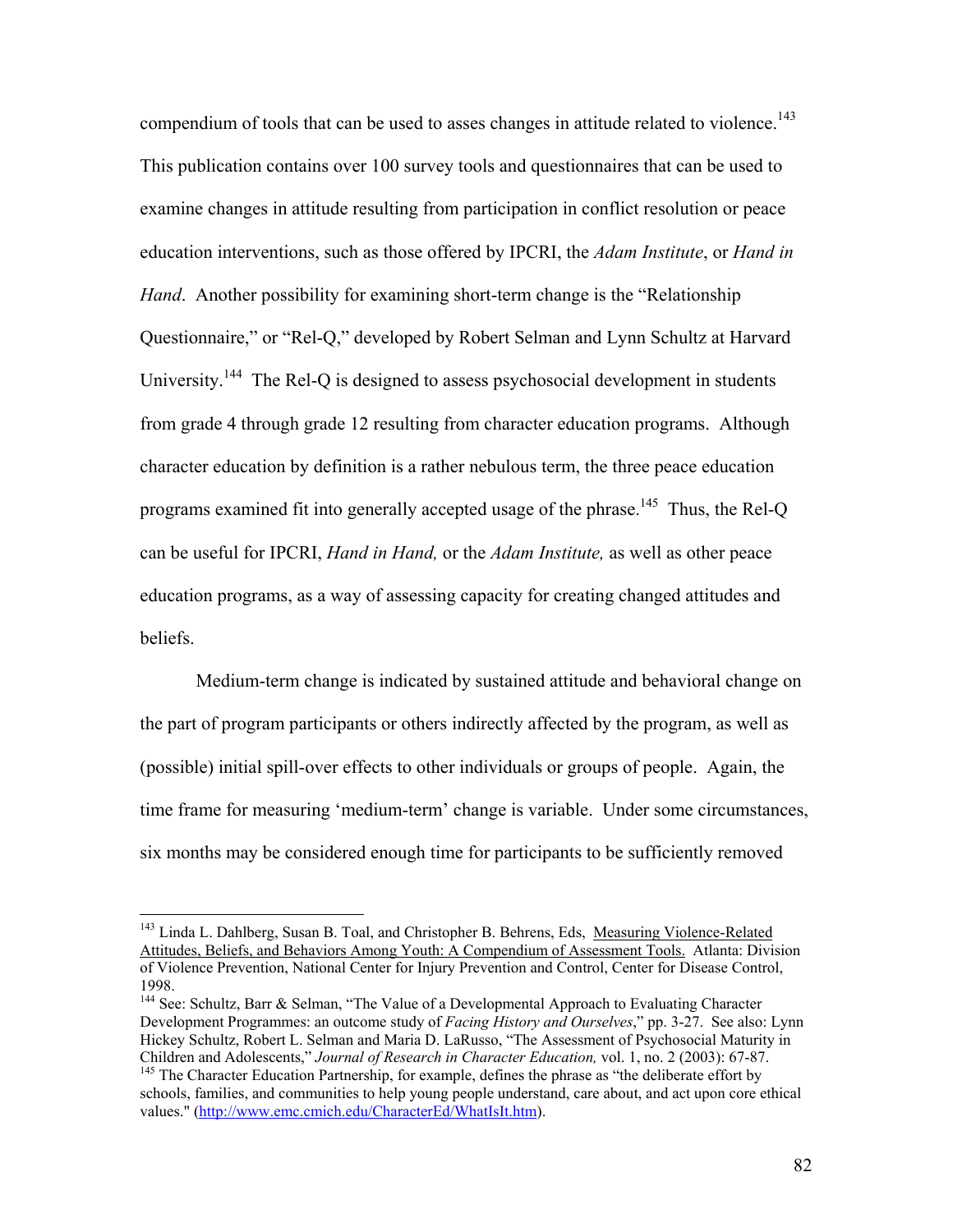from program participation so that impacts are no longer considered immediate effects. For example, Ifat Maoz's study of the IPCRI program included a follow-up survey at six months, designed to show medium-term program impact.<sup>146</sup> Each organization should establish at the time of program conceptualization the length and type – direct and spillover – of impact hoped to occur and a standard understanding of how long 'immediate' effects might last. With this understanding in hand, organizations can know at what time intervals follow-up studies should be conducted to evaluate medium-term change. These studies may include surveys (like those administered by Maoz) or other tools measuring continued effects on program participants as well as indirect effects on others.

 Most difficult to articulate are long-term indicators, as they require resources to be invested in tracking program participants over considerable periods of time – resources often unavailable to small non-governmental organizations. This is not to say that long-term longitudinal studies are not possible; however, organizations must commit time and funding for these studies from the outset if they are serious about establishing institutional capacity to create long-term positive effects on participants. A further difficulty associated with long-term indicators is that they measure the effect of the program not only on participating individuals, but also the effect of changes in these individuals on people and societal structures surrounding them. However, verifiable measures do exist which can be used to assess this. For example, *Hand in Hand* might look at changed interaction among the parents of its students (as in, increased interaction between Jewish and Arab families) as a measure of societal change caused by

 $\overline{a}$ 

<sup>&</sup>lt;sup>146</sup> Maoz, "An Experiment in Peace: Reconciliation-Aimed Workshops of Jewish-Israeli and Palestinian Youth," pp. 721-736.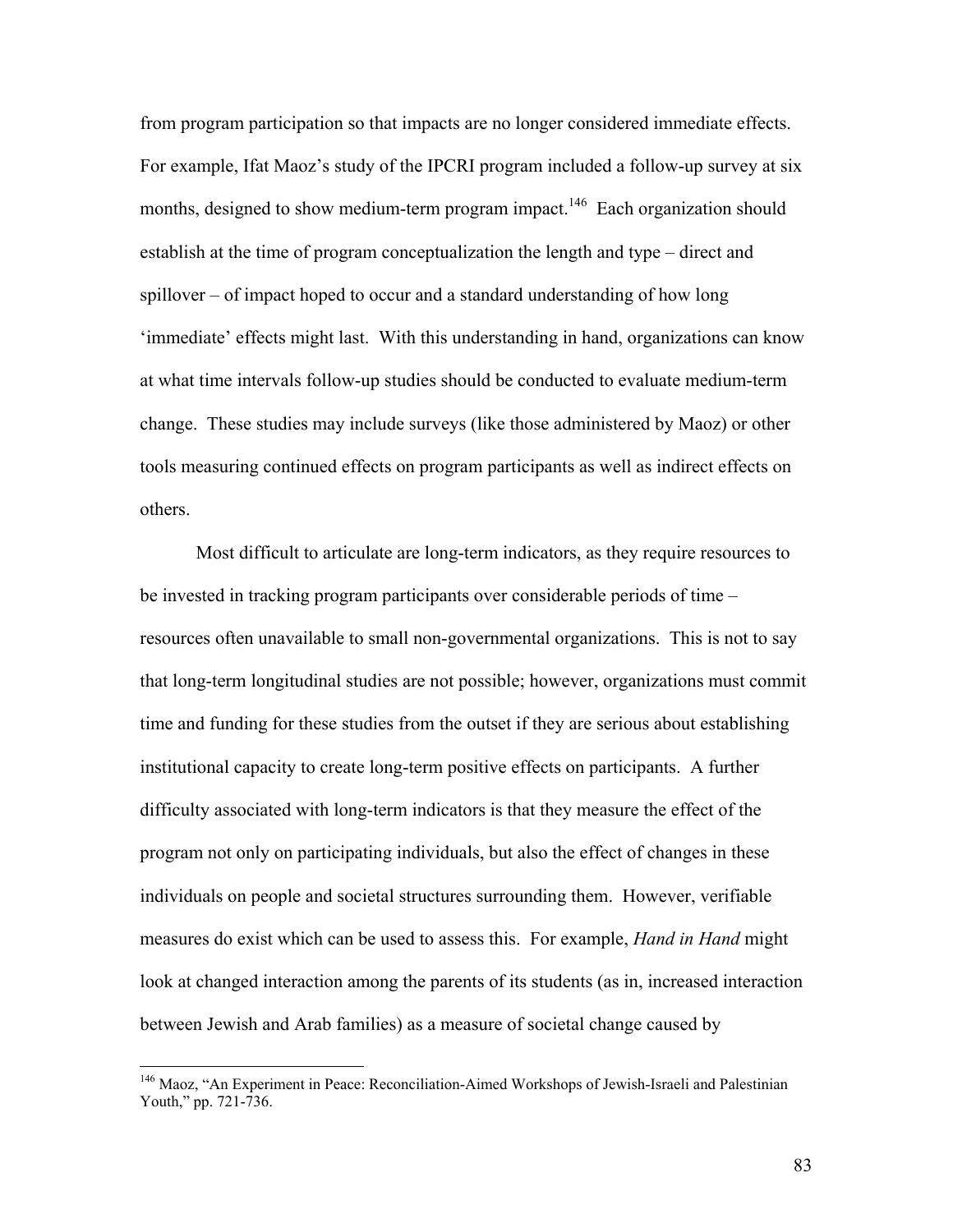participation in the program. Another long-term indicator for *Hand in Hand* participants might also be whether graduates of the schools send their own children to the same or similar programs. IPCRI can track its participants' activism in activities attempting to change structural institutions in Israeli or Palestinian society, as can the *Adam Institute*. Continued participation in such activities over time suggests that the programs have fulfilled the objective of creating a young population respecting the needs of others in their midst.

 The difficulty with these and other long-term measures, however, is attribution: knowing whether participation in one of these programs is the cause of long-term behavioral change. For this reason, longitudinal studies using control groups are critical. If program participants are tracked over time and periodically, systematically surveyed alongside similar individuals who had no involvement with these organizations, it may be possible to know to some degree whether participation in *Hand in Hand*, IPCRI, or *Adam Institute* programs has had a long term effect. Given the number of events that can influence one's life and behavior, however, even this method is limited in its ability to comprehensively assess long-term program effectiveness.

 Long-term change for program participants differs from program impact on society. Still, at the level of broader conflict resolution interventions, a number of methodologies exist for measuring the success of programs in positively impacting 'peace writ large'. With some modifications, several of these can be utilized for evaluating the peace education programs examined. To begin with, Marc Howard Ross uses a methodology entitled "Good Enough Conflict Management" as a way of measuring success of peace-building programs in affecting the context in which they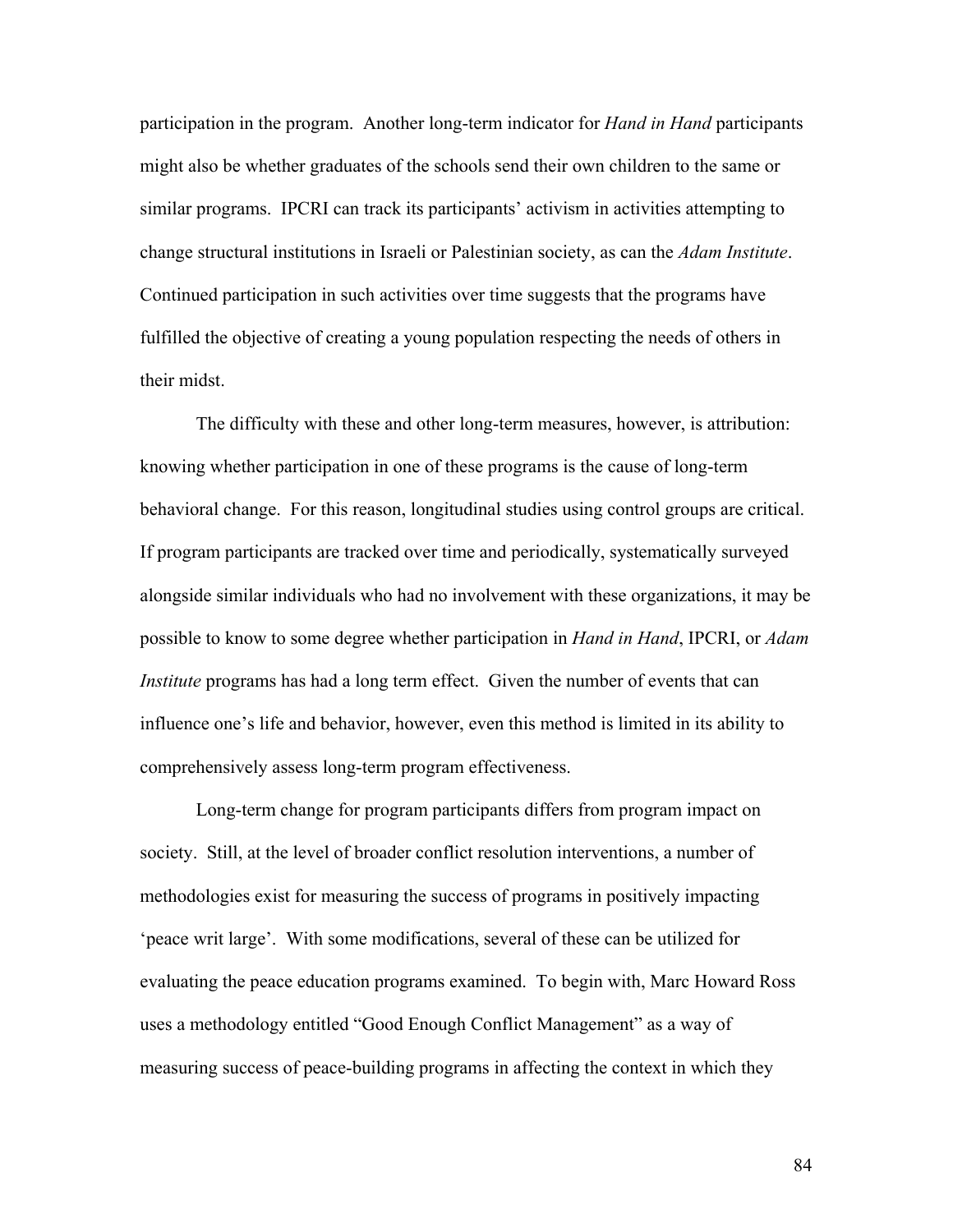exist. For him, criteria for success include *duration* of change as well as shifts in language use.<sup>147</sup> Duration of change is an important measure of the strength of an intervention's impact, since increased time-frames allow for spill-over effects from program participants onto other individuals or groups. Language is important as well: according to Ross, one can gauge change "by being alert to specific changes in word choice and metaphors that are often detectable in the evolution of ethnic conflict."<sup>148</sup> This indicator can be used to gauge change at the individual as well as group level.

It is not difficult to see how these indicators can be adapted for use in peace education programs. In particular, observation of language shifts through interviews or focused questionnaires can be used to measure the program's success. What is necessary, however, is reaching beyond the immediate scope of program participants to see if changes have occurred more broadly. Thus, in addition to examining language or attitude shifts among students participating in these programs, it is necessary to distribute questionnaires or conduct interviews with family and community members: individuals who may be directly affected by program participants, thus indirectly affected by the program. Furthermore, these studies must be conducted over sufficient periods of time to determine how and if political or other events negate or reinforce positive changes caused by the programs.

 The difficulty, as stated before, is determining causality: in other words, determining that the change is caused by the program itself and not by other factors. Still, careful observation or well-worded questions should be able to target the impact of particular programs in causing change, thus indicating the effects of these peace education

<sup>&</sup>lt;sup>147</sup> Ross, pp. 35.

<sup>148</sup> Ross, pp. 38.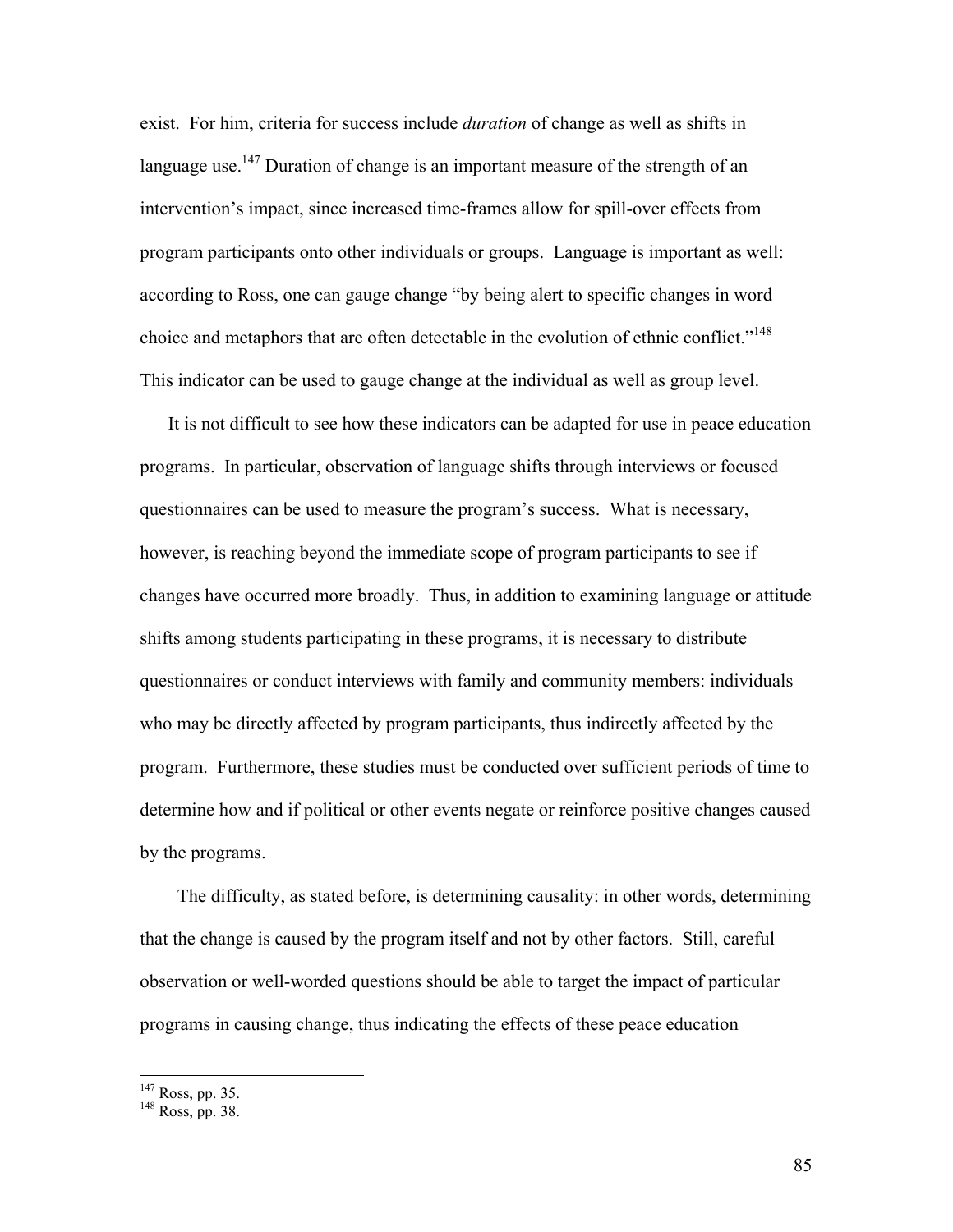programs, as opposed to other factors. The questionnaires used by Zvi Bekerman to evaluate parental satisfaction with *Hand in Hand* schools, for example, asked specifically about parental happiness with children's friendships and visits to members of other national groups resulting from their participation in the program. Other questionnaires might ask participants what *they* see as the cause of change (in any) in their attitudes or behavior.

 In order to address the larger questions of the impact of these programs on 'peace writ large', one methodology that seems extremely useful is that developed by Mary Anderson and Laura Olson as part of their publication Confronting War: Critical Lessons for Peace Practitioners*.* Anderson and Olson state that in order for an intervention to have an impact, it must affect both *key people* and *more people*, as well as causing not only *individual change*, but also change at the *socio-political* level (see Figure 1).<sup>149</sup> For example, a program that creates change only at the level of individual perceptions and attitudes will not really be able to impact 'peace writ large'. Nor will a program that targets large numbers of people, but not key decision-makers who can facilitate structural change. In order to be successful, programs must affect both the individual and sociopolitical (structural-institutional) level; they must also affect key stakeholders as well as a critical mass of the population.

<sup>149</sup> Mary B. Anderson and Lara Olsen, Confronting War: Critical Lessons for Peace Practitioners*.* Cambridge: The Collaborative for Development Action, Inc., 2003: 56.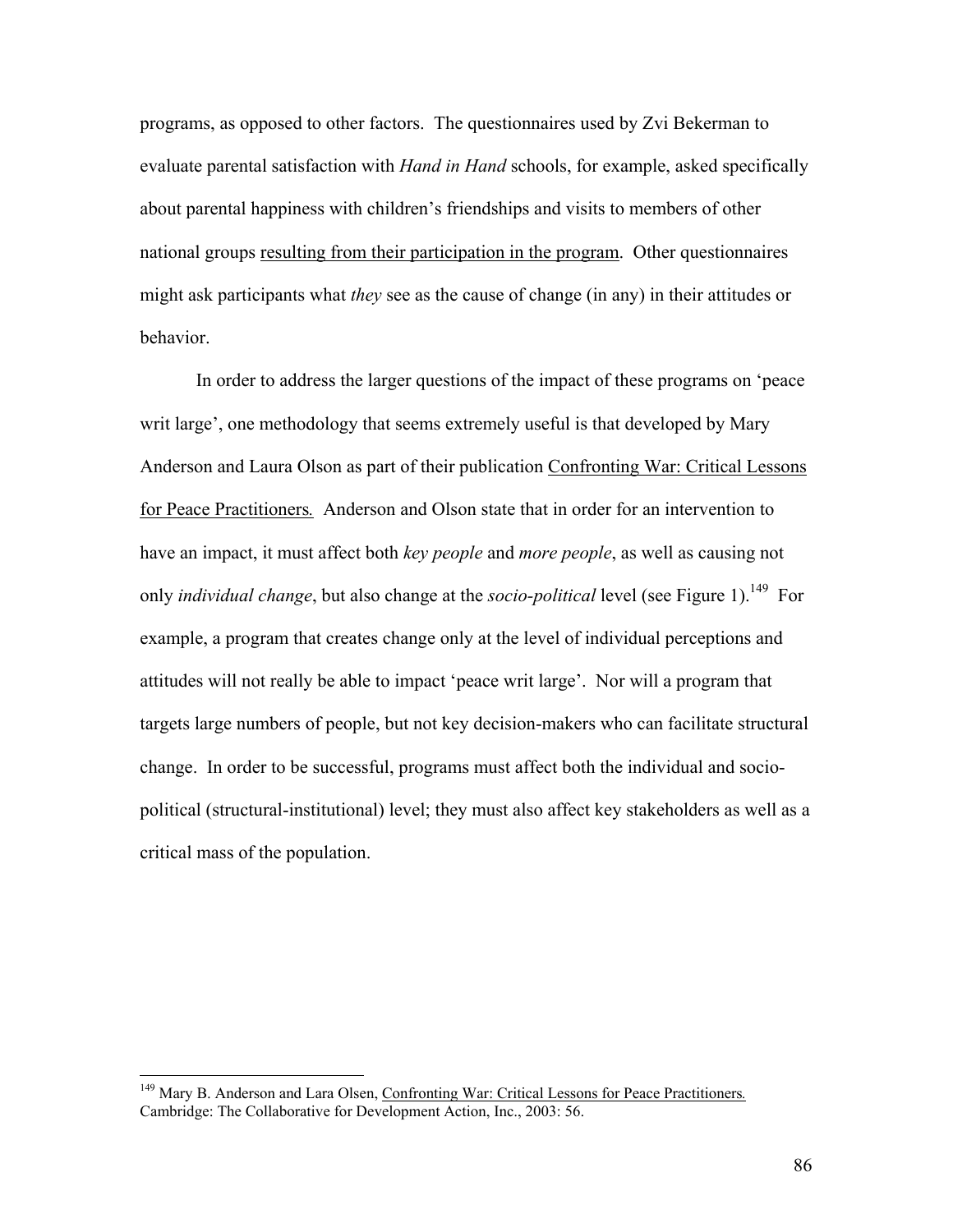

# **FIGURE 1: Approaches to and Levels of Peace-Building150**

 In order to evaluate their ability to affect 'peace writ large', peace education programs such as those implemented by IPCRI, the *Adam Institute,* and *Hand in Hand*  can use the matrix depicted in Figure 1 as a basis for assessment. This will not create an understanding of *what* the impact of their programs are, but instead will demonstrate to the organizations whether the programs are designed in such a way that they affect all levels necessary and therefore will assess *whether* impact can occur. Questions that can be asked include:

 $\triangleright$  Are these programs having an impact on any individuals other than the children and adolescents participating? (For example, teachers, community members, families of those children involved)

 $\overline{a}$ 

<sup>&</sup>lt;sup>150</sup> The bold arrows in this figure indicate the importance of creating programming that moves from the *individual/personal level* to the *socio-political level*, and from *more people* to *key people*. The dotted arrows indicate that a reciprocal move from the *socio-political level* to the *individual level* is sometimes, but not always, necessary.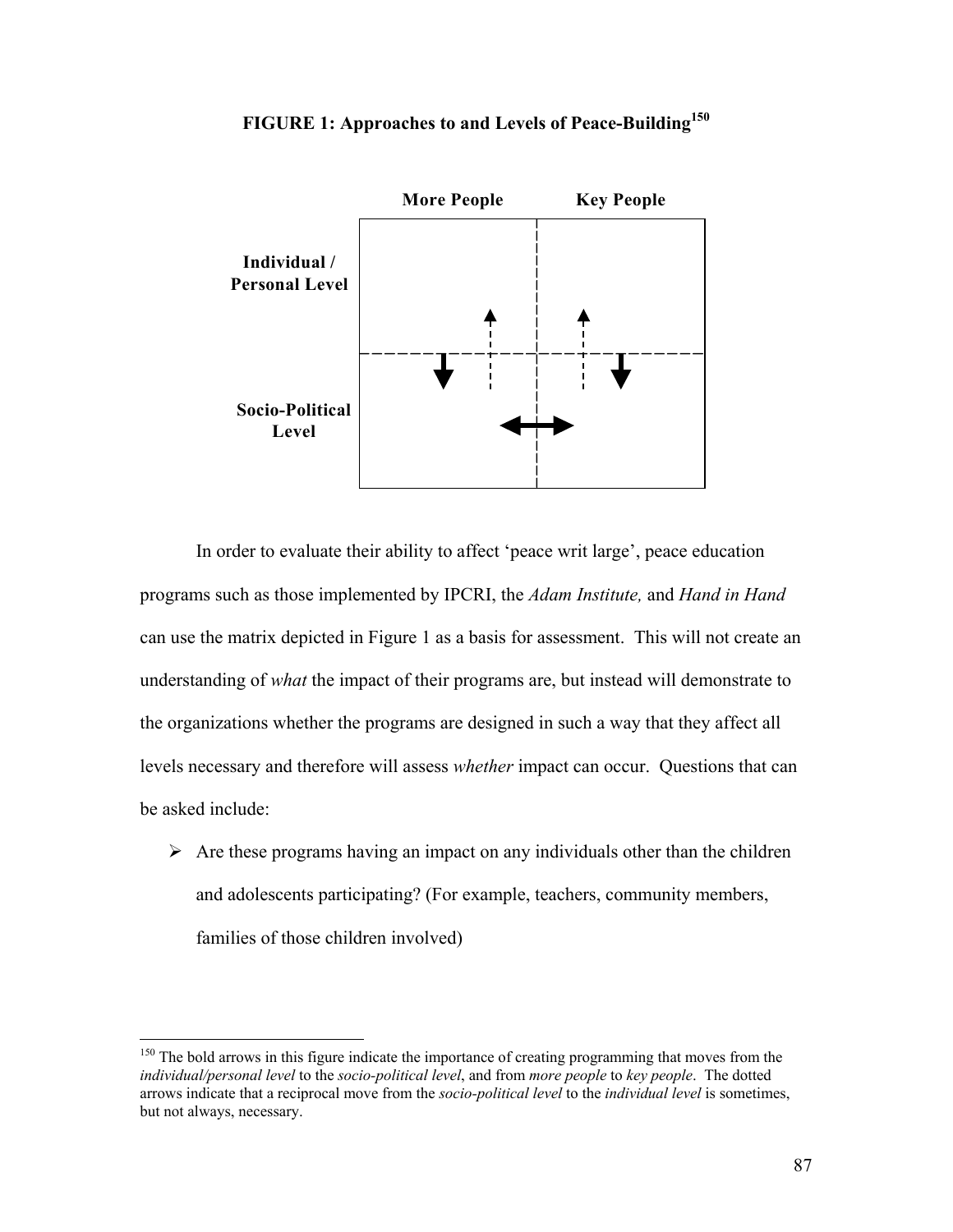- $\triangleright$  Through these programs, are any structural changes occurring in communities or at a regional or national level? (For example, in curriculum implemented through the Ministry of Education, or in the schools children in a particular community attend)
- $\triangleright$  Do these programs target decision-makers who might be able to have a 'multiplier' effect on the program's impact? (In this case, since the programs are youth-oriented, they may not target national or even community-level leaders. However, it is possible to examine whether they target leaders within the school and/or students who are active and well-respected within their own communities, who are likely to hold leadership roles later in life).

Mary Anderson lists other criteria of effectiveness for peace-building programs, some of which are applicable to the peace education programs examined. According to Anderson, a program is effective  $if^{151}$ :

- $\triangleright$  It causes participants to take up initiatives for peace work on their own
- $\triangleright$  It contributes to reform/building of institutions that address grievances underlying conflict
- $\triangleright$  It enables people to resist violence or manipulation to violence
- $\triangleright$  It increases security of people and/or perceptions of security

1

Once peace education programs have been evaluated for their ability to affect change, these criteria can be used as a means of establishing whether they are successful in this endeavor. In the case of these programs, the criterion most applicable is the indicator mentioned earlier of participants taking up initiatives/becoming activists for peace in

Mary Anderson, Experiences with Impact Assessment: Can We Know What Good We Do? Berghof Research Center for Constructive Conflict Management. Accessed February 28, 2005. Available at: http://www.berghof-handbook.net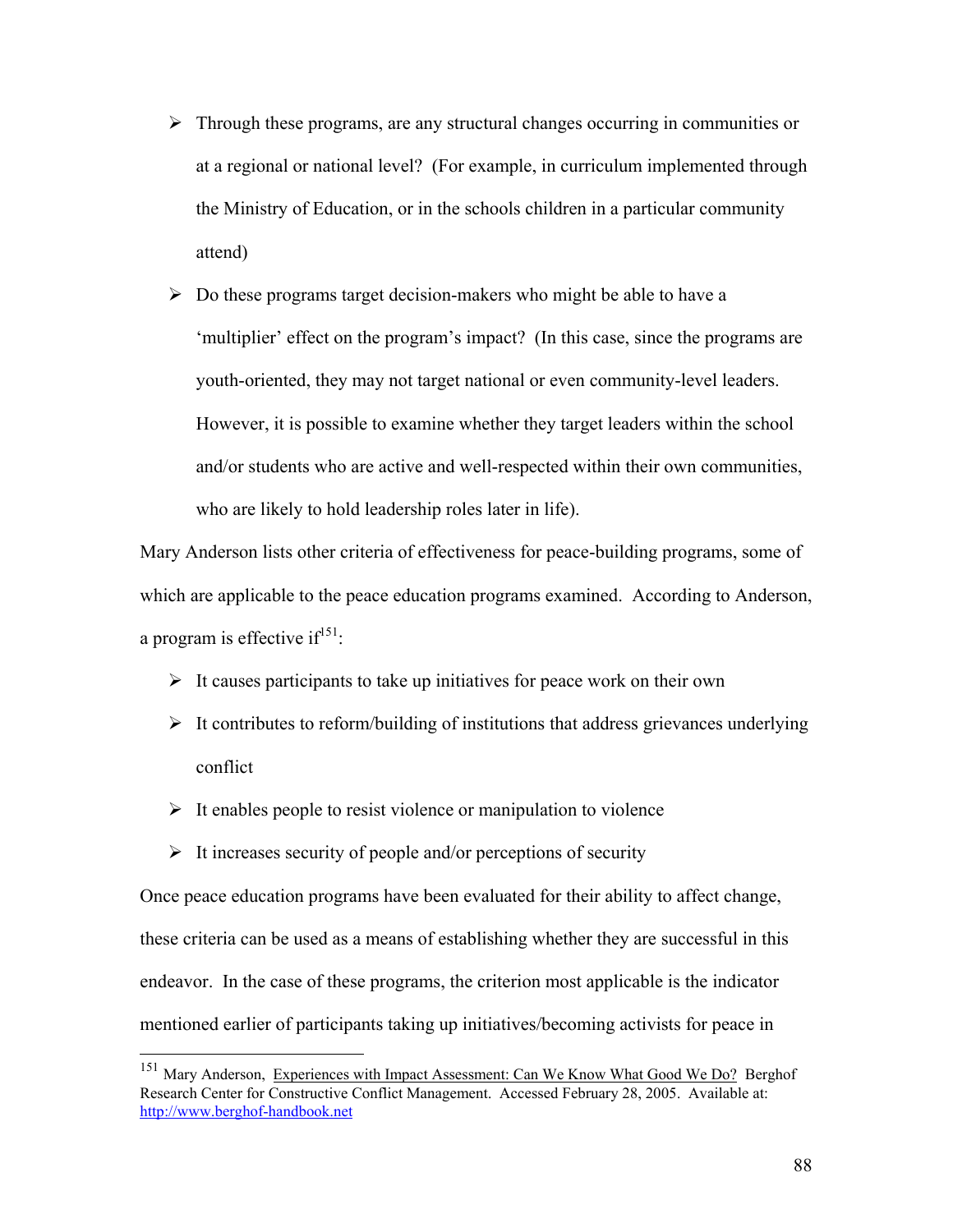Israel/Palestine. This is also most easily demonstrated in the short-term. However, it is possible that participant's perceptions of security and/or ability to resist violence personally may also be affected by the IPCRI, *Hand in Hand*, or *Adam Institute* programs. Thus, evaluations should focus on establishing whether this has occurred. Assessment can occur through either follow-up interviews or surveys distributed in the months and years following participation. Furthermore, this type of evaluation does not require a control group, as the focus is on what the program as a whole has accomplished in the creation of 'peace writ large', rather than on changes which have occurred in individual participants.

 An evaluation model similar to that developed by Anderson and Olson is that used by the international NGO Search for Common Ground in its recent evaluation of the *Nashe Maalo* television program in Macedonia.<sup>152</sup> This television show, in which a series of characters from different ethnic backgrounds must manage their daily lives as residents in the same apartment building, was developed by Search for Common Ground with the intention of creating more positive attitudes among children towards members of different ethnic groups. Thus, the program's objectives in many ways mirror those of the peace education programs examined, particularly those of *Hand in Hand* and IPCRI.

 Using a representative survey sample and a series of 16 focus group discussions, the *Nashe Maalo* evaluation attempted to assess changes in attitudes, knowledge, and behavior of children watching the television program, as well as mapping links between project outcomes and changes in social relations in Macedonia. According to the evaluation, this was done "by defining the extent to which new social models have been

 $\overline{a}$ 

<sup>&</sup>lt;sup>152</sup> Emery Brusset and Ralf Otto (lead writers), Evaluation of Nashe Maalo: Design, Implementation, and Outcomes – Social Transformation through the Media (unpublished document). Search for Common Ground, December 2004.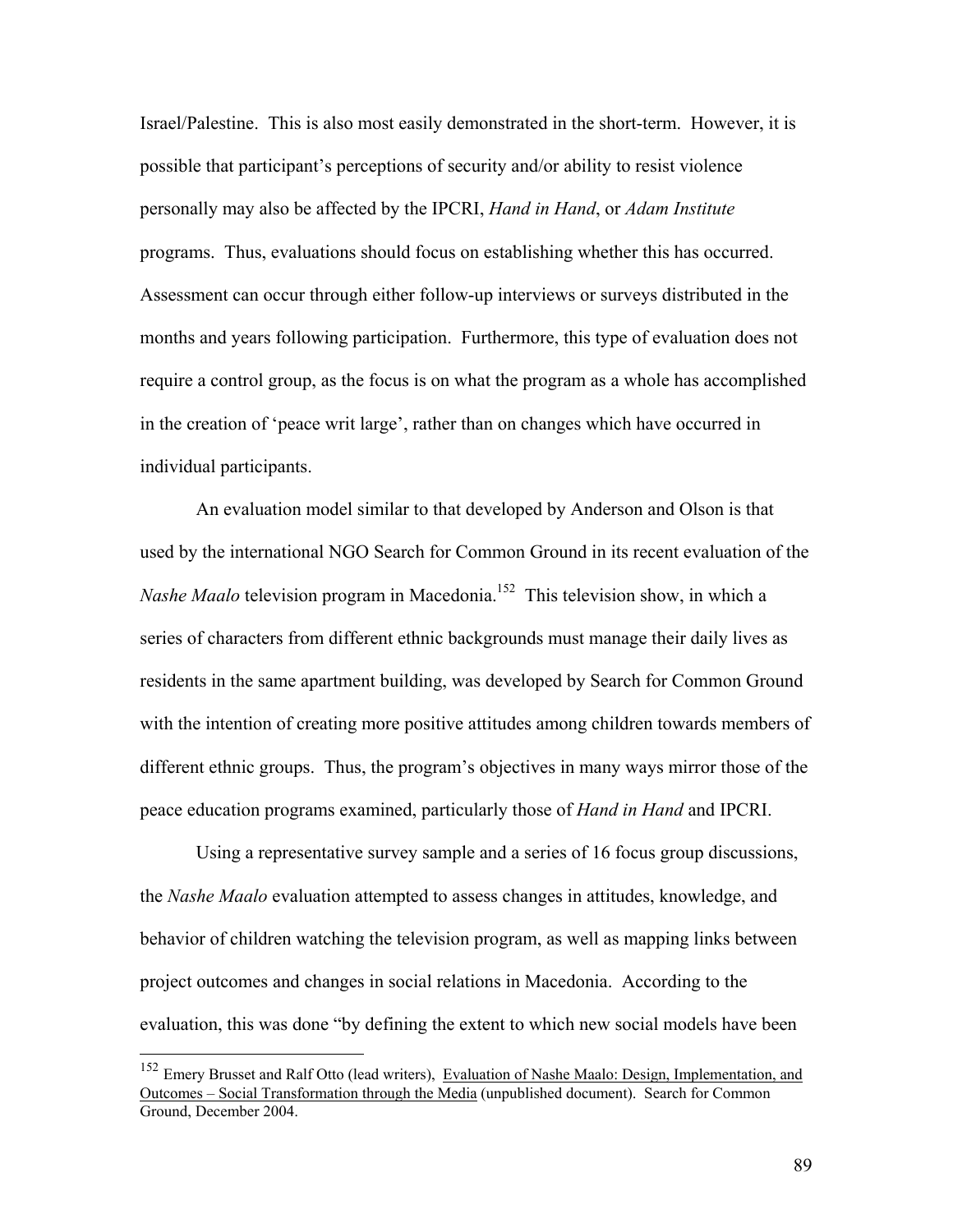assimilated; the extent to which new forms of interaction have taken place; and the extent to which opportunities have been created for better relations, should the conflict escalate once more."153 In particular, the second component of the evaluation was based on a set of priority areas which (through a conflict assessment) were viewed as areas the television program might be able to influence.<sup>154</sup>

 In order to assess the broader impact of the *Nashe Maalo* television series (a process described in the evaluation as "Mapping the Conflict"), four evaluative questions were utilized<sup>155</sup>

- $\triangleright$  Strength: How influential is this program in society compared to other actors? Which trends does it influence?
- $\triangleright$  Short-term impact: Has this program created new social models which are reproduced or emulated further in society?
- $\triangleright$  Medium-term impact: As a result of this program, have new modes of interaction occurred (e.g. discussion between groups that previously didn't talk to each other)? Do significant numbers of people see these as important new contacts?
- $\triangleright$  Long-term impact: capacity building. As a result of this program what institutions have been created or personnel trained, and what skills have been improved upon that will allow for mitigation of new upsurges of violence? How sustainable are the new capacities?

Through semi-structured interviews and research on the Macedonian context, the *Nashe Maalo* evaluation examined each of these four areas, thus providing an assessment of the program's ability to affect societal change, or in other words, impact 'peace writ large.'

<sup>&</sup>lt;sup>153</sup> SFCG evaluation, pp. 4-5.<br><sup>154</sup> Ibid., pp. 9.<br><sup>155</sup> Ibid., pp. 30.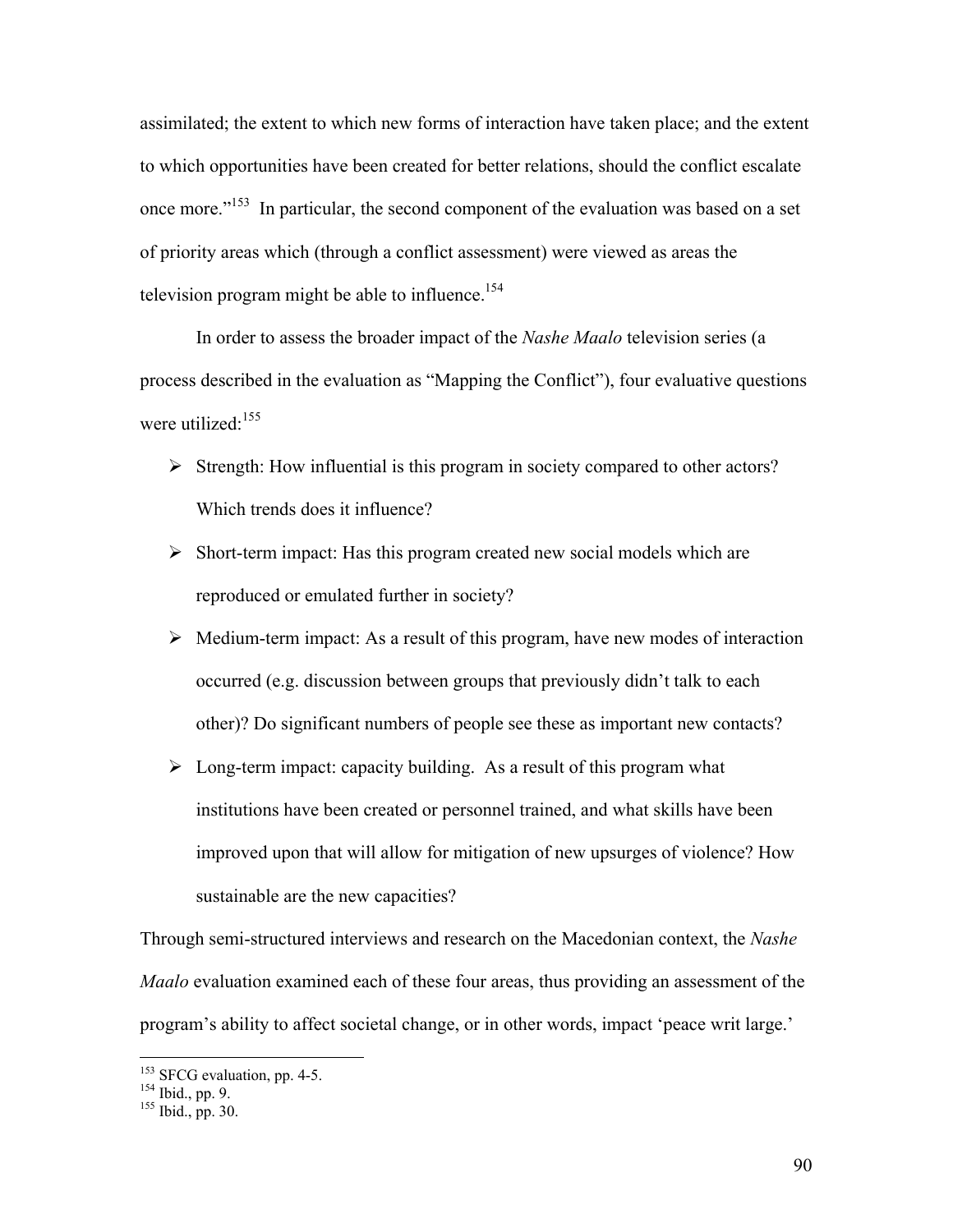For example, the evaluation demonstrated that *Nashe Maalo* was able to build capacity by supporting and training individuals working as producers, actors, and script-writers for the program: individuals who "continue to work on related issues,"<sup>156</sup> despite the end of this program. Likewise, IPCRI, *Hand in Hand*, and the *Adam Institute* can use these questions to evaluate in what areas and to what extent peace education programs have an impact on the society in which they take place.

#### **Other Issues to Consider**

 Although various methods and indicators have been presented for possible use by the three case study organizations, as well as other peace education programs, some outstanding issues remain.

 First, it is important to remember that no one program or organization can on its own create 'peace writ large' in a society or nation ravaged by conflict. For impact to truly occur, many organizations must work strategically together, sharing best practices and lessons learned, and each contributing in the areas where ability to create change is greatest. In terms of evaluation, this means that a critical area to assess is an organization's connection to other programs and organizations. Although the existence of these connections does not necessarily indicate success in creating impact, it mitigates the possibility of 're-inventing the wheel' and ensures that organizations are coordinating in an attempt to address gaps in existing programming.

 The need for connections reflects a larger issue, which is what kind of impacts organizations have in mind when designing programs. Some organizations, such as the *Adam Institute,* do not conduct impact evaluations on principle, instead focusing solely

 $\overline{a}$ 

 $156$  Ibid., pp. 63.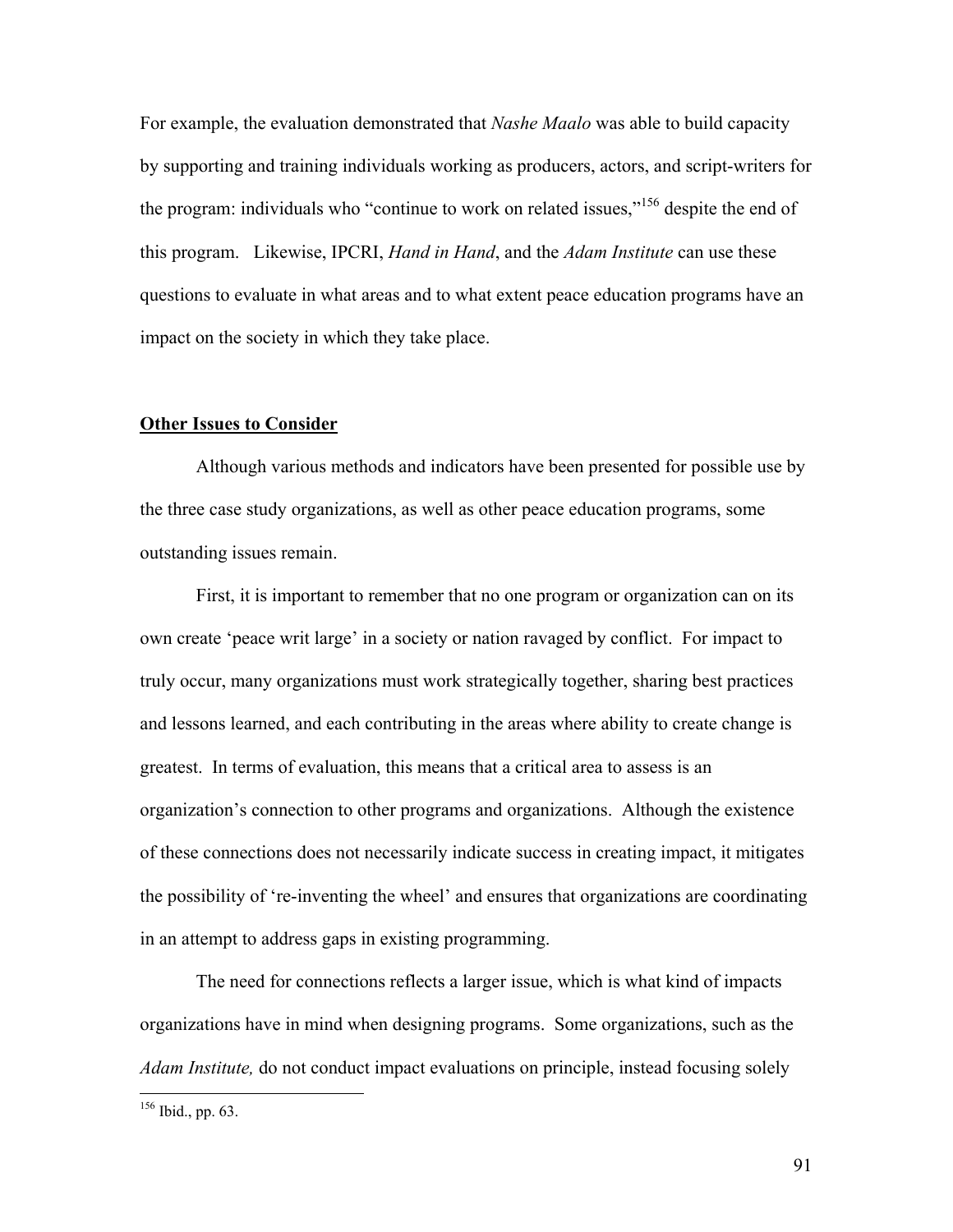on monitoring frameworks that feed back into program design. This may indicate that the organization cannot have a measurable impact on 'peace writ large', or that it feels this impact cannot be measured. Rather, the organization may anticipate remaining in the realm of micro-level change. It may also see itself creating micro-level change that *eventually* will have a broader impact, but that in the immediate future is not measurable and therefore not worth attempting to assess. A question that has not been addressed in the course of this research, but that is important to consider, is whether a decision not to evaluate impact is acceptable, particularly given the ever-increasing need for accountability and demonstration of impact among non-profit organizations overall.

 Finally, it is necessary to articulate some of the big picture questions remaining as a result of this study. Although the frameworks discussed above provide a method through which peace-building interventions can be integrated strategically into local and national contexts so that they have the *potential* to affect 'peace writ large,' universal indicators for examining *whether* they are able to are at a much lower level of development. Thus, this is one of the big questions still facing the field: particularly, how is it possible – or is it possible – to create indicators of change that span the spectrum of global conflicts? Are there universal indicators, or are indicators completely contextspecific?

Other questions remaining include the following:

 $\triangleright$  How can broad-level change (or even change at a smaller, individual, short-term level) be attributed to a particular intervention?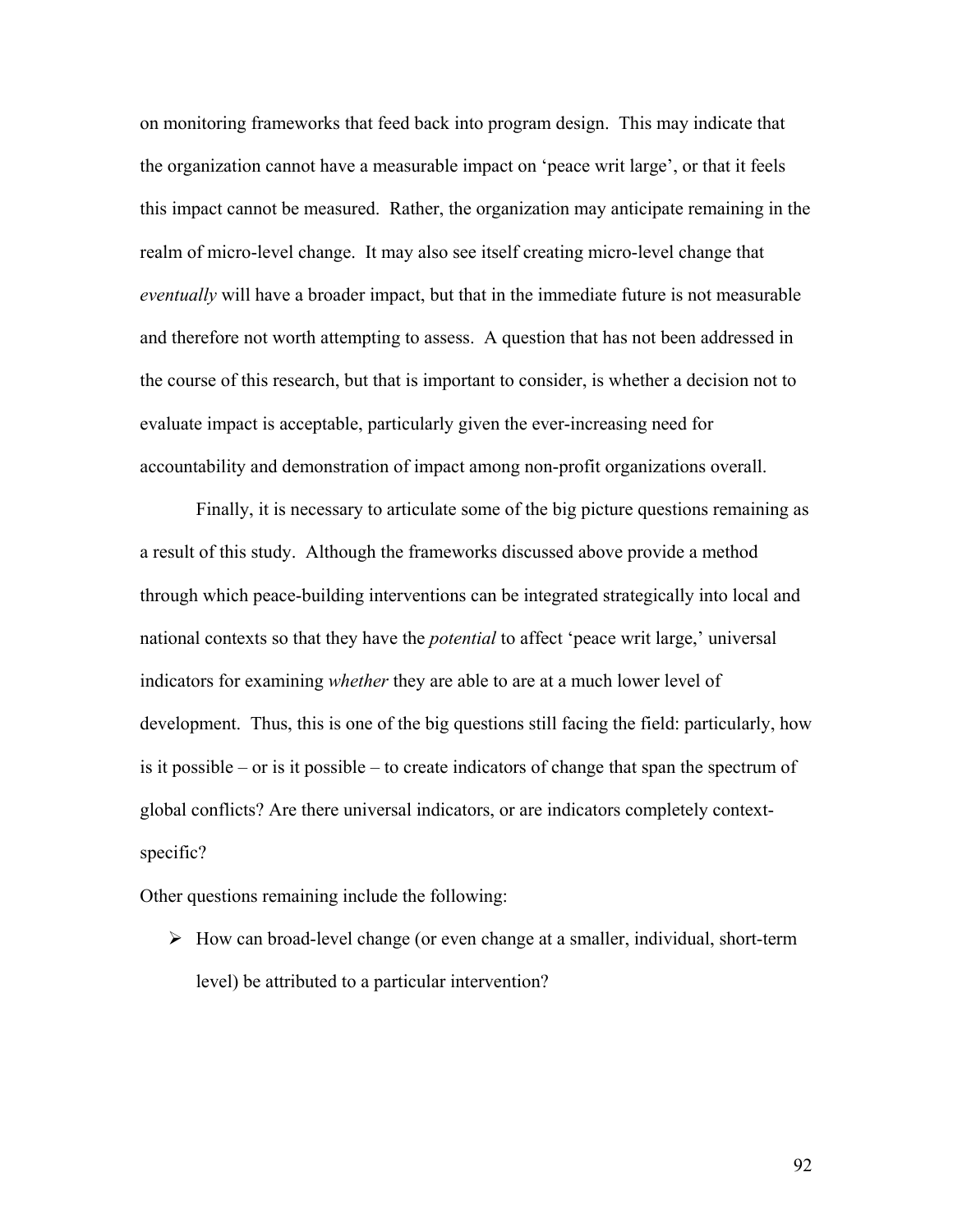- $\triangleright$  Where can we find with the financial and logistical resources for conducting longterm longitudinal studies that are able to track change in program participants, regardless of attribution abilities?
- $\triangleright$  How do individual changes expand to affect groups or structures in society in ways that can have a positive effect on peace writ large?
- $\triangleright$  How is it possible to convince organizations of the necessity for thorough analysis of conflict dimensions and strategic project implementation within a larger framework?
- $\triangleright$  Is there a role for community-based participation methods in evaluation techniques? Specifically, are there already existing indicators of interventions' impact on 'peace writ large,' but ones that can only be articulated by members of the community in which projects take place? If this is the case, how is it possible to get communities involved in project/evaluation design in a way that measures these indicators?

These questions lay the groundwork for further research, raising some of the issues that must still be addressed in order to understand what is necessary to evaluate the impact of conflict resolution interventions – particularly, peace education programs – on 'peace writ large.'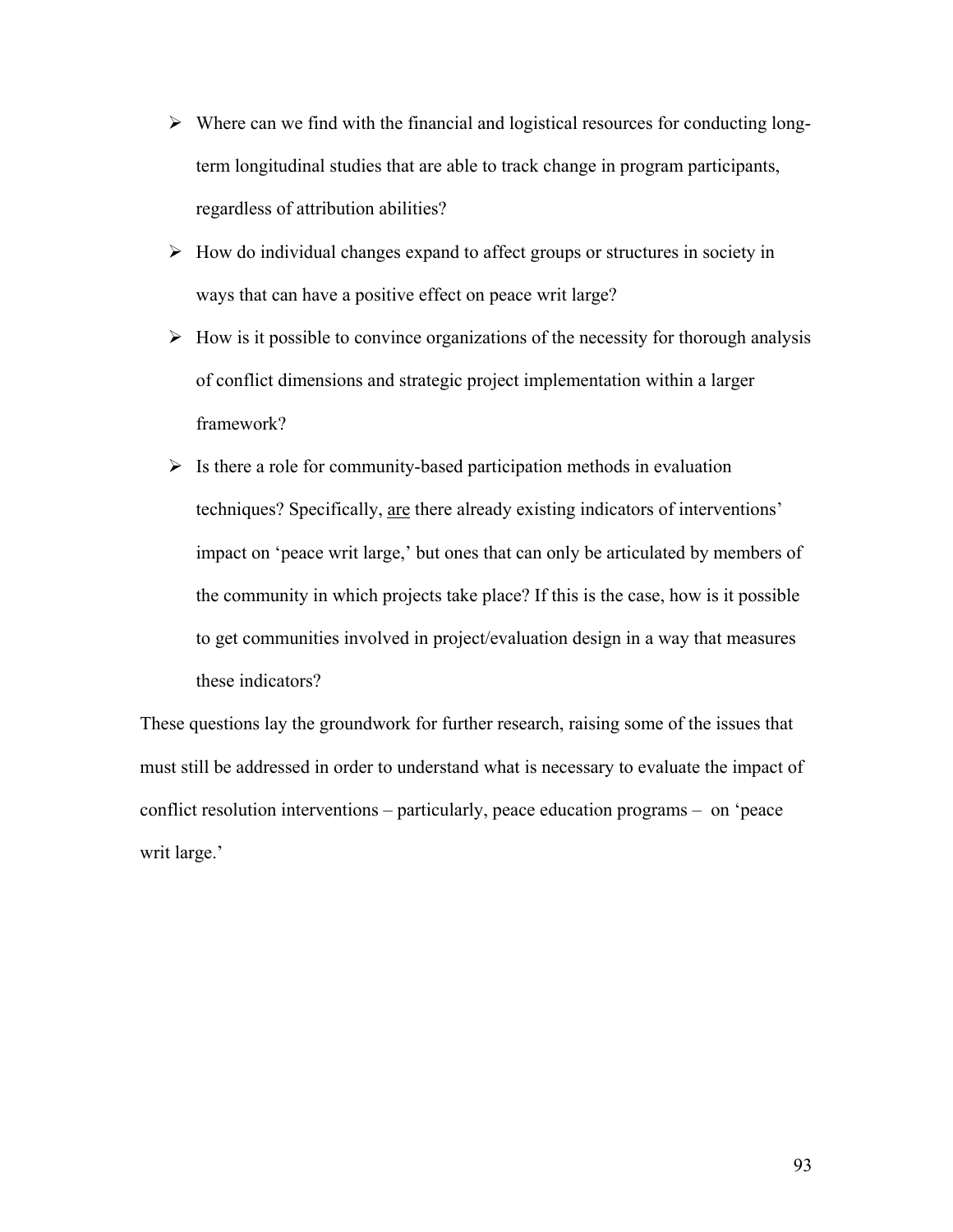## **CHAPTER VII**

# *CONCLUSIONS*

This thesis began with the wonderfully naïve and optimistic objective of understanding how organizations measure the impact of peace education programs on peace writ large, and with the aim of creating a model that could be used to do so. Several months and tens of pages later, I have been disappointed to find that not only is impact evaluation missing from peace education, but that evaluation overall is often lacking as a component of peace-building programs.

 Although my research has not born out the existence of evaluation in the peace education programs examined, I have come away with a stronger belief than before that evaluations are integral to effective programming, and that the benefits of conducting well-designed evaluations greatly outweigh their costs. Granted, 'costs' from a financial point of view are what often limit or prevent evaluations from occurring. But from a larger point of view, the ability to understand and share lessons learned from intervention are a contribution to peace-building and development organizations working in the region – a great contribution. Failures need to be shared as much as do successes, so that organizations know what *not* to do in the future.

 It is interesting to note that since I began this research, IPCRI has shifted the focus of its programming away from implementation of peace education activities towards the creation of a resource center for curriculum development and research.<sup>157</sup> In doing so, it has acknowledged that prior programming did not meet the organization's goals and aspirations. This acknowledgment, while disappointing in its own right, also

<u>.</u>

<sup>&</sup>lt;sup>157</sup> See www.ipcri.org. Accessed April 3, 2005.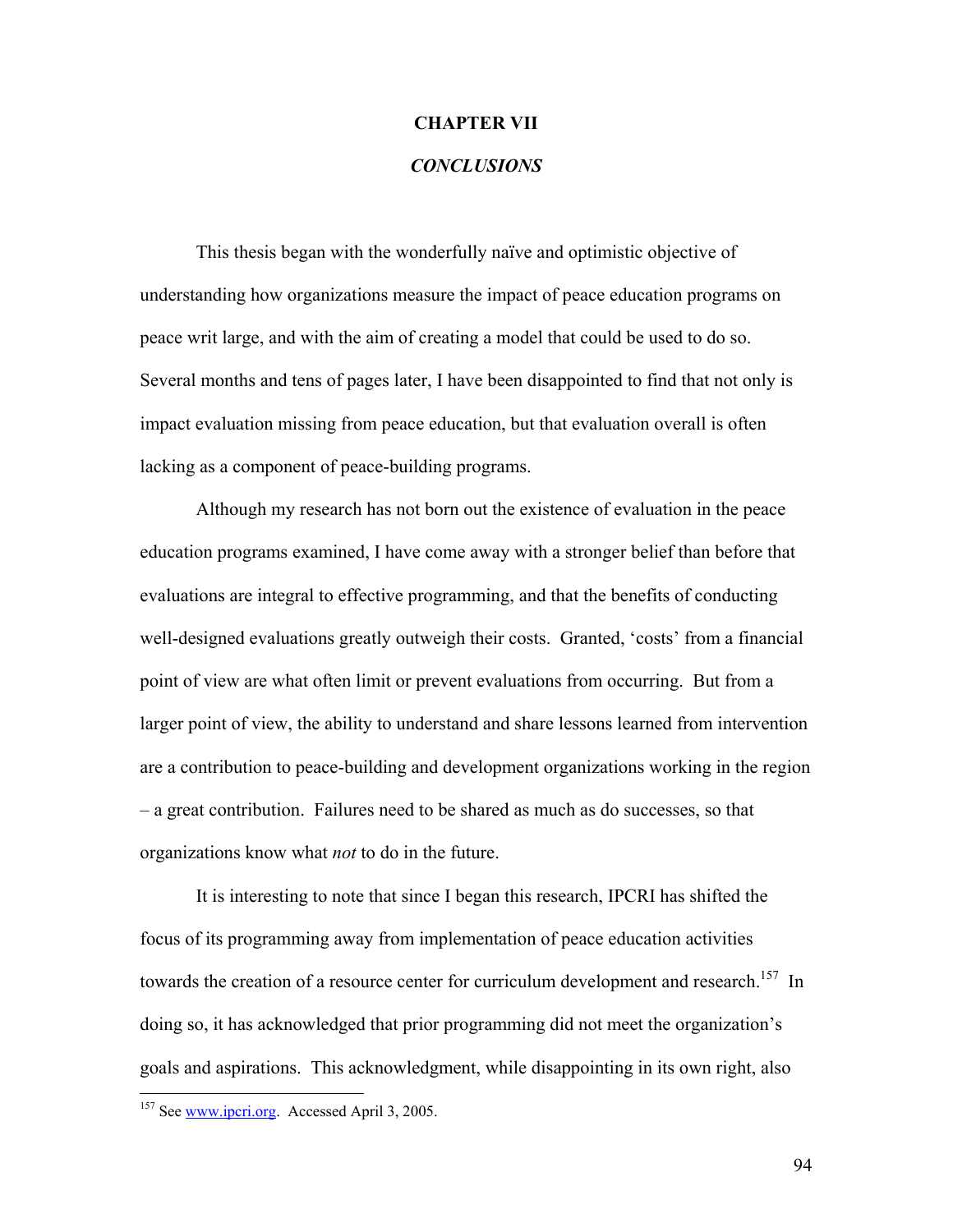creates optimism: it demonstrates IPCRI's commitment to organizational learning and the Center's ability to learn from its mistakes. Moreover, it raises the hope that, having failed in its attempt to impact 'peace writ large' through one method, IPCRI will monitor and evaluate this new program in order to assess how well it meets the organization's goals.

\*\*\*

Given what I've learned through my research, it seems quite possible that at this stage, evaluating programs' impact on 'peace writ large' may not be feasible. For now, perhaps it is enough that organizations assess their work in a way ensuring that programs fit into a larger strategy for *enabling* 'peace writ large,' so that when administrations, governments, or contexts change, programs will not have been for naught. This still entails significantly more evaluation than what generally occurs, particularly evaluation of the three programs examined in detail here. It requires detailed, thorough assessments of the conflict dynamic and a complete understanding of how, theoretically, a program seeks to affect change. It also requires post-evaluations of how time-limited programs fit into the framework laid out before implementation. By doing this, organizations will be able to begin to understand how they can have an impact, so that future programs build on the lessons learned – and so that, eventually, 'peace writ large' might be achieved.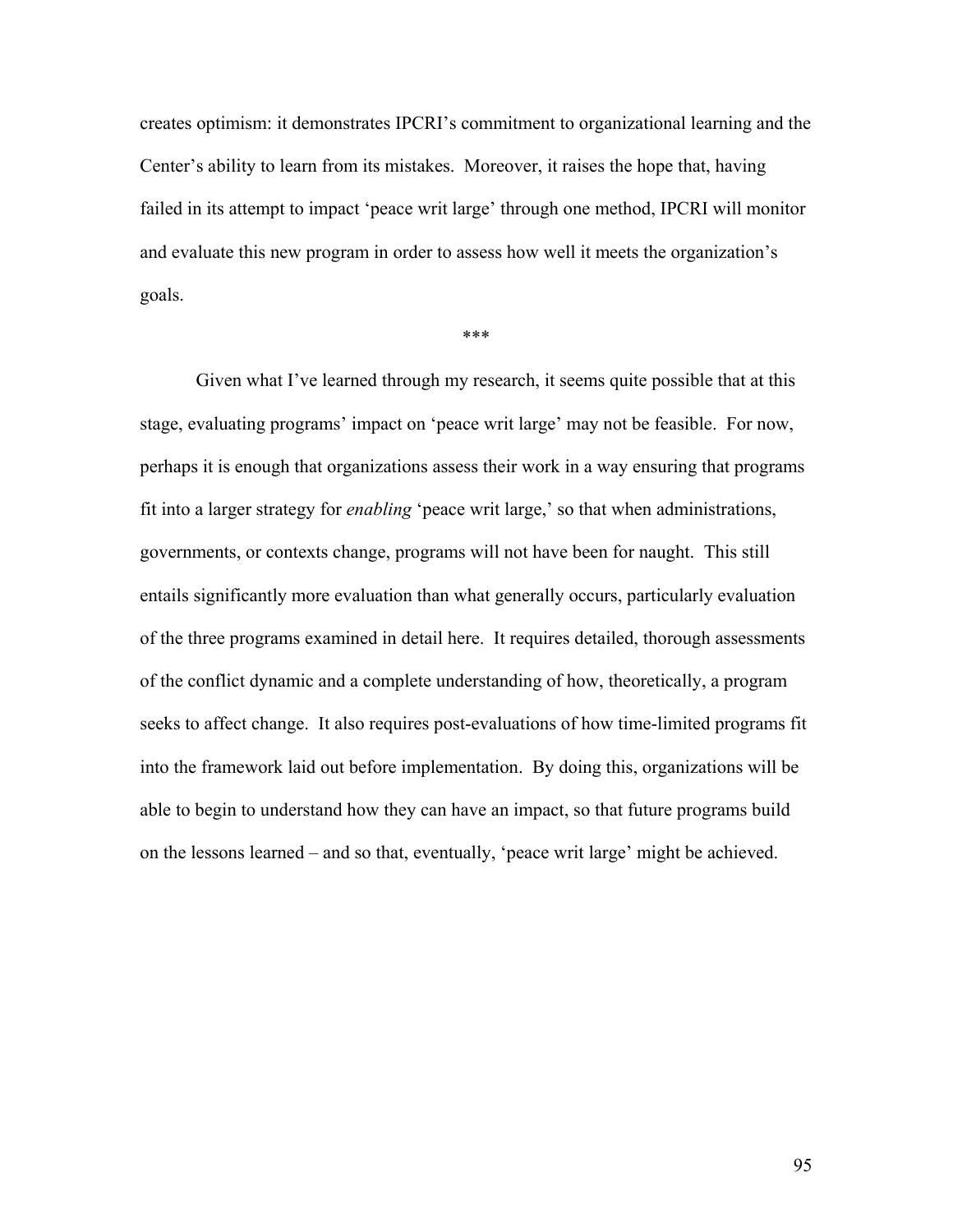# **APPENDIX I:**

# *USEFUL EVALUATION RESOURCES*

# *On evaluation generally*:

McNamara, Carter. "Basic Guide to Program Evaluation." Available at: http://www.mapnp.org/library/evaluatn/fnl\_eval.htm

McNamara, Carter. "Basic Guide to Outcomes-Based Evaluation." Available at: http://www.mapnp.org/library/evaluatn/outcomes.htm

Posavac, Emil J. and Raymond G. Carey. Program Evaluation: Methods and Case Studies. New Jersey: Prentice Hall, 2003.

Weiss, Carol. Evaluation: Second Edition. Upper Saddle River: Prentice Hall, 1998.

World Bank evaluation site. Available at: http://www.worldbank.org/poverty/impact/overview/whatisie.htm http://www.worldbank.org/poverty/impact/methods/designs.htm

## *On evaluation of conflict resolution interventions*:

Austin, Alex, Martina Fischer, and Oliver Wils, Eds. Peace and Conflict Impact Assessment: Critical Views on Theory and Practice. Berghof Handbook Dialogue Series, Berghof Research Centre for Constructive Conflict Management. Accessed February 28, 2005. Available at http://www.berghof-handbook.net

Church, Cheyanne and Julie Shouldice. "The Evaluation of Conflict Resolution Interventions: Part II: Emerging Practice & Theory." Londonderry: INCORE International Conflict Research, March 2003.

Dahlberg, Linda L., Susan B. Toal, and Christopher B. Behrens, Eds. Measuring Violence-Related Attitudes, Beliefs, and Behaviors Among Youth: A Compendium of Assessment Tools. Atlanta: Division of Violence Prevention, National Center for Injury Prevention and Control, Center for Disease Control, 1998.

Harris, Ian. "Evaluating Peace Education." In *Journal for the Study of Peace and Conflict* (2004): 18-32.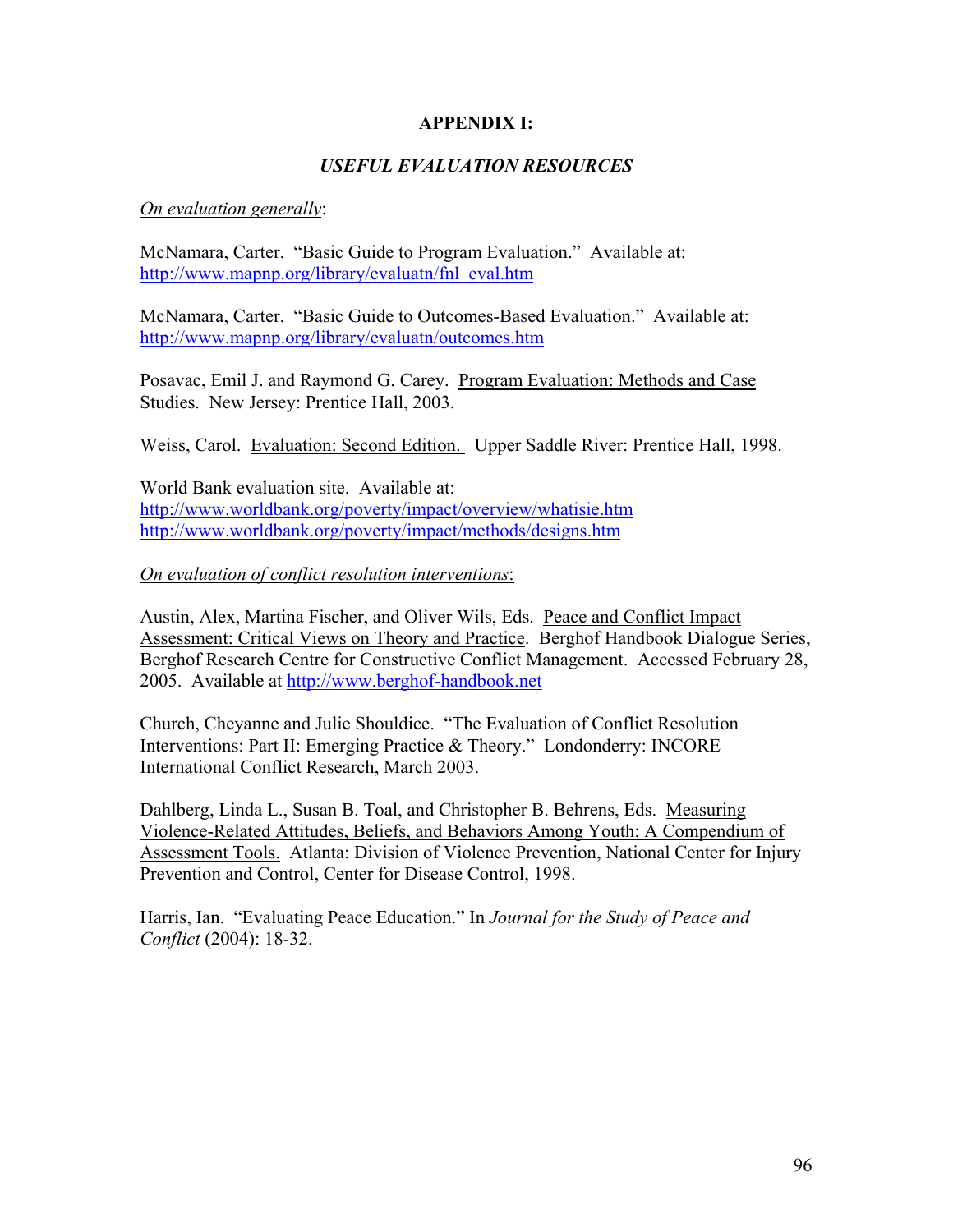# **REFERENCES**

Aber, J. Lawrence, Joshua L. Brown and Stephanie M. Jones. "Developmental Trajectories Toward Violence in Middle Childhood: Course, Demographic Differences, and Response to School-Based Intervention." In *Developmental Psychology*, vol. 39, no. 2 (2003): 324-348.

Abu-Nimer, M. "Education for Coexistence in Israel." *In* Abu-Nimer, M. Ed. Reconciliation, Justice and Coexistence: Theory and Practice. Lanham, MD: Lexington Books (2001): 235-254.

"Adam Institute for Democracy and Peace." Accessed January 11, 2005. Available at: http://www.adaminstitute.org.il/english/

*Adam Institute for Democracy and Peace*. "Purim Party" (Hebrew). Unpublished document.

*Adam Institute for Democracy and Peace*. "Purim Party – Answer Key" (Hebrew). Unpublished document.

*Adam Institute for Democracy and Peace.* "Purim Party – Exercise in Democracy" (Hebrew). Unpublished document.

Allport, Gordon W. The Nature of Prejudice. New York: Doubleday Anchor Books, 1958.

Anderson, Mary. Experiences with Impact Assessment: Can We Know What Good We Do? Berghof Research Center for Constructive Conflict Management. Accessed February 28, 2005. Available at: http://www.berghof-handbook.net

Anderson, Mary B. and Lara Olsen. Confronting War: Critical Lessons for Peace Practitioners*.* Cambridge: The Collaborative for Development Action, Inc., 2003.

Austin, Alex, Martina Fischer, and Oliver Wils, Eds. Peace and Conflict Impact Assessment: Critical Views on Theory and Practice. Berghof Handbook Dialogue Series, Berghof Research Centre for Constructive Conflict Management. Accessed February 28, 2005. Available at http://www.berghof-handbook.net

Azar, E. E. The Management of Protracted Social Conflict. Hampshire, UK: Dartmouth, 1990.

Azar, E. E. "Protracted International Conflicts: Ten Propositions." In J. Burton and F. Dukes, Eds., Conflict: Readings in Management and Resolution. New York: St. Martin's Press, 1990 (145-155).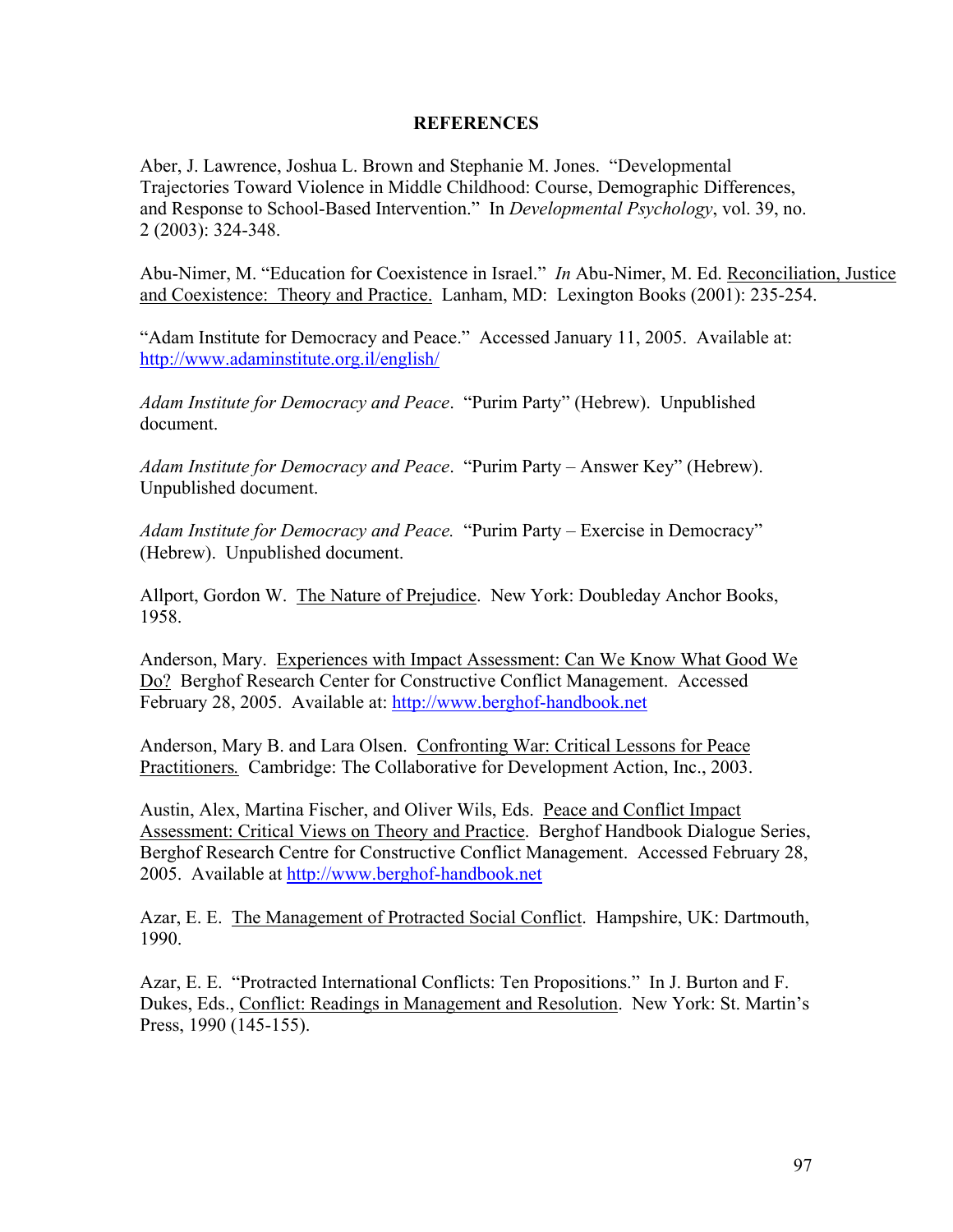Azar, Edward E., Paul Jureidini and Ronald McLaurin. "Protracted Social Conflict: Theory and Practice in the Middle East." In *Journal of Palestine Studies*, vol. 8, no. 1 (1978): 41-60.

Ayoob, M. "State making, state breaking and state failure." In C.A. Crocker, F.O. Hampson, & P. Aall, Eds., Managing Global Chaos. Washington, D.C.: United States Institute of Peace, 1996 (37-51).

Babbitt, Eileen F. "Evaluating Coexistence: Insights and Challenges." In Antonia Chayes and Martha Minow, Eds., Imagine Coexistence: Restoring Humanity After Violent Ethnic Conflict. Cambridge: Jossey-Bass, 2003 (102-127).

Bargal, David. "Education for Peace: Description, Conceptualization, and Evaluation of a Workshop for Palestinian and Jewish-Israeli Youth." Unpublished document. Jerusalem: Hebrew University Faculty of Social Sciences.

Bar-Tal, Daniel. "Psychological Dynamics of Intractable Conflicts." Accessed December 5, 2004. Available at: http://www.beyondintractability.org/m/psychological\_dynamics.jsp

Baskin, Gershon and Zakaria al Qaq. Creating a Culture of Peace. Jerusalem: Israel/Palestine Centre for Research and Information, 1999.

Bekerman, Z., & G. Horenczyk. (unpublished). Bilingual Education in Israel. Interim Report, October 2000. School of Education Hebrew University, Jerusalem.

Bekerman, Zvi and Gabriel Horenczyk. Bilingual Education in Israel. Final Report Submitted to the Ford Foundation and the Center for Bilingual Education in Israel, November 2001.

Bekerman, Zvi. "Never Free of Suspicion." In *Cultural Studies: New Methodologies*, vol. 3, no. 2 (2003): 136-147.

Bekerman, Zvi. "Potentials and Limitations of Multi-cultural Education in Conflict-Ridden Areas: Bilingual Palestinian-Jewish Schools in Israel." In *Teacher's College Record*, vol. 106, no. 3 (March 2004): 574-610.

Bekerman, Zvi and Nader Shhadi. "Palestinian-Jewish Bilingual Education in Israel: Its Influence on Cultural Identities and its Impact on Intergroup Conflict." In *Journal of Multilingual & Multicultural Development*, vol. 24, no. 6 (2003): 473-484.

Bekerman, Zvi. "Values Questionnaire" (Hebrew). Unpublished document.

Bekerman, Zvi. "Questionnaire No. 2" (Hebrew). Unpublished document.

Bekerman, Zvi. *Personal communication*. January 12, 2005.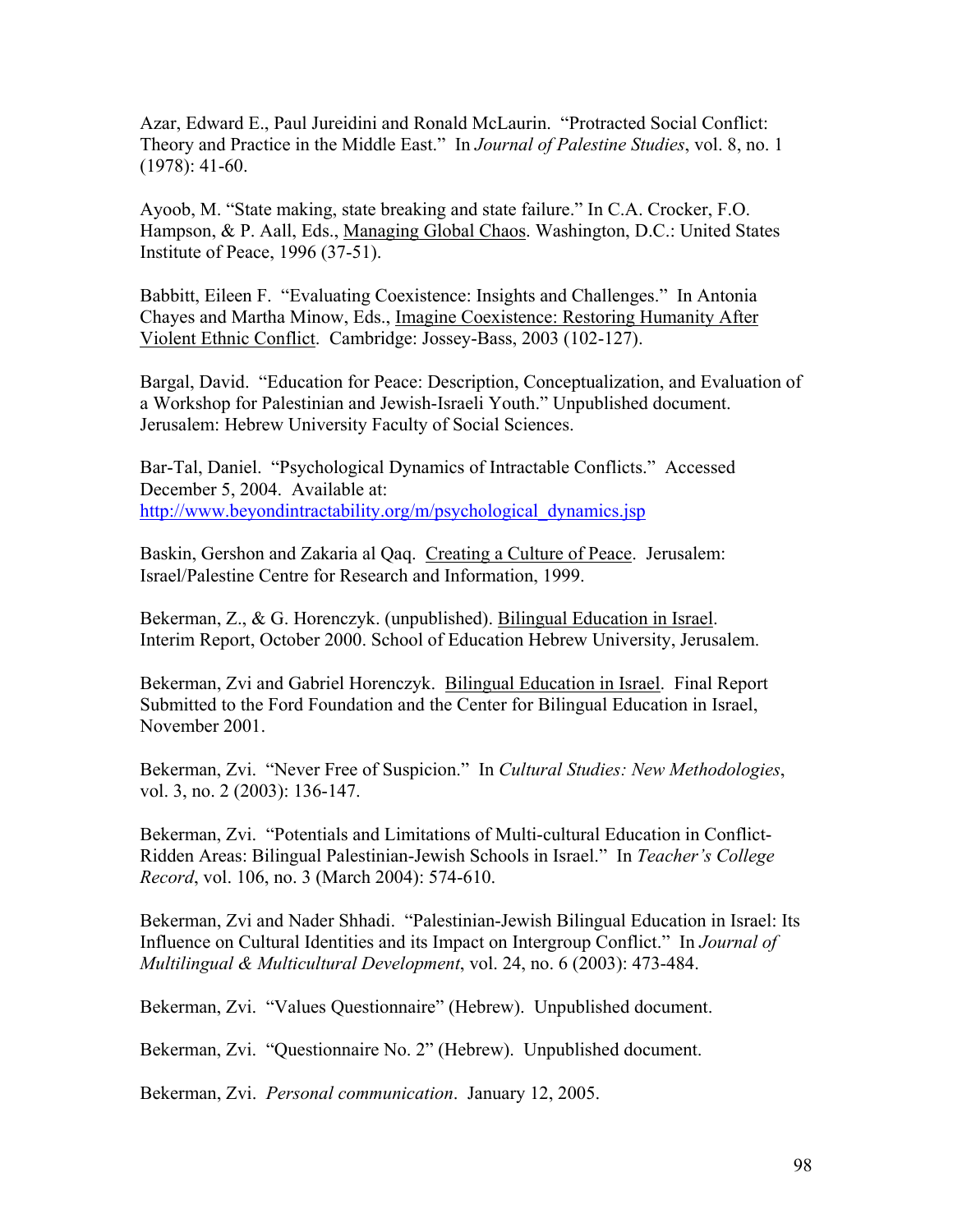Bissell, R. "The resource dimension." In C.A. Crocker, F.O. Hampson, & P. Aall, Eds., Managing Global Chaos. Washington, D.C.: United States Institute of Peace, 1996 (141- 153).

Biton, Yifat and Gavriel Salomon. ""Peace" in the Eyes of Israeli and Palestinian Youths as a Function of Collective Narratives and Participation in a Peace Education Program." University of Haifa: Center for Research on Peace Education, May 2004.

Biton, Yifat. "Questionnaire: Understanding the Concept of Peace" (Hebrew). Unpublished document.

Blalock, Hubert M. Power and Conflict: Toward a General Theory. Newbury Park: Sage Publications, 1989.

Bonisch, Alfred. "Elements of the Modern Concept of Peace." In *Journal of Peace Research*, vol. 18, no. 2 (1981): 165-173.

Boulding, Kenneth E. "Stable Peace Among Nations: A Learning Process", in Elise Boulding, Clovis Brigagao and Kevin Clements, Eds., Peace, Culture and Society: Transnational Research and Dialogue*.* Boulder, CO, San Francisco and Oxford: Westview Press, 1991 (108–14).

Brunk, Conrad G. "Shaping a Vision: The Nature of Peace Studies." In Fisk, Larry and John Schellenberg, Eds., Patterns of Conflict, Paths to Peace. Ontario: Broadview Press, 2000 (11-33).

Brusset, Emery and Ralf Otto (lead writers). Evaluation of Nashe Maalo: Design, Implementation, and Outcomes – Social Transformation through the Media (unpublished document). Search for Common Ground, December 2004.

Burgess, Heidi and Guy M. Burgess. "What are Intractable Conflicts?" Accessed April 3, 2005. Available at: http://www.beyondintractability.org/m/meaning\_intractability.jsp

Burton, J. Conflict: Resolution and Provention. New York: St. Martin's Press, 1990.

Bush, Kenneth D. A Measure of Peace: Peace and Conflict Impact Assessment (PCIA) Of Development Projects in Conflict Zones (Working Paper No. 1). International Development Research Center: The Peacebuilding and Reconstruction Program Initiative & The Evaluation Unit, 1998.

Bush, Kenneth D. and Diana Saltarelli., Eds. The Two Faces of Education in Ethnic Conflict. Florence: United Nations Children's Fund Innocenti Research Centre, 2000.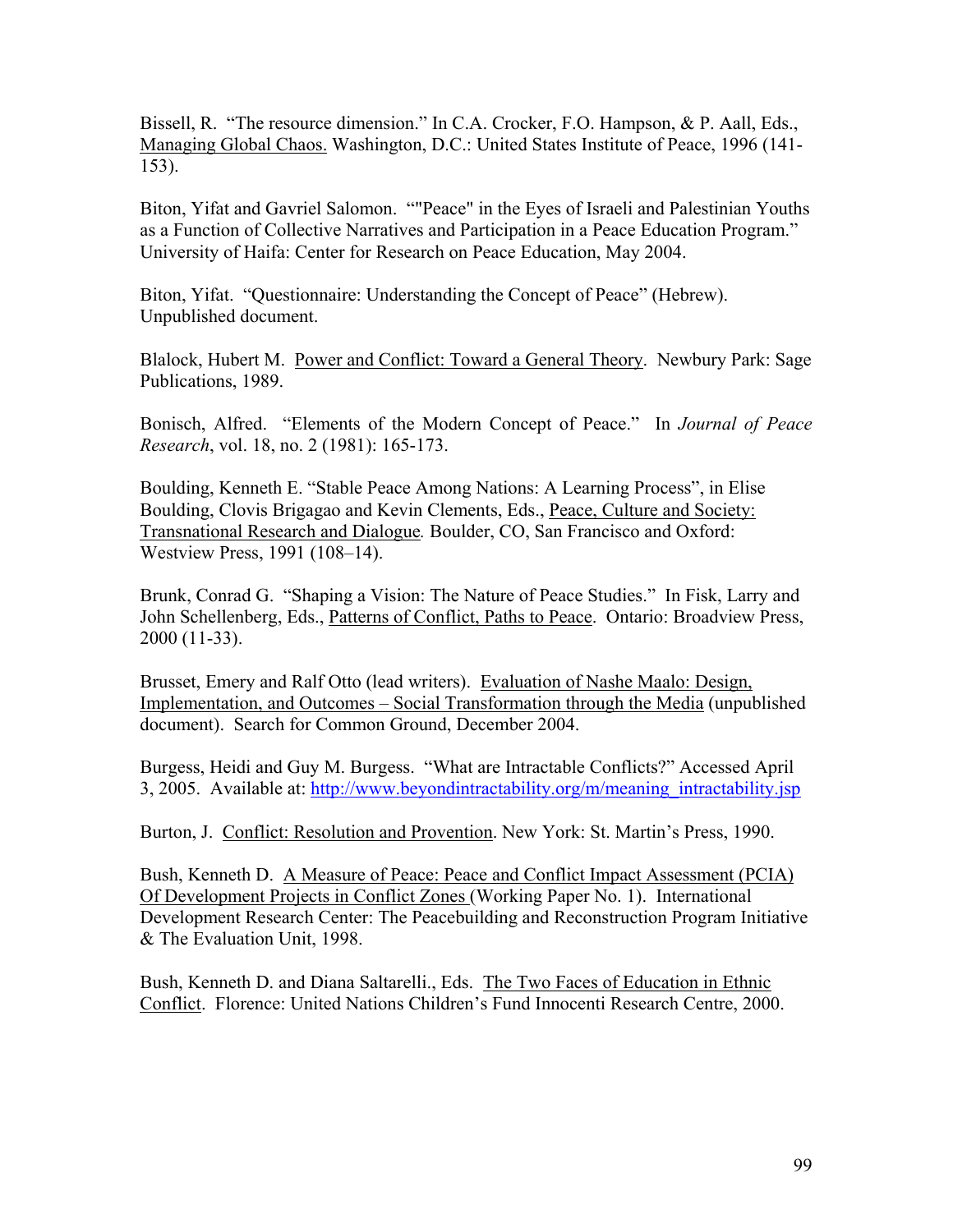Cain, Glen G. and Robinson G. Hollister. "The Methodology of Evaluating Social Action Programs." In Rossi, Peter H. and Walter Williams, Eds., Evaluating Social Programs: Theory, Practice, and Politics. New York and London: Seminar Press, 1972  $(109-137)$ .

Cairns, Ed and Miles Hewstone. "Northern Ireland: The Impact of Peacemaking in Northern Ireland on Intergroup Behavior." In Gavriel Salomon and Baruch Nevo, Eds., Peace Education: The Concept, Principles, and Practices Around the World. Mahwah: Lawrence Erlbaum Associates, Publishers, 2002 (217-228).

Carment, David. "The International Dimensions of Ethnic Conflict: Concepts, Indicators and Theory." In *Journal of Peace Research*, vol. 30, no. 2 (1993): 137-150.

Caro, Francis G. "Issues in the Evaluation of Social Programs." In *Review of Educational Research*, vol. 41, no. 2 (April 1971): 87-114.

Church, Cheyanne and Julie Shouldice. "The Evaluation of Conflict Resolution Interventions: Framing the State of Play." Londonderry: INCORE International Conflict Research, October 2002.

Church, Cheyanne and Julie Shouldice. "The Evaluation of Conflict Resolution Interventions: Part II: Emerging Practice & Theory." Londonderry: INCORE International Conflict Research, March 2003.

Coleman, Peter T. "Intractable Conflict." In M. Deutsch and P.T. Coleman, Eds., The Handbook of Conflict Resolution: Theory and Practice. San Francisco: Jossey-Bass, 2000 (428-450).

Conflict-Sensitive Approaches to Development, Humanitarian Assistance and Peacebuilding: Tools for Peace and Conflict Impact Assessment. International Alert, 2004. Accessed February 15, 2005. Available at: http://www.conflictsensitivity.org/resource\_pack.html Coser, Lewis. The Functions of Social Conflict. New York: The Free Press, 1956.

Davies, Lynn. Education and Conflict: Complexity and Chaos. London and New York: RoutledgeFalmer, 2004.

Dahlberg, Linda L., Susan B. Toal, and Christopher B. Behrens, Eds. Measuring Violence-Related Attitudes, Beliefs, and Behaviors Among Youth: A Compendium of Assessment Tools. Atlanta: Division of Violence Prevention, National Center for Injury Prevention and Control, Center for Disease Control, 1998.

DiFrancesca, James, Chris Soderquist and Rebecca Dale. "A Heuristic Model on the Role of Education in Complex Humanitarian Emergencies." Paper prepared for the *22nd Systems Dynamics Conference.* Keble College, Oxford: July 2004.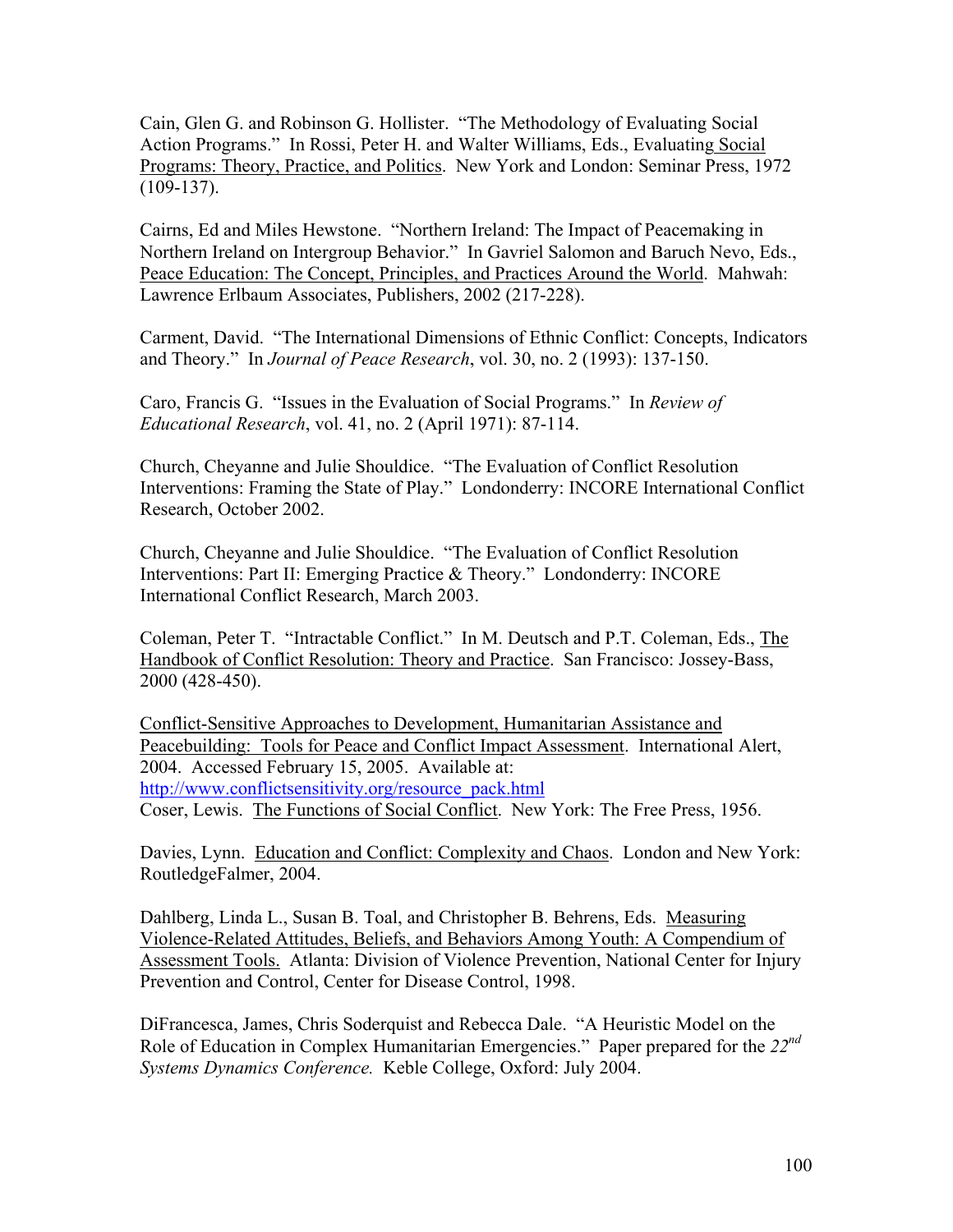Eriksen, Thomas Hylland. "Ethnic Identity, National Identity, and Intergroup Conflict." In R.D. Ashmore, L. Jussim, and D. Wilder, Eds., Social Identity, Intergroup Conflict, and Conflict Resolution*.* Oxford: Oxford University Press, 2001 (42-67).

Esman, Milton J. "Political and Psychological Factors in Ethnic Conflict." In Joseph V. Montville, Ed., Conflict and Peacemaking in Multiethnic Societies. New York: Macmillan, Inc., 1991 (53-64).

Feuerverger, G. Oasis of Dreams: Teaching and Learning Peace in a Jewish-Palestinian Village in Israel. New York: Routledge Falmer, 2001.

Fisher, Simon, Dekha Ibrahim Abdi, Jawed Ludin, Richard Smith, Steve Williams, and Sue Williams. Working With Conflict: Skills and Strategies for Action. London: Zed Books, 2000.

Fisk, Larry J. "Shaping Visionaries: Nurturing Peace Through Education." In Larry Fisk and John Schellenberg, Eds., Patterns of Conflict, Paths to Peace. Ontario: Broadview Press, 2000 (159-193).

Flannery, Daniel J., Alexander T. Vazsonyi, Albert K. Liau, Shenyang Guo, Kenneth E. Powell, Henry Atha, Wendy Vesterdal, and Dennis Embry. "Initial Behavior Outcomes for the PeaceBuilders Universal School-Based Violence Prevention Program." In *Developmental Psychology*, vol. 39, no. 2 (2003): 292-308.

Fry, Douglas P. and C. Brooks Fry. "Culture and Conflict-Resolution Models: Exploring Alternatives to Violence." In Fry, Douglas P. and Jaj Björkqvist, Eds., Cultural Variation in Conflict Resolution. Mahwah, NJ: Lawrence Erlbaum Associates, Publishers, 1997  $(9-23)$ .

Galtung, Johan. "Peace education: learning to hate war, love peace and to do something about it". In *International Review of Education*, vol. 29, no. 3 (1983): 281–7.

Galtung, Johan. "Violence, Peace, and Peace Research". In *Journal of Peace Research*, vol. 6, no. 1 (1969): 167–91.

Glazier, Jocelyn Anne. "Collaborating with the "Other": Arab and Jewish Teachers Teaching in Each Other's Company." In *Teacher's College Record*, vol. 106, no. 3 (March 2004): 611-633.

Gurr, T. R. "Minorities, nationalists, and ethnopolitical conflict." In C.A. Crocker, F.O. Hampson, & P. Aall, Eds., Managing Global Chaos. Washington, D.C.: United States Institute of Peace, 1996 (53-77).

Habicht, J.P., C.G. Victoria and J.P. Vaughan. "Evaluation designs for adequacy, plausibility and probability of public health programme performance and impact." In *International Journal of Epidemiology*, vol. 28 (1999): 10-18.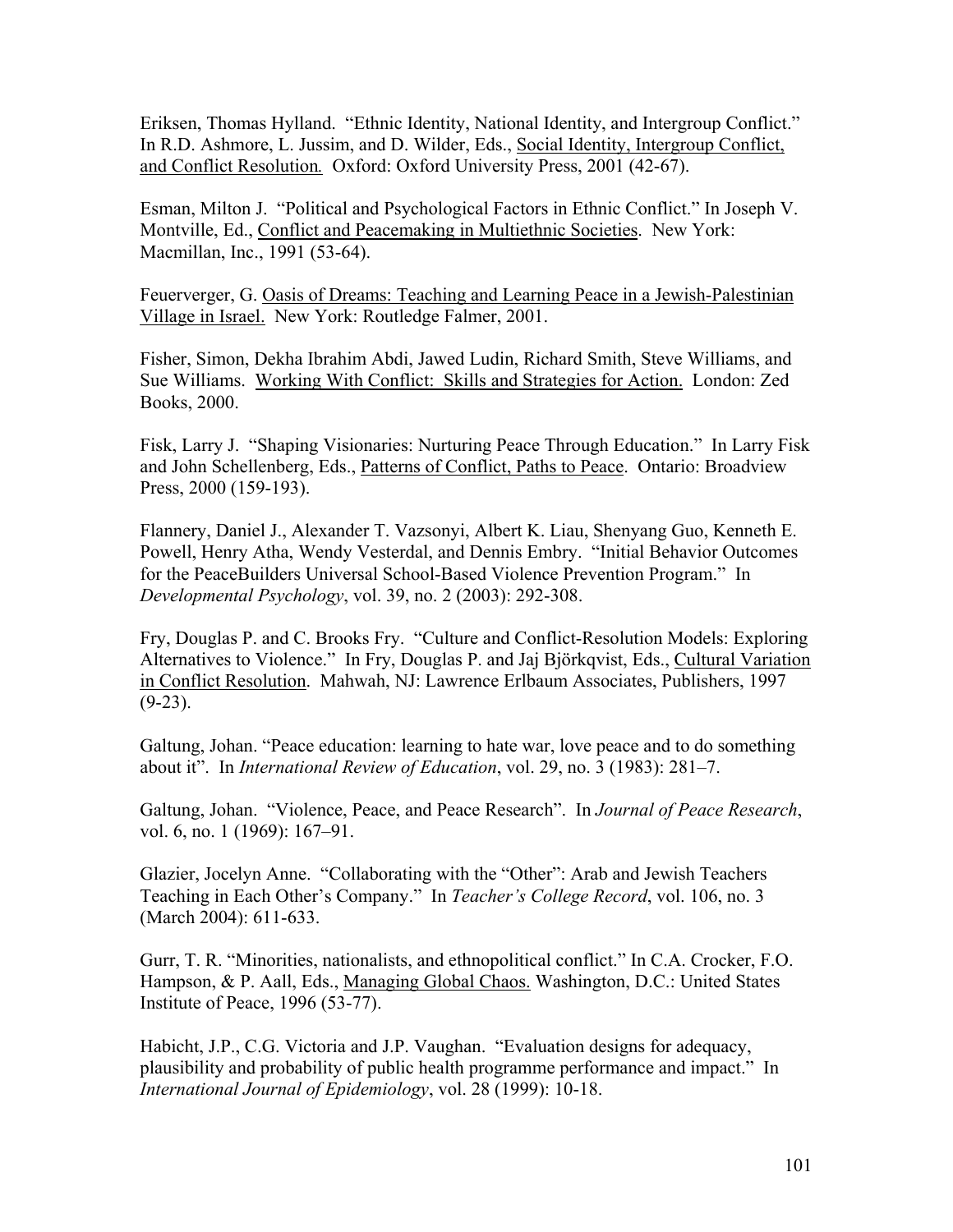Hamburg, David A. and Beatrix A. Hamburg. Learning to Live Together: Preventing Hatred and Violence in Child and Adolescent Development. Oxford: Oxford University Press, 2004.

"The Hand in Hand Mission." Accessed January 10, 2005. Available at: http://www.handinhand12.org/TheCente/TheCente.html

"The Hand in Hand Schools." Accessed January 10, 2005. Available at: http://www.handinhand12.org/TheSchoo/Schoos.html

Harkvoort, I. "Children's Conceptions of Peace and War: A Longitudinal Study." In *Peace and Conflict: Journal of Peace Psychology*, vol. 2 (1996): 1-15.

Harris, Ian. "Conceptual Underpinnings of Peace Education." In Gavriel Salomon and Baruch Nevo, Eds., Peace Education. New Jersey: Lawrence Erlbaum Associates (2002): 15-26.

Harris, Ian. "Evaluating Peace Education." In *Journal for the Study of Peace and Conflict* (2004): 18-32.

Harris, Ian. "The Promises and Pitfalls of Peace Education Evaluation." Unpublished document, 2004.

Heyneman, Stephen P. "The Transition from Party/State to Open Democracy: The Role of Education." In *International Journal of Educational Development,* Vol. 18, No. 1 (1998): 21-40.

Hicks, David. "Understanding the Field." In Education for Peace: Issues, Principles, and Practice in the Classroom. New York: Routledge (1988): 3-19.

Hoffman, Mark. "PCIA Methodology: Evolving Art Form or Practical Dead End?" In Austin, Alex, Martina Fischer, and Oliver Wils, Eds. Peace and Conflict Impact Assessment: Critical Views on Theory and Practice. Berghof Handbook Dialogue Series, Berghof Research Centre for Constructive Conflict Management: 11-36. Accessed February 28, 2005. Available at http://www.berghof-handbook.net

House, Ernest R. Professional Evaluation: Social Impact and Political Consequences. Newbury Park: SAGE Publications, 1993.

"Israel-Palestine Center for Research and Information." Accessed January 14, 2005. Available at: http://www.ipcri.org/index1.html

Johnson, Laurie and Sheelagh Murnaghan. The Impact of Integrated Education on Students' Tolerance of Diversity: An Ethnographic Study. Londonderry: INCORE, 2000.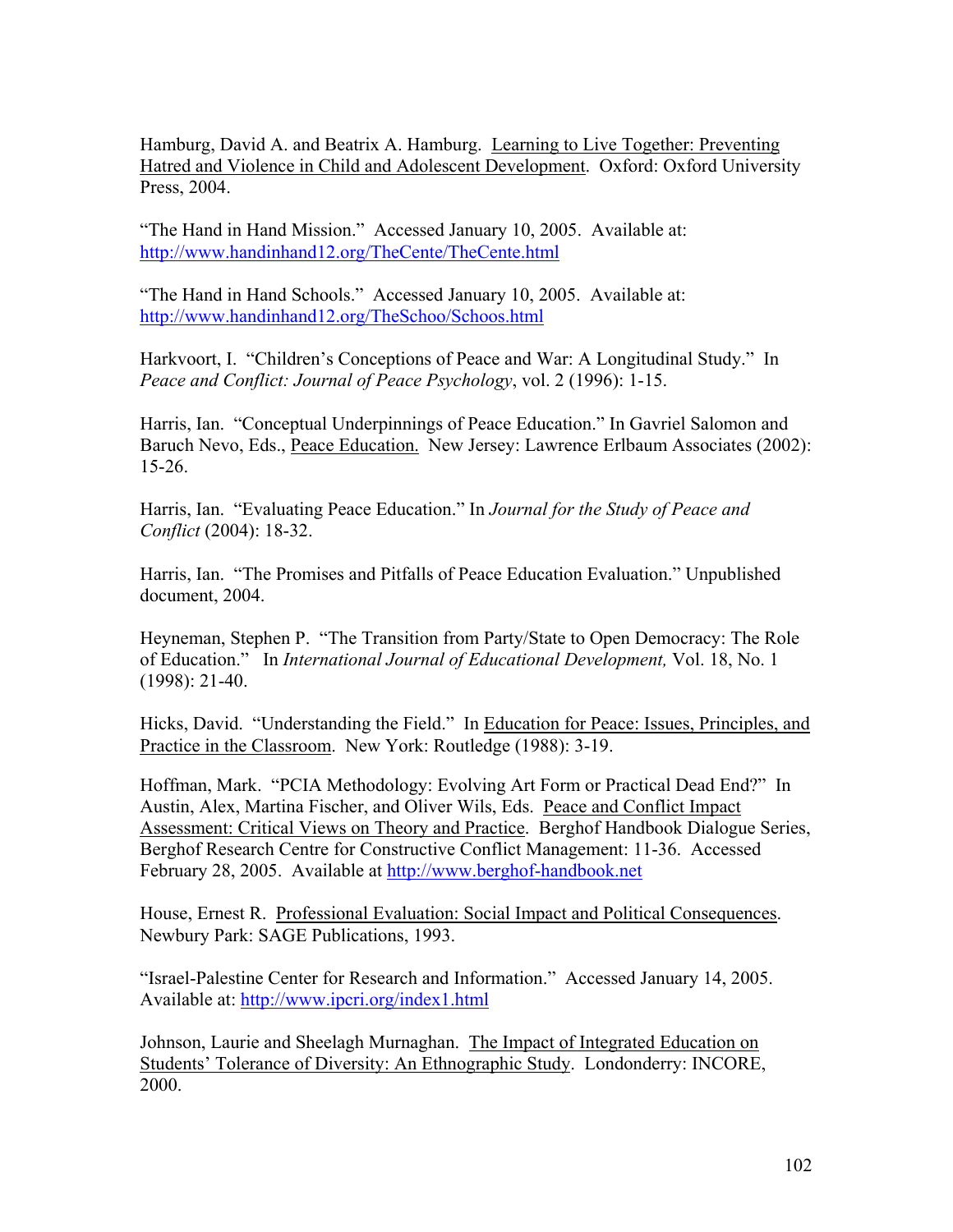Julius, Demetrios A. "The Genesis and Perpetuation of Aggression in International Conflicts." In Volkan, Vamik D., Demetrios A. Julius and Joseph V. Montville, Eds., The Psychodynamics of International Relationships. Volume 1: Concepts and Theories. Lexington, MA: Lexington Books, 1990 (97-109).

Kelman, Herbert C. "Social-psychological Dimensions of International Conflict." In I. W. Zartman and L. Rasmusen, Eds., Peacemaking in International Conflict. Washington DC: United States Institute of Peace, 1997 (191-237).

King, Bert T and Elliott McGinnies, eds. Attitudes, Conflict, and Social Change. New York and London: Academic Press, 1972.

Kriesberg, Louis. Constructive Conflicts: From Escalation to Resolution*.* Lanham, MD: Rowman & Littlefield, 1998.

Kriesberg, Louis. "Nature of Intractability." Accessed December 5, 2004. Available at: http://www.beyondintractability.org/m/nature\_intractability.jsp

Langston, Wyndham Reed. "Creating Peace in Schools: The Internal Struggle to Evaluate a Peacemaking Program" (unpublished document). Cambridge: Harvard Graduate School of Education, 2004.

Lederach, John Paul. Building Peace: Sustainable Reconciliation in Divided Societies. Washington DC: United States Institute of Peace Press, 2002.

Leming, James S. "The Influence of Contemporary Issues Curricula on School-Aged Youth." In *Review of Research in Education*, vol. 18 (1992): 111-161.

Levy, Jack. "Contending Theories of International Conflict: A levels-of analysis approach." In C.A. Crocker, F.O. Hampson, and P. Aall, Eds., Managing Global Chaos. Washington D.C.: United States Institute of Peace, 1996 (3-24).

Lund, Michael. Preventing Violent Conflicts: A Strategy for Preventive Diplomacy. Washington DC: United States Institute of Peace Press, 1996.

Machel, Graça. Impact of Armed Conflict on Children: Report of the expert of the Secretary-General, Ms. Graça Machel, submitted pursuant to General Assembly resolution 48/157. UN General Assembly: A/51/306, 26 August 1996.

Maoz, Ifat. "An Experiment in Peace: Reconciliation-Aimed Workshops of Jewish-Israeli and Palestinian Youth." In *Journal of Peace Research*, vol. 37, no. 6 (2000): 721- 736.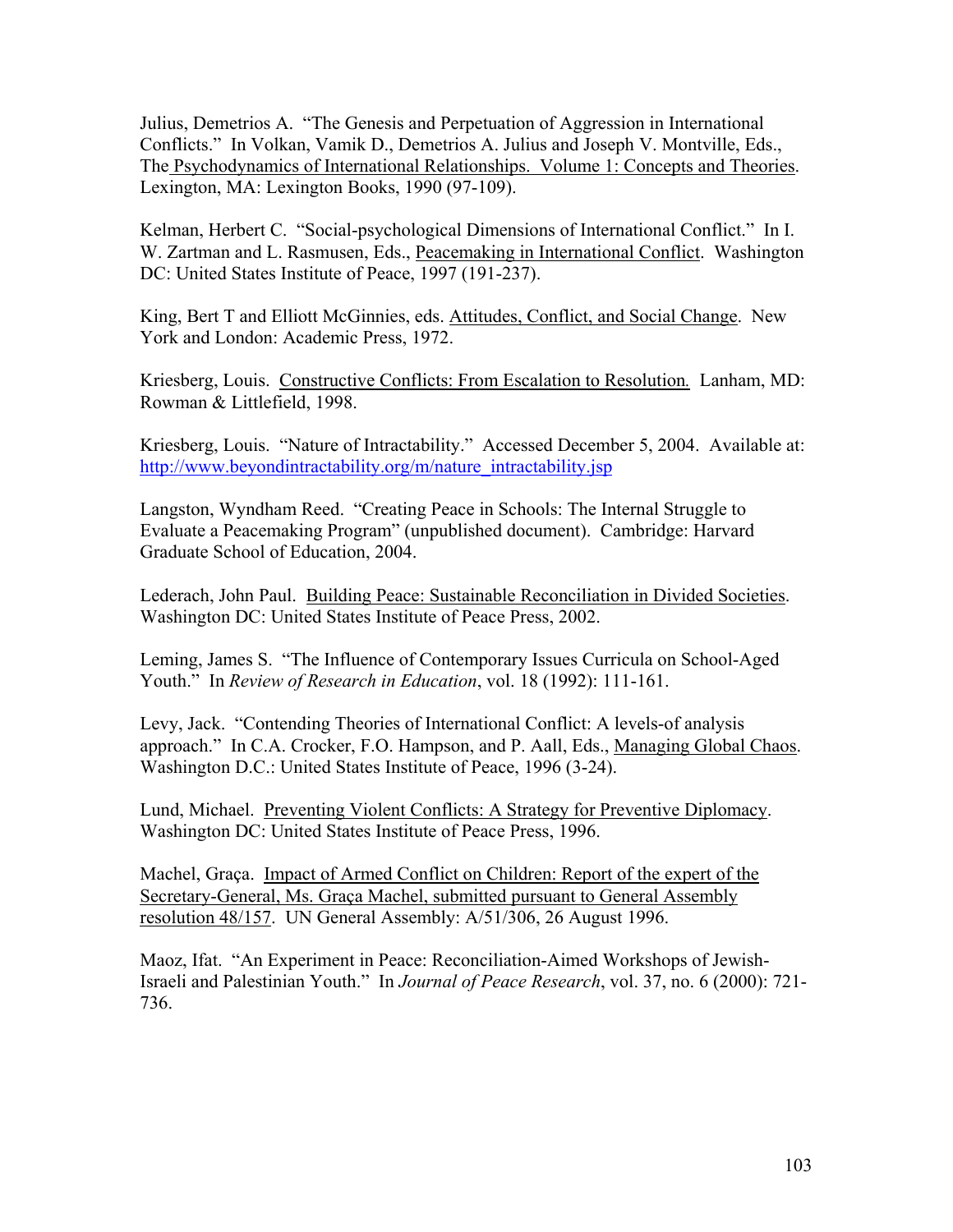Maoz, Ifat. "Conceptual Mapping and Evaluation of Peace Education Programs: The Case of Education for Coexistence Through Intergroup Encounters Between Jews and Arabs in Israel." In Gavriel Salomon and Baruch Nevo, Eds., Peace Education. New Jersey: Lawrence Erlbaum Associates (2002): 259-270.

Maroshek-Klarman, Uki. "The Education Process in Adam Institute Workshops." Israel: The Adam Institute, June 1999.

McEvoy, Siobhan. "Communities and Peace: Catholic Youth in Northern Ireland." In *Journal of Peace Research*, vol. 37, no. 1 (January 2000): 85-103.

Menkhaus, David. "Measuring Impact: Issues and Dilemmas." Paper Commissioned by WSP International (no date).

Minow, Martha. "Education for Coexistence." In Antonia Chayes and Martha Minow, Eds., Imagine Coexistence: Restoring Humanity After Violent Ethnic Conflict. Cambridge: Jossey-Bass, 2003: 213-234.

Mohr, Lawrence B. Impact Analysis for Program Evaluation. Newbury Park: SAGE Publications, 1992.

Mor, Noa. *Personal communication*. December 23, 2004 and January 19, 2005.

Montville, Joseph V. Conflict and Peacemaking in Multiethnic Societies. New York: Macmillan, Inc., 1991.

Moses, Rafael. "On Dehumanizing the Enemy." In Volkan, Vamik D., Demetrios A. Julius and Joseph V. Montville, eds. The Psychodynamics of International Relationships. Volume 1: Concepts and Theories. Lexington, MA: Lexington Books, 1990 (111-118).

Nevo, Baruch and Iris Brem. "Peace Education Programs and the Evaluation of their Effectiveness." In Gavriel Salomon and Baruch Nevo, Eds., Peace Education. New Jersey: Lawrence Erlbaum Associates (2002): 271-282.

Paffenholtz, Thania. Designing Transformation and Intervention Processes. Berghof Research Center for Constructive Conflict Management. Accessed February 28, 2005. Available at: http://www.berghof-handbook.net

Pettigrew, Thomas F. "Intergroup Contact Theory." In *Annual Review of Psychology*, vol. 49 (1998): 65-85.

Pettigrew, Thomas F. and Linda R. Tropp. "Does Intergroup Contact Reduce Prejudice? Recent Meta-Analytic Findings." In Stuart Oskamp, Ed., Reducing Prejudice and Discrimination. Mahwah, New Jersey: Lawrence Erlbaum Associates, Publishers (2000): 93-114.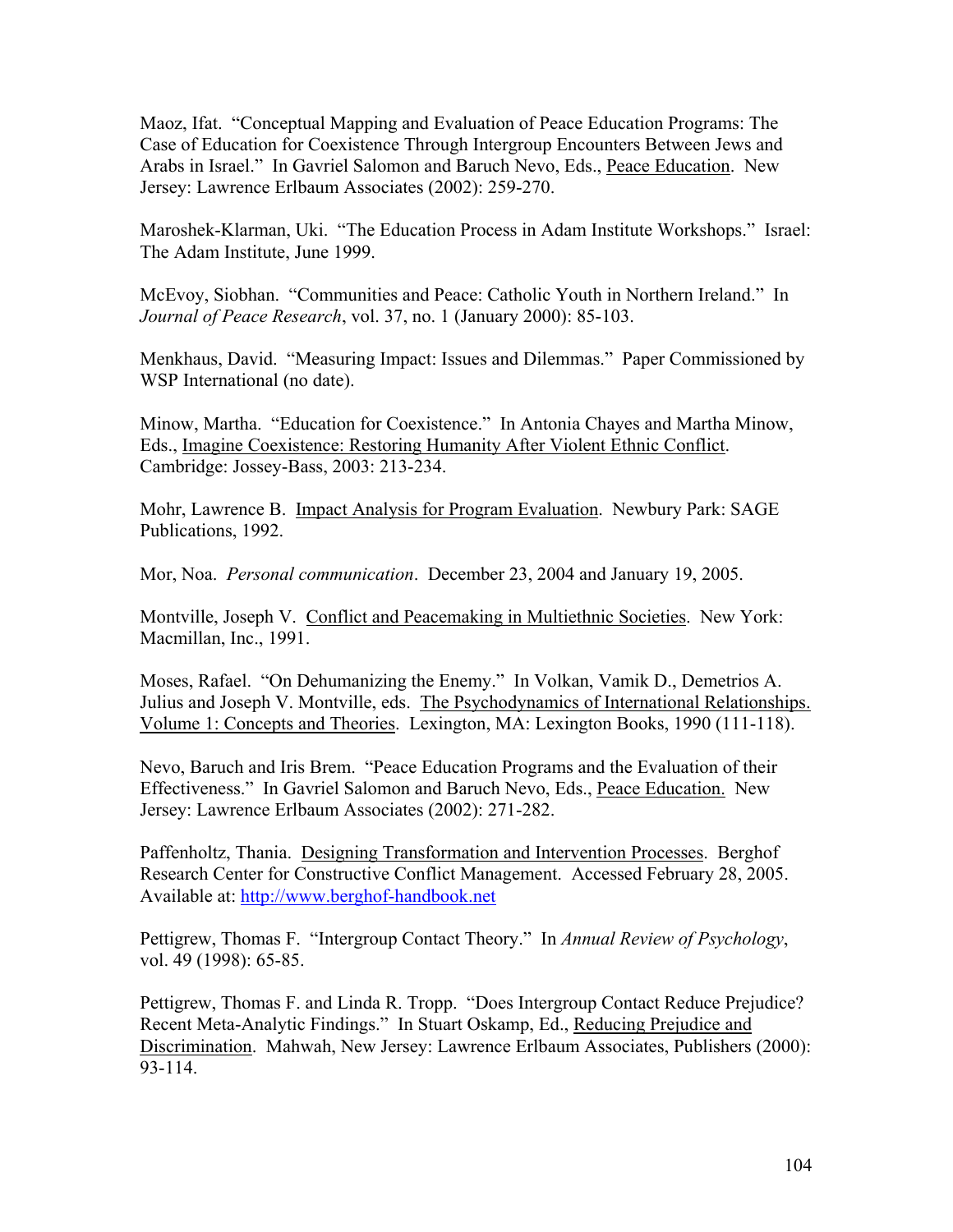Porter, Jack Nusan and Ruth Taplin. Conflict and Conflict Resolution. Lanham, New York, and London: University Press of America, 1987.

Posavac, Emil J. and Raymond G. Carey. Program Evaluation: Methods and Case Studies. New Jersey: Prentice Hall, 2003.

Pruitt, Dean G. and Sung Hee Kim. Social Conflict: Escalation, Stalemate, and Settlement, Third Edition. New York: McGraw Hill, 2004.

Ross, Karen. The Impact of Unofficial Interventions on Protracted Conflict. Unpublished document: The Fletcher School of Law and Diplomacy, May 2004.

Ross, Marc Howard. "'Good Enough' Isn't So Bad: Thinking About Success and Failure in Ethnic Conflict Management." In *Peace and Conflict: Journal of Peace Psychology,*  vol. 6, no. 1 (2000): 27-47.

Rossi, Peter H. and Walter Williams, Eds. Evaluating Social Programs: Theory, Practice, and Politics. New York and London: Seminar Press, 1972.

Salomon, Gavriel. "Does Peace Education Make a Difference in the Context of an Intractable Conflict?" In *Peace and Conflict: Journal of Peace Psychology*, vol. 10, no. 3 (2004): 257-274.

Salomon, Gavriel. Unpublished document, Center for Research on Peace Education, 2004.

Schultz, Lynn Hickey, Dennis J. Barr & Robert L. Selman. "The Value of a Developmental Approach to Evaluating Character Development Programmes: an outcome study of *Facing History and Ourselves*." In *Journal of Moral Education*, vol. 30, no. 1 (2001): 3-27.

Schultz, Lynn Hickey, Robert L. Selman and Maria D. LaRusso. "The Assessment of Psychosocial Maturity in Children and Adolescents." In *Journal of Research in Character Education,* vol. 1, no. 2 (2003): 67-87.

Sinclair, Margaret. Learning to Live Together (unpublished document). April 2004

Slavin, Robert E. and Robert Cooper. "Improving Intergroup Relations: Lessons Learned from Cooperative Learning Programs." In *Journal of Social Issues,* vol. 55, no. 4 (1999): 647-663.

Skutnabb-Kangas, Tove. "Introduction." In Skutnabb-Kangas, Tove, Ed., Multilingualism for All. The Netherlands: Swets & Zeitlinger B.V. (1995): 7-20.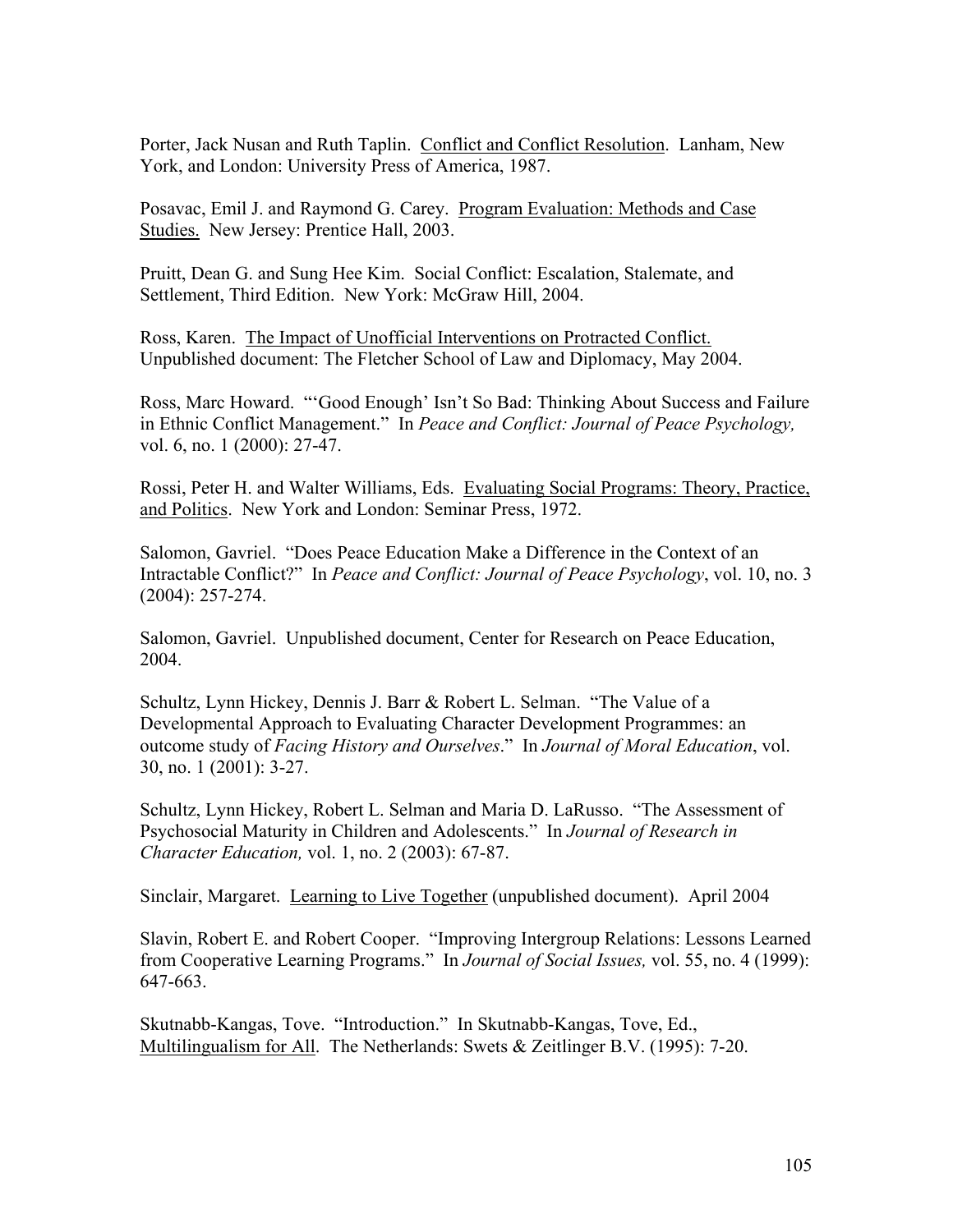Smith, Alan and Alan Robinson. Education for Mutual Understanding: The Initial Statutory Years. Coleraine: University of Ulster, 1996. Accessed November 27, 2004. Available at: http://www.ccruni.gov.uk/research/csc/mutual.htm

Sommers, Mark. "Peace Education and Refugee Youth." In Learning for a Future: Refugee Education in Developing Countries. Geneva: UNHCR (2001): 163-216.

Splett, Patricia L. The Practitioner's Guide to Cost-Effectiveness Analysis of Nutrition Interventions. Arlington, VA: National Center for Education in Maternal and Child Health, 1996.

Summerfield, Derek. "The Nature of Conflict and the Implications for Appropriate Psychosocial Responses." Accessed October 26, 2004. Available from: http://earlybird.qeh.ox.ac.uk/rfgexp/rsp\_tre/student/natconf/toc.htm

Staub, Ervin. "Individual and Group Identities in Genocide and Mass Killing." In R.D. Ashmore, L. Jussim, and D. Wilder, Eds., Social Identity, Intergroup Conflict, and Conflict Resolution*.* Oxford: Oxford University Press, 2001 (159-184).

Stewart, Frances. "The Root Causes of Humanitarian Emergencies" in: Nafziger, E.W., Frances Steward and Raimo Varynen, Eds., War, Hunger and Displacement: The Origins of Humanitarian Emergencies. Oxford: Oxford University Press, 2000 (1-41).

Tal-Or, Nurit, David Boninger, and Faith Gleicher. "Understanding the Conditions and Processes Necessary for Intergroup Contact to Reduce Prejudice." In Gavriel Salomon and Baruch Nevo, Eds., Peace Education. New Jersey: Lawrence Erlbaum Associates (2002): 89-108.

Taylor, Laurence. "Good Monitoring and Evaluation: Guidance Notes." Birmingham: *The Performance Assessment Resource Centre*, October 2001.

Triandis, Harry C. "The Impact of Social Change on Attitudes." In King, Bert T and Elliott McGinnies, Eds., Attitudes, Conflict, and Social Change. New York and London: Academic Press, 1972 (127-136).

Uvin, Peter. Aiding Violence: The Development Enterprise in Rwanda. West Hartford: Kumarian Press, 1998.

Vasquez, John A. "Toward a Unified Strategy for Peace Education: Resolving the Two Cultures Problem in the Classroom." In *The Journal of Conflict Resolution*, vol. 20, no. 4 (December 1976): 707-728.

Volkan. Vamik D. "Psychoanalytic Aspects of Ethnic Conflicts." In Montville, Joseph V., Ed., Conflict and Peacemaking in Multiethnic Societies. New York: Macmillan, Inc., 1991 (81-92).